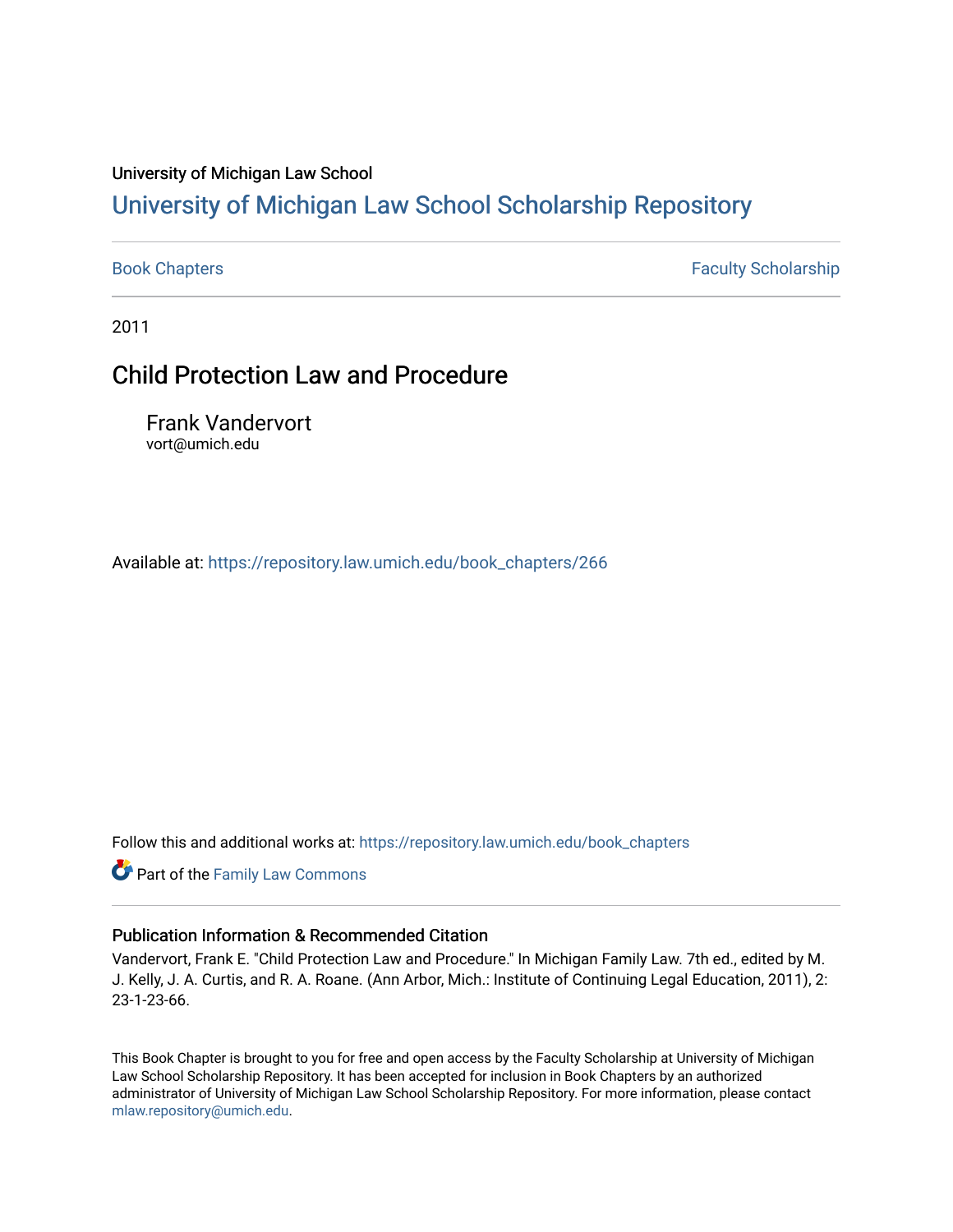This material is reprinted with permission from Chapter 24: Child Protection Law and Procedure, by Frank E. Vandervort, from *Michigan Family Law,* 7th ed., © 2017 the Institute of Continuing Legal Education (ICLE), www.icle.org. ICLE has granted the University of Michigan Law School permission to use this material in a non-commercial institutional repository (http:// repository.law.umich.edu/) to preserve and provide access to the scholarship of the Law School. Any further sharing, copying, distribution, display, republication, reuse, or resale of this material without ICLE's written permission is strictly prohibited.

# **24 Child Protection Law and Procedure**

### *Frank E. Vandervort*

- I. Overview §24.1
- II. Family Court Practice Regarding Juvenile Matters §24.2
- III. Constitutional Issues
	- A. Constitutional Protection for Family Relationships §24.3
	- B. Substantive Due Process §24.4
	- C. Procedural Due Process
		- 1. In General §24.5
		- 2. Right to a Hearing §24.6
		- 3. Right to Counsel at Public Expense §24.7
		- 4. Standard of Evidence at Termination §24.8
		- 5. Right to a Transcript at Public Expense §24.9
		- 6. Right to Remain Silent §24.10
		- 7. Right to Confrontation §24.11
		- 8. First Amendment Free Exercise Clause §24.12
		- 9. Miscellaneous Due Process Rights §24.13
- IV. Reporting and Investigating Suspected Child Maltreatment
	- A. Definitions §24.14
	- B. Reporting §24.15
	- C. Civil and Criminal Liability Regarding Reporting §24.16
	- D. The Department of Health and Human Services' Response 1. In General §24.17
		- 2. Access to Medical, Mental Health, and Friend of the Court Records §24.18
		- 3. Access to Substance Abuse Treatment Records §24.19
	- E. Joint Investigations §24.20
	- F. Forensic Interviewing §24.21
	- G. Structured Decision Making §24.22
	- H. Listing on Central Registry §24.23
- V. Petitions
	- A. Petition Requirement §24.24
	- B. Standing to File a Petition §24.25
	- C. Contents of the Petition §24.26

The author wishes to thank Kathryne A. O'Grady and Suellyn Scarnecchia, whose earlier versions of this chapter were enormously helpful in this rewrite.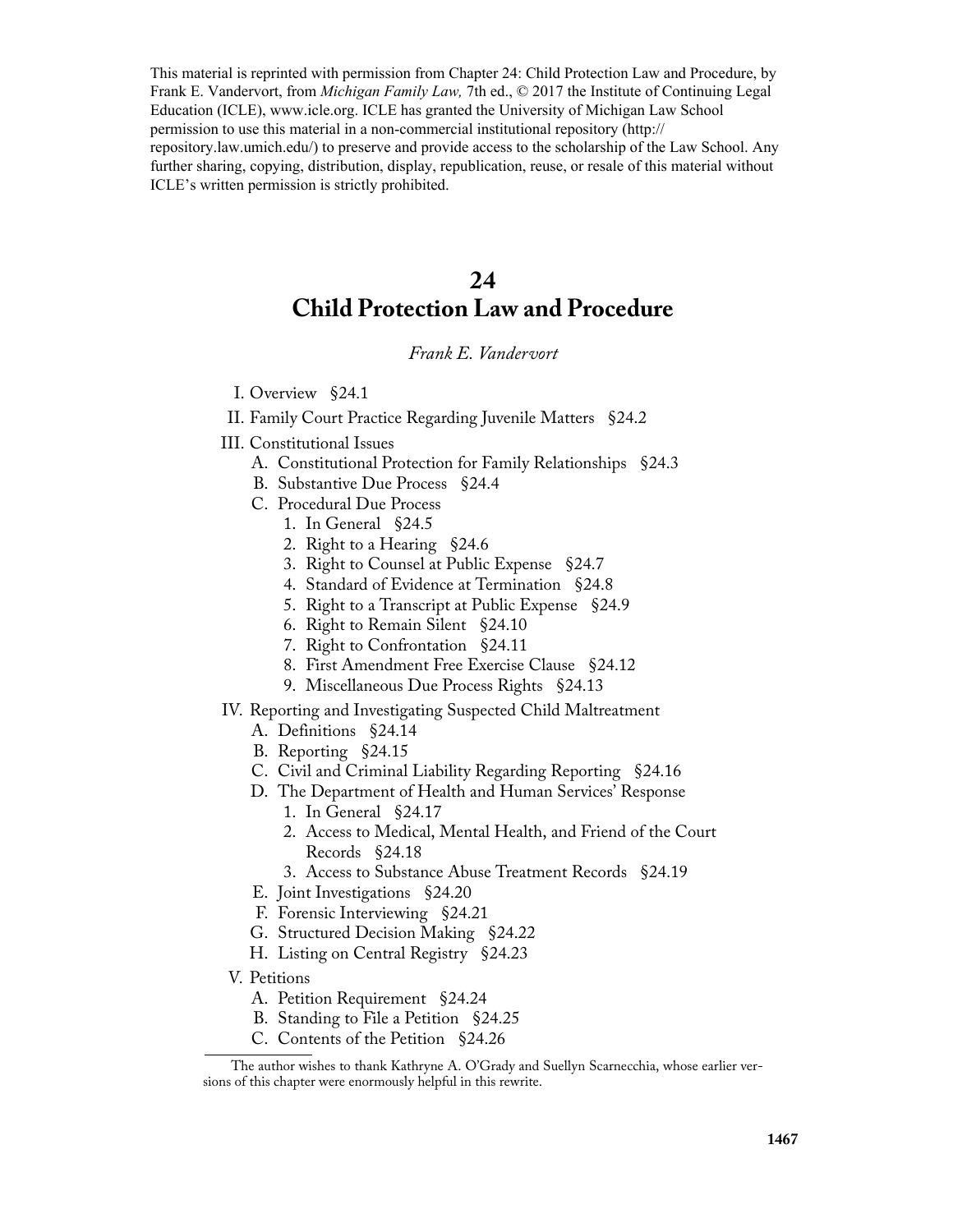- VI. Jurisdiction
	- A. Subject-Matter Jurisdiction §24.27
	- B. Personal Jurisdiction
		- 1. In General §24.28
		- 2. Putative Fathers §24.29
	- C. Notice Defects §24.30
- VII. Venue §24.31
- VIII. Protective Custody and Preliminary Inquiries and Hearings
	- A. Protective Custody §24.32
	- B. Preliminary Inquiries §24.33
	- C. Preliminary Hearings §24.34
	- IX. Pretrial Phase
		- A. In General §24.35
		- B. Pleas §24.36
		- C. Preparing for Trial
			- 1. Discovery §24.37
			- 2. Motion Practice §24.38
			- 3. Pretrial Notices §24.39
	- X. Adjudication/Trial
		- A. Timing §24.40
		- B. Referees, Judges, and Juries §24.41
		- C. Evidentiary Issues §24.42
	- XI. Dispositional Phase
		- A. In General §24.43
		- B. Initial Dispositional Hearings
			- 1. Procedural Issues §24.44
			- 2. Evidence §24.45
			- 3. Dispositional Options
				- a. Dismiss or Warn and Dismiss §24.46
				- b. Child Placed in Parent's Home §24.47
				- c. Place with a Relative §24.48
				- d. Place in Foster Care §24.49
				- e. Appoint a Legal Guardian §24.50
			- 4. Dispositional Orders §24.51
		- C. Postdispositional Reviews
			- 1. In General §24.52
			- 2. Children Placed at Home §24.53
			- 3. Children in Foster Care §24.54
		- D. Permanency Planning Hearings §24.55
- XII. Termination of Parental Rights
	- A. In General §24.56
		- B. Three Forms of Petitions
			- 1. In General §24.57
			- 2. Petitions for Termination at the Initial Dispositional Hearing a. In General §24.58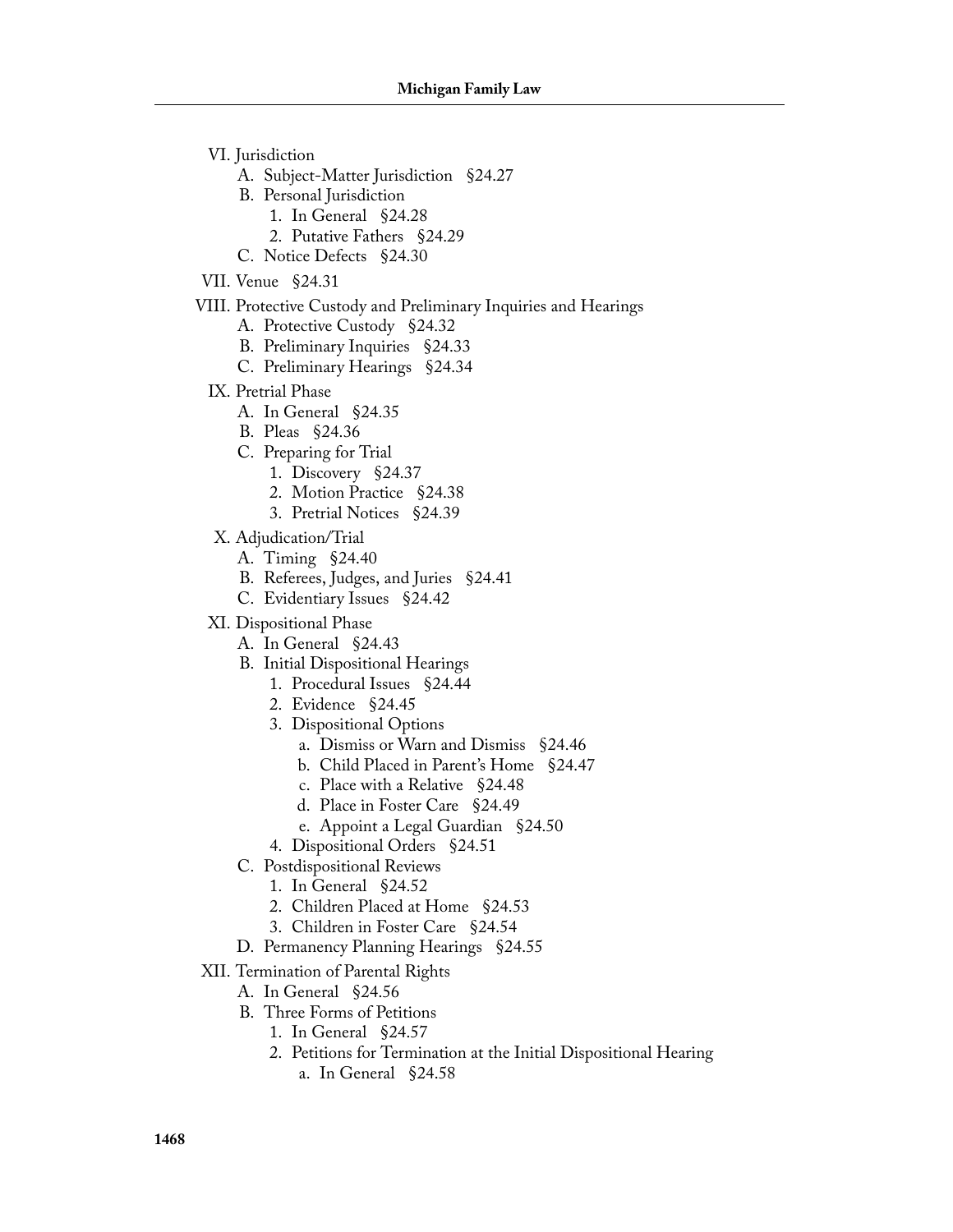- b. Standing to File a Petition §24.59
- c. Initial Petitions to Terminate by the Department of Health and Human Services §24.60
- d. Procedural Requirements §24.61
- 3. Supplemental Petitions to Terminate—New and Different Circumstances §24.62
- 4. Supplemental Petitions to Terminate—Failure to Rehabilitate a. Standing §24.63
	- b. Procedural Requirements §24.64
- C. Notice Requirements for Termination Petitions §24.65
- D. Authority to Terminate When Parent Has Complied with but Not Benefited from Services §24.66
- E. Bases for Terminating Parental Rights
	- 1. Desertion §24.67
	- 2. Parent Harmed Child or Sibling §24.68
	- 3. Expiration of 182 Days §24.69
	- 4. Guardian or Limited Guardian §24.70
	- 5. Failure to Provide Proper Care or Custody §24.71
	- 6. Parental Incarceration §24.72
	- 7. Termination Based on a Prior Termination §24.73
	- 8. Likelihood of Future Harm §24.74
	- 9. Serious Abuse or Neglect §24.75
	- 10. Conviction of Specified Crimes §24.76
- F. Best Interests Phase §24.77
- G. Posttermination Reviews §24.78

XIII. Reviews, Rehearing, and Appeals

- A. Reviews of Referee Recommendations §24.79
- B. Rehearing §24.80
- C. Appeals §24.81

### **I. Overview**

**§24.1** Child protective proceedings involving non-Indian children are primarily governed by the Child Protection Law (CPL), MCL 722.621 et seq.; the Juvenile Code, MCL 712A.1 et seq.; and subchapter 3.900 of the Michigan Court Rules. Taken together, these sources of authority establish a comprehensive scheme for reporting cases of suspected abuse and neglect, investigating those reports, and responding, when necessary, with appropriate legal action. For child protective proceedings concerning Indian children, see chapter 25. While these statutes form the primary authority for handling child protection proceedings, practitioners must be aware that federal law, specifically Title IV-E of the Social Security Act, 42 USC 670 et seq., and the policy established by the Michigan Department of Health and Human Services (DHHS) for handling child protection cases are increasingly influential in the courts' handling of child protection cases. *See, e.g., Department of Human Servs v Mason (In re Mason)*, 486 Mich 142, 782 NW2d 747 (2010); *Department of Human Servs v Rood (In re Rood)*, 483 Mich 73, 763 NW2d 587 (2009). In 2006, Michigan was sued in the federal court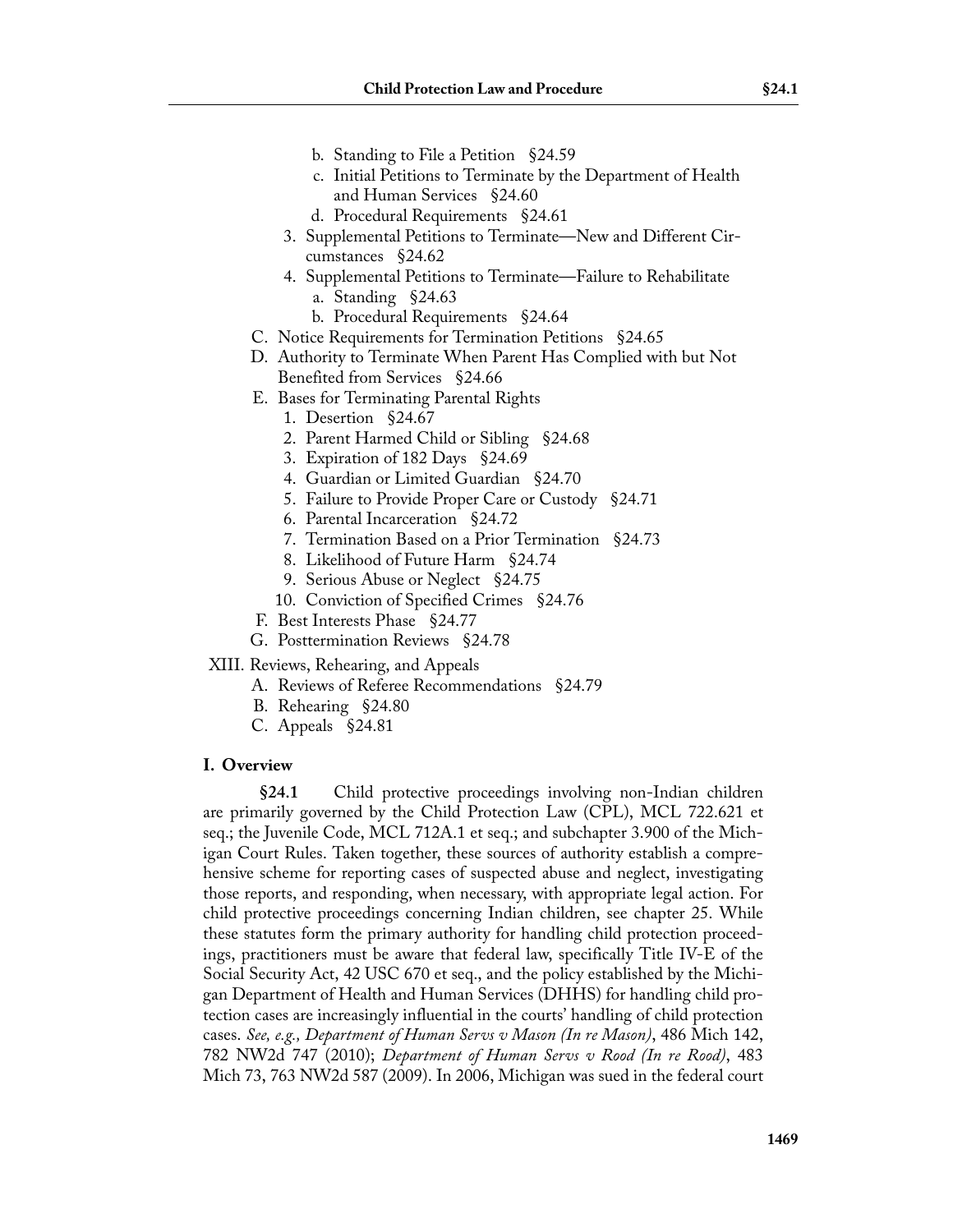for the Eastern District of Michigan by Children's Rights, Inc., a New York nonprofit organization that sought to reform the state's handling of child protection cases. *See Dewayne B v Granholm*, No 06-13548, 2007 US Dist LEXIS 28265 (ED Mich Apr 17, 2007). In 2008, the court approved a consent decree agreed on by the parties settling the lawsuit. The decree established a monitoring system, and the state's child welfare system remains under the ongoing supervision of the federal court. That settlement agreement was revised and updated in July 2011. This consent decree affects virtually every aspect of the DHHS's operations of children's protective services and foster care programs.

Although anyone who has information that a child needs the court's protection has standing to initiate a proceeding, MCL 712A.11; *People v Gates*, 434 Mich 146, 452 NW2d 627, *cert denied,* 497 US 1004 (1990), a child protection case typically begins when Children's Protective Services (CPS) files a petition with the court.

On receiving a report of suspected child maltreatment, CPS must conduct an investigation and, depending on the findings of that investigation, take one of several possible actions. These actions range from simply closing the case without any further involvement to petitioning the family court for jurisdiction over the child.

If a petition is filed, the court must determine whether there is sufficient evidence to bring the child within the court's jurisdiction under MCL 712A.2(b) of the Juvenile Code. The primary provisions of that section address child abuse, child neglect, emotional maltreatment, educational neglect, and dependency, which includes circumstances in which a child is homeless or not domiciled with a legally responsible adult, has repeatedly run away from home, has been involved in commercial sexual activity (i.e., prostitution), or committed a delinquent act at the behest of a parent or other adult, or the legally responsible adult has died or is permanently incapacitated.

If the court determines that there is insufficient evidence to invoke the court's jurisdiction, the court must dismiss the petition. MCL 712A.18. If the court finds there is a preponderance of the evidence that one of the jurisdictional bases articulated in MCL 712A.2(b) is established, the court may take temporary custody of the child. When proceeding under the Juvenile Code, the family court "may issue orders affecting a party as necessary." MCL 712A.2(i). In a child protective proceeding, the parties include the petitioner; the DHHS; the child; the parent, guardian, or legal custodian; and any licensed child care agency acting as an agent of the DHHS.

In a limited number of factual circumstances, a petition may seek the termination of parental rights at the initial dispositional hearing. MCL 712A.19b(4), .19a (limiting initial petitions requesting termination of parental rights at disposition to cases involving aggravated circumstances). The court may not terminate a parent's rights unless the petition requests termination. *Department of Human Servs v Holm (In re SLH)*, 277 Mich App 662, 747 NW2d 547, *leave denied,* 482 Mich 1007, 756 NW2d 86 (2008). Although the majority of petitions filed seek only temporary custody of the child, the CPL requires that, in certain circumstances, the DHHS must seek termination of parental rights at the initial dispositional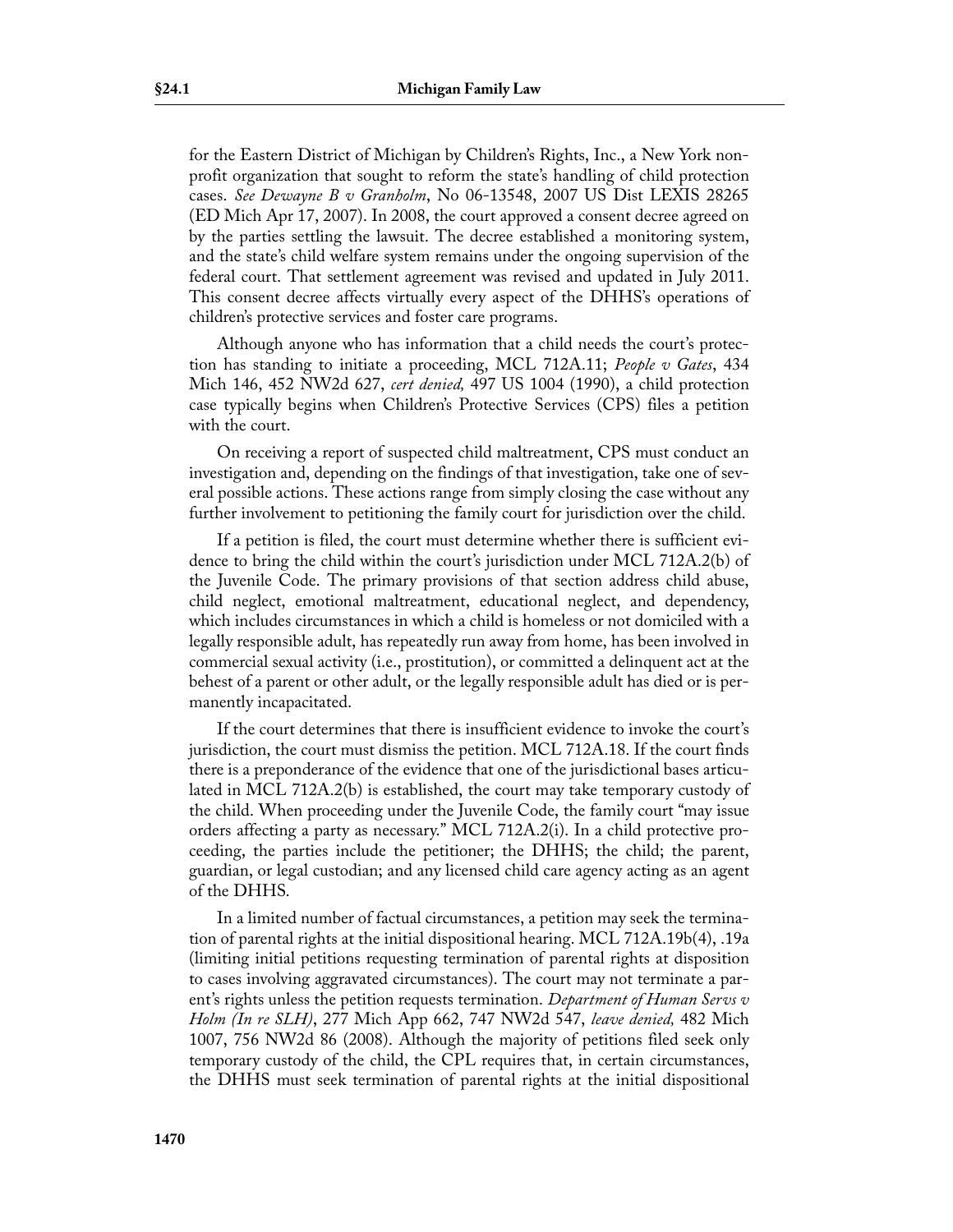hearing. MCL 722.638. These cases involve the most egregious forms of abuse or neglect (e.g., torture, criminal sexual conduct involving penetration) or situations in which a court has previously terminated the parent's rights in another child and the subsequent child is at risk of maltreatment at the hands of the parent.

In the absence of aggravated circumstances as defined in MCL 722.638, the court will generally assert only temporary jurisdiction over the child. When it does so, the court must establish a treatment plan intended to assist the parents in regaining custody of the child. The court must conduct periodic review hearings to determine whether progress is being made by the parent and whether continued wardship of the child is warranted.

If the child remains in foster care, the court must conduct a permanency planning hearing (PPH) one year after the original petition was filed and once a year after that for as long as the child is a temporary ward of the court. At the PPH, the court must determine whether the agencies involved have made reasonable efforts to finalize the permanency plan. The court has five basic options at this stage: (1) return the child to parental custody, (2) direct that a petition to terminate parental rights be filed, (3) place the child in a juvenile guardianship that is intended to be permanent, (4) place the child permanently with a relative who is willing to care for the child (with a continuing wardship), or (5) order some other unspecified permanent resolution to the child's situation (when options 1 through 4 are unavailing for the child).

When a child cannot be reunified with his or her parent safely, the court must consider alternative permanent options such as a juvenile guardianship, termination of parental rights, or another planned permanent living arrangement. If the court does not implement another permanency plan, it has authority to terminate parental rights if one of the statutory bases is established by clear and convincing evidence. If a basis for termination is established under MCL 712A.19b(3), the court must then determine whether entry of an order terminating parental rights would serve the child's best interests. MCL 712A.19b(5). If the court finds by clear and convincing evidence both that there is a legal basis for terminating a parent's rights and that it would be in the child's best interests to do so, the court must enter an order terminating the parent's rights. *Id.* The determination regarding the child's best interests may be made based on the whole record of the case but should consider a number of specific factors. *In re Trejo*, 462 Mich 341, 612 NW2d 407 (2000); *In re White*, 303 Mich App 701, 846 NW2d 61 (2014).

If the court terminates parental rights, it must conduct periodic posttermination review hearings for as long as the child remains a permanent ward of the court or a ward of the Michigan Children's Institute (MCI), the state's adoption agency. The purpose of such a hearing is for the court to monitor progress toward the achievement of an appropriate permanency plan for the child, and the court must make findings regarding whether reasonable efforts to that end have been made by the Michigan DHHS and its contract agencies.

A dispositional order placing the child under the court's temporary jurisdiction, an order terminating parental rights, and any final order may be appealed to the Michigan Court of Appeals as of right. MCR 3.993. An order issued after a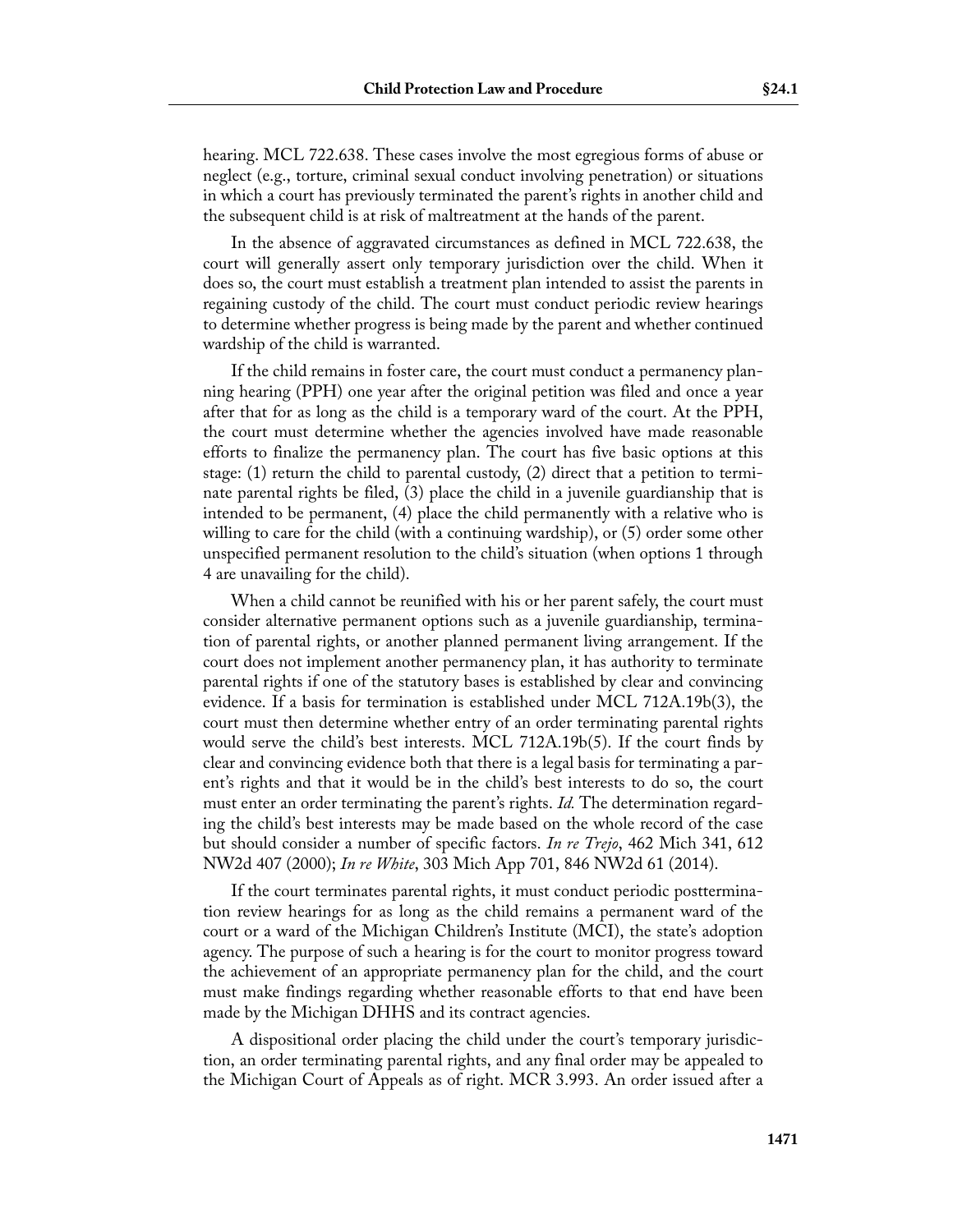preliminary hearing that removes a child from his or her home is not appealable by right. *In re McCarrick/Lamoreaux*, 307 Mich App 436, 861 NW2d 303 (2014). Only orders of disposition are appealable by right. *Id.* All other appeals are by leave. This includes an order removing a child from the parental home after a preliminary hearing. *Id.* (citing MCR 7.205(F)). Issues concerned with the assertion of temporary jurisdiction must be appealed directly and may not be raised after a supplemental petition seeking termination of parental rights has been granted because the court has determined this to be a collateral attack. *In re Hatcher*, 443 Mich 426, 505 NW2d 834 (1993). However, a parent does not violate the rule against collateral attacks on the assertion of jurisdiction when raising a violation of *Department of Human Servs v Laird (In re Sanders)*, 495 Mich 394, 852 NW2d 524 (2014) (abolishing the one-parent doctrine), for the first time on appeal. This is because a *Sanders* attack is an attack on the court's exercise of dispositional authority and not on its exercise of jurisdiction. *In re Kanjia*, 308 Mich App 660, 866 NW2d 862 (2014). *Sanders* is to be given full retroactive application to all cases on appeal at the time that decision was announced. *Id.*

Adoption proceedings regarding the child may not be finalized while an appeal of the decision to terminate parental rights is pending. *Family Independence Agency v Kucharski (In re JK)*, 468 Mich 202, 661 NW2d 216 (2003).

### **II. Family Court Practice Regarding Juvenile Matters**

**§24.2** Pursuant to MCL 600.1021(1)(e), the family division of the circuit court has exclusive jurisdiction over child protective proceedings. Most aspects of child protection practice are covered by the CPL, MCL 722.621 et seq.; the Juvenile Code, MCL712A.1 et seq.; and the court rules regarding juvenile matters, MCR 3.901 et seq. However, there are a number of other statutes, both federal and state, of which the practitioner should be aware.

At the federal level, practitioners should be familiar with the Child Abuse Prevention and Treatment Act, 42 USC 5101 et seq., which establishes a federal funding scheme for child abuse prevention, CPS, and related programs. Titles IV-B, 42 USC 621 et seq., and IV-E, 42 USC 670 et seq., of the Social Security Act establish federal funding streams for child abuse prevention, family preservation, foster care, and adoption services. Although these funding statutes do not typically apply directly to individual child protection cases, they are playing a larger role in courts' decision-making. *See Suter v Artist M*, 503 US 347 (1992) (holding that "reasonable efforts" requirement in federal act does not grant individual right). *But see Department of Human Servs v Mason (In re Mason)*, 486 Mich 142, n8, 782 NW2d 747 (2010) (discussing possible loss of federal funding if Department of Human Services (now DHHS) fails to comply with Title IV-E); *Department of Human Servs v Rood (In re Rood)*, 483 Mich 73, n47, 763 NW2d 587 (2009) (discussing federal "reasonable efforts" requirement and noting that under current Department of Human Services (now DHHS) appropriation legislation, if there is conflict between state and federal law, federal law prevails to ensure that Michigan maximizes its federal funding); *In re Hicks*, 315 Mich App 251, 890 NW2d 696 (2016) (discussing interaction of "reasonable efforts" and "reasonable accommodations" under Americans with Disabilities Act and Section 504 of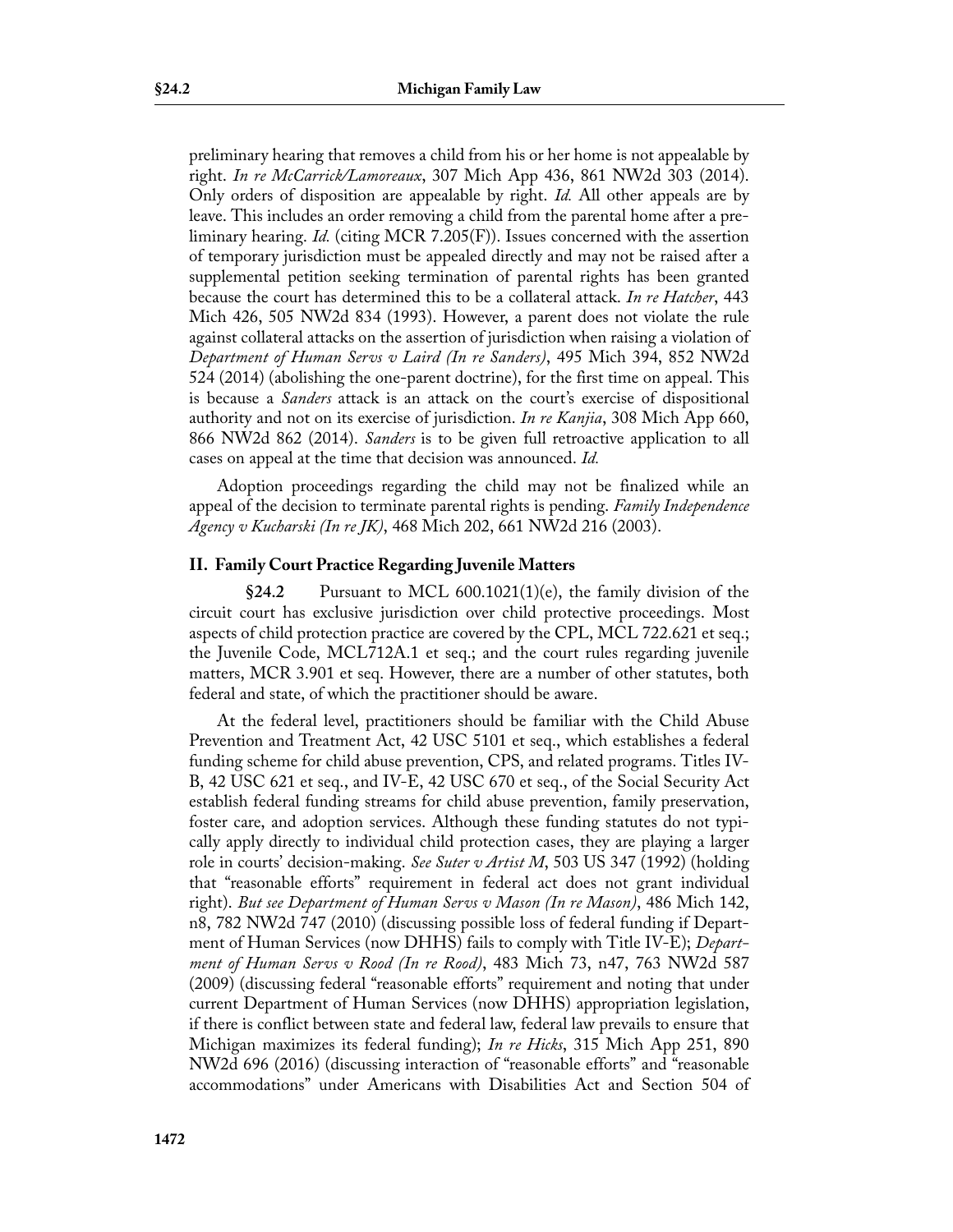Rehabilitation Act). In addition, some provisions of the federal funding statutes grant individually enforceable rights. *See* 42 USC 674(d)(3) (granting individual right to sue for violation of Multiethnic Placement Act as amended by Interethnic Adoption Provisions). In cases involving American Indian children, the Michigan Indian Family Preservation Act (MIFPA), MCL 712B.1 et seq., and the federal Indian Child Welfare Act (ICWA), 25 USC 1901 et seq. apply. For a more detailed discussion of relevant federal legislation, see Frank E. Vandervort's chapter "Federal Child Welfare Legislation" in *Child Welfare Law and Practice: Representing Children, Parents, and State Agencies in Abuse, Neglect, and Dependency Cases* (Donald N. Duquette & Ann M. Haralambie eds, 2d ed 2010).

Other state statutes that are important to child protection practice include the Children's Ombudsman's Act, MCL 722.921 et seq.; the Foster Care and Adoption Services Act, MCL 722.951 et seq.; the Foster Care Review Board Act, MCL 722.131 et seq.; the foster care licensing provisions, MCL 722.111 et seq.; the guardianship of minors provisions of the Estates and Protected Individuals Code (EPIC), MCL 700.1101 et seq.; the Subsidized Guardianship Assistance Act, MCL 722.871 et seq.; and the statute establishing the MCI, which acts as the state's adoption agency. MCL 400.210 et seq. Each of these statutes may become important to the proceeding, depending on the procedural posture of the case and the facts at issue.

Moreover, the Michigan Court Rules play a crucial role in how child protection cases are handled. Pursuant to MCR 3.901(A)(2), "[o]ther Michigan Court Rules apply to juvenile cases in the family division of the circuit court only when this subchapter specifically provides." *See, e.g., Family Independence Agency v Jones (In re PAP)*, 247 Mich App 148, 640 NW2d 880 (2001) (summary judgment rule, MCR 2.116, does not apply to child protective proceedings because it has not been specifically incorporated by reference into subchapter 3.900). This is the obverse of the rule that applies to most family law proceedings. *See generally* MCR 3.201(C) ("Except as otherwise provided in this subchapter, practice and procedure in domestic relations actions is governed by other applicable provisions of the Michigan Court Rules."). Unlike most family law actions, the child is a party to a child protective proceeding, MCR 3.903( $A$ )(19)(b), and is entitled to full and active participation in the proceeding through his or her lawyer–guardian ad litem (L-GAL), MCL 712A.17d. *Cf. In re Clausen*, 442 Mich 648, 685–691, 502 NW2d 649 (1993) (child lacks standing to bring action under Child Custody Act).

Juvenile proceedings have evolved into a highly technical subspecialty of family law practice with an increasingly complex body of rules, statutes, and caselaw. Before embarking on the representation of parties in child protection proceedings, the practitioner is well advised to carefully consider this body of law. Association with a more experienced practitioner is also advised. In addition, the State Bar of Michigan's Children's Law Section, the Child Advocacy Law Clinic at the University of Michigan Law School, and the Chance at Childhood Program at Michigan State University are helpful sources of information and collegial support for those new to child protection practice.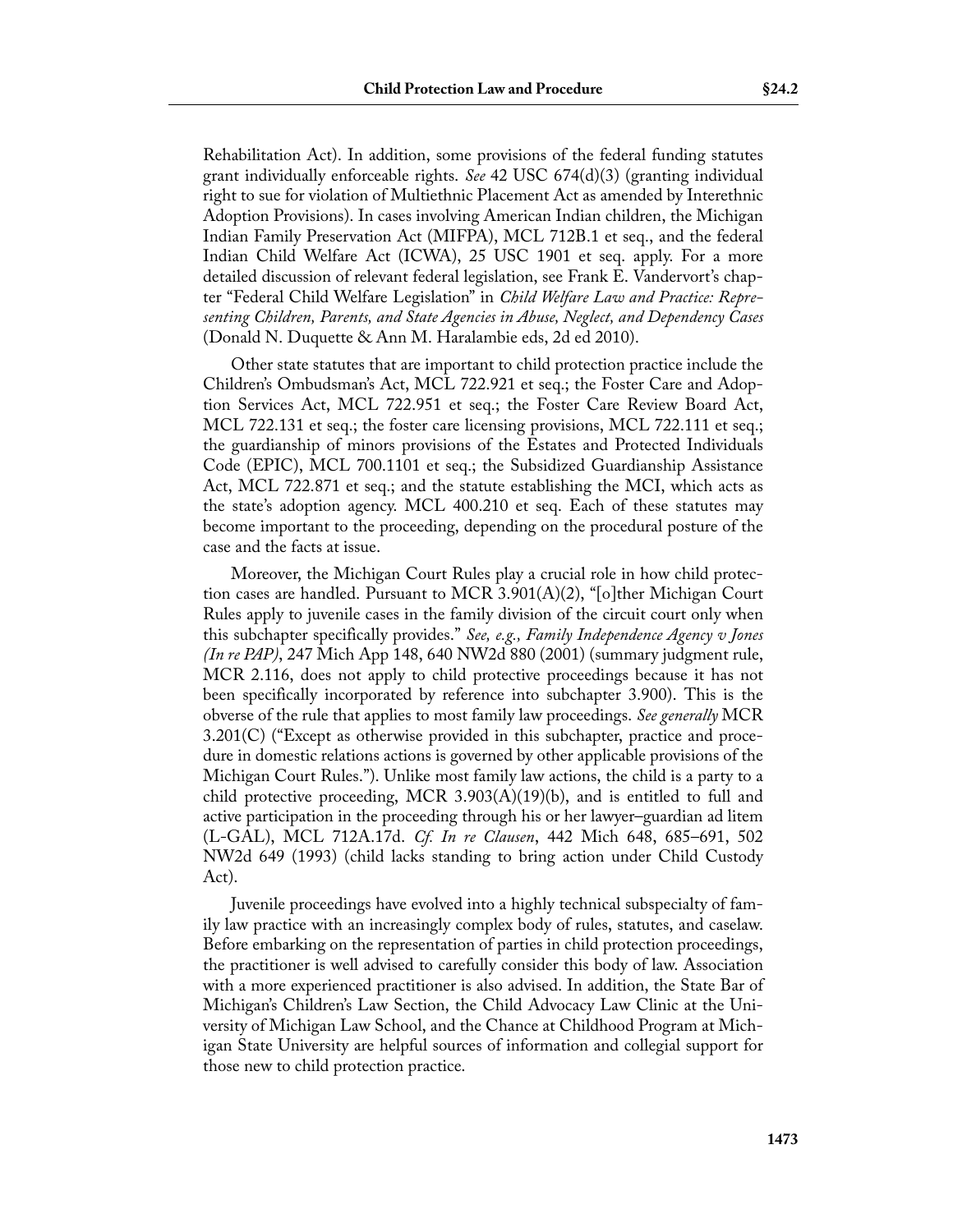## **III. Constitutional Issues A. Constitutional Protection for Family Relationships**

**§24.3** Child protective proceedings by their nature involve the intrusion of the state into the affairs of family life. As such, every child protective proceeding implicates important constitutional rights of both the parent and the child.

Familial relationships have long been accorded constitutional protection. *See, e.g., Meyer v Nebraska*, 262 US 390, 399 (1923). This unique relationship is an element of the liberty protected by the due process clause and enjoys the status of a fundamental constitutional right. *See, e.g., Troxel v Granville*, 530 US 57 (2000); *Stanley v Illinois*, 405 US 645 (1972); *Department of Human Servs v Laird (In re Sanders)*, 495 Mich 394, 852 NW2d 524 (2014); *Department of Human Servs v Rood (In re Rood)*, 483 Mich 73, 763 NW2d 587 (2009); *Reist v Bay County Circuit Judge*, 396 Mich 326, 241 NW2d 55 (1976).

The rights at issue in a child protective proceeding are the reciprocal rights of a parent and his or her child to remain together as a family. *Duchesne v Sugarman*, 566 F2d 817, 825 (2d Cir 1977) ("This right to the preservation of family integrity encompasses the reciprocal rights of both parent and children[; i]t is the interest of the parent in the companionship, care, custody and management of his or her children, and of the children in not being dislocated from the emotional attachments that derive from the intimacy of daily association, with the parent") (citations and internal quotation marks omitted). The Michigan Supreme Court has observed that "[t]he interest of parent and child in their mutual support and society are of basic importance in our society and their relationship occupies a basic position in this society's hierarchy of values." *Reist,* 396 Mich at 341–342.

The law presumes that a fit parent acts in his or her child's best interests. *In re Deng*, 314 Mich App 615, 623, 887 NW2d 445 (2016) (citing *Troxel v Granville*, 530 US 57, 68 (2000)). However, once a parent is adjudicated unfit in a child protective proceeding, "the state may interfere with a parent's right to direct the care, custody, and control of a child." *Deng,* 314 Mich App at 623.

### **B. Substantive Due Process**

**§24.4** Substantive due process precludes the government from depriving an individual of a liberty or property interest arbitrarily. *In re TK*, 306 Mich App 698, 859 NW2d 208 (2014). Generally, the state must accord a child's parents a great deal of deference in making child-rearing decisions. *See, e.g., Troxel v Granville*, 530 US 57 (2000). The state is not, however, without authority to intervene to protect its *parens patriae* interest in a child's welfare. Thus, in the child protection context, courts have held that there is no substantive due process right to familial integrity. *Martin v Children's Aid Soc'y*, 215 Mich App 88, 544 NW2d 651 (1996); *Doe v Oettle*, 97 Mich App 183, 293 NW2d 760 (1980). The court does not violate substantive due process when it orders a juvenile guardianship at a permanency planning hearing. *TK.*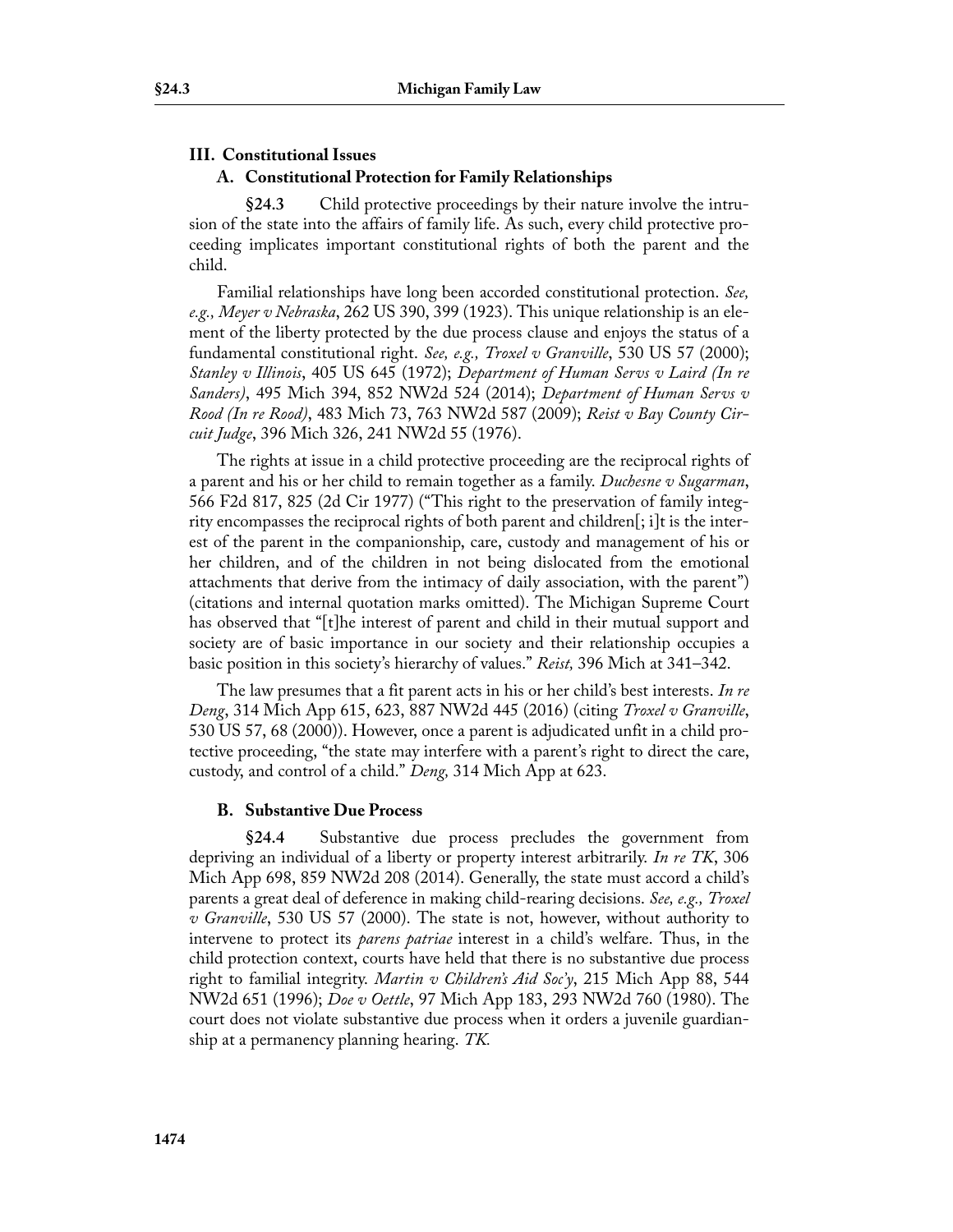### **C. Procedural Due Process 1. In General**

**§24.5** The law entitles parents and children to procedural due process in determining whether child maltreatment has occurred and whether termination of parental rights is the appropriate response. If parental rights are terminated using proper procedures and standards of evidence, the parent's liberty interests no longer include the right to care and custody of the child. *In re LaFlure*, 48 Mich App 377, 386–387, 210 NW2d 482 (1973). However, the exact parameters of procedural due process are unclear and are somewhat dynamic, changing as our conception of fairness evolves. Procedural due process requires that both parents and children be afforded "fundamental fairness" when the state seeks to intervene into family life. *Id.*

In analyzing due process issues, the court applies the three-pronged test of *Mathews v Eldridge*, 424 US 319 (1976). First, the court must consider the nature of the private interest at stake. Next, the court weighs the government's interest. Finally, the court considers the risk that the chosen procedure will result in an erroneous decision. *See, e.g., Department of Human Servs v Laird (In re Sanders)*, 495 Mich 394, 852 NW2d 524 (2014); *Department of Human Servs v Rood (In re Rood)*, 483 Mich 73, 92–93, 763 NW2d 587 (2009); *In re Vasquez*, 199 Mich App 44, 501 NW2d 231 (1993).

As noted in §24.3, the interest of parent and child in the preservation of their relationship unencumbered by the state is substantial. Conversely, the state has an "urgent interest" in the protection of children's welfare. *Lassiter v Department of Soc Servs*, 452 US 18, 26 (1981). In analyzing whether a particular procedure measures up to the requirements of due process, the court will look at the particular procedure that is challenged as well as other procedures in place to protect the parent and the child from an erroneous deprivation of their relationship. For example, in considering whether the appointment of an attorney is necessary in a termination proceeding, the court looked to the fact that only a limited pool of individuals or entities could petition to terminate parental rights, that the petition had to state specifically what factual basis underlies the request to terminate, and that the parent must be given a period of time to file a written response. *See id.* at 28; *see also Vasquez,* 199 Mich App at 48–49.

Both the U.S. Supreme Court and the Michigan courts have addressed several specific procedural due process claims, at times reaching differing conclusions.

### **2. Right to a Hearing**

**§24.6** Before the state may remove a child from parental custody and place that child in foster care, the parent is entitled to a hearing regarding his or her fitness. *Stanley v Illinois*, 405 US 645 (1972); *Department of Human Servs v Laird (In re Sanders)*, 495 Mich 394, 852 NW2d 524 (2014) (*Stanley* forbids oneparent doctrine, under which court could enter dispositional orders affecting one parent based on other parent's unfitness). This is true even if the custodial parent is a father who, while he has a relationship with the children, has not legally established paternity. *Stanley.* Before the court makes a finding of parental unfitness,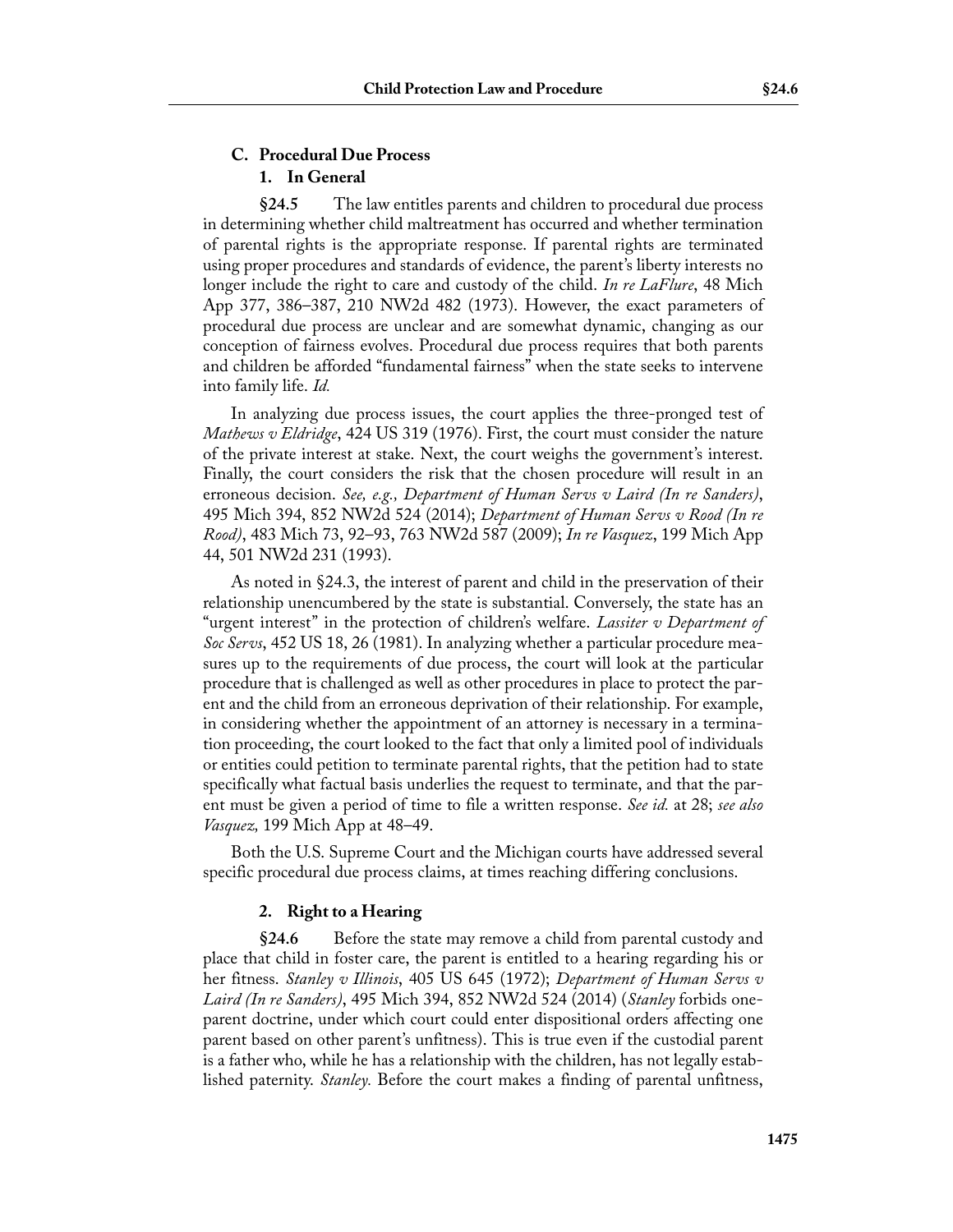the court may not assume that the parent's and the child's interests diverge. *Santosky v Kramer*, 455 US 745, 760 (1982); *In re Clausen*, 442 Mich 648, 687, 502 NW2d 649 (1993) (parents' rights and child's rights come into conflict "only when there is showing of parental unfitness"). Due process prohibits the court from entering a default judgment against a parent who does not appear at the adjudication hearing intended to adjudicate his or her fitness as a parent. *In re Collier*, 314 Mich App 558, 887 NW2d 431 (2016) (citing *Sanders*). Thus, when the parent failed to appear, the court removed his attorney, with whom he had not communicated for a period of one month, and entered a default judgment of adjudication against him. The court violated his right to due process. *Collier,* 314 Mich App at 569–570.

### **3. Right to Counsel at Public Expense**

**§24.7** In *Lassiter v Department of Soc Servs*, 452 US 18, 31–32 (1981), the U.S. Supreme Court held that the state is not required as a matter of due process to appoint counsel at public expense in every termination of parental rights case. Rather, this decision may be made case by case. The Michigan Court of Appeals, however, has "recognized that the United States Constitution guarantees a right to counsel in parental rights termination cases." *Department of Human Servs v Williams (In re Williams)*, 286 Mich App 253, 275, 779 NW2d 286 (2009) (citing *Family Independence Agency v Weaver (In re KMP)*, 244 Mich App 111, 121, 624 NW2d 472 (2000)). Moreover, the Michigan Supreme Court has held that due process requires the appointment of counsel at public expense to permit a parent to prosecute an appeal of the termination of his or her parental rights. *Reist v Bay County Circuit Judge*, 396 Mich 326, 241 NW2d 55 (1976). Under Michigan law, the court must inform the parent at the preliminary hearing that he or she is entitled to the appointment of an attorney at public expense. MCR 3.965(B)(6); *Department of Human Servs v Rood (In re Rood)*, 483 Mich 73, 763 NW2d 587 (2009).

Both the Juvenile Code and the applicable court rules require that the "respondent" be appointed an attorney at public expense if he or she is unable to retain one. MCL 712A.17c(4); MCR 3.915(B). It should be noted that a *respondent* is the "parent, guardian, legal custodian or nonparent adult who is alleged to have committed an offense against a child." MCR 3.903(C)(12). The terms *guardian, legal custodian,* and *nonparent adult* are terms of art. The term *guardian* is defined under MCR 3.903(A)(11) as a person appointed guardian of a child by a Michigan court pursuant to MCL 700.5204 or .5205, by a court of another state under a comparable provision, or by parental or testamentary appointment as provided in MCL 700.5202, or a juvenile guardian. A *juvenile guardian* is defined in MCR 3.903(A)(13). A *legal custodian* means either a person with legal custody of the child granted through a legal proceeding or an individual who has been granted a power of attorney pursuant to MCL 700.5103. MCR 3.903(A)(14). The term *nonparent adult* is intended as a practical matter to include the boyfriend or girlfriend of the child's parent, although the definition is broad enough to encompass a host of others. *See* MCR 3.903(C)(7). A parent becomes a respondent entitled to appointed counsel when the petitioner identifies an act or omis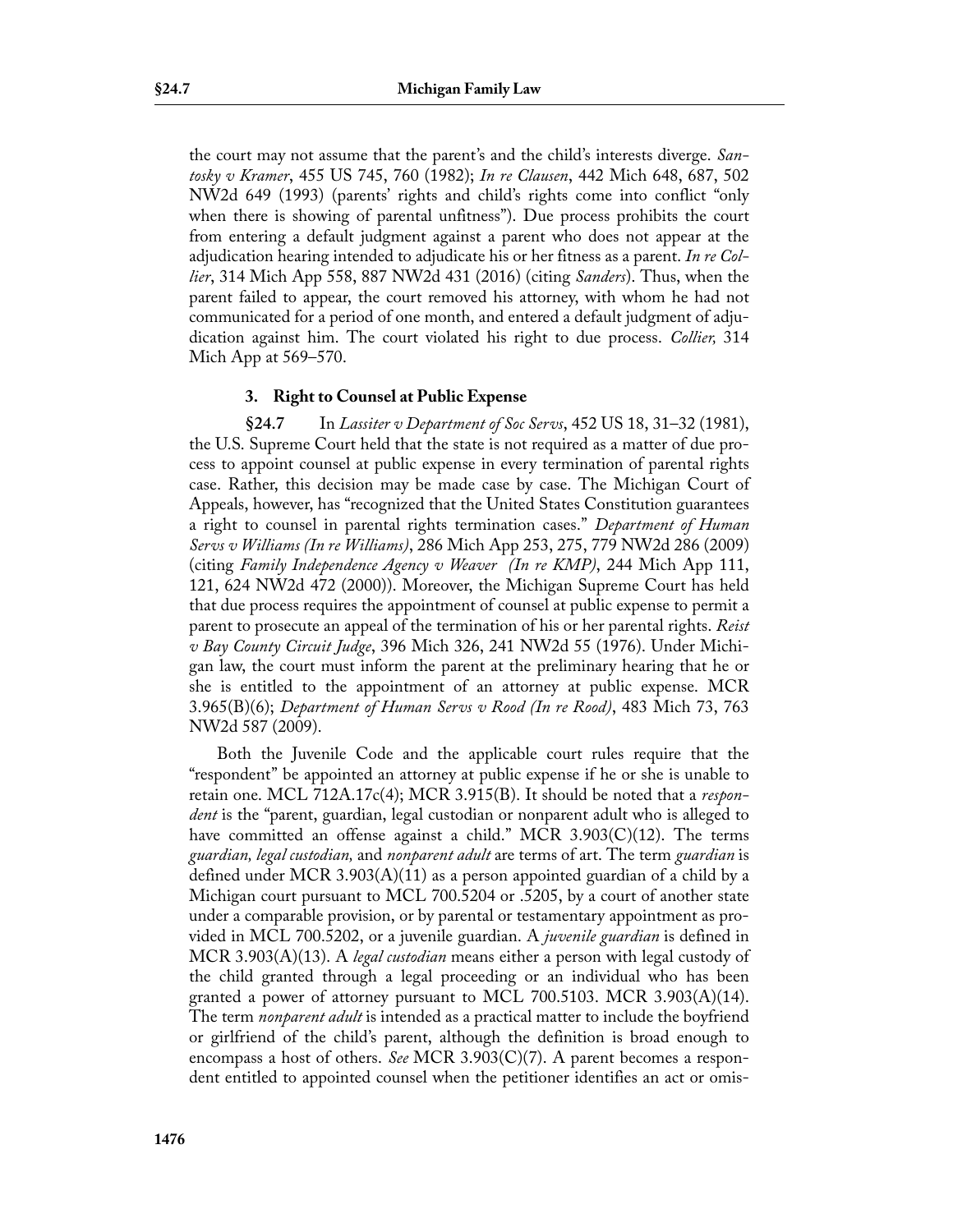sion by that parent that converts his or her status from that of a nonoffending parent into that of a respondent and thereby subjects that party to the termination of his or her parental rights to the child at issue. *See Williams* (where no allegations were made against child's father in initial petition, he was not entitled to counsel until he was named as "respondent" in supplemental petition to terminate his rights). Before accepting a plea of admission or no contest, the court must inform the parent that he or she has the right to counsel. *Department of Human Servs v Holm (In re SLH)*, 277 Mich App 662, 747 NW2d 547, *leave denied,* 482 Mich 1007, 756 NW2d 86 (2008). Failure to do so renders the parent's plea defective. *Id.*

The court's duty to appoint counsel is triggered by the parent's request that the appointment be made. *In re Hall*, 188 Mich App 217, 469 NW2d 56 (1991). Once an indigent parent requests an attorney be appointed, it is error for the court to fail to do so and to continue with proceedings. *See, e.g., Rood.* In assessing whether a respondent is indigent and entitled to appointed counsel, the court may not impute to the respondent income earned by people who bear no legal responsibility to contribute to the respondent's legal expenses, even if those individuals reside in the same household as the respondent. *Williams.* To continue representation by appointed counsel, the parent must maintain a relationship with the attorney. However, in *Weaver,* in which the trial court removed counsel at a termination hearing because the client was not present, the court remanded for findings of fact regarding why the attorney was removed, where the client had attended a hearing two months earlier. Similarly, when the court removed counsel and entered a default judgment of adjudication because the parent failed to appear at the adjudication hearing and failed to communicate with counsel for only one month, the court violated the parent's due process rights. *In re Collier*, 314 Mich App 558, 887 NW2d 431 (2016). Thus, an attorney appointed to represent a parent may be required to proceed to represent the client at adjudication despite the fact that the parent does not appear. However, when the parent-client does not communicate with the attorney for 16 months, the attorney may withdraw from the representation or be removed by the court. *Collier,* 314 Mich App at 572 (citing *Hall,* 188 Mich App at 222).

The court does not violate a parent's rights by refusing to appoint appellate counsel based on an untimely request. *Department of Soc Servs v Conley (In re Conley)*, 216 Mich App 41, 549 NW2d 353 (1996). Similarly, a parent's rights were not violated by the court's refusal to appoint new counsel midtrial. Because the right to counsel is personal, a parent lacks standing to raise ineffective assistance of counsel by the child's attorney. *Family Independence Agency v Pantaleon (In re EP)*, 234 Mich App 582, 595 NW2d 167 (1999), *overruled in part on other grounds by In re Trejo*, 462 Mich 341, 612 NW2d 407 (2000).

#### **4. Standard of Evidence at Termination**

**§24.8** When termination of parental rights is requested, due process requires that the standard of evidence be at least clear and convincing. *Santosky v Kramer*, 455 US 745 (1982); *see* MCL 712A.19b(3); MCR 3.977.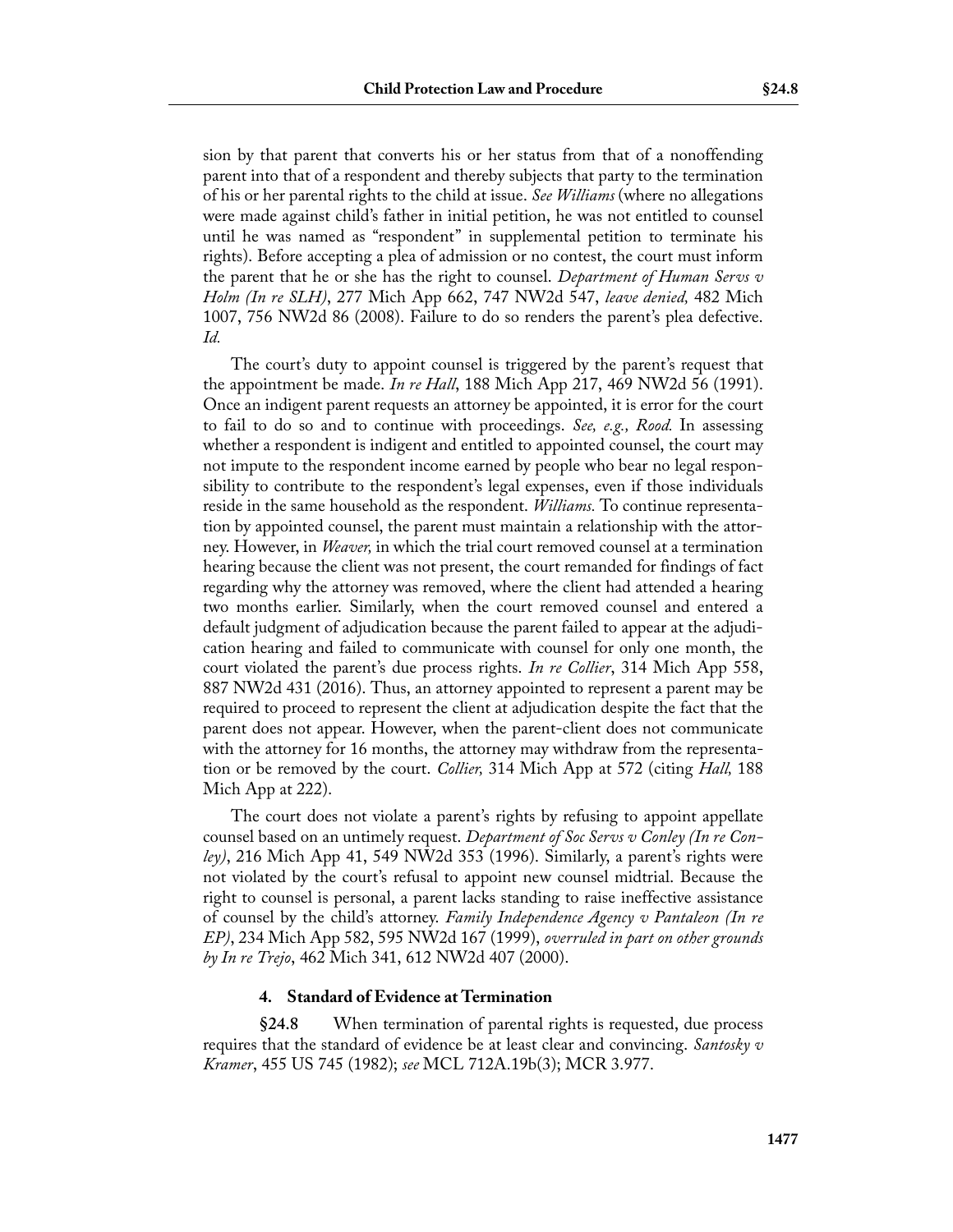Michigan law permits a party to file a petition and seek termination of parental rights at the initial disposition in a limited number of very serious cases. MCL 712A.19a, .19b(4). If such a petition is filed, the court may terminate parental rights only if it finds that there is a legal basis to terminate supported by clear and convincing legally admissible evidence. MCR 3.977(E). Similarly, if the child is made a ward of the court based on one form of abuse or neglect and a supplemental petition seeking termination on the basis of some changed circumstance is filed, that new circumstance must be proven by clear and convincing legally admissible evidence. MCR 3.977(F); *see Family Independence Agency v Gilliam (In re Gilliam)*, 241 Mich App 133, 613 NW2d 748 (2000); *In re Snyder*, 223 Mich App 85, 566 NW2d 18 (1997). However, if termination is sought based on a continuation of the same neglect or abuse that originally brought the child within the court's jurisdiction, an order terminating parental rights may be based on any relevant evidence. MCR 3.977(H)(2).

The appointment of a juvenile guardian pursuant to MCL 712A.19a(7) at a permanency planning hearing is not a de facto termination of parental rights and thus does not violate a parent's right to due process of law. *In re TK*, 306 Mich App 698, 859 NW2d 208 (2014).

The family court has subject-matter jurisdiction to consider the termination of parental rights of a parent who is suspected of murdering the other parent, even if the surviving parent has not been convicted of the crime. Determining criminality in the absence of a criminal charge or conviction does not violate the parent's due process rights. *Family Independence Agency v Unger (In re MU)*, 264 Mich App 270, 690 NW2d 495 (2004), *leave denied,* 472 Mich 871, 692 NW2d 846 (2005).

### **5. Right to a Transcript at Public Expense**

**§24.9** Due process and equal protection entitle an indigent parent to a transcript of proceedings provided at public expense if necessary to prosecute an appeal in a termination of parental rights case. *MLB v SLJ*, 519 US 102 (1996); *Reist v Bay County Circuit Judge*, 396 Mich 326, 241 NW2d 55 (1976). However, the state need only provide a record of "'sufficient completeness to permit proper [appellate] consideration'" of the parent's claims. *MLB,* 519 US at 112 (quoting *Mayer v Chicago*, 404 US 189, 198 (1971)).

### **6. Right to Remain Silent**

**§24.10** In *Baltimore City Dep't of Soc Servs v Bouknight*, 493 US 549 (1990), the court held that when a parent is the court-ordered custodian of a child in a protective proceeding, that parent may not assert the Fifth Amendment privilege against self-incrimination to decline to produce the child when ordered to do so by the court. Similarly, Michigan courts have long held there is no Fifth Amendment right to remain silent in a child protective proceeding. *Department of Soc Servs v Stricklin*, 148 Mich App 659, 384 NW2d 833 (1986).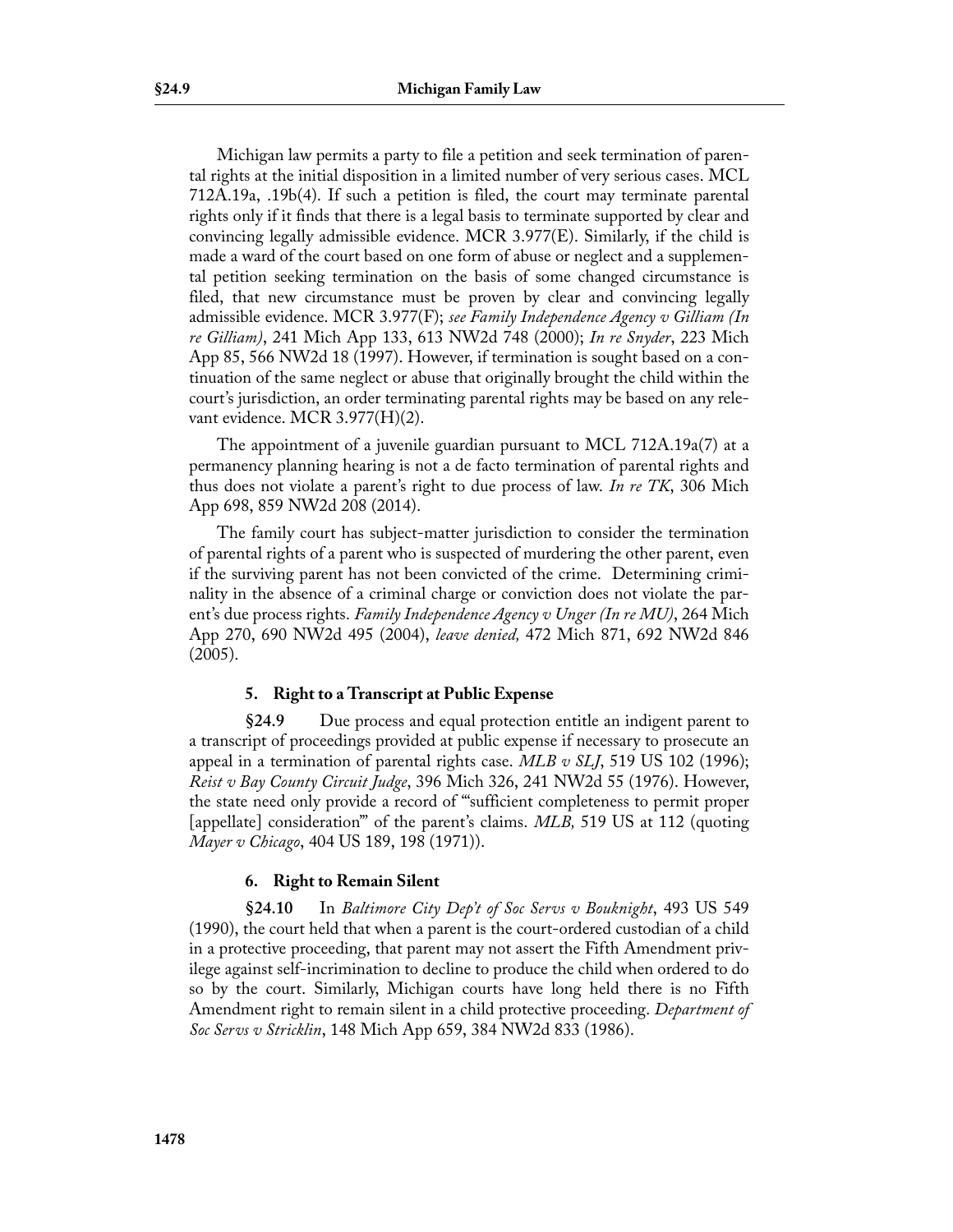### **7. Right to Confrontation**

**§24.11** The Sixth Amendment right to confront adverse witnesses does not apply to child protective proceedings. *In re Brock*, 442 Mich 101, 108, 499 NW2d 752 (1993). The purpose of child protective proceedings, the court reasoned, is to protect the child and not to punish a perpetrator of a crime. Such proceedings are not criminal, so the Sixth Amendment does not require a face-toface confrontation.

### **8. First Amendment Free Exercise Clause**

**§24.12** Although a fit parent has the right to direct the religious upbringing of his or her child, once the parent is adjudicated unfit in a child protection proceeding, the parent's right to direct the child's upbringing, including the right to direct the child's religious upbringing, must give way to the court's authority to enter orders in the interests of the child and society. *In re Deng*, 314 Mich App 615, 887 NW2d 445 (2016). Thus, the family court could order that a child be immunized over the parent's First Amendment Free Exercise Clause objections. *Id.*

### **9. Miscellaneous Due Process Rights**

**§24.13** Due process guarantees a parent an "adjudication hearing before the state can interfere with his or her parental rights." *Department of Human Servs v Laird (In re Sanders)*, 495 Mich 394, 415, 852 NW2d 524 (2014). Where a petition makes allegations against only one parent, the other parent cannot stipulate to the court's assertion of jurisdiction. *Department of Human Servs v Holm (In re SLH)*, 277 Mich App 662, 747 NW2d 547, *leave denied,* 482 Mich 1007, 756 NW2d 86 (2008) (where petition made allegations of sexual abuse against children's father and no allegations against children's mother, mother could not stipulate to jurisdiction of court; while mother was party, she was not respondent). The family court has authority to order the removal of a gravely ill child's life support as long as adequate procedural due process is ensured. *Family Independence Agency v AMB (In re AMB)*, 248 Mich App 144, 208–213, 640 NW2d 262 (2001). A parent has a due process right to receive proper notice of a child protective proceeding. *Id.* at 173.

The Michigan Rules of Evidence do not apply in the dispositional phase of a child protection proceeding. The admission of and reliance on hearsay in the dispositional phase does not offend due process as long as the hearsay relied on meets the test of fairness, reliability, and trustworthiness. *In re Kantola*, 139 Mich App 23, 361 NW2d 20 (1984); *In re Hinson*, 135 Mich App 472, 354 NW2d 794 (1984).

The DHHS or its contract agencies may not deliberately create the grounds for termination of parental rights. To do so violates the parents' right to due process of law. *In re B*, 279 Mich App 12, 756 NW2d 234 (2008) (where state workers reported parents to federal authorities, knowing parents would be deported and thereby virtually ensuring termination of parental rights, agency violated parents' right to due process of law).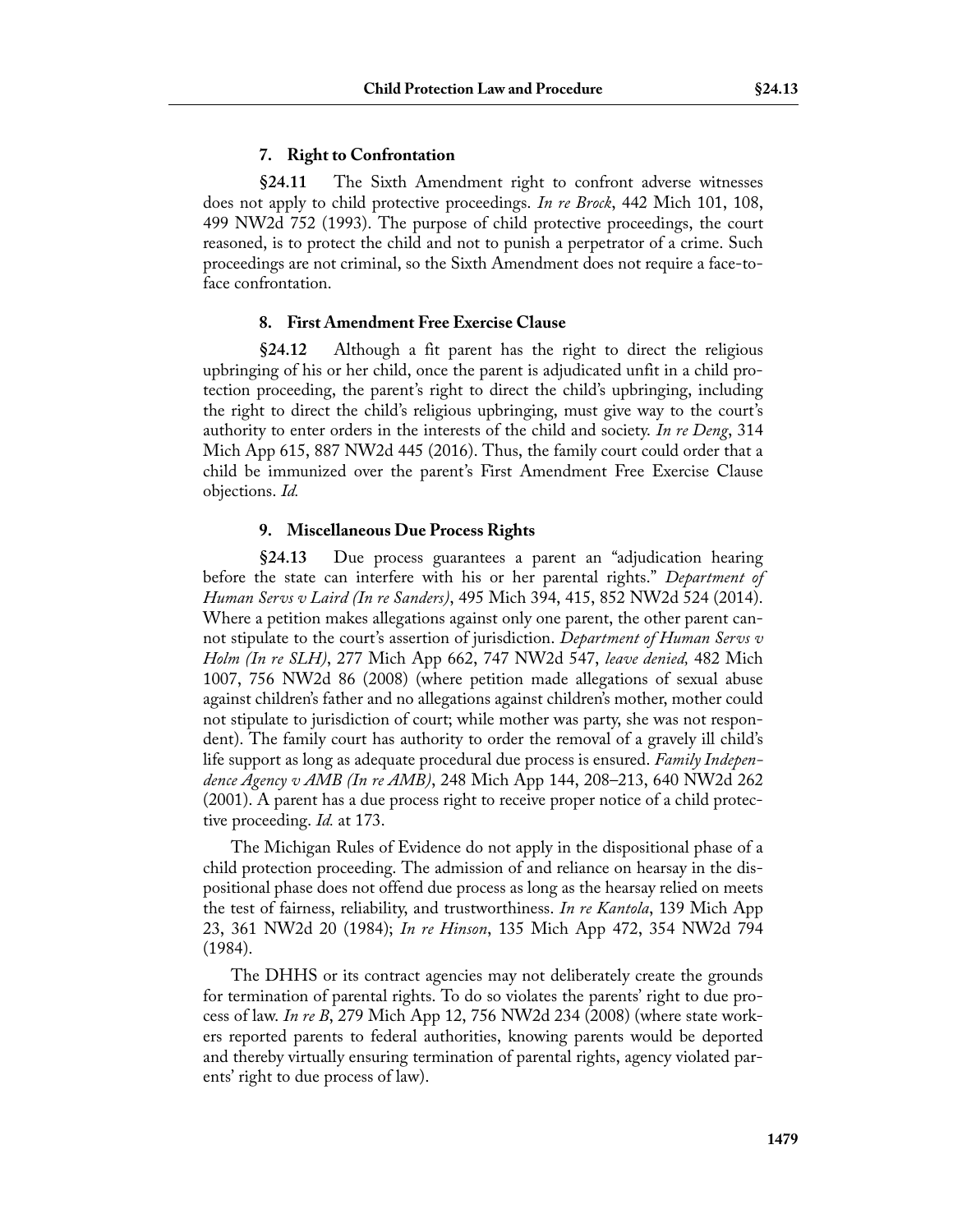### **IV. Reporting and Investigating Suspected Child Maltreatment A. Definitions**

#### **§24.14** Michigan's CPL defines *child abuse* as

harm or threatened harm to a child's health or welfare that occurs through nonaccidental physical or mental injury, sexual abuse, sexual exploitation, or maltreatment, by a parent, a legal guardian, or any other person responsible for the child's health or welfare or by a teacher, a teacher's aide, or a member of the clergy.

MCL 722.622(g). A *child* means "a person under 18 years of age." MCL 722.622(f ). A *person responsible for the child's health or welfare* is a parent, legal guardian, person age 18 or older who resides for any length of time in the same home in which the child resides, a nonparent adult, or an individual working in a licensed or registered day care facility, a foster home, or a court-operated facility (e.g., a detention center). MCL 722.622(x) (renumbered from MCL 722.622(w), effective April 6, 2017, by 2016 PA 491). *Sexual abuse* is defined by reference to the criminal sexual conduct statutes and may involve sexual contact with or sexual penetration of a child. MCL 722.622(z) (renumbered from MCL 722.622(y), effective April 6, 2017, by 2016 PA 491). Similarly, *sexual exploitation* is defined as "allowing, permitting, or encouraging a child to engage in prostitution, or allowing, permitting, encouraging or engaging in the photographing, filming, or depicting of a child engaged in a listed sexual act as defined in … MCL 750.145c." MCL 722.622(aa) (renumbered from MCL 722.622(z), effective April 6, 2017, by 2016 PA 491). The term *maltreatment* is not defined in the CPL, although it is typically defined as encompassing cruel, rough, or bad treatment. *See American Heritage Dictionary of the English Language* (4th ed 2000); *Black's Law Dictionary* 978 (8th ed 2004).

#### *Child neglect* is

harm or threatened harm to a child's health or welfare by a parent, legal custodian, or any other person responsible for a child's health or welfare that occurs through either of the following:

(i) Negligent treatment, including the failure to provide adequate food, clothing, shelter, or medical care.

(ii) Placing a child at an unreasonable risk to the child's health or welfare by failure of the parent, legal guardian, or other person responsible for the child's health or welfare to intervene to eliminate that risk when that person is able to do so and has, or should have, knowledge of the risk.

#### MCL 722.622(k).

A reoccurring problem in child protection practice is the role of unrelated persons who reside with or have regular contact with children in their familial homes. For example, a parent's live-in paramour is often the person responsible for the harm done to the child. *See, e.g., In re Powers*, 208 Mich App 582, 528 NW2d 799 (1995). The legislature has sought to address this problem by defining abuse and neglect in a way that encompasses these individuals by labeling them "nonparent adults." A *nonparent adult* is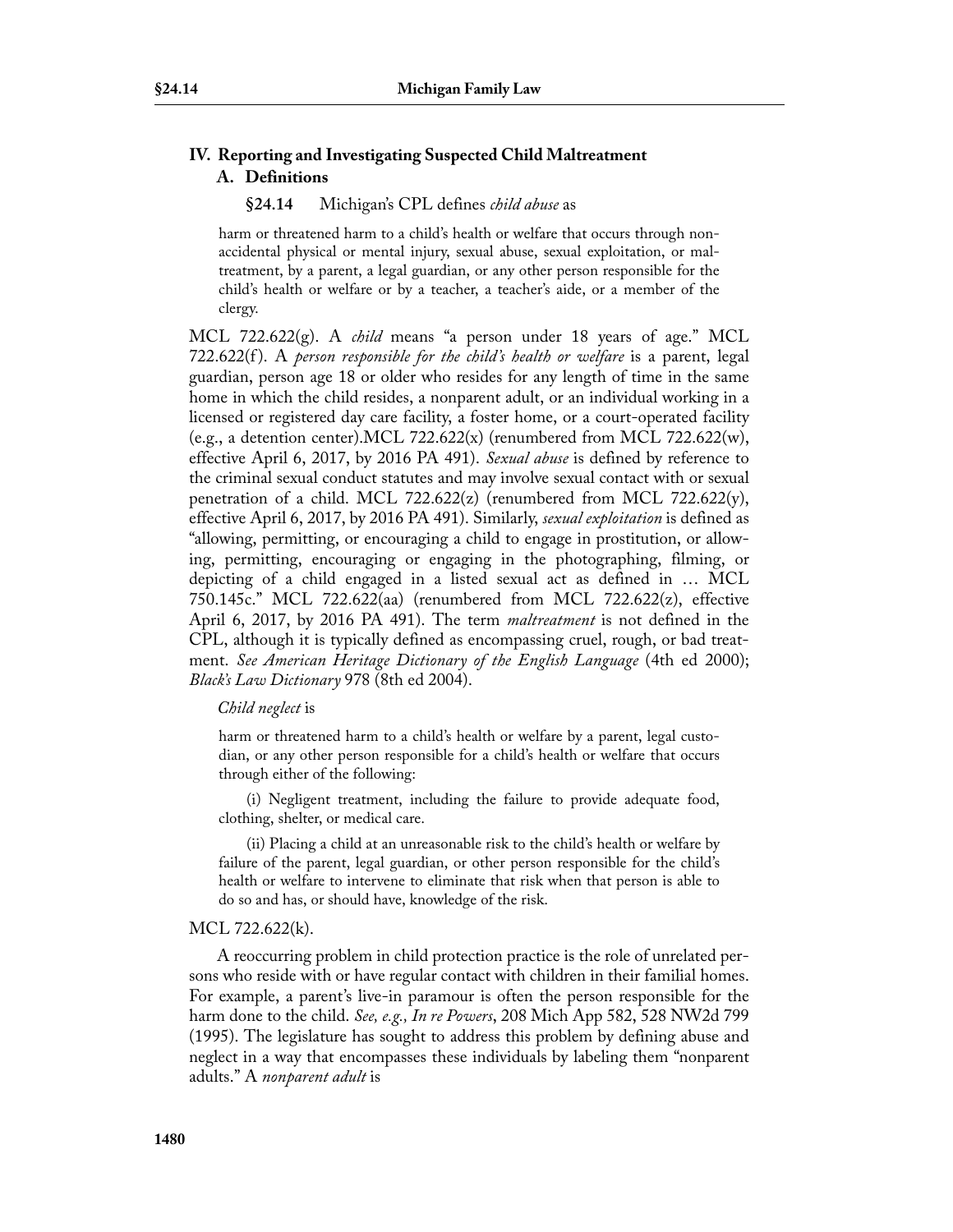a person who is 18 years of age or older and who, regardless of the person's domicile, meets all of the following criteria in relation to a child:

(i) Has substantial and regular contact with the child.

(ii) Has a close personal relationship with the child's parent or with a person responsible for the child's health or welfare.

(iii) Is not the child's parent or a person otherwise related to the child by blood or affinity to the third degree.

MCL 722.622(v) (renumbered from MCL 722.622(u), effective April 6, 2017, by 2016 PA 491). A nonparent adult may be named as the respondent in a petition. MCR 3.903(C)(12). Moreover, a nonparent adult's harm of a child may provide a basis for family court jurisdiction, MCL 712A.2(b)(2), and the termination of parental rights if the court determines that the child would likely suffer harm from the nonparent adult if placed in the parent's home. *See, e.g.,* MCL 712A.19b(3)(b)(iii); *In re Brown*, 305 Mich App 623, 853 NW2d 459 (2014).

### **B. Reporting**

**§24.15** Michigan law mandates that certain professionals (e.g., physicians, social workers, teachers) report to CPS when they have "reasonable cause to suspect child abuse or child neglect." MCL 722.623(1)(a)–(b). This legal duty is not an unconstitutionally overbroad intrusion on a professional's First Amendment right to freedom of association. *People v Cavaiani*, 172 Mich App 706, 432 NW2d 409 (1988). The CPL broadly abrogates most legally recognized privileges. MCL 722.631; *In re Brock*, 442 Mich 101, 119, 499 NW2d 752 (1993) ("The physician-patient privilege is a statutory creation in derogation of common law, and hence will be narrowly construed.… Exceptions to statutory privileges should be broadly construed."). For example, the psychologist-patient privilege is abrogated so that a psychologist must report suspected abuse or neglect.

Mandated reporters are only required to report child abuse, including sexual abuse, when the suspected perpetrator is a parent, legal guardian, teacher, teacher's aide, or other person responsible for the child's health and welfare. In *People v Beardsley*, 263 Mich App 408, 688 NW2d 304 (2004), the court held that defendant school administrators were not obligated to report to CPS that they had reasonable cause to suspect that sexual contact between a 12-year-old boy and a 13 year-old girl had occurred at the school during school hours. The court reasoned that the incident did not constitute a reportable incident of *child abuse* as that term is defined in MCL 722.622 because *sexual abuse* is defined as sexual contact or penetration "with a child," implying that the other person involved in the contact or penetration is an adult responsible for the child's welfare.

Clergy have a limited duty to report suspected child maltreatment. A member of the clergy is required to report only if he or she receives the information regarding possible child abuse outside "a confession or similarly confidential communication." MCL 722.631. However, if the clergy member is acting in any other capacity listed in MCL 722.623 (e.g., as a family counselor), he or she must report suspected abuse or neglect. MCL 722.631.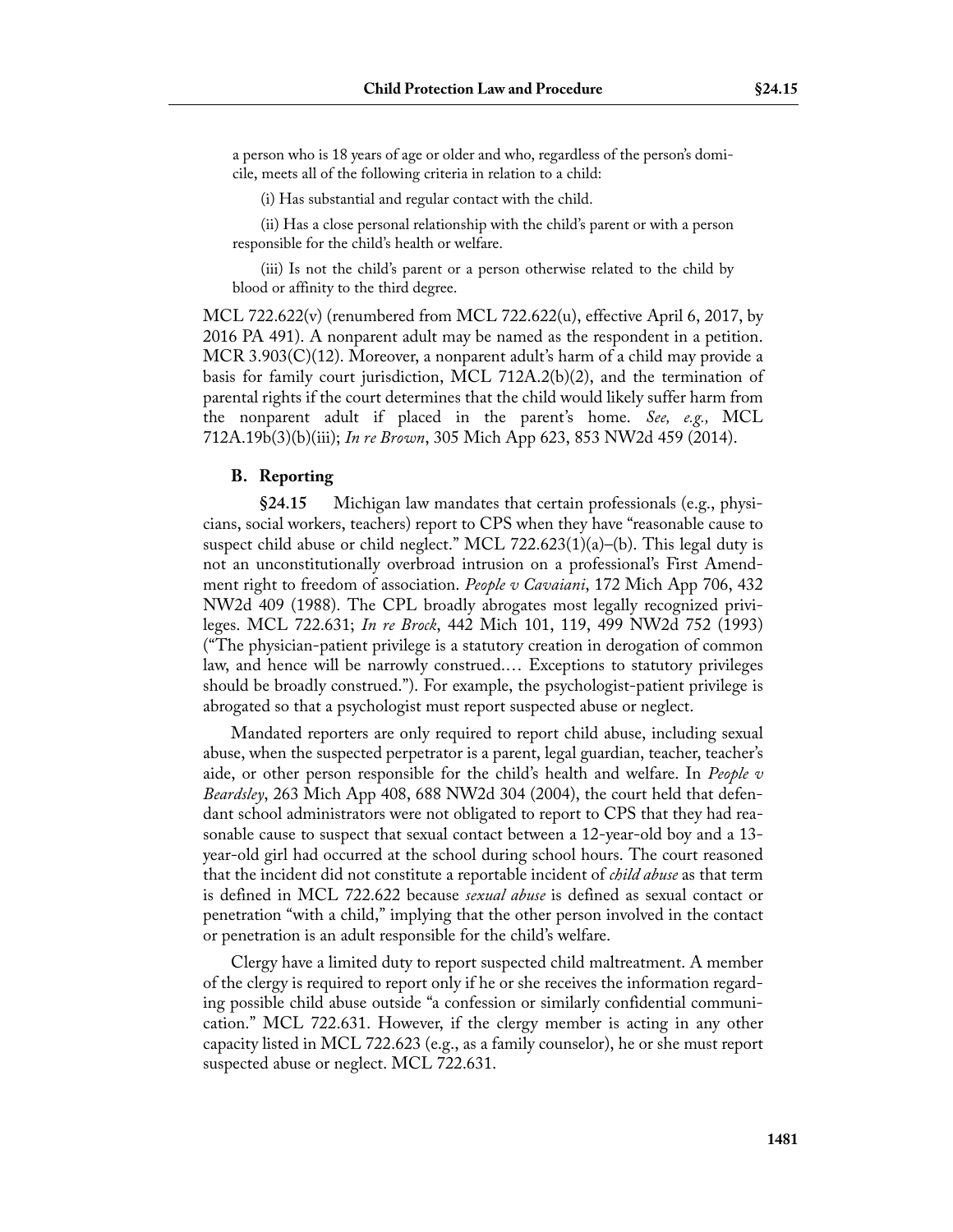In addition to cases in which professionals must exercise their judgment regarding "reasonable cause," the CPL specifies two situations that as a matter of law give rise to reasonable cause for suspicion of abuse. The first involves the pregnancy of a child under age 12 or sexually transmitted infection in a child who is between the age of 1 month and 12 years. MCL 722.623(8). The second is when a child is born exposed to either alcohol or a controlled substance that was not prescribed for a medical reason. MCL 722.623a. The law excludes from the definition of *neglect* a parent's failure to procure medical treatment for a child based on religious objections, although the court has authority to order medical treatment even over the parent's objection. MCL 722.634. Similarly, if a child is surrendered pursuant to the Safe Delivery of Newborns Act, MCL 712.1 et seq., as a matter of law the child has not been neglected. MCL 722.628(16).

While some professionals must report suspected child abuse or neglect, any person may make such a report. MCL 722.624.

### **C. Civil and Criminal Liability Regarding Reporting**

**§24.16** Anyone who in good faith reports potential child abuse or neglect is immune from civil liability for doing so. MCL 722.625; *Awkerman v Tri-County Orthopedic Group, PC*, 143 Mich App 722, 373 NW2d 204 (1985). Similarly, one who cooperates with a CPS investigation is entitled to immunity. *Britton v Mills*, 248 Mich App 244, 639 NW2d 261 (2001).

On the other hand, a person who is mandated to report and fails to do so is civilly liable for the damages proximately caused by that failure. MCL 722.633(1); *Williams v Coleman*, 194 Mich App 606, 488 NW2d 464 (1992). Such a failure is a misdemeanor and may result in criminal charges. MCL 722.633(2); *People v Cavaiani*, 172 Mich App 706, 432 NW2d 409 (1988). Moreover, one who is mandated to report and who fails to do so risks loss of his or her professional license. *Becker-Witt v Board of Examiners of Soc Workers*, 256 Mich App 359, 663 NW2d 514 (2003).

Making an intentionally false report of suspected child maltreatment may be prosecuted as a misdemeanor or a felony. *See* MCL 722.633(5). Similarly, one who knowingly disseminates a CPS report is guilty of a crime. MCL 722.633(3). In at least one case a Michigan attorney has been sued, albeit unsuccessfully, for "disseminating" a protective services report when he attached the report to pleadings filed in a related domestic relations matter. *See Zimmerman v Owens*, 221 Mich App 259, 561 NW2d 475 (1997).

### **D. The Department of Health and Human Services' Response 1. In General**

**§24.17** All DHHS employees involved in investigating child abuse or child neglect cases must be trained in their legal duties to protect the state and federal constitutional and statutory rights of children and families from the initial contact of an investigation through the time services are provided. MCL 722.628(17). On receipt of a report of suspected abuse or neglect, the DHHS must commence an investigation within 24 hours. MCL 722.628(1). The purpose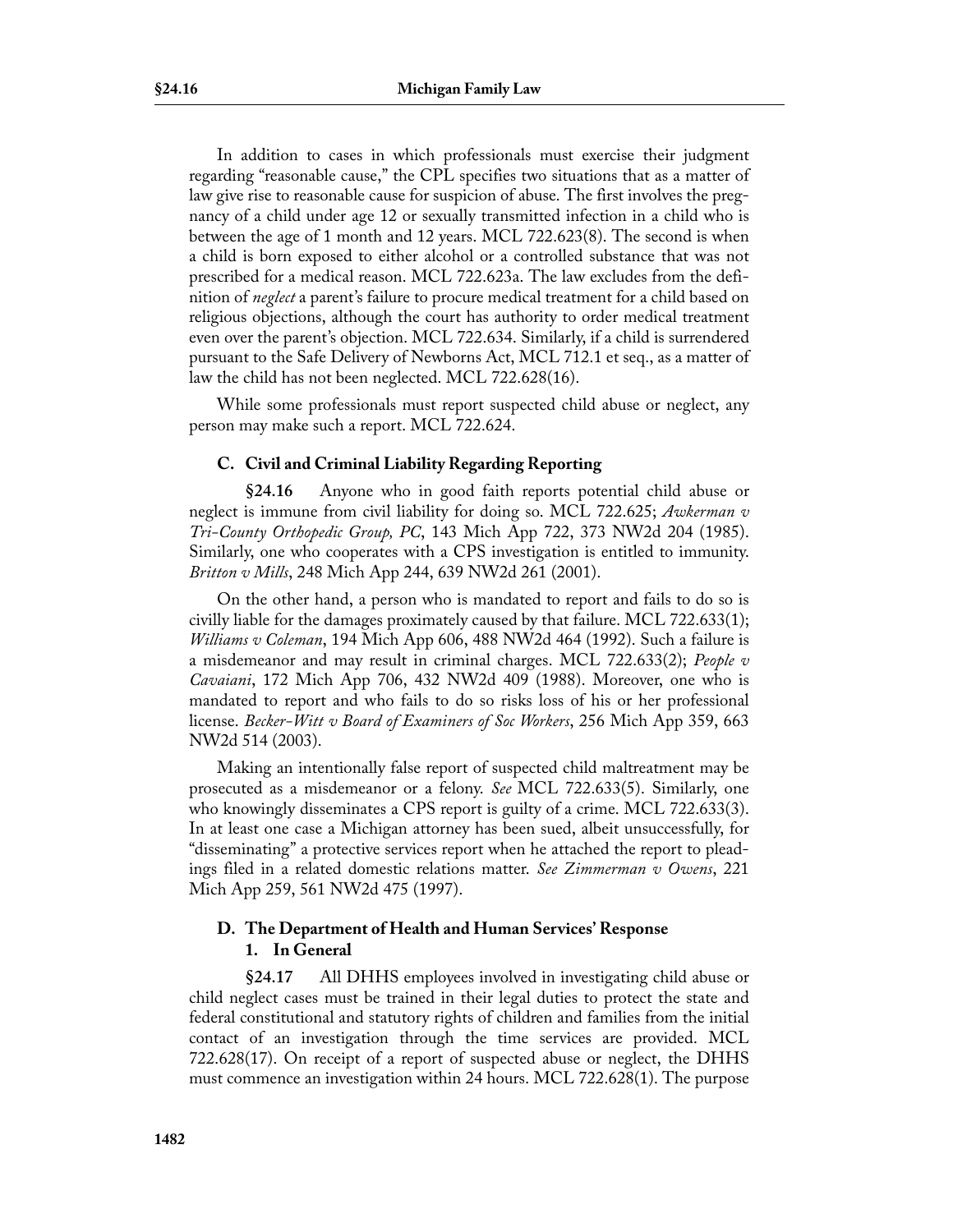of its investigation is to determine whether the child was in fact abused or neglected. MCL 722.628(2). If the child who is the subject of the investigation is not in the parent's physical custody (e.g., the child is at school), the CPS worker must notify the parent of the investigation unless doing so would "endanger the child's health or welfare." MCL 722.628(1).

At the time a DHHS investigator contacts an individual about whom a report of child abuse has been made or contacts an individual responsible for the health and welfare of a child who is the subject of a child abuse report, the investigator must state his or her name, whom he or she is representing, and the specific complaints or allegations made against that individual. MCL 722.628(2).

During the investigation, the CPS worker will interview the child if the child is able to talk. The interview with the child must not take place in the presence of the alleged perpetrator. MCL 722.628c. Contact with the child may take place in the school setting; the law requires that school officials cooperate with the investigation. MCL 722.628(8). Before meeting with the child, however, the CPS worker must meet with a designated member of the school's staff to "review ... the department's responsibilities." MCL 722.628(9)(a).

After meeting with the school personnel, the CPS worker may meet with the child. In doing so, the CPS worker may not search the child's body if that search would require the child to expose "his buttocks or genitalia or her breasts, buttocks, or genitalia" unless the CPS worker has previously obtained a court order to search these parts of the child's body. MCL 722.628(10). If such a search is necessitated by the allegations or other evidence, CPS should obtain either parental permission or a court order for a medical assessment. Absent parental permission or a court order, neither a CPS worker nor a police officer has the authority to authorize a medical evaluation of the child for possible abuse. *See, e.g., Britton v Mills*, 248 Mich App 244, 639 NW2d 261 (2001).

### **2. Access to Medical, Mental Health, and Friend of the Court Records**

**§24.18** When conducting an investigation, CPS will frequently seek access to confidential information. The CPL requires that a "school or other institution" cooperate with CPS when it is conducting a child maltreatment investigation. MCL 722.628(8). The attorney general has opined that CPS is entitled to such records. OAG No 6976 (Mar 26, 1998) (access to community mental health records). Access to Friend of the Court (FOC) records is provided by court rule. MCR 3.218(C). Similarly, the FOC has access to CPS records pursuant to MCL  $722.627(2)(t)$ .

CPS will generally seek access to otherwise confidential records via releases of information; however, the CPL requires that CPS cooperate with the court and take the steps necessary to prevent further harm to the child. MCL 722.628(2). If a parent refuses access to records CPS thinks are necessary to its investigation, CPS may take legal action to obtain any necessary information.

There are two situations in which access to information is controlled by statute when a release is not provided, and these procedures must be used before court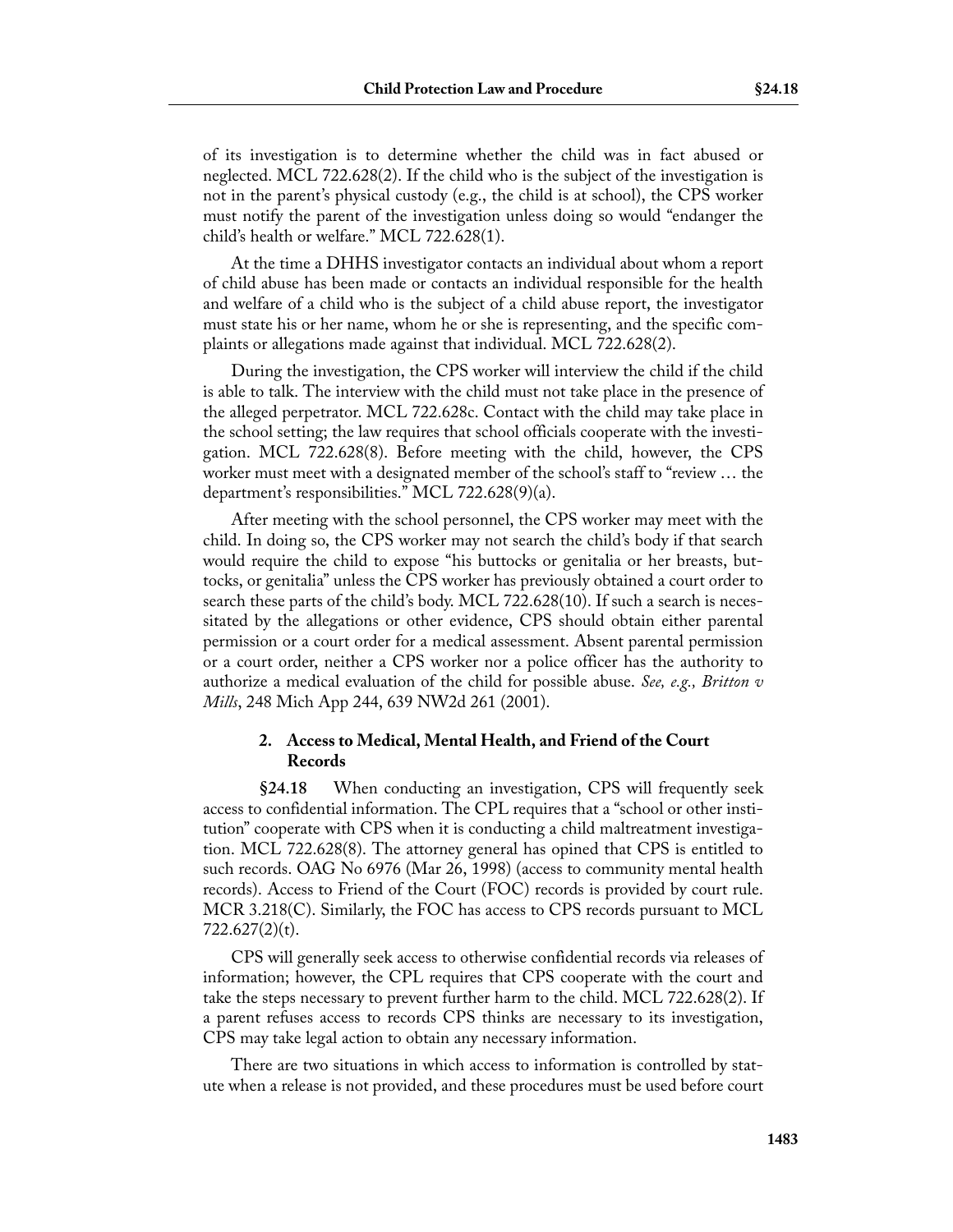action is taken. When CPS seeks information from records that are protected by the confidentiality provisions of the Michigan Public Health Code or the Michigan Mental Health Code, the legislature has established a procedure for CPS to obtain that information. *See* MCL 330.1748a, 333.16281. Pursuant to these provisions of law, CPS must make a request of the holder of the records that demonstrates a "compelling need" for access. The holder must then examine its records and release to CPS any information that pertains to the child abuse or neglect allegation. If CPS believes there is additional information of importance to its investigation in those records, CPS may seek a court order for further access to the records.

Counsel should become familiar with certain provisions of the Health Insurance Portability and Accountability Act of 1996 (HIPAA), 42 USC 1320d-7(b), and the federal regulations implemented in response to it, 45 CFR 164.512. HIPAA seems to broadly except from its application state action aimed at preventing and responding to child maltreatment. In relevant part, it provides, "Nothing in [42 USC 1320d et seq.] shall be construed to invalidate or limit the authority, power, or procedures established under any law providing for the reporting of … child abuse … or public health investigation or intervention." 42 USC 1320d-7(b); *see also* 45 CFR 164.512. However, the precise application of HIPAA to child protective proceedings in Michigan has yet to be addressed by our courts.

CPS caseworkers must be given access to FOC records. MCR 3.218(C). Similarly, if an FOC case exists regarding a child, CPS must notify the FOC in any of the following dispositions: (1) a finding that a preponderance of the evidence indicates child abuse has taken place, (2) an emergency removal of a child is necessary, (3) the family court has taken jurisdiction of a child and the child remains in the child's home, (4) a child is removed from a home and one or more children remain in the home, or (5) other circumstances exist that relate to the safety of a child. MCL 722.628(18). If CPS finds that a parent has made three or more false reports regarding another parent in one year or five cumulative false reports to CPS over more than one year, CPS may report this situation to the FOC. MCL 722.628(20). If CPS finds that a child is found to have been maltreated and that there is an open FOC case regarding that child, CPS must inform the noncustodial parent of the process for changing custody. MCL 722.628(21).

#### **3. Access to Substance Abuse Treatment Records**

**§24.19** Access to substance abuse treatment records is carefully circumscribed by federal statute and regulations. 42 USC 290dd-2; 42 CFR 2.1 et seq. However, substance abuse treatment providers must report suspected child abuse or neglect. 42 CFR  $2.12(c)(6)$ . Once the report has been made, the provider may not share further information with CPS unless the parent has signed a specialized release of information that states that such records are protected by federal law or the agency obtains a court order to access the records. *Id.* If the parent refuses to sign the release, Michigan courts have held that the state's interest in protecting the welfare of the child outweighs the parent's interests in preserving the confidentiality of the records. *In re Baby X*, 97 Mich App 111, 293 NW2d 736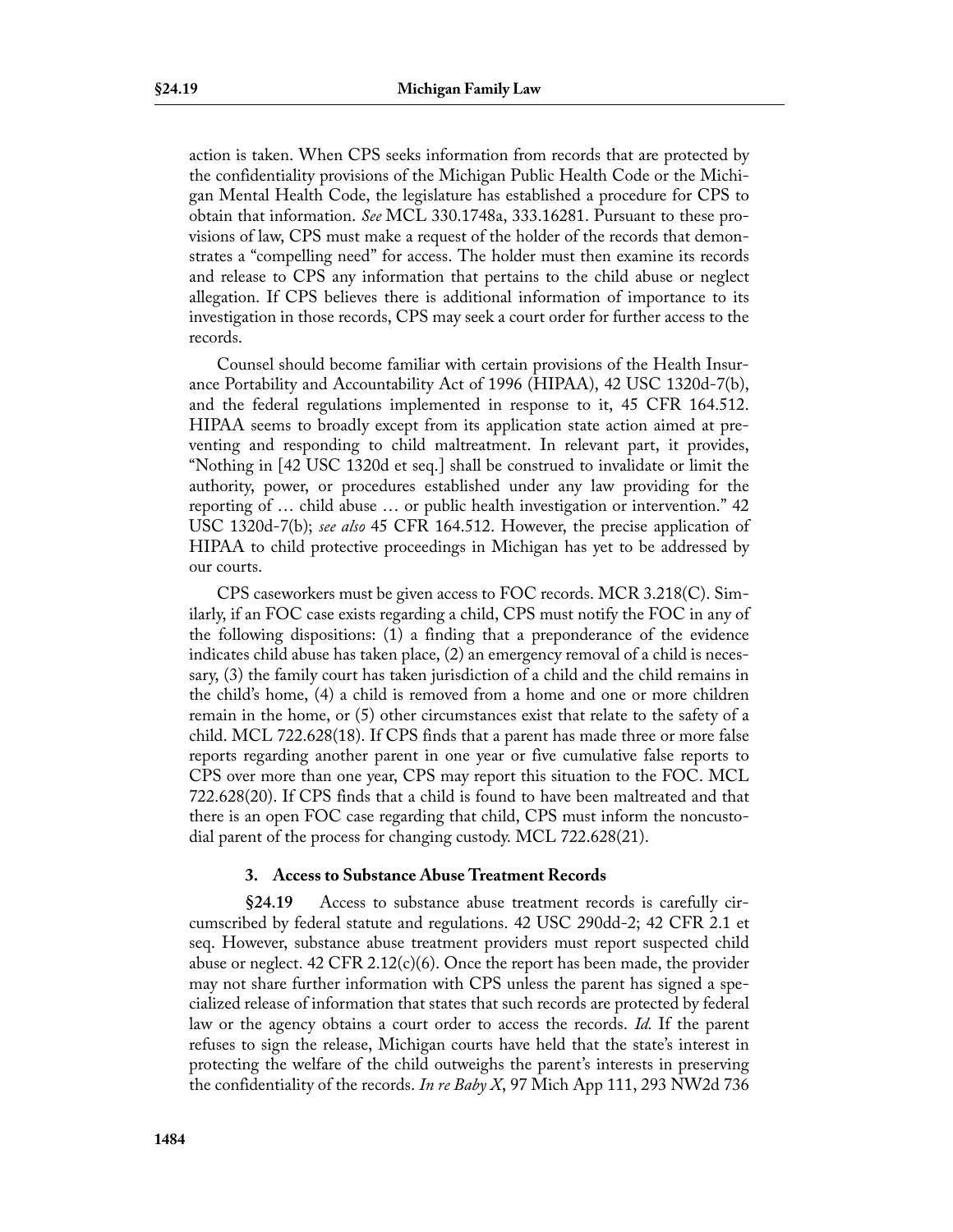(1980). Therefore, such records will be available to CPS and the court, although it will be necessary to obtain a court order if the parent refuses to release the necessary records.

#### **E. Joint Investigations**

**§24.20** In any case in which CPS is investigating suspected child maltreatment, it may seek the assistance of law enforcement. MCL 722.628(2); *see People v Wood*, 447 Mich 80, 523 NW2d 477 (1994); State of Michigan Governor's Task Force on Children's Justice, *A Model Child Abuse Protocol: Coordinated Investigative Team Approach*.

In certain situations, Michigan law mandates that CPS refer the matter to law enforcement. MCL 722.623(6). These include cases in which child sexual abuse, sexual exploitation, or human trafficking of a child is suspected or where the individual alleged to have abused the child is not a person who is legally responsible for the child. *Id.* In addition, a joint investigation by CPS and law enforcement is sometimes required. MCL 722.628(3). These cases include situations in which child maltreatment is the suspected cause of a child's death, MCL 722.628(3)(a); the child is suspected of having suffered sexual abuse or sexual exploitation, MCL 722.628(3)(b); the child has been exposed to or had contact with methamphetamine production, MCL 722.628 $(3)(f)$ ; or the abuse or neglect results in a "severe" physical injury" that requires medical treatment or hospitalization, MCL 722.628(3)(c). A *severe physical injury* means "an injury to the child that requires medical treatment or hospitalization and that seriously impairs the child's health or physical well-being." *Id.* Similarly, law enforcement must be involved in a joint investigation when such involvement is necessary to protect the child, the CPS worker, or another person, MCL 722.628(3)(d), or when the alleged perpetrator of the abuse is not a person responsible for the child, MCL  $722.628(3)(e)$ .

During a joint investigation, either CPS or law enforcement may take a "videorecorded statement" from a child under age 16 regarding the alleged abuse or neglect. MCL 712A.17b(5). If such a videorecorded statement is made during the investigation, it must be admitted in lieu of the child's testimony at all stages of a child protective proceeding except the adjudication. *Id.; In re Brown*, 305 Mich App 623, 853 NW2d 459 (2014) (although trial court failed to admit videorecordings of interviews with children, reversal unwarranted because children's outof-court statements, which were admitted, were sufficiently trustworthy). When such a statement is taken, it must state the date and time that it was taken, identify the persons present in the room and state whether they were present for the entire interview, and show a running time clock. MCL 712A.17b(5).

The questioning should be full and complete and in accordance with the forensic interview protocol. If appropriate for the witness's developmental level, the questioning should include but need not be limited to all of the following areas:

- the time and date of the alleged offense or offenses
- the location and area of the alleged offense or offenses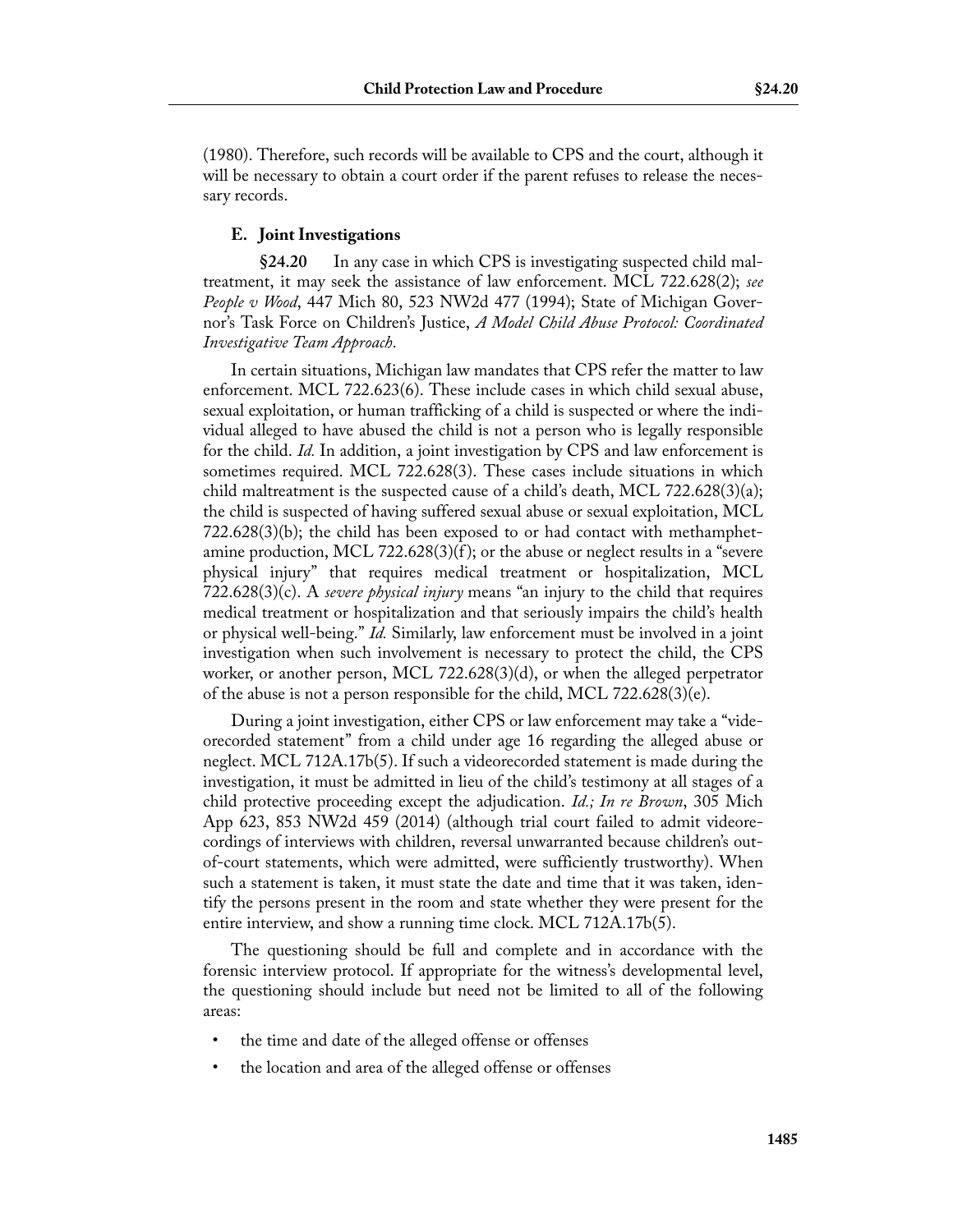- the relationship, if any, between the witness and the respondent
- the details of the offense or offenses
- the names of other persons known to the witness who may have personal knowledge of the offense or offenses

### MCL 712A.17b(6).

When a joint investigation is undertaken, it must be conducted in accordance with the county's joint investigation protocol. MCL 722.628(6). *See generally A Model Child Abuse Protocol.* Individuals have a broader array of rights during a police investigation than during a CPS investigation. Evidence gathered during a joint investigation may or may not be available to the state for various proceedings. *See generally Ferguson v City of Charleston*, 532 US 67 (2001).

### **F. Forensic Interviewing**

**§24.21** Michigan's CPL requires each county to establish a forensic interviewing protocol. MCL 722.628(6). The state of Michigan has adopted a model protocol, which serves as a template from which individual counties must develop their own protocols. *See* State of Michigan Governor's Task Force on Children's Justice & Department of Health and Human Services, *Forensic Interviewing Protocol (GTF Protocol)*. The purpose of the protocol is "to obtain a statement from a child, in a developmentally sensitive, unbiased, and truth-seeking manner, that will support accurate and fair decision making in the criminal justice and child welfare systems." *Id.* at 1. *See generally People v Katt*, 468 Mich 272, 662 NW2d 12 (2003) (CPS worker who questioned child in proper manner was allowed to testify in criminal proceeding to child's hearsay statements pursuant to residual hearsay exception).

### **G. Structured Decision Making**

**§24.22** In determining whether a child has been abused or neglected, Michigan uses a two-step decision-making process. Based on the findings of this two-step process, the worker must classify the case as falling into one of five categories. MCL 722.628d. The category into which the case falls prescribes the agency's response.

The first step in this process is for the CPS worker to determine what level of evidence exists regarding whether or not the child has been abused or neglected. If no evidence of maltreatment is present, the case is categorized as a category V case and the matter is closed. MCL 722.628d(1)(a). If there is some evidence of maltreatment, the worker engages in the second step of the analysis, which is to conduct a risk assessment. The risk assessment asks, What is the risk of future harm to the child? The finding with regard to current abuse or neglect is combined with the risk of future harm to the child to form the basis for categorizing the case in one of four remaining categories. MCL 722.628(12). The four remaining categories are described in MCL 722.628d(1)(b)–(e):

• Category IV—community services recommended. The investigation determines that there is some but less than a preponderance of the evidence of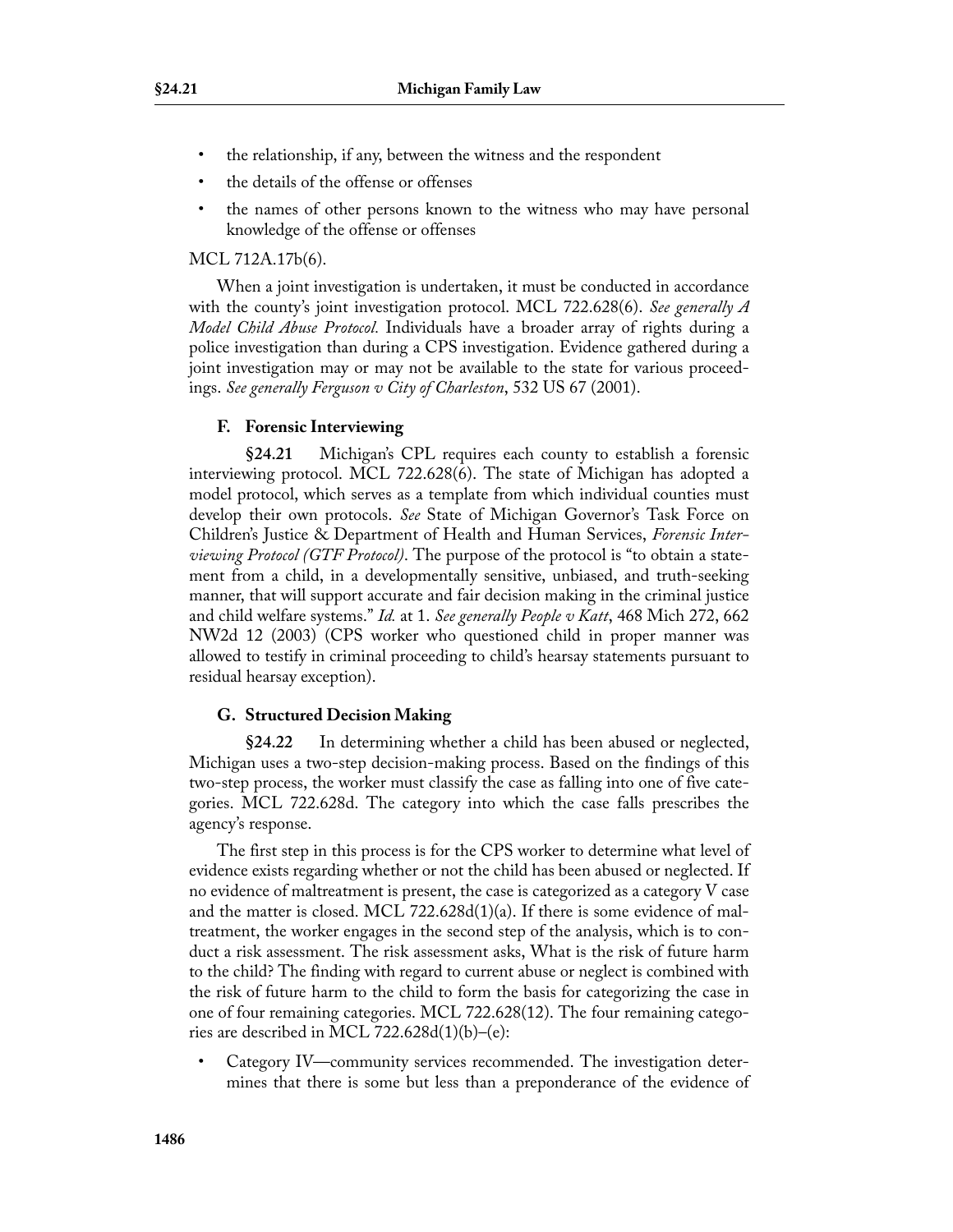abuse or neglect, and the risk assessment indicates that there is a future risk of harm to the child. In this case the DHHS must assist the family to access community services, but the family's participation is voluntary.

- Category III—community services needed. There is a preponderance of the evidence that abuse or neglect took place, and the risk assessment demonstrates a low or moderate risk of future harm to the child. The DHHS must assist the family in obtaining services that are commensurate with the risk to the child. However, if the family does not participate in the services or does not benefit from the services, the DHHS must consider reclassifying the case as a category II case. Finally, it is important to note that in a category III case, although the agency has found that child maltreatment has taken place, the perpetrator of the abuse or neglect is not listed on the central registry. *See* MCL 722.622(d).
- Category II—CPS required. The investigation results in a finding that a preponderance of the evidence indicates maltreatment occurred, and the risk assessment results in a finding of high or intensive risk of future harm to the child. In this case the DHHS must open a protective services case and must provide services necessary to address the family's problems. The perpetrator of the maltreatment must be listed on the central registry.
- Category I—court petition required. The investigation results in a preponderance of the evidence that maltreatment occurred and that one of the following is also true:
	- The harm to the child requires that a petition be filed with the court. *See* MCL 722.637–.638.
	- The child is not safe in the home.
	- The case was categorized as a category II case, and the family did not cooperate with the required services.
	- There is a felony assault or child abuse in the first or second degree.

When a case is categorized as falling into category I, the DHHS must petition the court, open a CPS case, provide services to the child and family, and list the perpetrator on the central registry.

### **H. Listing on Central Registry**

**§24.23** Cases that are determined to be category I or II cases require that the parent or nonparent adult be listed on the central registry. MCL 722.628d. The DHHS retains exclusive control over listing an individual on the central registry. *In re Harper*, 302 Mich App 349, 839 NW2d 44 (2013). When a case requires listing on the central registry, the DHHS must notify each person who is listed as a perpetrator of child abuse or child neglect. MCL 722.627(4). That notice must be sent via registered mail with return receipt requested and with delivery restricted to the named individual. MCL 722.627(4). Any person who is listed on the central registry has 180 days to request that his or her name be removed. MCL 722.627(6). That 180 day time limit to request a hearing to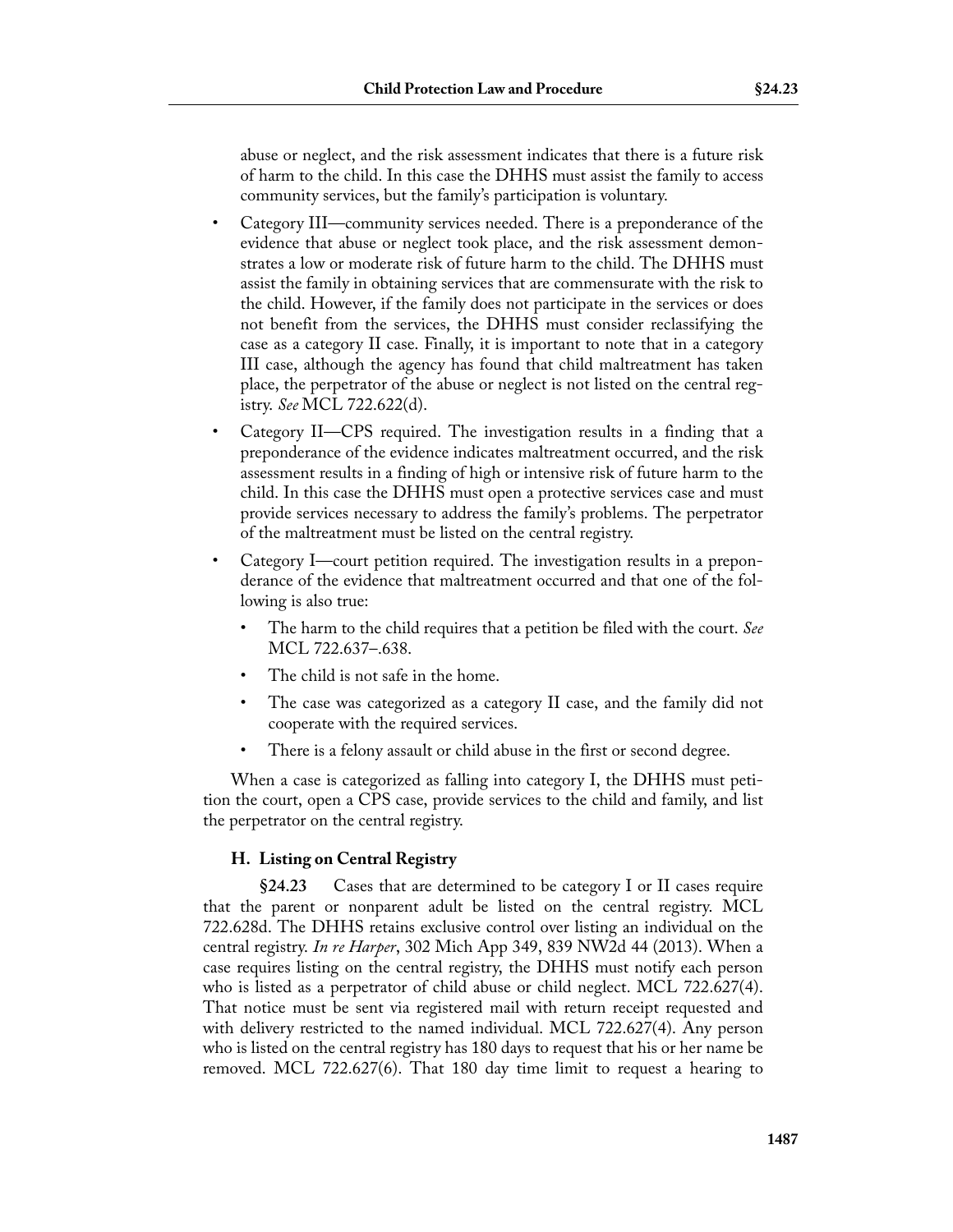amend or remove from the central registry may be extended up to 60 days by the DHHS on a showing of good cause for the delay. *Id.* 

If a CPS investigation fails to find a preponderance of the evidence that a child has been abused or neglected or if the family court denies a petition on its merits after adjudication, an individual must not be listed or if listed, must be removed from the central registry. MCL 722.627(7). A person may only be listed on the central registry for 10 years if he or she is required to be listed in a case other than a case in which the agency must petition the court, *see* MCL 722.637, .638. MCL 722.627(7)(a). Where the person who must be listed is the perpetrator of child abuse or child neglect of the sort that the law mandates a petition pursuant to MCL 722.637 or .638, that person must be listed on the central registry until there is credible evidence that the individual is dead. MCL 722.627(7)(b). If an individual was listed on the central registry before March 31, 2015, for a case other than a mandated petition case as provided for in MCL 722.637 and .638, the DHHS may remove the individual from the central registry after 10 years. MCL 722.627(7)(c).

#### **V. Petitions**

#### **A. Petition Requirement**

**§24.24** Absent exigent circumstances, a request to invoke the protective jurisdiction of the family court must be in writing. MCR 3.961(A),  $.963(B)(1)$ . Thus, a child protective proceeding is commenced when a petition is filed asking the court to assert jurisdiction over the child. *People v Gates*, 434 Mich 146, 452 NW2d 627, *cert denied,* 497 US 1004 (1990). The contents of the petition form the basis for any preliminary action by the court to protect the child. *In re Hatcher*, 443 Mich 426, 505 NW2d 834 (1993). The child protection jurisdiction of the family court is purely statutory, so if the petition is inadequate to form a basis for jurisdiction under MCL 712A.2(b), the court may not obtain jurisdiction by the consent of the parties. *In re Youmans*, 156 Mich App 679, 401 NW2d 905 (1986).

The court rules require that a petition include basic information regarding the child and his or her parents (e.g., names, addresses) as well as "[t]he essential facts that constitute an offense against the child," MCR 3.961(B)(3), and a citation to the relevant provisions of the Michigan Juvenile Code, MCR 3.961(B)(4). If the child is or may be eligible for membership in an American Indian tribe, the petition must state that information. MCR 3.961(B)(5); *see also In re IEM*, 233 Mich App 438, 592 NW2d 751 (1999). The petition must include a specific prayer for relief if removal from the familial home or termination of parental rights is requested. MCR 3.961 $(B)(6)$ . If the petition involves an Indian child, the petition must specifically describe the active efforts that have been provided to prevent the breakup of the Indian family and the documentation, including attempts, to identify the child's tribe. *Id.* Otherwise, the petition may simply request that the court take appropriate action regarding the child. Finally, the petition must indicate whether a family court case involving the child "is or was pending." MCR  $3.961(B)(7)$ .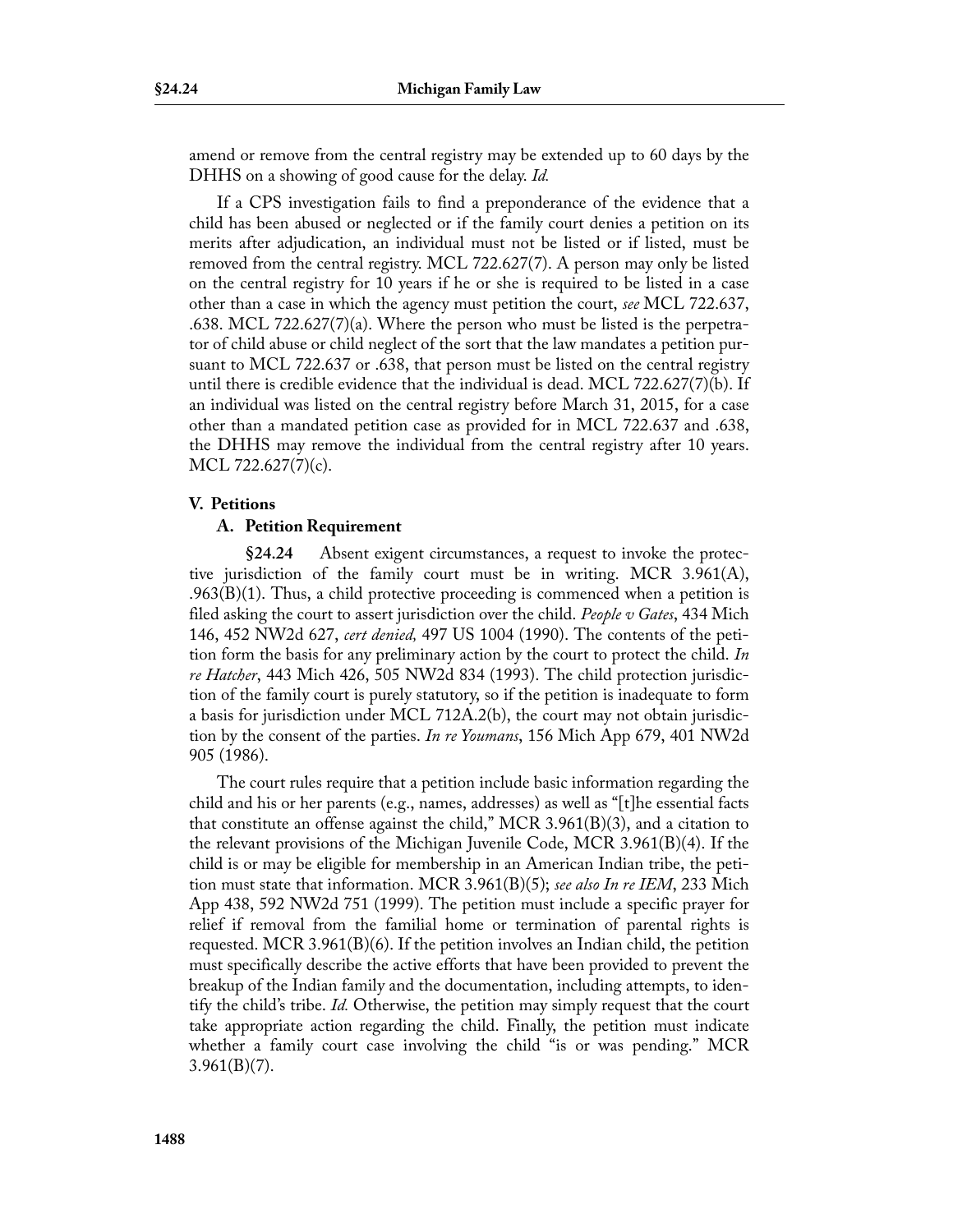#### **B. Standing to File a Petition**

**§24.25** A *petitioner* is "the person or agency who requests the court to take action" regarding a child. MCR 3.903(A)(22). Any person may approach the court with information indicating that a child may be in need of the court's protection. MCL 712A.11(1); *see People v Gates*, 434 Mich 146, 161, 452 NW2d 627, *cert denied,* 497 US 1004 (1990). Thus, the prosecuting attorney, acting on behalf of the people of the state of Michigan, has standing to file a petition even over the objections of the DHHS. *In re Jagers*, 224 Mich App 359, 568 NW2d 837 (1997). A parent who is the custodial parent of a child has standing to seek termination of the other parent's rights. *In re Huisman*, 230 Mich App 372, 584 NW2d 349 (1998), *overruled in part on other grounds by In re Trejo*, 462 Mich 341, 612 NW2d 407 (2000). However, parents cannot petition under the Juvenile Code to terminate their own parental rights over a child for whom they no longer wish to provide care. *In re Hill*, 206 Mich App 689, 522 NW2d 914 (1994); *In re Swope*, 190 Mich App 478, 476 NW2d 459 (1991).

#### **C. Contents of the Petition**

**§24.26** There are two basic types of child protection petitions: initial and supplemental. When it is alleged the child has suffered particularly severe forms of abuse or neglect, the DHHS is statutorily mandated to file a petition. MCL 722.637–.638. When the DHHS determines that a child has been "severely physically injured [as defined in MCL 722.628(3)(c)], sexually abused, or allowed to be exposed to or have contact with methamphetamine production," the agency must file a petition seeking court jurisdiction of the child, MCL 722.637(1), unless the agency determines that the parent or legal guardian of the child "is not a suspected perpetrator of the abuse" and the parent or legal guardian did not neglect the child, the parent or legal guardian has no historical record of a pattern of neglect or failure to protect, and the child is safe in the parent's or legal guardian's home. MCL 722.637(2).

In certain "aggravated circumstances," the agency must file a petition and must seek termination of parental rights at the initial dispositional hearing. MCL 722.638. The termination provisions of the Juvenile Code include parallel provisions permitting the family court to terminate parental rights when these "aggravated circumstances" are present. *See* MCL 712A.19b(3)(k)–(n). When a petition seeks the termination of parental rights at the initial disposition, the petitioner must prove a basis to terminate by clear and convincing legally admissible evidence. MCR 3.977(E).

Absent one or more "aggravated circumstances," a petition may seek only temporary jurisdiction and the parent must be provided an opportunity to address the problems that bring the child within the court's protective jurisdiction. MCL 712A.19a(2). To meet its obligations in such a case, the DHHS must make "reasonable efforts" to reunite the parent with his or her child. *Id.*

The vast majority of initial child protective petitions seek temporary jurisdiction and court involvement aimed at providing rehabilitative services to the parent and child. *See* MCL 712A.18, .18f. Such a petition must be proved by a prepon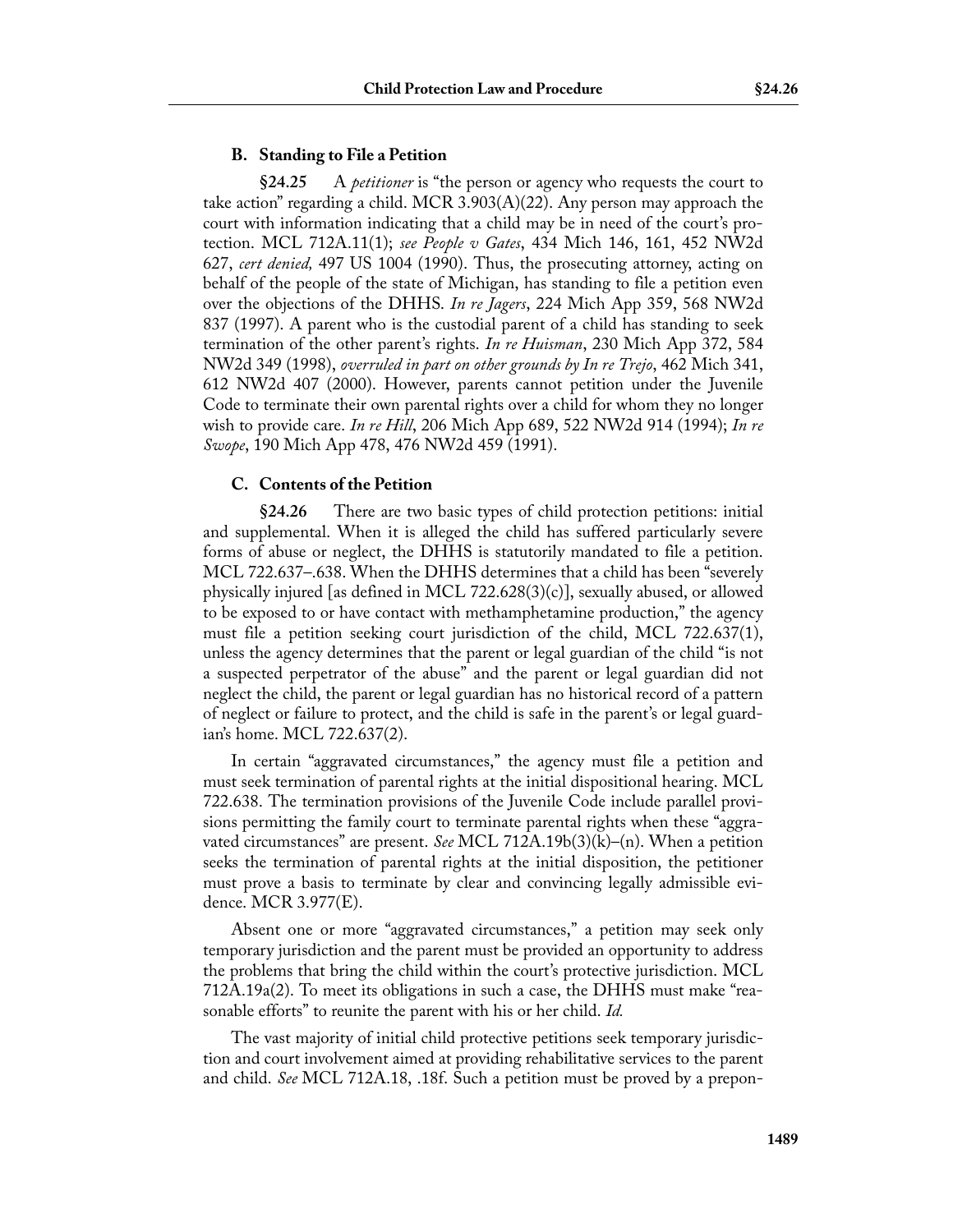derance of the legally admissible evidence. MCR  $3.972(C)(1)$ . If the court asserts jurisdiction over the child, there is a period of as much as one year during which the family is provided services to assist the parent to regain custody of his or her child. During this time the statute requires that if the DHHS "becomes aware of additional abuse or neglect of a child who is under the jurisdiction of the court and if that abuse or neglect is substantiated …, the [department] shall file a supplemental petition with the court." MCL 712A.19(1).

The supplemental petition may seek continued temporary jurisdiction and a finding that the additional abuse or neglect in fact occurred or it may seek the termination of parental rights. For example, if a child is made a temporary ward of the court due to parental substance abuse that results in neglect and, after the child is in foster care, she discloses that she was physically abused while in the parent's care, the DHHS would be required to investigate the new allegation. If the allegation is substantiated and the physical abuse involved only minor injuries, the agency would have to file a petition but could seek continued temporary jurisdiction. However, if the physical abuse involved serious injuries, the agency might seek termination of parental rights. If, in its supplemental petition, the agency seeks the termination of parental rights, it must prove that the new allegation of physical abuse provides a basis to terminate with clear and convincing legally admissible evidence. MCR 3.977(F)(1)(b); *Family Independence Agency v Gilliam (In re Gilliam)*, 241 Mich App 133, 613 NW2d 748 (2000); *In re Snyder*, 223 Mich App 85, 566 NW2d 18 (1997).

If the court asserts temporary jurisdiction over the child and after a period of time that child's parent fails to make substantial progress toward rehabilitation and reunification, the agency may file a supplemental petition seeking the termination of parental rights. *See* MCL 712A.19b(1). The statutory basis for termination must be proved by clear and convincing evidence, but the rules of evidence do not apply and the court may consider any relevant and material evidence. MCR  $3.977(H)(2)$ .

### **VI. Jurisdiction**

### **A. Subject-Matter Jurisdiction**

**§24.27** The family court's power to hear child protection proceedings is not inherent but is derived from the Michigan Constitution and statutes. Mich Const 1963 art 6, §15; MCL 712A.2(b); *see also Fritts v Krugh*, 354 Mich 97, 92 NW2d 604 (1958), *overruled in part on other grounds by In re Hatcher*, 441 Mich 880, 491 NW2d 580 (1992), *remanded,* 443 Mich 426, 505 NW2d 834 (1993); *Department of Human Servs v Laird (In re Sanders)*, 495 Mich 394, 415, 852 NW2d 524 (2014). The legislature has vested exclusive jurisdiction over child protective proceedings in the family division of circuit court. MCL 600.1021(1)(e). The court's subject-matter jurisdiction is triggered when "the action is of a class that the court is authorized to adjudicate, and the claim stated in the complaint is not clearly frivolous." *Hatcher,* 443 Mich at 437. In general, the Juvenile Code grants the family court subject-matter jurisdiction in protective proceedings when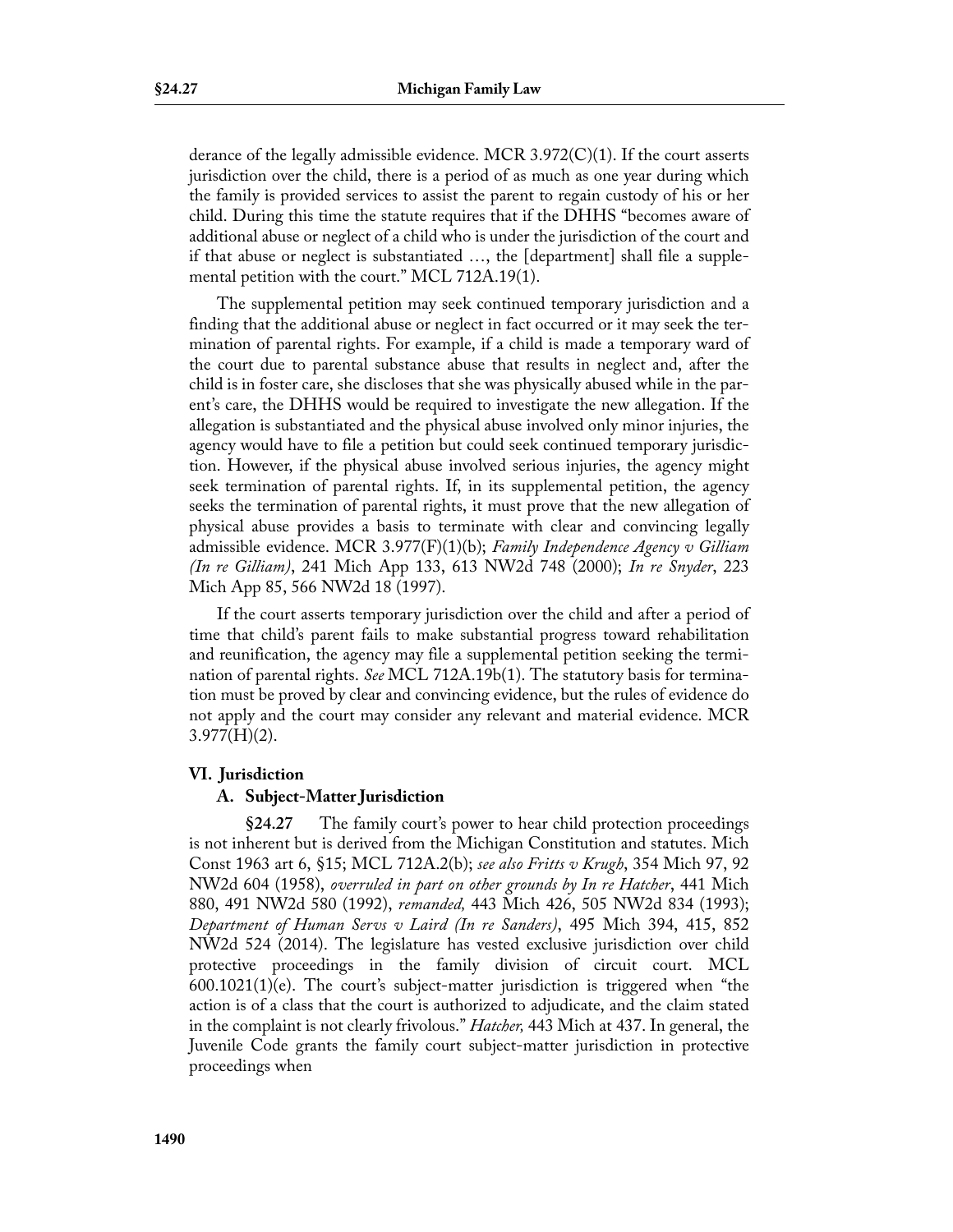- the parent fails to provide proper care,
- the parent's home is an unfit place for the child to live,
- the child is deemed "dependent" and "is in danger of substantial physical or psychological harm" (i.e., the child is homeless or not domiciled with a legally responsible person, the child has repeatedly run away from home and is beyond the control of a legally responsible adult, the child was involved in "commercial sexual activity," the child engaged in a delinquent act at the behest of a legally responsible adult, or the child's parent is deceased or incapacitated and unable to care for the child), or
- the parent has placed the child in guardianship and has failed to comply with reunification plans.

#### MCL 712A.2(b).

The court does not have jurisdiction over unborn children. *In re Dittrick Infant*, 80 Mich App 219, 263 NW2d 37 (1977). Jurisdiction may not be conferred by the consent of the parties. *Hatcher,* 443 Mich at 433. In a case in which the petition alleged sexual abuse by the child's father, the mother's stipulation to the court's assertion of jurisdiction was insufficient to confer jurisdiction. *In re Bechard*, 211 Mich App 155, 535 NW2d 220 (1995). See also *Department of Human Servs v Holm (In re SLH)*, 277 Mich App 662, 747 NW2d 547, *leave denied,* 482 Mich 1007, 756 NW2d 86 (2008), where the father was named as the perpetrator of sexual abuse and the nonrespondent mother's plea that he committed the acts of abuse was insufficient to properly invoke the court's jurisdiction. The state must adjudicate a parent as unfit before interfering with his or her parental rights. *Sanders* (overruling one-parent doctrine, under which court could enter dispositional orders affecting one parent based on other parent's unfitness); *see also Stanley v Illinois*, 405 US 645 (1972) (parent is entitled to hearing regarding fitness before court may order children removed from custody).

The court rules may not expand or limit the court's jurisdiction. *In re Prater*, 189 Mich App 330, 333, 471 NW2d 658 (1991) (citing *In re Albring*, 160 Mich App 750, 408 NW2d 545 (1987)). A county's family court is a single court, so the termination of a parent's parental rights divests the court of jurisdiction over a child custody matter regarding that same child. *Foster v Foster*, 237 Mich App 259, 602 NW2d 610 (1999). A judge presiding over a juvenile matter has the authority to hear actions under the Child Custody Act, MCL 600.1021(3), but must abide by the procedural requirements particular to the Child Custody Act or to proceedings under the Juvenile Code. *See* MCR 3.205; *Department of Human Servs v Johnson (In re AP)*, 283 Mich App 574, 770 NW2d 403 (2009). The family courts of different counties have concurrent jurisdiction. *See* MCR 3.205(A) (if subsequent court has "separate jurisdictional grounds," waiver of original court's jurisdiction is not required); *Krajewski v Krajewski*, 420 Mich 729, 362 NW2d 230 (1985). When a petition is filed, the court must ascertain at the preliminary hearing whether another court has continuing jurisdiction of the child. MCR  $3.965(B)(10)$ . If another court does have continuing jurisdiction, that prior court must be notified of the subsequent action. MCR 3.205(B).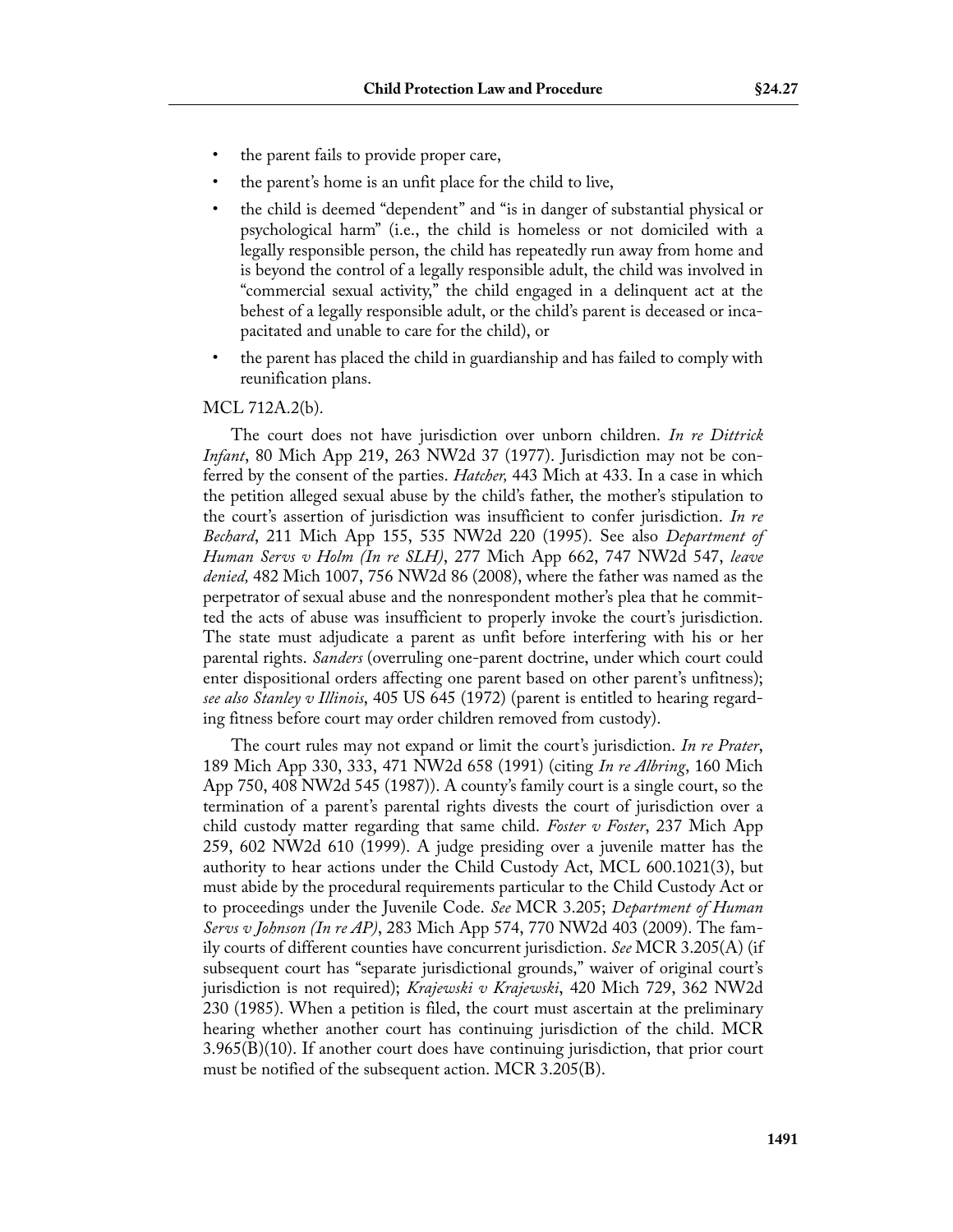Regarding educational neglect under MCL 712A.2(b)(1), in *Michigan Ass'n of Intermediate Special Educ Adm'rs v Department of Soc Servs*, 207 Mich App 491, 526 NW2d 36 (1994), the court upheld rulings of the state child welfare agency (now the DHHS) that declined involvement in cases in which parents and school officials disagree about educational programs. Such disagreements, the court held, do not constitute abuse or neglect under the Juvenile Code.

The precise meaning of the clause "without proper custody and guardianship" in MCL 712A.2(b)(1) has been the subject of considerable litigation. The early caselaw held that a parent who placed his or her child with a relative who was able to provide proper care for the child and did so was not neglectful. *See In re Taurus F*, 415 Mich 512, 330 NW2d 33 (1982); *In re Nelson*, 190 Mich App 237, 475 NW2d 448 (1991); *In re Ward*, 104 Mich App 354, 304 NW2d 844 (1981).

But two developments in the law have called the precedential value of this line of cases into question. First, the court itself has indicated that a parent's efforts to provide care of a child through relatives who were seemingly able to provide adequate care did not defeat the court's neglect jurisdiction. *In re Systma*, 197 Mich App 453, 495 NW2d 804 (1992). In a case in which the child's parent had executed a power of attorney transferring parental authority to the child's putative father or, alternatively, the putative father's mother, the power of attorney was insufficient to defeat the court's protective jurisdiction. *In re Webster*, 170 Mich App 100, 427 NW2d 596 (1988). Second, and more important, after *Taurus F, Nelson,* and *Ward* were decided, the legislature significantly changed the language of MCL 712A.2(b)(1). The earlier version of the statute did not define "without proper custody or guardianship." In 1988, the legislature defined this clause to mean that the child is placed with another person "who is *legally responsible* for the care and maintenance" of the child. *Id.* (emphasis added). (Although *Nelson* was decided after the amendment, it was based on the statutory provision as it was written before the amendment.) Presumably, then, a parent's act of placing the child with another person without also providing some form of legal authority does not defeat the court's child protection jurisdiction. *See generally* MCL 700.5204(2)(b) (permitting court to appoint guardian for minor in this situation).

When the court has appointed a plenary guardian for a child's parent, a presumption arises that the child is at a substantial risk of harm to his or her mental well-being and is without proper custody or guardianship. Unrebutted, the presumption will support a finding that the child comes within the court's protective jurisdiction. *In re Middleton*, 198 Mich App 197, 497 NW2d 214 (1993). The family court's subject-matter jurisdiction is established by the contents of the petition after the court has found probable cause to believe that the allegations in the petition are true. *Hatcher,* 443 Mich 426. A court hearing child protection cases should not assume jurisdiction until sufficient allegations are made in a petition. *In re Youmans*, 156 Mich App 679, 401 NW2d 905 (1986); *In re Adrianson*, 105 Mich App 300, 306 NW2d 487 (1981).

When a petition is filed pursuant to MCL 712A.2(b)(2), the petitioner need not show that the parent's neglect of the child is culpable. *In re Jacobs*, 433 Mich 24, 444 NW2d 789 (1989). Thus, in a case in which the neglect resulted from the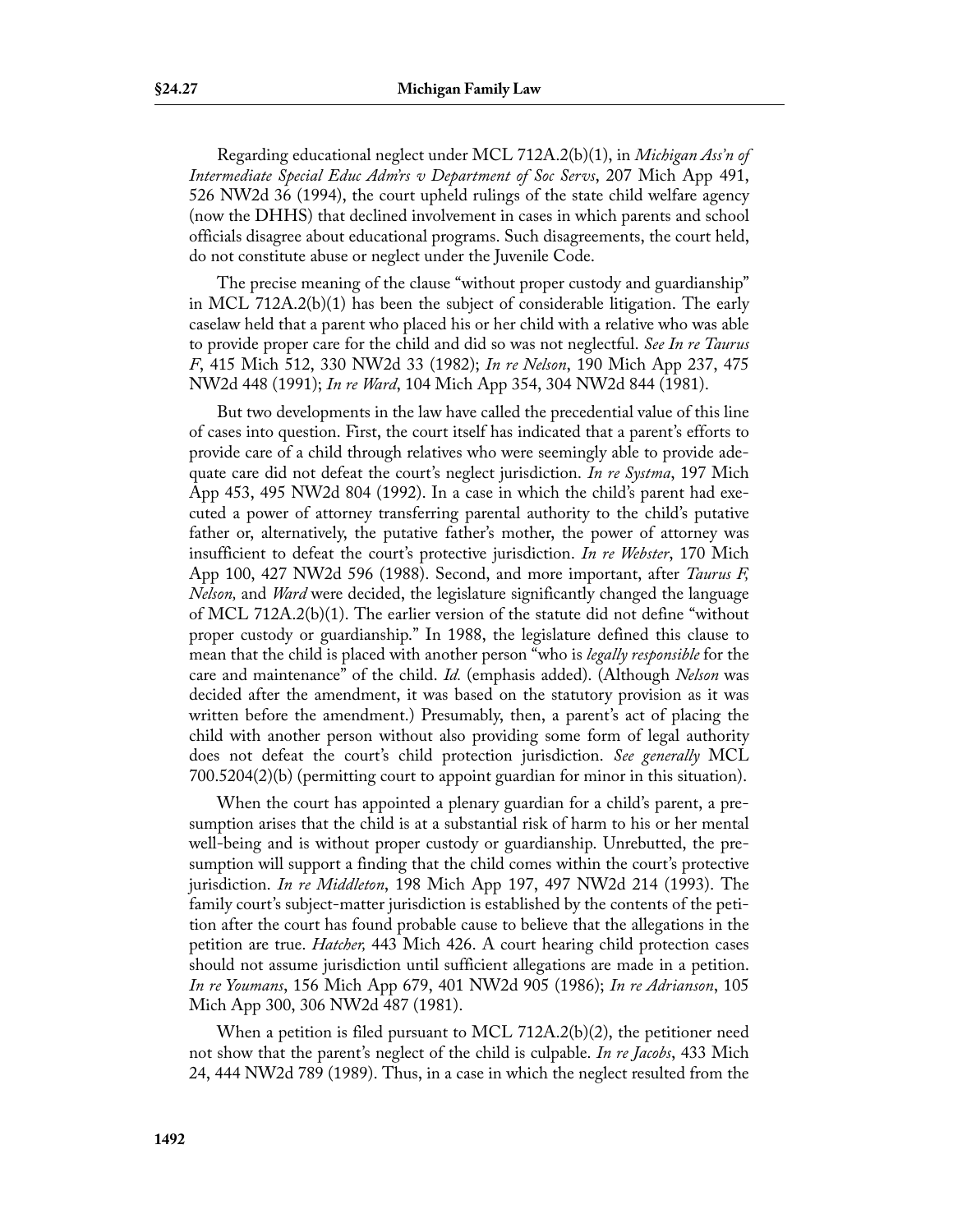mother's physical incapacity after a car accident, the court's assertion of jurisdiction was proper. *Id.* The lack of need to demonstrate culpability and the Juvenile Code's grant of jurisdictional authority in cases in which a parent fails to intervene to eliminate a known risk to the child combine in one of the more contentious areas of child protection practice—domestic violence and the failure of a victim to protect the children from harm. The court has addressed the effect of domestic violence on the court's authority to assert jurisdiction. *In re Miller*, 182 Mich App 70, 80, 451 NW2d 576 (1990) ("Evidence of violence between parents in front of the children is certainly relevant to showing … that the home is an unfit place for the children by reason of criminality or depravity."); *In re Parshall*, 159 Mich App 683, 406 NW2d 913 (1987) (termination of rights is proper when parent permits abusive environment to continue). *See generally Family Independence Agency v Sours (In re Sours)*, 459 Mich 624, 593 NW2d 520 (1999) (discussing failure to comply with domestic violence component of treatment plan as basis for termination of parental rights); *Family Independence Agency v Osborne (In re Osborne)*, 459 Mich 360, 589 NW2d 763 (1999).

Michigan's DHHS has established a best practices protocol that seeks to balance the safety of the children with the rights of the nonabusive parent. Michigan Children's Protective Services Manual 711-5, "Child Neglect," at 5–6.

The family court has subject-matter jurisdiction where a parent is suspected of murdering the other parent, even if the surviving parent has not been convicted of the crime. *Family Independence Agency v Unger (In re MU)*, 264 Mich App 270, 690 NW2d 495 (2004), *leave denied,* 472 Mich 871, 692 NW2d 846 (2005). The inclusion of "criminality" within a home as a basis for jurisdiction under MCL 712A.2(b)(2) is not synonymous with a criminal conviction. Instead, the court acquires jurisdiction over the children when a preponderance of the evidence shows that the surviving parent engaged in criminal behavior and that the behavior rendered the home or environment unfit. *MU,* 264 Mich App at 279–280.

The court may assert jurisdiction over a child whose parent perpetrated abuse on the child even if the parent was incarcerated for that act and does not have regular contact with the child because the child is still at risk from that incarcerated parent. *Family Independence Agency v Plovie (In re Ramsey)*, 229 Mich App 310, 581 NW2d 291 (1998).

The court's assertion of jurisdiction may not be collaterally attacked. *Hatcher,* 443 Mich 426. When, however, it is unclear when the order of adjudication was issued, there was no collateral attack. *In re Wangler/Paschke*, 498 Mich 911, 870 NW2d 923 (2015).

# **B. Personal Jurisdiction**

### **1. In General**

**§24.28** To obtain personal jurisdiction, Michigan law requires that a summons be served on a "respondent" to a child protective proceeding and any "nonrespondent parent." MCL 712A.12–.13; MCR 3.920 $(B)(2)(b)$ . For purposes of a petition seeking temporary jurisdiction of a child, "'respondent' means the parent, guardian, legal custodian, or nonparent adult who is alleged to have com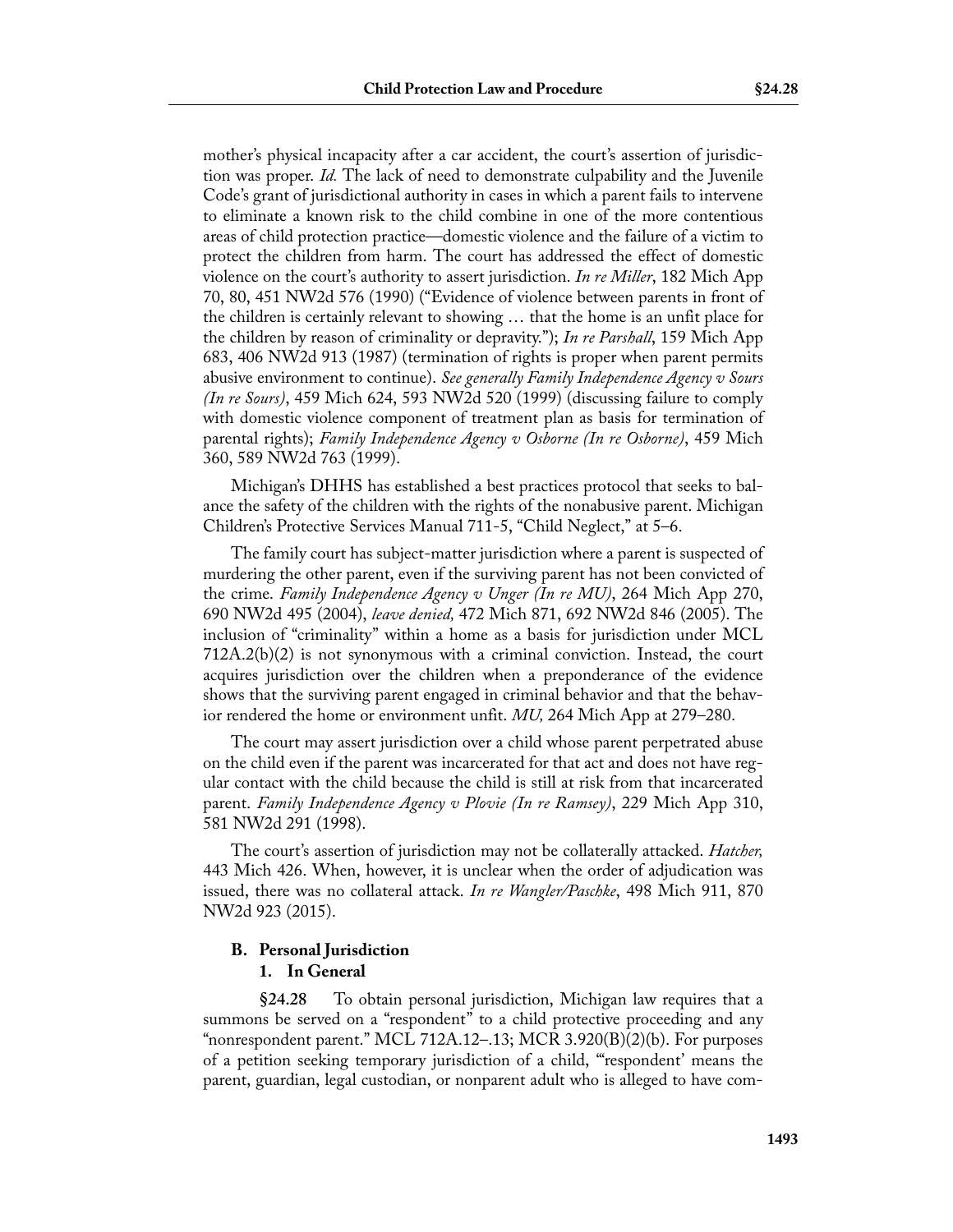mitted an offense against a child." MCR 3.903(C)(10). If the petition seeks the termination of parental rights, the term *respondent* means the child's mother or legal father. MCR 3.977(B); *see In re Foster*, 226 Mich App 348, 573 NW2d 324 (1997) (legal custodian lacks standing in termination of parental rights proceeding). A guardian or legal custodian of the child who is not a respondent (i.e., is not alleged to have harmed the child) is only entitled to notice of the proceedings. MCR 3.920(B)(2)(b); *see* MCR 3.920(C); *Department of Human Servs v Williams (In re Williams)*, 286 Mich App 253, 779 NW2d 286 (2009) (discussing distinction between "respondent" parent and non-"respondent" parent).

A summons must be personally served. MCR 3.920(B)(4). If personal service is "impracticable or cannot be achieved," the court may order an alternative form of service. MCR 3.920(B)(4)(b). The decision regarding the use of an alternative form of service may be made ex parte and may be based on either testimony or an affidavit. *Id.* In *Family Independence Agency v Al-Murisi (In re SZ)*, 262 Mich App 560, 686 NW2d 520 (2004), the court held that although MCR 3.920(B)(4)(b) provides for substituted service on a parent in a child protective proceeding if the court finds, on the basis of testimony or a motion and an affidavit, that personal service is impracticable or cannot be achieved, the controlling statute, MCL 712A.13, requires neither testimony nor a motion and an affidavit. Because the issue of service is a jurisdictional one, the court held that the statutory provision governs, and the trial court did not err in relying on petitioner's motion and proofs of nonservice when it decided that personal service was impracticable. Personal jurisdiction over a parent is established by proper service of the summons and the original petition. *In re Dearmon/Haverson-Dearmon*, 303 Mich App 684, 847 NW2d 514 (2014). As such, failure to re-serve the parent a copy of an amended petition does not deprive the court of jurisdiction. *Id.*

Once the court has secured jurisdiction over the child based either on a plea, *see* MCR 3.971, or an adjudication, it will hold a dispositional hearing to decide what actions to take regarding the child "and, when applicable, against *any* adult."MCR 3.973(A) (emphasis added). If "the person meeting the definition of 'any adult' is a presumptively fit parent, the court's authority during the dispositional phase is limited by the fact that the state must overcome the presumption of parental fitness by proving the allegations in the petition." *Department of Human Servs v Laird (In re Sanders)*, 495 Mich 394, 414 n10, 852 NW2d 524 (2014) (overruling interpretation of MCR 3.973(A) under which court could enter dispositional orders affecting one parent based on other parent's unfitness). An order regarding a person other than the child who is the subject of the petition "is not effective and binding" until that individual has been provided notice or summoned and given the opportunity to be heard. MCL 712A.18(4).

### **2. Putative Fathers**

**§24.29** For purposes of a child protective proceeding, a *father* means one of the following: (1) a man married to the mother at any time from conception to birth, unless a court has determined that the minor is not the issue of the marriage; (2) a man who legally adopts the minor; (3) a man who by an order of filiation or by a judgment of paternity is judicially determined to be the father of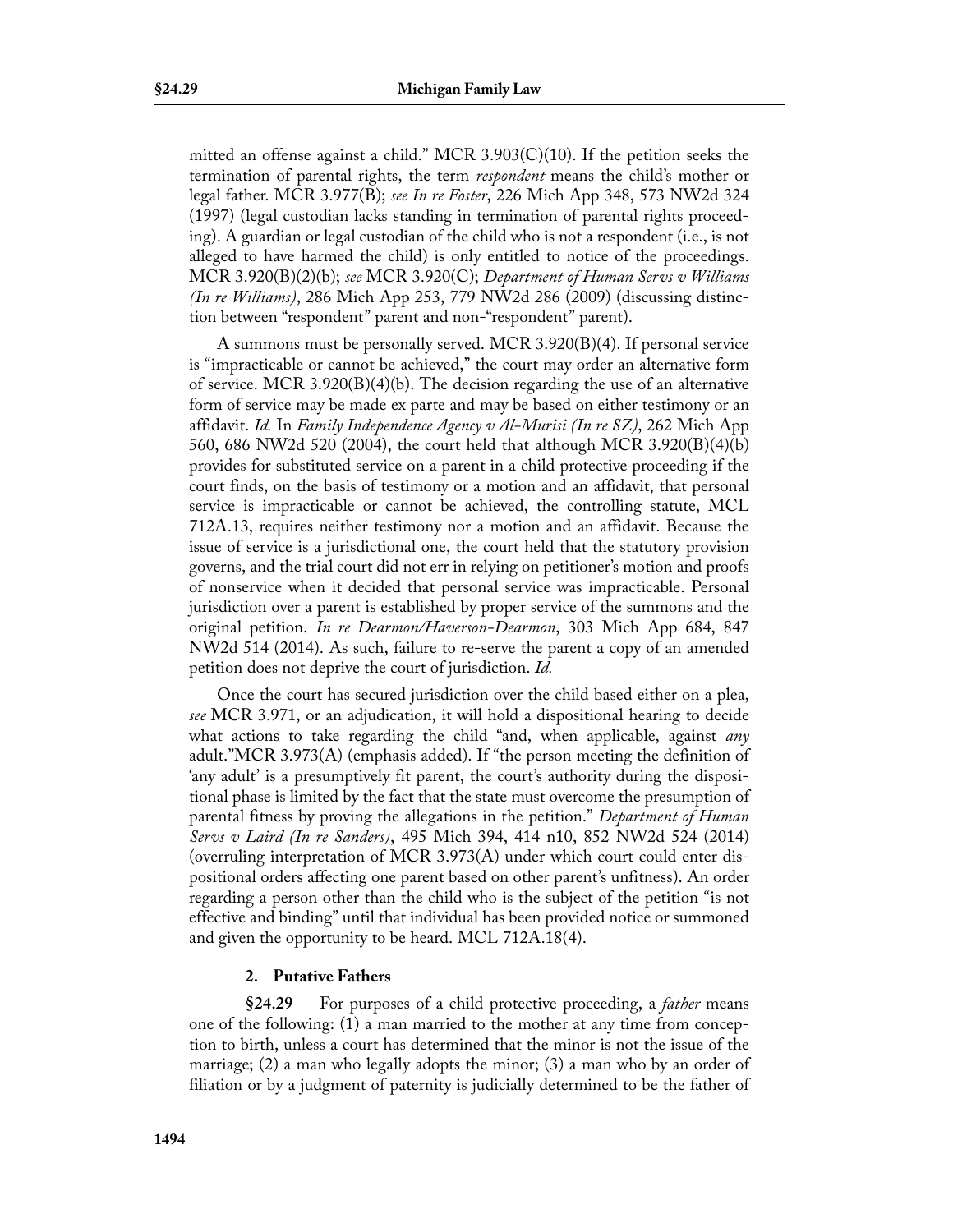the minor; (4) a man judicially determined to have parental rights (e.g., an "equitable parent," *see Atkinson v Atkinson*, 160 Mich App 601, 408 NW2d 516 (1987)); or (5) a man who has properly acknowledged paternity pursuant to the Acknowledgment of Parentage Act, MCL 722.1001 et seq.MCR 3.903(A)(7). If a child has a legal father, that child's alleged putative father has no standing to participate in a child protective proceeding. *Family Independence Agency v Jefferson (In re KH)*, 469 Mich 621, 677 NW2d 800 (2004), *overruling In re Montgomery*, 185 Mich App 341, 460 NW2d 610 (1990). If the child's legal father is not the biological father and does not wish to participate in the proceedings, the court may make a finding in the child protective proceeding that the child was born out of wedlock. *Id.* Such a determination satisfies the Paternity Act requirement that a prior determination be made that the child was born during a marriage but is not an issue of the marriage. MCL 722.711(a); *see Girard v Wagenmaker*, 437 Mich 231, 470 NW2d 372 (1991). In such a case, the parties may proceed under the Paternity Act or under the Acknowledgment of Parentage Act to establish the putative father's paternity. *KH,* 469 Mich at 637. Conversely, if the court terminates the parental rights of a legal father who is not the child's biological father, its act does not constitute a finding that the child was "born out of wedlock" such that an alleged putative father may pursue paternity under the Paternity Act. *Family Independence Agency v Heier (In re CAW)*, 469 Mich 192, 665 NW2d 475 (2003).

Until the child's natural father has legally established his relationship to the child or meets the definition of a putative father, he is not entitled to notice or participation in protective proceedings. MCR 3.903(A)(24) (defining *putative father* as "a man who is alleged to be the biological father of a child who has no father as defined in MCR 3.903(A)(7)"); *Family Independence Agency v Hosler (In re NEGP)*, 245 Mich App 126, 626 NW2d 921 (2001); *In re Gillespie*, 197 Mich App 440, 496 NW2d 309 (1992).

If at any point in a child protective proceeding the court determines that a child has no legal father as defined in MCR 3.903(A)(7), the court may make efforts to identify the child's putative father and to notify the putative father of the proceedings. To do so, the court must first take testimony on the identity of the father and then must provide the putative father with notice, either by personal service if his whereabouts are known or may be ascertained after diligent inquiry or by publication if he cannot be located. MCR  $3.921(D)(1)$ . The notice must include the child's name, the name of the child's mother, the date and place of the child's birth, the fact that a petition has been filed with the court, the time and place of the hearing, and a statement that the natural father's failure to attend the hearing constitutes a denial of interest in the child and a waiver of notice of all further proceedings. MCR 3.921(D)(1)(a)–(d).

Once notice has been properly served, the court may make any one of the following findings: (1) notice has been properly provided, (2) the putative father is the child's natural father and has 14 days to establish a legal relationship with the child (which may be extended for good cause), (3) another reasonably identifiable man is the child's father, or (4) the natural father of the child cannot be determined. MCR 3.921(D)(2). If after proper notification, the child's natural father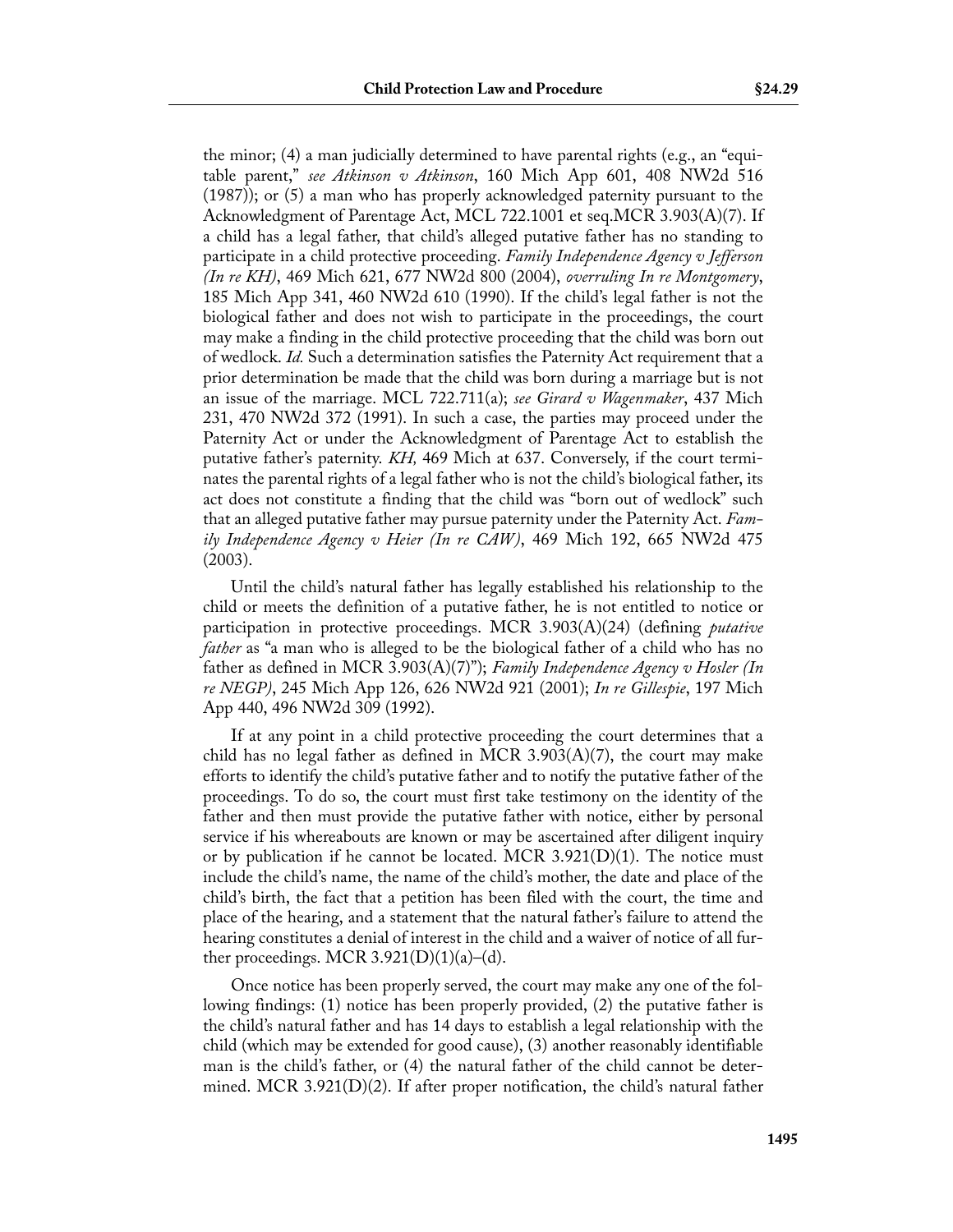fails to appear or if he appears but fails to establish a legal relationship with the child pursuant to the court's order that he do so, the court may find that he waives the right to all subsequent notice, including notice of termination proceedings. MCR 3.921(D)(3).

A putative father's failure to timely establish his legal relationship with his child and his conduct before establishing paternity may be considered in determining whether to terminate his parental rights. *Department of Human Servs v Davis (In re Jordan)*, 278 Mich App 1, 747 NW2d 883 (2008). In *Jordan,* the child's father did not comply with the court's order to establish his paternity of the child within 14 days. In fact, he did not establish paternity until shortly before a termination of parental rights petition was filed. The court terminated his rights based in part on his conduct before he actually established paternity. The father appealed, arguing that it was improper for the court to consider his actions before he established paternity because he did not yet owe the child a legal duty. The court of appeals rejected this argument, holding that his failure to establish paternity in a timely manner could be used as evidence of his failure to provide proper care and custody. "[T]he actions of a dilatory father," the court concluded, "occurring before he gets around to perfecting paternity may be used against him in termination proceedings." *Id.* at 30.

The Revocation of Paternity Act, MCL 722.1431 et seq., requires that at least some questions about the paternity of a child who is the subject of a child protective proceeding to be litigated by way of a motion within that proceeding. MCL 722.1443. Once a petition for termination of parental rights has been filed, however, the court must first determine whether a proceeding under the Revocation of Paternity Act would serve the child's best interests. MCL 722.1443(15).

### **C. Notice Defects**

**§24.30** The notice provisions of the Juvenile Code in MCL 712A.12– .13 are jurisdictional, and failure to provide proper notice renders a child protection proceeding void. *Family Independence Agency v AMB (In re AMB)*, 248 Mich App 144, 173–176, 640 NW2d 262 (2001); *Family Independence Agency v Terry (In re Terry)*, 240 Mich App 14, 610 NW2d 563 (2000); *In re Brown*, 149 Mich App 529, 386 NW2d 577 (1986). Statutory notice requirements will be strictly construed. *Family Independence Agency v Harris (In re Atkins)*, 237 Mich App 249, 602 NW2d 594 (1999) (citing *In re Kozak*, 92 Mich App 579, 285 NW2d 378 (1979)). However, it is not a jurisdictional defect to fail to provide notice pursuant to the relevant court rule. *In re Mayfield*, 198 Mich App 226, 497 NW2d 578 (1993).

In general, the family court must personally serve a parent unless doing so is found to be impractical after reasonable efforts have been made to locate and serve the parent. *In re Adair*, 191 Mich App 710, 478 NW2d 667 (1991). Notice is a personal right, so a parent who is properly served lacks standing to object to the service received by the other parent. *Terry,* 240 Mich App at 21. Because notice is a personal right, notice served on a party's attorney is insufficient to confer jurisdiction over the party. *Atkins.*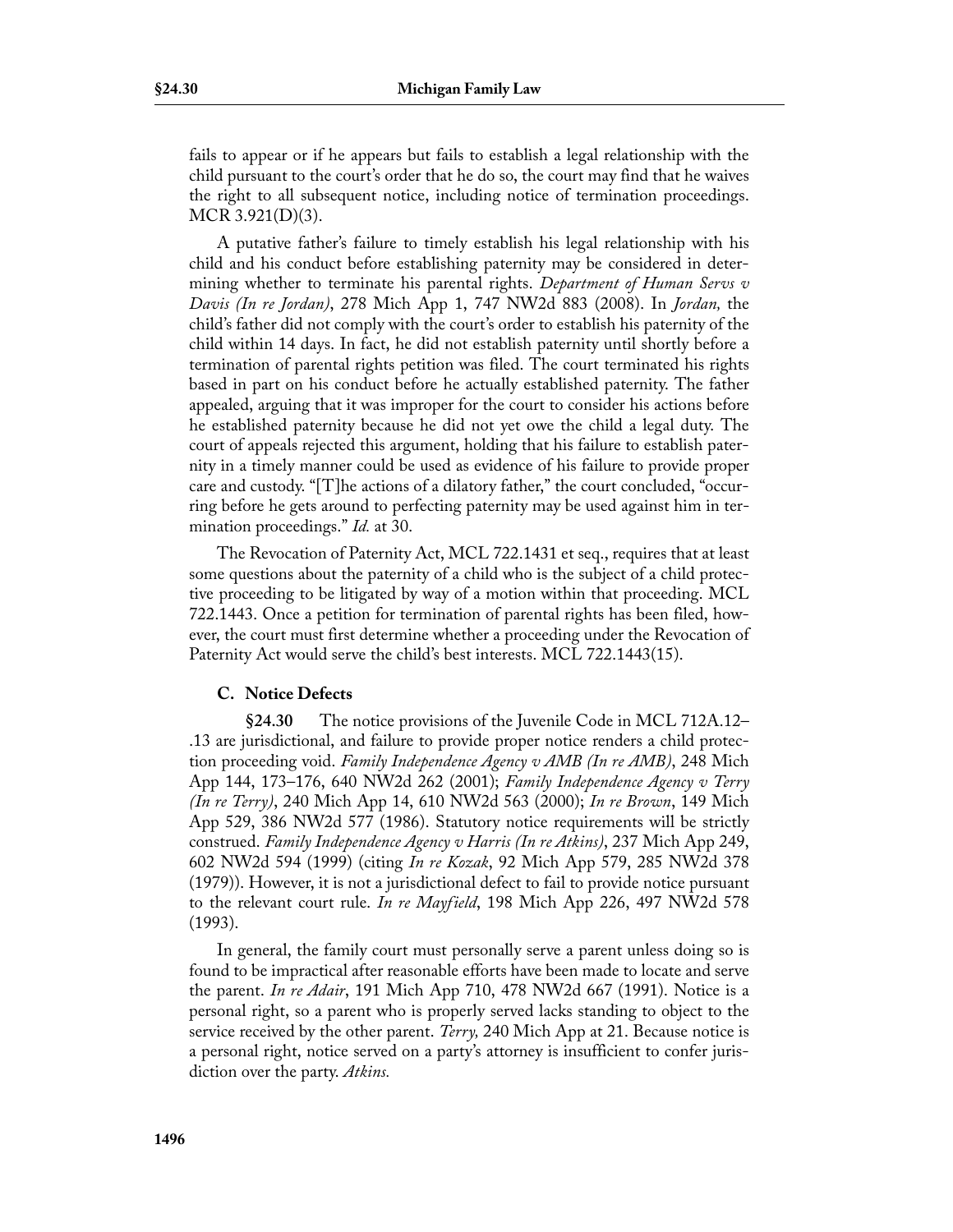If a party appears at a hearing and properly waives notice in writing, the court has satisfied the relevant notice requirements. *In re Slis*, 144 Mich App 678, 375 NW2d 788 (1985); *see* MCR 3.920(E). Unless a specific objection to the method of notice is placed on the record, a parent waives any defects in service by appearing and participating in the proceeding. MCR  $3.920(G)$ . Those same amendments specifically provide for notice to incarcerated parents. *See* MCR  $3.920(A)(2)$  (incorporating by reference MCR 2.004).

### **VII. Venue**

**§24.31** The family court has jurisdiction of a child "found within the county" who has suffered abuse or neglect. MCL 712A.2(b); *In re Mathers*, 371 Mich 516, 124 NW2d 878 (1963). The "found within the county" language refers to the county "in which the offense against the child occurred … or in which the minor is physically present." MCR 3.926(A). Thus, for example, if a child is abused in county A and then taken to a hospital in county B, either county is a proper venue. In such a case, the rules provide for the transfer of the case to the county where the child resides. MCR 3.926(B). The rules establish a set of criteria for determining which among competing counties is the county of residence. *See* MCR 3.926(B)(2). If a child is placed in a particular county by court order, that county is not the child's county of residence unless the placement is for the purposes of adoption. MCR 3.926(B)(3); *see Anderson v Schafer (In re BZ)*, 264 Mich App 286, 690 NW2d 505 (2004) (where parents consented to out-of-home placement with paternal grandmother in Isabella County, MCR 3.926(B)(3) applied and directly contradicted parents' argument that child was not "found within" Kent county for jurisdictional purposes). Regardless of where the case is heard, the county that orders a disposition is responsible for any costs that result from that disposition. MCR 3.926(C).

A change of venue may be granted for the convenience of the parties or if a fair trial cannot be had in the county where the case is pending.  $MCR$  3.926(D). The court may bifurcate a proceeding, allowing the case to be tried in one county and then transferred immediately after adjudication to another county, where a disposition will be entered. MCR 3.926(E). This process clearly violates the "one family, one judge" rule articulated by the legislature. MCL 600.1023. Because parents have assigned counsel in the majority of child protection cases and an L-GAL must be appointed by the court to represent the child's interests, MCL 722.630, transfer of a case after adjudication but before disposition has very serious implications for continuity of and effective representation. *See Family Independence Agency v AMB (In re AMB)*, 248 Mich App 144, 225, 640 NW2d 262 (2001) ("[T]he right to an attorney would be meaningless if a minor child who is the subject of a proceeding that can change … her life could not expect that the attorney representing her will do so effectively."); *In re Shaffer*, 213 Mich App 429, 540 NW2d 706 (1995) (child is entitled to zealous advocacy). *See generally* MCR 2.630 (requiring single judge in civil proceeding unless death, illness, or disability prevents that judge from presiding). Transfer should take place before rather than after adjudication.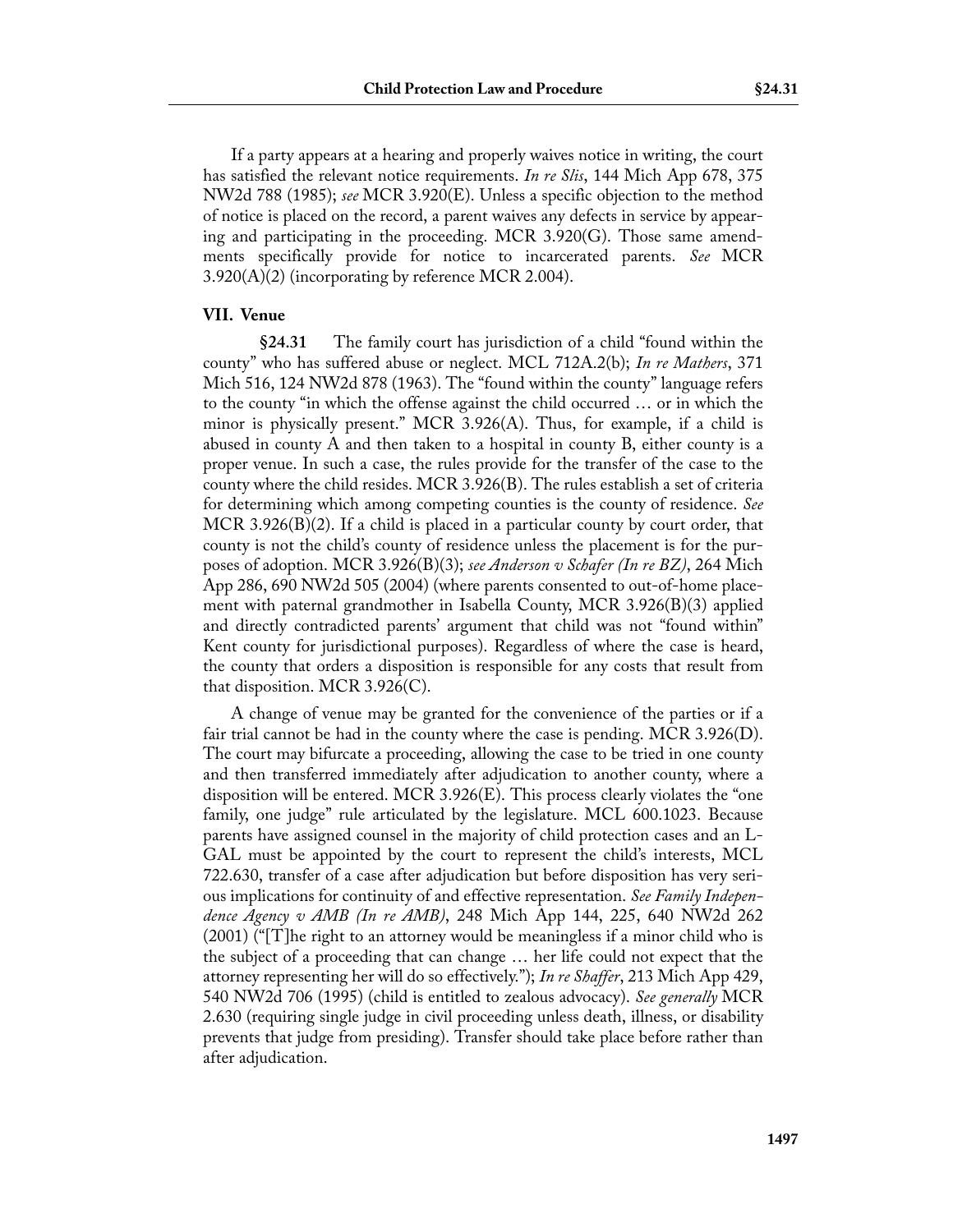### **VIII. Protective Custody and Preliminary Inquiries and Hearings A. Protective Custody**

**§24.32** Michigan law permits a law enforcement officer to take a child into protective custody without a court order at any time if the officer determines that the child is at a substantial risk of harm or is in surroundings that present an imminent risk of harm and immediate removal is necessary to protect the child's health and safety. MCL 712A.14a. The officer must immediately attempt to notify the DHHS. *Id.* If a child is taken into protective custody pursuant to this process, either the officer or a representative of the DHHS must immediately contact the court and obtain an ex parte order placing the child into protective custody. MCL 712A.14a(2).

To ensure that a judicial officer is always available, each court must designate a judge or referee whom the law enforcement officer or DHHS worker can contact when the court is closed. MCL 712A.14a(3), (4). The law enforcement officer or DHHS worker must submit either a petition or an affidavit to the designated judge or referee, setting out the substantial or imminent risk to the child's wellbeing. MCL 712A.14a(3). The judge or referee may then order an ex parte order authorizing the DHHS to take the child into protective custody. MCL 712A.14a(1). If such an order is issued, the child will remain in protective custody until a preliminary hearing is held. MCL 712A.14a(3). Such an order may be issued only if the court finds that each of the following is true:

- 1. there is reasonable cause to believe the child is at a substantial risk of harm or is at imminent risk in his or her surroundings;
- 2. the circumstances are such that they warrant the issuance of an ex parte order;
- 3. reasonable efforts have been made under the circumstances to maintain the child in the family home;
- 4. no remedy other than protective custody will protect the child's welfare; and
- 5. continuing to reside in the family home is contrary to the child's welfare.

MCL 712A.14b(1).

Any ex parte order thus issued must be supported by written findings of fact. MCL 712A.14b(2). To expedite these matters, the petition or affidavit and the order may be issued electronically.

It is important to note that typically a referee of the court cannot issue an order; rather, referees generally make only recommendations that must be reviewed and approved by a judge of the court. *Family Independence Agency v AMB (In re AMB)*, 248 Mich App 144, 640 NW2d 262 (2001). However, for the limited purpose of issuing an ex parte order to place a child into protective custody pending a preliminary hearing, a referee may issue an order. MCL 712A.14a(3).

Additionally, a hospital may detain a child whose welfare would be endangered by release. MCL 722.626(1); *see, e.g., In re Albring*, 160 Mich App 750, 408 NW2d 545 (1987).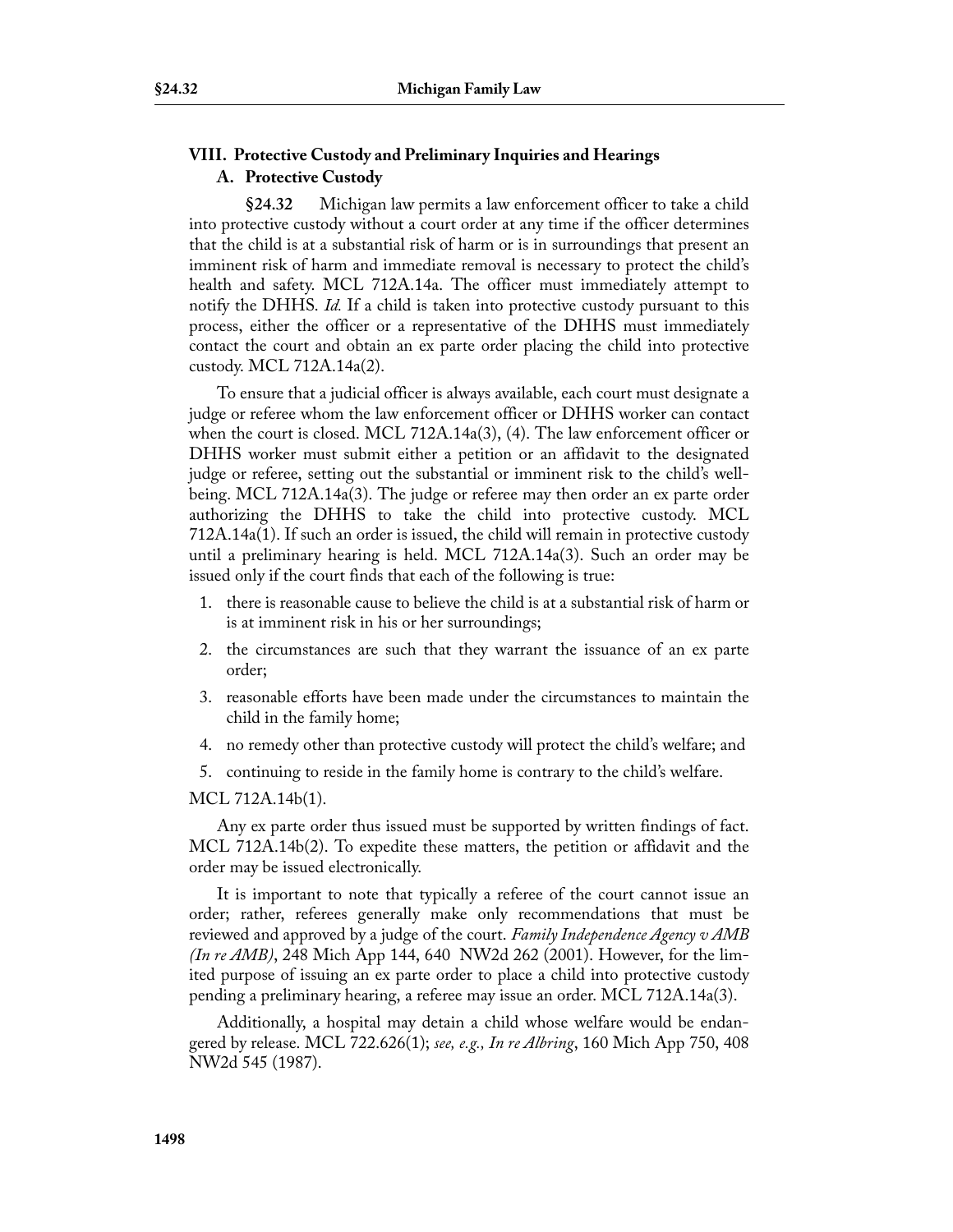If sufficient proofs establish reasonable grounds to believe that a child's conditions or surroundings merit such action, the court may issue a written order permitting "a child protective services worker, an officer, or other person deemed suitable by the court" to take the child into protective custody pending a hearing. MCR 3.963(B)(1); *see* MCL 712A.15; *Albring.* Such an order may be issued "electronically or otherwise." MCR  $3.963(B)(1)$ . Before doing so, the petitioner must present either a petition or an affidavit that provides the court reasonable cause to believe each of the following: (1) the child is at a substantial risk of harm or is at imminent risk of harm due to his or her surroundings, and immediate removal is necessary to protect the child's health and safety; (2) the circumstances warrant issuing an order pending a hearing (see MCR 3.965 for a child not yet under the court's jurisdiction; see MCR 3.974(C) for a child already under the court's jurisdiction); (3) reasonable efforts consistent with the circumstances have been made; (4) protective custody is the only remedy that will protect the child; and (5) continuing to reside in the home is contrary to the child's welfare. MCR 3.963(B)(1). The U.S. District Court for the Western District of Michigan has held that the Fourth Amendment was violated when CPS workers and police officers entered a private home to remove children based only on a verbal authorization of a family court referee. *See O'Donnell v Brown*, 335 F Supp 2d 787 (WD Mich 2004). Protective custody orders may include an order to enter a "specified premises" to secure custody of that child. MCR 3.963(B)(2). A child taken into custody because of alleged maltreatment may not be housed in a secure facility intended to hold children alleged to have committed delinquent acts. MCL 712A.14a(1), .15(4)

#### **B. Preliminary Inquiries**

**§24.33** When a petition presented to the court does not seek the child's removal from the physical custody of the parent or legal guardian, "the court may conduct a preliminary *inquiry* to determine the appropriate action to be taken on the petition." MCR 3.962(A) (emphasis added). A preliminary inquiry "consists of an informal review of the petition by the juvenile court to determine the appropriate course of action." *In re Hatcher*, 443 Mich 426, 434, 505 NW2d 834 (1993). *See generally In re Bechard*, 211 Mich App 155, 535 NW2d 220 (1995). At such an inquiry, the court may (1) deny authorization of the petition, (2) refer the case to receive alternative services, or (3) authorize the filing of the petition with the court. MCR 3.962(B). In a peremptory order, the Michigan Supreme Court has held that where a petition filed by the DHHS sought only a court-ordered medical examination and did not seek removal of the child from the home or other relief, the trial court erred by ordering the medical evaluation. *Department of Human Servs v Kyle (In re Kyle)*, 480 Mich 1151, 746 NW2d 302 (2008). "Referring the matter to 'alternative services' does not include granting the only relief sought by the petition." *Id.* at 1151. The preliminary inquiry rule does not provide the family court with the authority to grant the only relief requested in the petition without a trial. *Id.* Preliminary inquiries do not require the court to hold any form of hearing and, in some counties, these inquiries take place ex parte with no verbatim record of the court's action.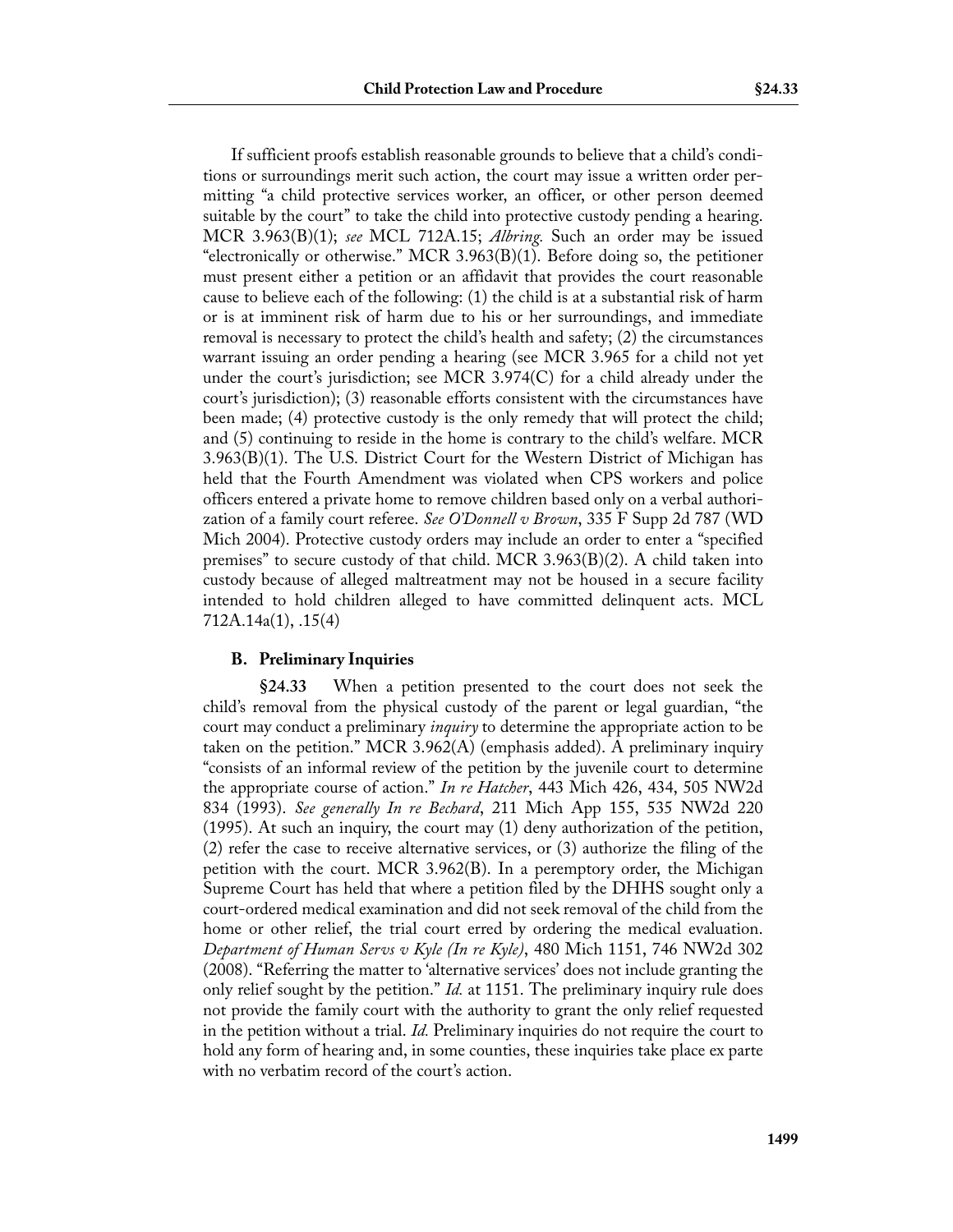### **C. Preliminary Hearings**

**§24.34** A preliminary hearing is a formal review of a petition. *In re Hatcher*, 443 Mich 426, 434, 505 NW2d 834 (1993). A preliminary hearing must be held within 24 hours after a child is taken into protective custody or within 24 hours after the submission of a petition alleging severe physical injury or sexual abuse when the child has not been taken into protective custody. MCR 3.965(A). When the petition does not allege severe physical or sexual abuse and the child has not been taken into protective custody, the preliminary hearing may be scheduled as the court's docket permits, although it should be scheduled as soon as possible.

There are a number of specific procedural requirements for the preliminary hearing. MCR 3.965(B). While most preliminary hearings are conducted with the parties in the courtroom, MCR 3.904 authorizes the use of two-way interactive video to facilitate preliminary hearings. Moreover, MCR 2.004 provides a mechanism for incarcerated parents to participate via telephone or video conference. *See generally Department of Human Servs v Mason (In re Mason)*, 486 Mich 142, 782 NW2d 747 (2010) (discussing consequences of court's failure to utilize MCR 2.004 to involve incarcerated parent in child protective proceedings).

The court must appoint an L-GAL to represent a child at the preliminary hearing. MCL 712A.17c(7), 722.630; MCR 3.965(B)(3). The L-GAL must receive a copy of the petition at the preliminary hearing. *Id.* The child may not waive representation by the L-GAL. MCL 712A.17c(7).

Similarly, the court must inform the respondent parent of the right to counsel, including the right to be represented at the preliminary hearing. MCL 712A.17c(4); MCR 3.915(B)(1)(a), .965(B)(6); *Department of Human Servs v Rood (In re Rood)*, 483 Mich 73, 763 NW2d 587 (2009) (where mother requested appointment of counsel at preliminary hearing and court failed to appoint counsel until two weeks before hearing on supplemental petition to terminate parental rights, court's failure was error requiring reversal of order terminating parental rights). A parent who is not named as a respondent (i.e., is not alleged to have committed an offense against the child), is not entitled to court-appointed counsel. *See Department of Human Servs v Williams (In re Williams)*, 286 Mich App 253, 799 NW2d 286 (2009) (discussing distinction between respondent parent and nonrespondent parent in context of right to court-appointed counsel). If at any time the petitioner makes allegations against a nonrespondent parent, that parent becomes a respondent and will be entitled to appointed counsel. *Id.* Unless the respondent is a minor, he or she may waive counsel. MCL 712A.17c(6). A minor respondent may not waive counsel if the minor respondent's parent or guardian ad litem objects. *Id.*

The court must advise a nonrespondent parent of the right to seek placement of the child in his or her home. MCR 3.965(B)(8).

A procedural requirement of the preliminary hearing that is easily overlooked but is critical is the determination of the child's Native American heritage and whether the ICWA and the MIFPA may apply to the case. The court must inquire whether the child or the parent is a member of or eligible for membership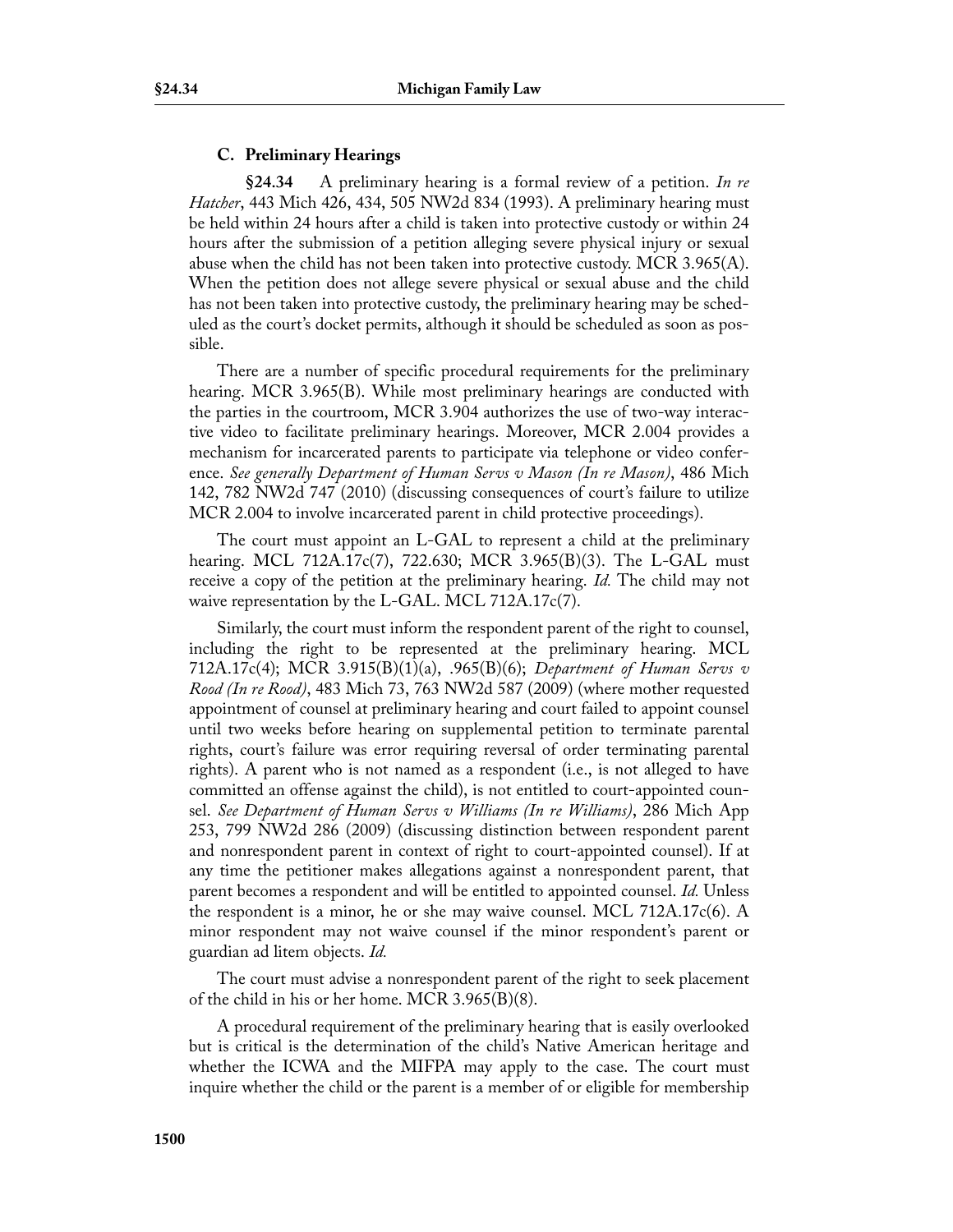in an American Indian tribe or band. MCR 3.965(B)(2); *see generally Family Independence Agency v Conselyea (In re TM)*, 245 Mich App 181, 628 NW2d 570 (2001); *In re IEM*, 233 Mich App 438, 592 NW2d 751 (1999). For more information about the effects of the ICWA and the MIFPA on child protective proceedings, see chapter 25.

In essence, the court must answer two questions at a preliminary hearing. First, the court must determine whether to authorize the petition for filing. MCR  $3.965(B)(12)$ . If it does, it must determine whether to place the children outside the familial home. MCR  $3.965(B)(12)$ , (C).

The court may authorize the petition for filing if, after the preliminary hearing, the court determines that there is probable cause to believe (1) that one or more of the allegations in the petition is true and (2) those allegations, if proven, would bring the child within the court's protective jurisdiction pursuant to MCL 712A.2. MCR 3.965(B)(11). The Michigan Rules of Evidence do not apply to this determination, and the court may consider any relevant evidence. *Id.* A petition is "authorized to be filed" when the petitioner has received the court's written permission to file the petition formally alleging child maltreatment. MCR  $3.903(A)(21)$ .

If the court authorizes the petition and a nonrespondent parent is being added as an additional respondent, the allegations against the second parent must be filed in an amended petition. MCR 3.961(C)(1); *see also* MCR 3.903(C)(2) (defining *amended petition*). If the amended petition contains a request for removal, the court must hold a preliminary hearing to determine the appropriate action to be taken on the petition. MCR 3.961(C)(3). If the either the amended petition or supplemental petition is authorized, the court shall proceed against each respondent parent under MCR 3.971 or .972. MCR 3.961(C)(3).

If the court authorizes the petition, it must then determine the child's placement. MCR 3.965 $(B)(12)$ ,  $(13)$ ,  $(C)$ . Whatever decision the court makes regarding the child's placement, it must detail its reasons for the finding either on the record or in writing. MCR 3.965 $(C)(3)$ . The law presumes that a child should be placed in the most family-like setting that will meet his or her needs. MCL 712A.1(3); MCR 3.965(C)(3). Thus, on authorizing a petition, the court may release a child to a parent, guardian, or legal custodian. MCR  $3.965(B)(13)(a)$ . If the court does so, it "may order such reasonable terms and conditions" as are necessary to safeguard the child's welfare. *Id.*

Alternatively, the court may order the child placed outside the familial home. The standard for placement at the preliminary hearing is set out in MCL 712A.13a(9). The court may order a child placed in foster care after a preliminary hearing if all of the following conditions apply:

- 1. placement with a parent would present a substantial risk of harm to the child's life, physical health, or mental well-being;
- 2. no services can be provided to the family that would keep the child safe in the home;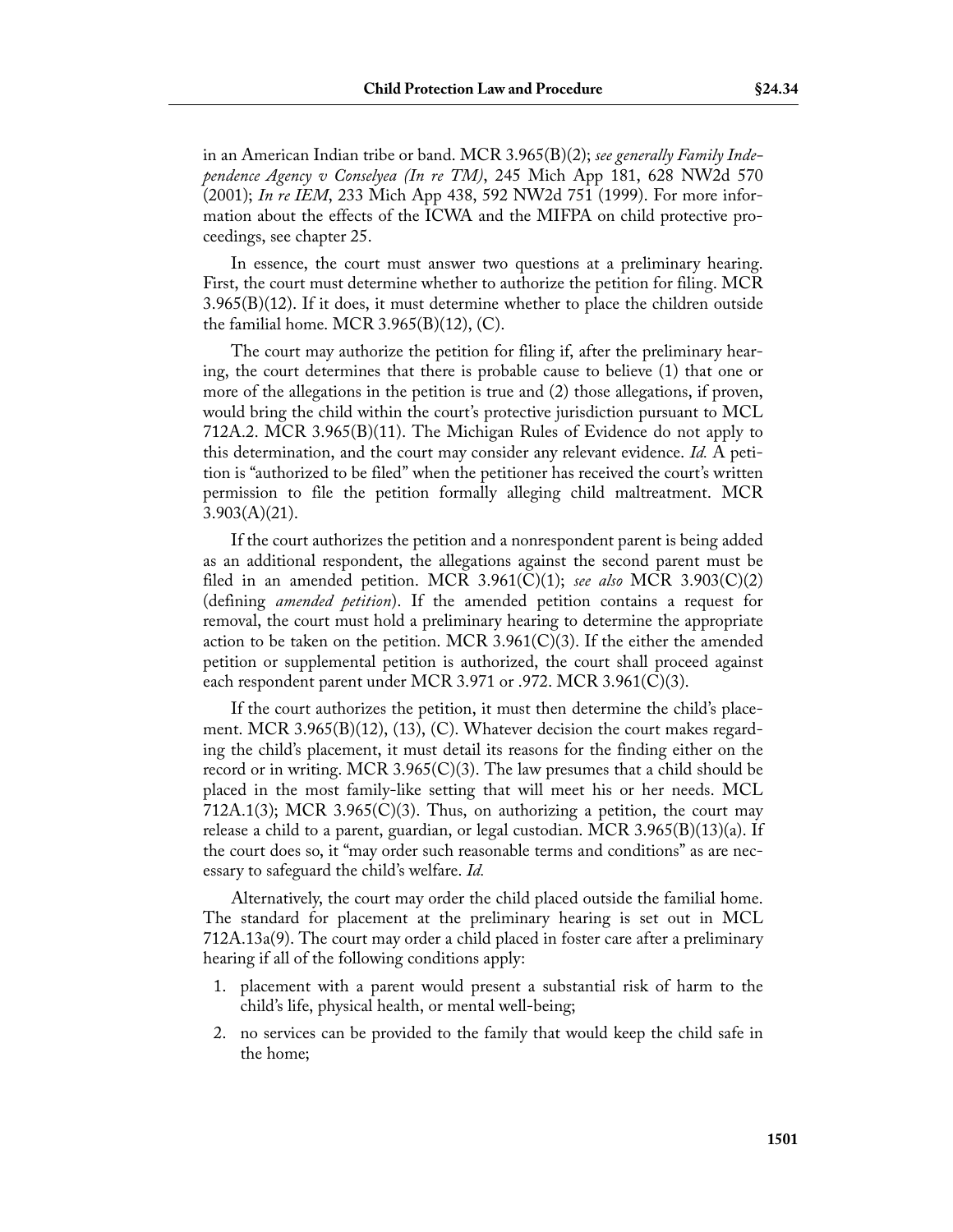- 3. continuing the child's placement in the home is contrary to the child's welfare;
- 4. reasonable efforts consistent with the situation have been made to maintain the family; and
- 5. conditions in the court-ordered placement will safeguard the child's health and welfare.

## MCL 712A.13a(9).

In making the "reasonable efforts determination" required by MCL 712A.13a(9)(d), "the child's health and safety must be of paramount concern to the court." MCR 3.965(C)(4). This determination must be made "at the earliest" possible time" but not later than 60 days after the date of the removal. MCR  $3.965(C)(4)$ . The court rule, MCR  $3.965(C)(4)$ , and the CPL, MCL 722.638, delineate certain factual circumstances, referred to in the court rule as "aggravated circumstances," in which reasonable efforts to prevent the child's removal from the home are unnecessary. In general, these "aggravated circumstances" involve allegations of serious abuse or neglect of the child or a sibling of the child.

The parties have the right to a hearing regarding placement. MCR 3.965(C)(1). The respondent must be given subpoena power and must be allowed to cross-examine witnesses and offer evidence regarding placement. *Id.* The relevant statute and court rule seem to be at odds regarding the proper criteria for the placement of children in or out of home care, with the statute providing narrower grounds for placement than the court rule.

The Juvenile Code provides the court with authority to remove children from their homes under certain circumstances:

If a petition alleges abuse by a person described in subsection (4) [a parent, guardian, or legal custodian], … the court shall not leave the child in or return the child to the child's home … unless the court finds that the conditions of custody at the placement and with the individual with whom the child is placed are adequate to safeguard the child from the risk of harm to the child's life, physical health, or mental well-being.

MCL 712A.13a(5). For purposes of this section of the law, the term *abuse* is defined essentially the same as that term is defined in the CPL. MCL 712A.13a(17); *cf.* MCL 722.622(g). As this provision makes clear, there is a statutory presumption that, when a petition alleges "abuse," the child will be removed from parental custody. However, the statute is silent regarding the placement of a child when neglect is alleged. The question then arises whether the legislature intended to restrict the court's authority to place a child when neglect rather than abuse is alleged.

The Juvenile Code provides that it is to be liberally construed to provide children the care they need. MCL 712A.1(3). Thus, the Michigan Supreme Court has held that the family division has "very broad authority" to craft orders to protect the well-being of a child who is subject to its jurisdiction. *In re Macomber*, 436 Mich 386, 393, 461 NW2d 671 (1990) (affirming authority of trial court to issue order at preliminary hearing directing father who allegedly sexually abused his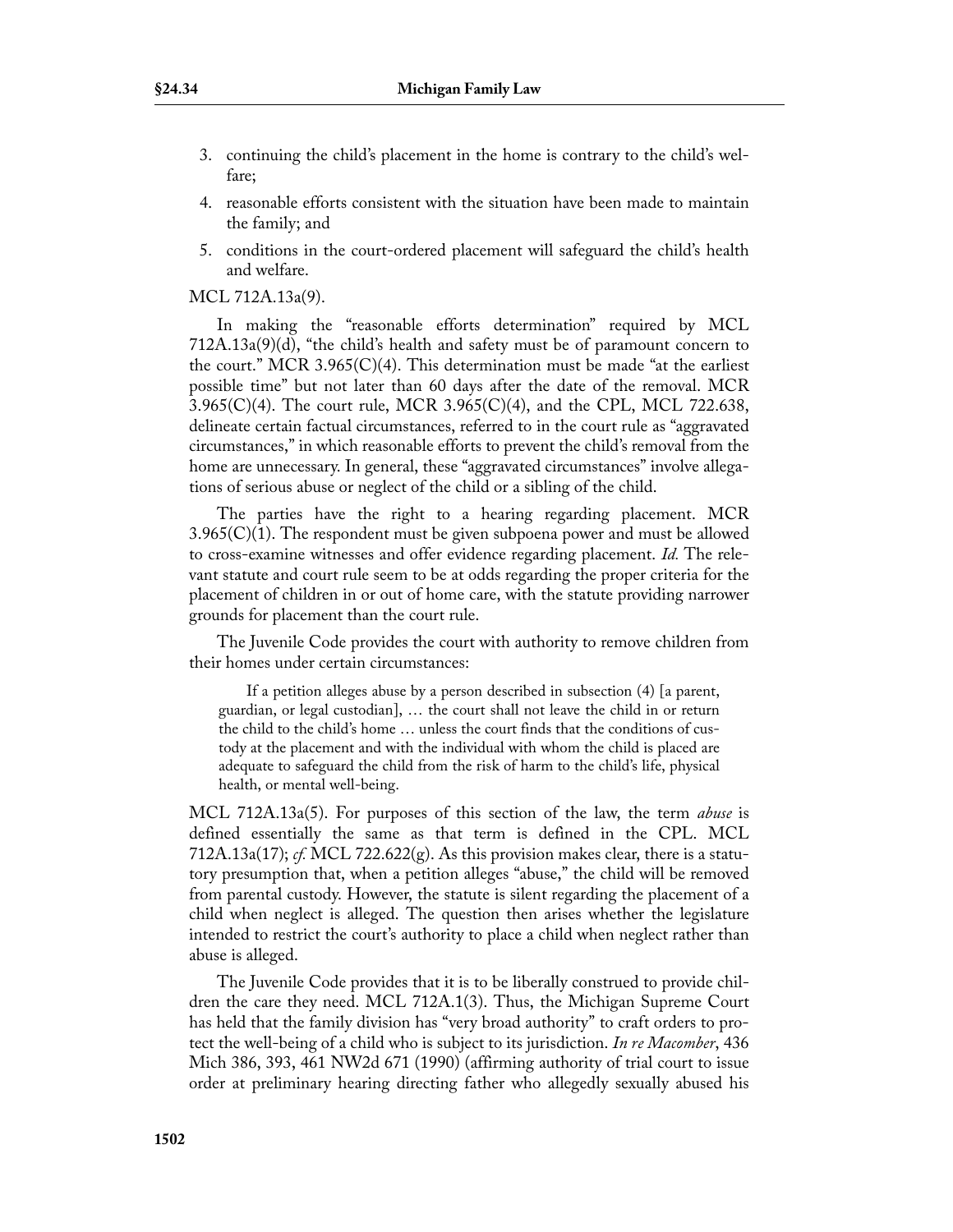daughter to leave family home and to pay support). Indeed, the court has noted that "[t]here are no limits to the 'conduct' which the court might find harmful to a child." *Id.* In addition, the court has "jurisdiction over adults as provided in [this chapter] and may make orders affecting adults as in the opinion of the court are necessary for the physical, mental, or moral well-being of a particular juvenile or juveniles under its jurisdiction." MCL 712A.6; *but see Department of Human Servs v Laird (In re Sanders)*, 495 Mich 394, 415, 852 NW2d 524 (2014) (court cannot enter dispositional orders affecting one parent based on other parent's unfitness).

The law prefers, when consistent with a child's welfare, that a child not be removed from the parental home. MCL 712A.1(3). In 1998, the legislature amended the Juvenile Code to specifically provide family courts the authority to remove "a parent, guardian, custodian, nonparent adult, or other person residing in a child's home." MCL 712A.13a(4). The court may invoke this authority when (1) a petition has been filed that alleges abuse on the part of the individual to be removed, (2) the court holds a hearing and finds probable cause to believe the person to be removed perpetrated the abuse, and (3) the court makes a finding on the record that the individual to be ordered out of the home presents a substantial risk of harm to the child. *Id.* In determining whether to order an individual removed from the home, "the court may consider whether the parent who is to remain in the juvenile's home is married to the person to be removed or has a legal right to retain possession of the home." MCL 712A.13a(7).

Because the court may craft orders aimed at protecting a child while maintaining the child in the family's home, counsel should consider what options are available to ensure the child's safety without removal. Each community in the state has a different array of in-home services offered through the DHHS as well as services available through community mental health and various nonprofit programs that may be able to offer assistance aimed at maintaining the child in the home. The court may also, in the context of a child protection proceeding, change custody of the child but must do so pursuant to the Child Custody Act. *Department of Human Servs v Johnson (In re AP)*, 283 Mich App 574, 770 NW2d 403 (2009).

When placement is necessary, the law prefers to place the child with relatives. The court may order placement with a relative at the conclusion of a preliminary hearing. MCR 3.965(C)(5). If it does so, the court may require the agency supervising the child's placement to complete a criminal background check on the relative and report its findings to the court within 7 days. MCR 3.965(C)(5). If the court orders a child placed with a relative, it must order the agency to complete a home study on the relative within 30 days of placement. MCR 3.965(C)(5). Regardless of where the child is placed, when a child is removed from his or her home, the agency providing supervision of the child has 30 days to "identify, locate, notify and consult with relatives" to determine if there is a suitable relative with whom to place the child. MCL 722.954a(2). The agency has 90 days to decide whether to place the child with a relative. MCL 722.954a(4).

The following persons are "related" to a child for purposes of placement: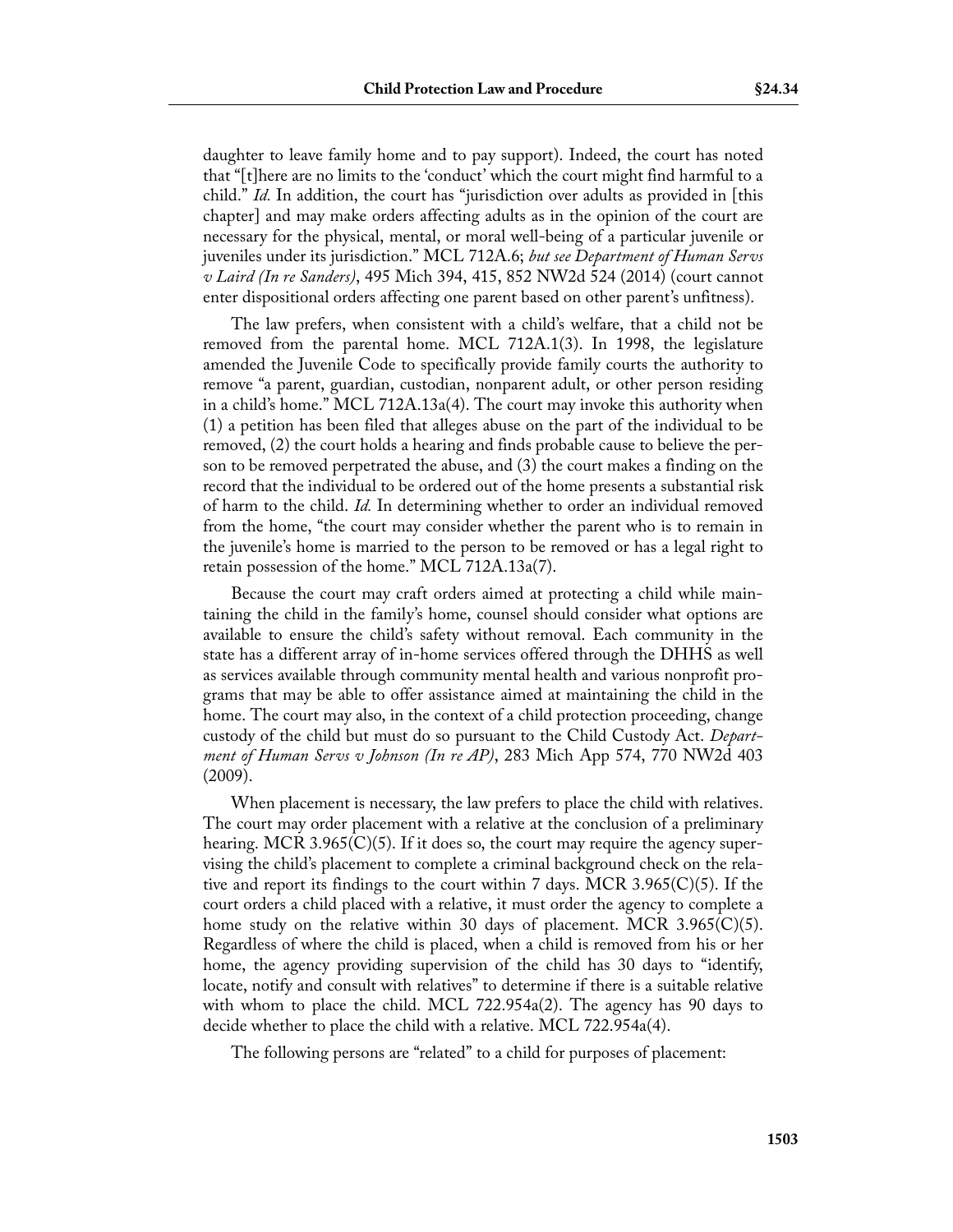an individual who is at least 18 years of age and related to the child by blood, marriage, or adoption, as grandparent, great-grandparent, great-great-grandparent, aunt or uncle, great-aunt or great-uncle, great-great-aunt or great-greatuncle, sibling, stepsibling, nephew or niece, first cousin or first cousin once removed, and the spouse of any of the above, even after the marriage has ended by death or divorce.

MCL 712A.18(1)(b). A child may be placed with the parent of a man whom the court has probable cause to believe is the putative father if there is no man with legally established rights to the child. *Id.* When a child is placed with a relative pursuant to a court order, that child is in "foster care." MCL  $712A.13a(1)(e)$ . When the court orders a child placed outside the parental home, it may provide the child with necessary medical treatment. *Family Independence Agency v AMB (In re AMB)*, 248 Mich App 144, 178–182, 640 NW2d 262 (2001) (includes withdrawal of life support); *see* MCL 722.124a; *In re Deng*, 314 Mich App 615, 887 NW2d 445 (2016) (in dispositional phase of proceeding, court could order child be immunized over parents' First Amendment Free Exercise Clause objection). An order issued after a preliminary hearing that removes a child from his or her home is not appealable by right. *In re McCarrick/Lamoreaux*, 307 Mich App 436, 861 NW2d 303 (2014).

If a child is removed from the home of the parent, guardian, or legal custodian and the case has not reached disposition, the court must conduct a review hearing regarding that child's placement "within 182 days of the date of the child's removal from the home." MCR 3.972(A).

# **IX. Pretrial Phase**

## **A. In General**

**§24.35** In a child protective proceeding, the court may convene one or more pretrial conferences. MCR 3.922(D). Pretrial conferences are governed by MCR 2.401. *See* MCR 3.922(D). There are two basic purposes for such a hearing: resolving the case without a trial by entering a plea, MCR 3.971, or preparing for trial.

On the motion of any party to the proceeding, the court may review a child's placement. If there is a request to remove a child from parental custody who had not previously been removed, the court may review a child's placement. If there is a request to remove a child from parental custody who had not previously been removed, the court must make a placement determination pursuant to MCR  $3.965(B)$  and (C). MCR  $3.966(A)(1)$ . If the court has not yet entered a dispositional order pursuant to MCR 3.973, the court must hold a disposition hearing as part of considering the motion regarding placement. MCR 3.966(A)(2).

## **B. Pleas**

**§24.36** A parent, guardian, or legal custodian may enter a plea admitting to some or all of the allegations in a petition. Some courts require filing an amended petition with only those allegations that will be admitted. The court rules also permit a plea of no contest. MCR 3.971(A). A plea may be offered at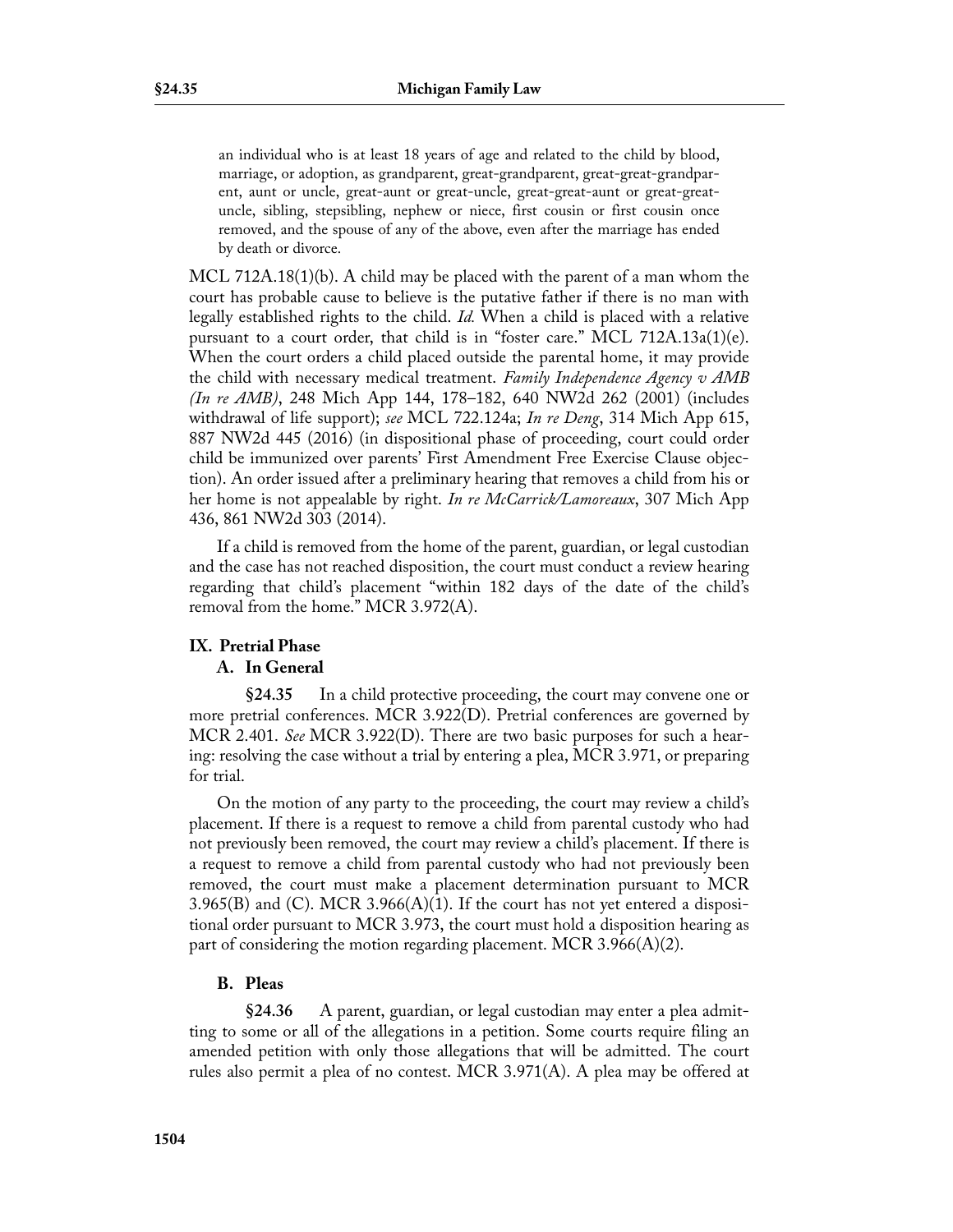any time after the petition is filed as long as the petitioner and the child's L-GAL have been apprised of the plea and are provided an opportunity to object before the plea is accepted. *Id.*

Before taking a plea, the court must inform the parent of the allegations, the right to counsel, and the rights given up by entering a plea. MCR 3.971(B). The court must inform the parent of the consequences of entering a plea, that the court will likely assert protective jurisdiction over the child, that the child may be placed outside the parental home, and that the plea may be used at a later stage in the proceedings as a basis on which parental rights may be terminated. MCR 3.971(B)(4); *see Department of Human Servs v Mitchell (In re Mitchell)*, 485 Mich 922, 773 NW2d 663 (2009) (summarily reversing court of appeals decision affirming trial court's order terminating parental rights because, *inter alia,* trial court failed to inform parent at time of plea that his plea could later be used to terminate his parental rights). The court must satisfy itself that the plea is knowingly, understandingly, and voluntarily made. MCR 3.971(C); *see In re Wangler/Paschke*, 498 Mich 911, 870 NW2d 923 (2015) (where court failed to satisfy itself that plea was knowing, understanding, and voluntary, plea was taken in error). A plea must also establish a factual basis for finding that one or more statutory grounds for jurisdiction is true. *Id.*

Before accepting a plea, the trial court must "establish support for a finding that one or more of the statutory grounds alleged in the petition were true." *Wrangler.* When the court purported to take a plea but held the adjudication in abeyance without actually adjudicating the parent and then issued dispositional orders, eventually terminating parental rights, a challenge to the court's plea process did not constitute a collateral attack. *Id.*

When one respondent parent enters a plea giving the court jurisdiction over the child, the court generally has authority to enter orders regarding "any adult" as necessary for the well-being of the child. MCR 3.973(A). However, if the other parent has not been adjudicated, "the court's authority … is limited by the fact that the state must overcome the presumption of parental fitness by proving the allegations in the petition." *Department of Human Servs v Laird (In re Sanders)*, 495 Mich 394, 414 n10, 852 NW2d 524 (2014). MCR 3.973(A) does not permit a court to enter dispositional orders affecting one parent based on the other parent's unfitness. *Sanders.* Furthermore, a parent who is not named as a respondent in the proceeding cannot enter a plea giving the court jurisdiction as to the respondent parent. *Department of Human Servs v Holm (In re SLH)*, 277 Mich App 662, 747 NW2d 547, *leave denied,* 482 Mich 1007, 756 NW2d 86 (2008) (where mother was not respondent, her plea that respondent father had sexually abused couple's daughter was insufficient to confer jurisdiction). The court must establish a basis for the plea either by questioning the parent or, in the case of a no contest plea, through other means. MCR 3.971(C)(2).

If a nonrespondent parent, as defined in MCR 3.903(C)(8), is being added as an additional respondent following a plea under MCR 3.971, the allegations against the second respondent must be filed in a supplemental petition. MCR 3.961(C)(2); *see also* MCR 3.903(C)(13) (defining *supplemental petition*). If the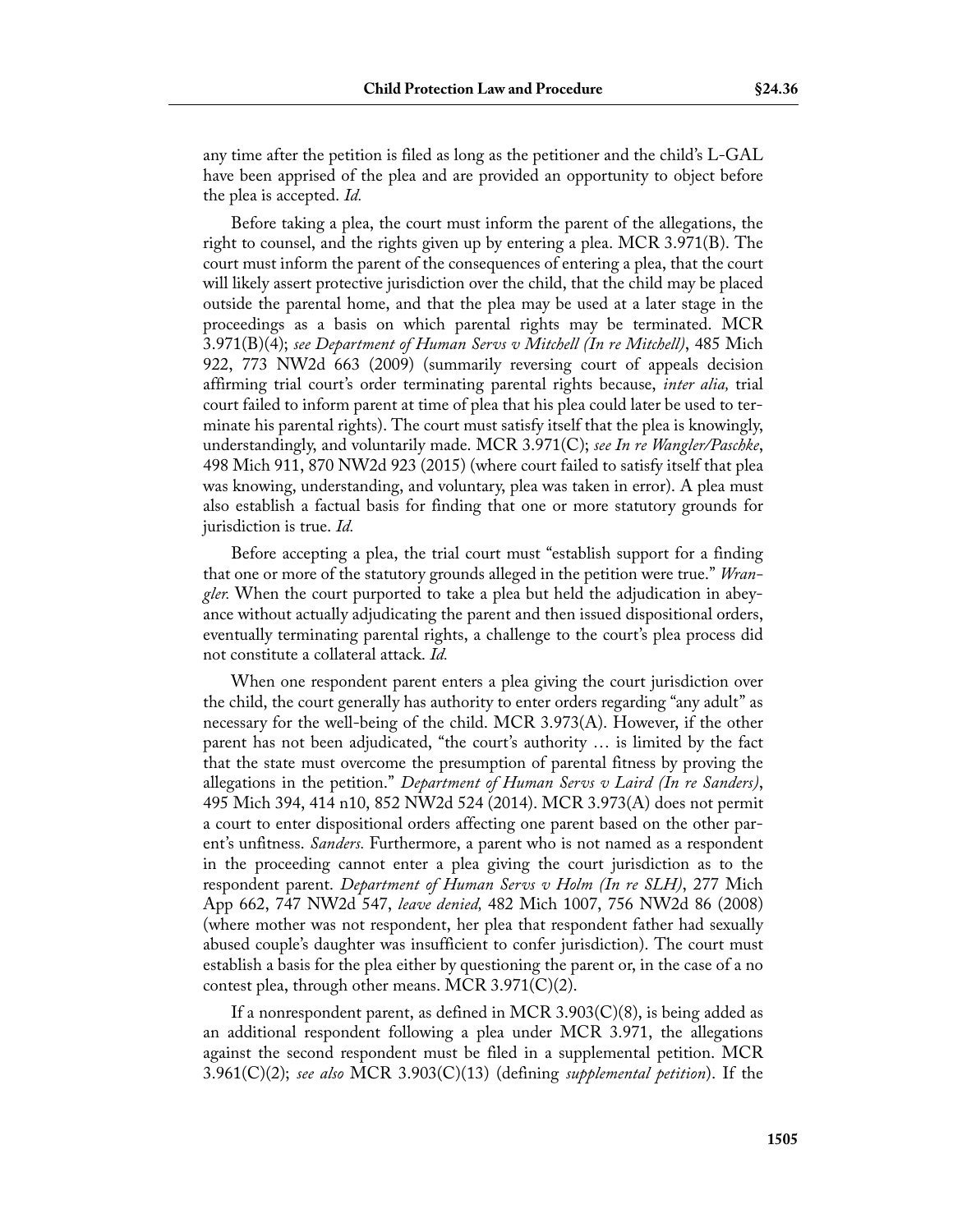supplemental petition contains a request for removal, the court must hold a preliminary hearing to determine the appropriate action to be taken on the petition. MCR 3.961(C)(3).

The court rules are silent regarding plea withdrawal. The appellate courts have treated efforts to withdraw pleas as analogous to the withdrawal of pleas in criminal cases. *In re Zelzack*, 180 Mich App 117, 125, 446 NW2d 588 (1989).

# **C. Preparing for Trial**

# **1. Discovery**

**§24.37** Discovery is governed by MCR 3.922(A). Requests for materials that are discoverable by right must be filed no later than 21 days before trial. *Id.* The court may excuse a late filing in the interests of justice. *Id.* The court may, on the motion of a party, grant a request for discovery of other materials. MCR  $3.922(A)(2)$ .

There are two statutory exceptions to a party's ability to discover material held by the other parties. First, the Juvenile Code provides for the DHHS, law enforcement officers, prosecutors, the attorney general, or other authorities to take a child's "videorecorded statement." MCL 712A.17b. While all parties to the case may view the recording, MCL 712A.17b(7), the recording itself is not discoverable. MCL 712A.17b(11). Second, the law mandates that a child be appointed an L-GAL to represent his or her interests. MCL 712A.17c(7), 722.630. Any material in the L-GAL's file is exempt from discovery. MCL 712A.17d(3).

One important discovery tool is the court's authority to order various assessments. For example, the court may order a medical, dental, or psychological evaluation of the child who is the subject of the petition. MCL 712A.12. The court may also order an evaluation of a parent. MCR 3.923(B).

Unless the party seeking a discovery order for additional material has previously requested and been denied access to the material, the court will not grant a discovery request "absent manifest injustice." MCR 3.922(A)(2). The failure to comply with discovery orders may result in the application of sanctions, including dismissal of the case. *See* MCR 3.922(A)(4) (incorporating by reference MCR 2.313).

The court must authorize depositions before they are conducted. MCR 3.922(A)(3). In *In re Lemmer*, 191 Mich App 253, 477 NW2d 503 (1991), the court held that, because the then effective court rule permitted the discovery of "materials" and not "evidence," the court lacked the authority to permit a deposition of a child who was the subject of a child protective proceeding. The court rule was subsequently rewritten to specifically permit the court to authorize, in addition to "materials" discoverable as of right, "discovery of *any* other materials and *evidence."* MCR 3.922(A)(2) (emphasis added). Moreover, the Juvenile Code has been amended to specifically provide for taking the videorecorded deposition of a child under age 16 or a minor age 16 or older who is developmentally delayed. MCL 712A.17b. Thus, it appears that the court has discretion to permit the deposition of a child who is the subject of a protective proceeding. MCR 3.922(A)(3).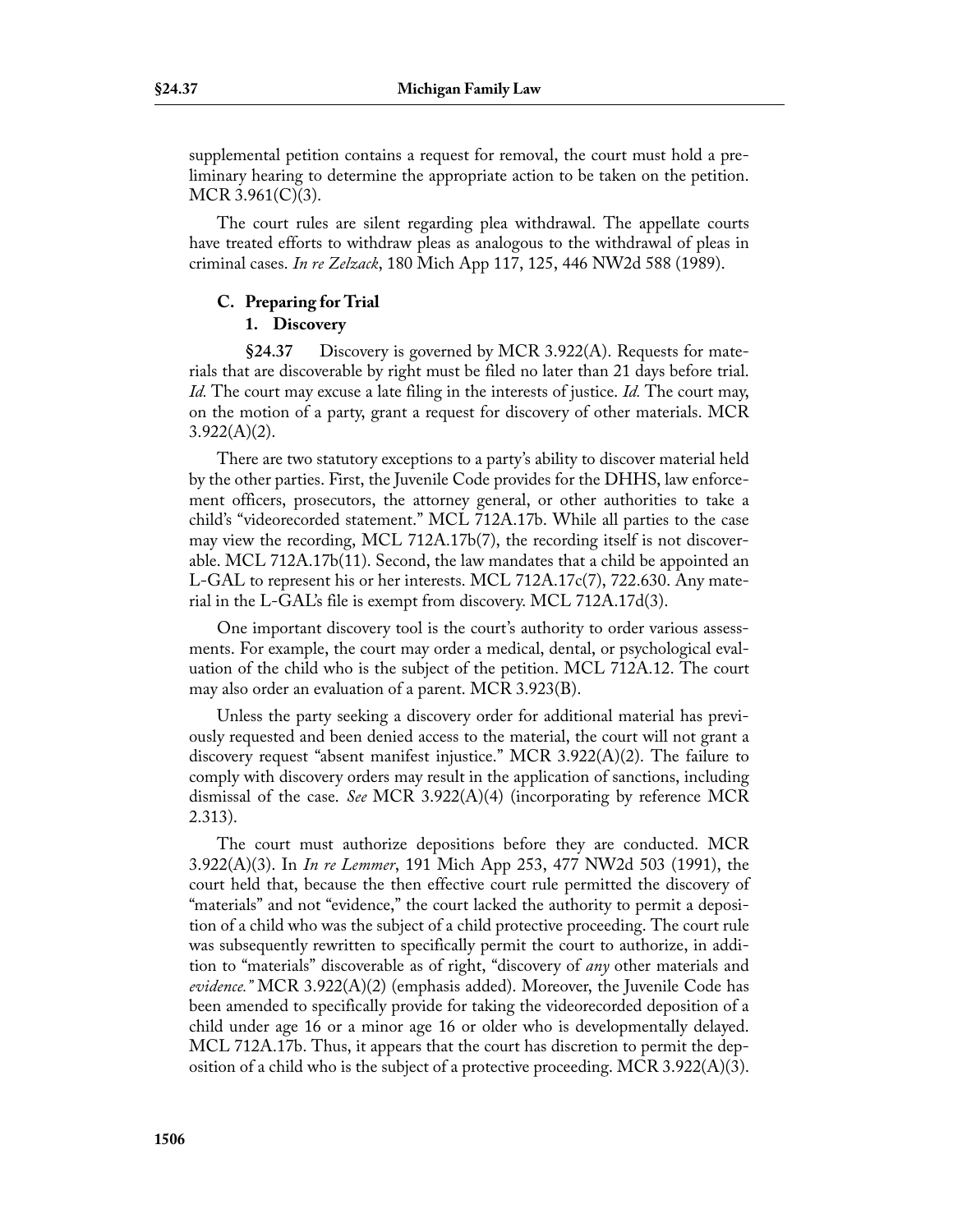#### **2. Motion Practice**

**§24.38** Motion practice in protective proceedings is governed by MCR 2.119 and 3.922(C). Because the summary judgment rule, MCR 2.116, is not specifically incorporated by reference into the juvenile rules, it does not apply to child protective proceedings. *Family Independence Agency v Jones (In re PAP)*, 247 Mich App 148, 640 NW2d 880 (2001). Thus, the court may take jurisdiction of a child only by adjudication or by a plea. *Id.*

Certain matters must be addressed during the pretrial phase of a proceeding. First, the court rules provide a "tender-years" exception to the rule against hearsay:

*Child's Statement.* Any statement made by a child under 10 years of age or an incapacitated individual under 18 years of age with a developmental disability as defined in MCL 330.1100a(25) regarding an act of child abuse, child neglect, sexual abuse, or sexual exploitation, as defined in MCL 722.622(f), (j), (w), or  $(x)$  [renumbered to MCL 722.622 $(g)$ ,  $(k)$ ,  $(z)$ , or  $(aa)$ ], performed with or on the child by another person may be admitted into evidence through the testimony of a person who heard the child make the statement as provided in this subrule.

 (a) A statement describing such conduct may be admitted regardless of whether the child is available to testify or not, and is substantive evidence of the act or omission if the court has found, in a hearing held before trial, that the circumstances surrounding the giving of the statement provide adequate indicia of trustworthiness. This statement may be received by the court in lieu of or in addition to the child's testimony.

(b) If the child has testified, a statement denying such conduct may be used for impeachment purposes as permitted by the rules of evidence.

 (c) If the child has not testified, a statement denying such conduct may be admitted to impeach a statement admitted under subrule  $(2)(a)$  if the court has found, in a hearing held before trial, that the circumstances surrounding the giving of the statement denying the conduct provide adequate indicia of trustworthiness.

MCR 3.972(C)(2). The court may admit hearsay statements made by a child under age 10 or under age 18 if the child suffers from a developmental disability describing abuse or neglect that are imbued with adequate indicia of reliability. *See, e.g., In re Pardee*, 190 Mich App 243, 475 NW2d 870 (1991) (several witnesses were permitted to testify regarding child's statements describing various acts of sexual abuse). In examining the indicia of reliability, the court in *In re Brimer*, 191 Mich App 401, 405, 478 NW2d 689 (1991), stated that "[c]ircumstances indicating the reliability of a hearsay statement may include spontaneity, consistent repetition, the mental state of the declarant, use of terminology unexpected for a child of similar age, and a lack of motive to fabricate." *See also In re Martin*, Nos 330231, 330232, 2016 Mich App LEXIS 1253 ( June 23, 2016); *In re Brown*, 305 Mich App 623, 853 NW2d 459 (2014) (citing *Department of Human Servs v Nierescher (In re Archer)*, 277 Mich App 71, 82, 744 NW2d 1 (2007)). Adequate indicia of reliability is to be determined with reference to the totality of the circumstances. *Brimer,* 191 Mich App at 405 (citing *Idaho v Wright*, 497 US 805 (1990)). Because the test is the totality of the circumstances, one must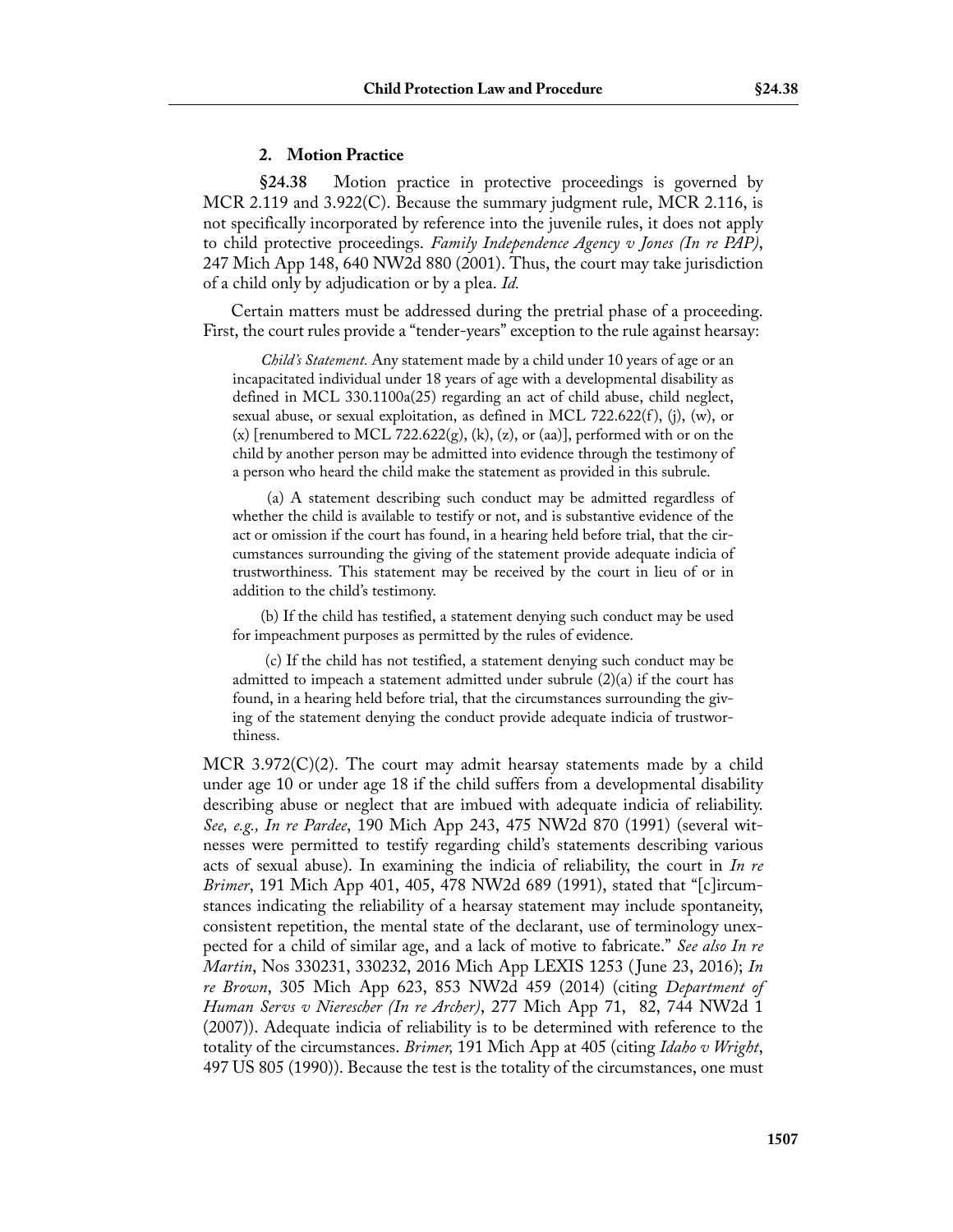assume that the list set out in *Brimer* is but a partial recitation of the relevant indicators. Each case will need to be considered on its individual merits.

Next, the child's hearsay statements may be admitted without regard to whether the child is available to testify or actually testifies. MCR 3.972(C)(2)(a). If the child testifies, statements denying that child abuse or neglect has occurred may be used to impeach the child on cross-examination. MCR  $3.972(C)(2)(b)$ . Similarly, if the child does not testify, reliable statements made by the child denying abuse or neglect may be admitted. Social science research has repeatedly demonstrated that children falsely deny abuse and falsely recant previously asserted allegations. Children's advocates should be prepared to call expert witnesses at pretrial tender-years hearings to explain the research in this area. *See* Ann M. Haralambie, *Child Sexual Abuse in Civil Cases: A Guide to Custody and Tort Actions* 40–41 (1999); Lucy Berliner & Diana M. Elliott, *Sexual Abuse of Children,* in *The APSAC Handbook on Child Maltreatment* 55–78 ( John E. B. Myers et al eds, 2002).

Finally, the child's statements describing maltreatment may be admitted through the testimony of any person who heard the child make the statement and need not be admitted only through the testimony of the individual to whom the statement is made. MCR 3.972 $(C)(2)$ . For example, if the child's lawyer is interviewing the child in the presence of a foster care worker and the child makes statements describing abuse, the child's statement may be admitted through the testimony of the foster care worker.

In determining whether the child's hearsay statement contains adequate indicia of reliability to be admitted pursuant to the tender-years exception established in MCR 3.972 $(C)(2)$ , the court may view a videorecorded statement made by the child during a forensic interview. *Department of Human Servs v Nierescher (In re Archer)*, 277 Mich App 71, 744 NW2d 1 (2007). In *Archer,* two children were interviewed by a forensic interviewer at a child advocacy center regarding sexual abuse. The state sought to admit the children's statements though the testimony of the forensic interviewer pursuant to MCR 3.972 $(C)(2)$ . At the pretrial hearing required by MCR 3.972 $(C)(2)$ , the presiding referee viewed a DVD of the forensic interview over the father's objections that MCL 712A.17b(5) prohibited the admission of the DVD at trial. The court overruled the father's objection because the pretrial tender-years hearing was not the trial. After reviewing the DVD of the interviews, the referee determined that the statements were sufficiently reliable to admit into evidence via the interviewer's testimony. The court then terminated the parents' rights. The parents appealed, arguing that admission of the DVD at the tender-years hearing violated MCL 712A.17b(5). In addition, the mother argued that the admission of the DVD at the pretrial hearing violated her right to due process of law. The court of appeals held that neither MCL 712A.17b(5) nor the due process clause barred the admission of the DVD of the forensic interview at the tender-years hearing. *Archer,* 277 Mich App at 81. In *Brown,* the court of appeals held that the trial court *must* admit videorecordings of forensic interviews during a tender-years hearing.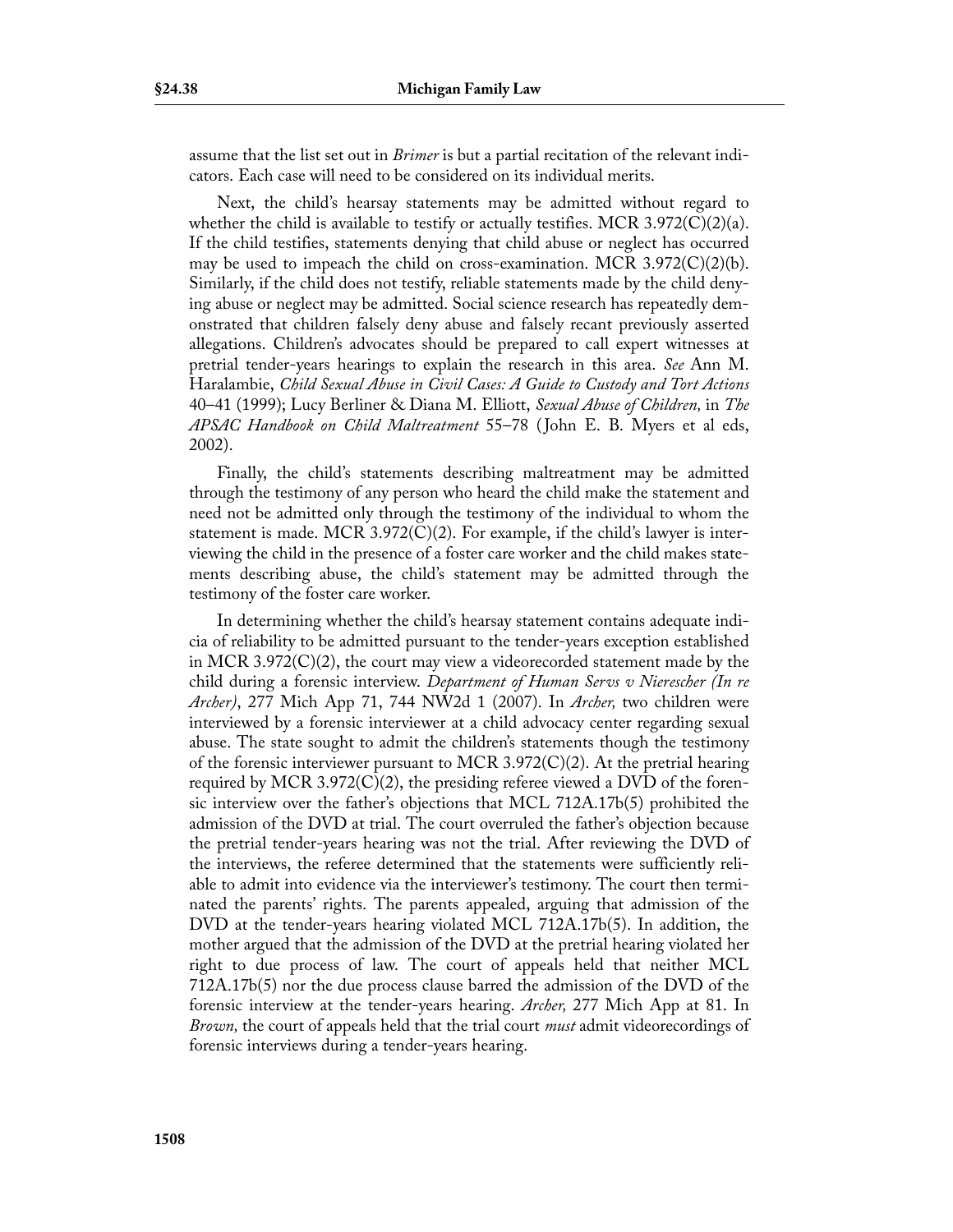Even if a child's statements are not admissible pursuant to the tender-years exception in MCR 3.972 $(C)(2)$ , they may be admissible pursuant to the residual hearsay exception established by MRE 803(24). *See People v Katt*, 468 Mich 272, 662 NW2d 12 (2003) (child's statements describing abuse admitted where they met test for reliability established in MRE 803(24)).

A second issue of interest concerning motion practice addresses the use of "videorecorded statements" and the taking of "videorecorded depositions." A videorecorded statement is a statement recorded by any method of videorecording. MCL 712A.17b(1)(c). A videorecorded statement is different from a videorecorded deposition, which is discussed below. *Id.* The Juvenile Code authorizes the DHHS, law enforcement personnel, the prosecuting attorney, the attorney general, or another person designated under the county's joint investigation protocol to take a videorecorded statement from any child under age 16 or a minor over age 16 if he or she suffers from a developmental disability. MCL 712A.17b(2)(b), (5); *see* MCL 712A.17b(1)(b) (defining *developmental disability*), (d) (defining *witness*). If such a videorecorded statement is taken, it "shall be admitted at all proceedings except the adjudication stage instead of the live testimony of the witness." MCL 712A.17b(5); *but see Brown* (although trial court failed to admit videorecordings of forensic interviews, reversal unwarranted because children's out-of-court statements, which were admitted, were sufficiently trustworthy).

As noted, a videorecorded statement differs from a videorecorded deposition. A videorecorded statement is not admissible at trial. MCL 712A.17b(5). On its own motion or on the motion of a party, the court may order the taking of a "videorecorded deposition" of a "witness." MCL 712A.17b(13). Before ordering such a deposition, the court must make a determination on the record that the child witness would suffer psychological harm if required to testify in open court. *Id.; see Department of Soc Servs v Hensley (In re Hensley)*, 220 Mich App 331, 560 NW2d 642 (1996) (court need not utter phrase "psychological harm" before permitting child witness protections as long as it has actually considered issue); *In re Vanidstine*, 186 Mich App 205, 463 NW2d 225 (1990) (court made particularized findings of harm to child; protective measures were properly ordered).

When a videorecorded deposition of a witness is ordered, "[t]he examination and cross-examination of the witness … shall proceed in the same manner as permitted at the adjudication stage." MCL 712A.17b(13). If, however, the court finds that the witness would suffer psychological harm if required to "testify in the presence of the respondent," the court may order that the child be "shielded from viewing the respondent in such a manner as to enable the respondent to consult with his or her attorney and to see and hear the testimony of the witness without the witness being able to see the respondent." MCL 712A.17b(12). The Juvenile Code also permits the court to order that a child witness be screened from the respondent when he or she testifies in the courtroom. *Id.*

Counsel for the petitioner and the L-GAL should consider whether these or other protective measures should be pursued and should file appropriate pretrial motions to protect the child witness when necessary. Recall that the procedures set out in MCL 712A.17b are "in addition to other protections or procedures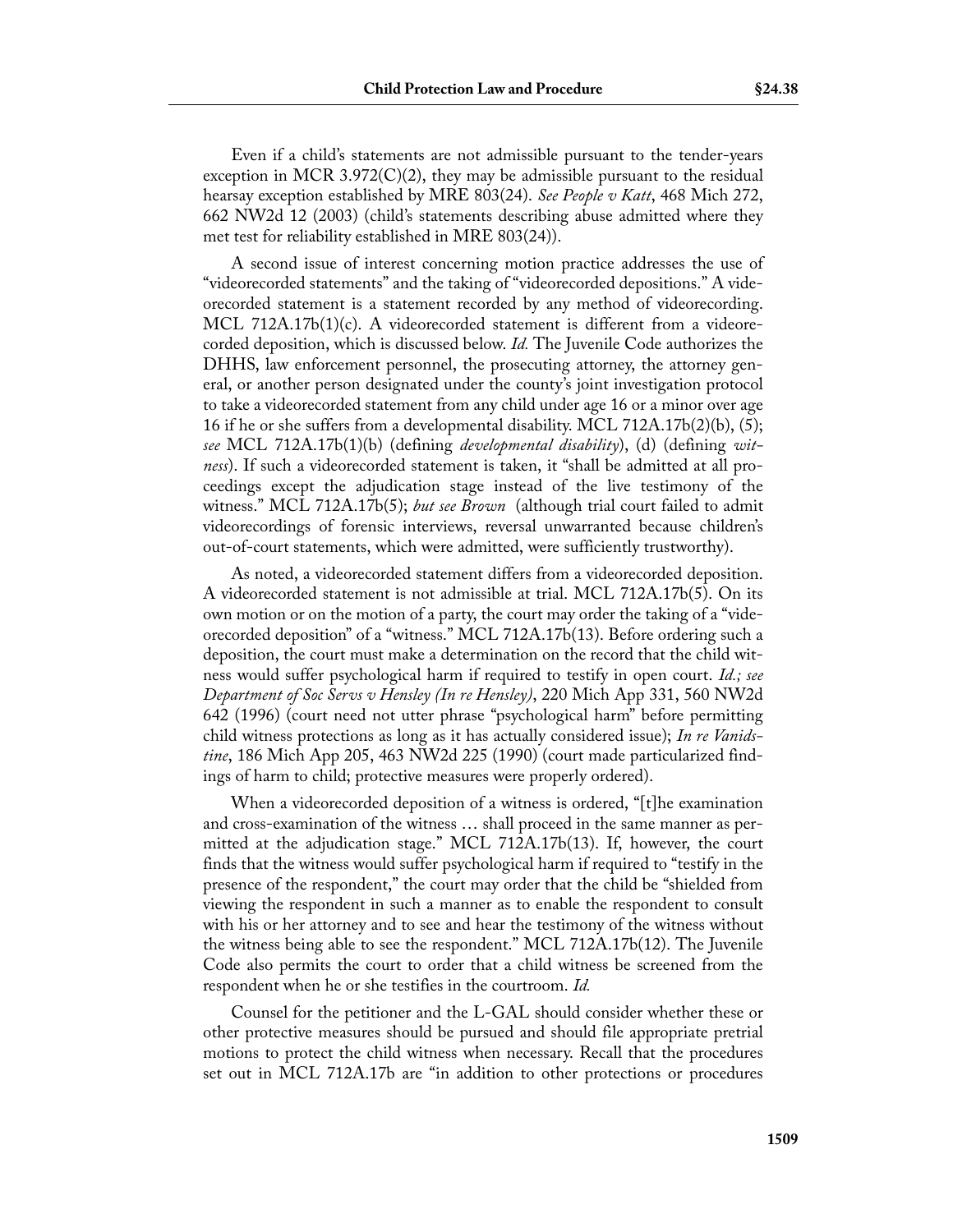afforded to a witness by law or court rule." MCL 712A.17b(18). Moreover, the Michigan Rules of Evidence provide the court with broad authority to control the interrogation of witnesses. MRE 611(a). Thus, the court may take additional steps it deems necessary to ensure the truth-seeking function of a trial. *See* James K. Robinson et al., *Michigan Court Rules Practice: Evidence* 349 (2d ed 2002) (citing cases).

#### **3. Pretrial Notices**

**§24.39** The court rules require written notice of intent to do the following:

(a) use a support person, including the identity of the support person, the relationship to the witness, and the anticipated location of the support person during the hearing.

(b) request special arrangements for a closed courtroom or for restricting the view of the respondent/defendant from the witness or other special arrangements allowed under law and ordered by the court.

(c) use a videotaped deposition as permitted by law.

(d) admit out-of-court hearsay statements under MCR 3.972 $(C)(2)$ , including the identity of the persons to whom a statement was made, the circumstances leading to the statement, and the statement to be admitted.

MCR 3.922(E); *see also* MCL 712A.17b(4). Notice of these matters must be filed with the court and served on the parties within 21 days after notice of the trial date has been provided but not later than 7 days before the trial. Within 7 days after the receipt of the notice of intent but not later than 2 days before trial, the other parties must provide the court and the parties with written notice of intent to offer rebuttal testimony or evidence in opposition to the request. MCR  $3.922(E)(2)$ . The written notice must include the identity of the witnesses to be called. For good cause, the court may shorten the time requirements of this rule.

## **X. Adjudication/Trial**

## **A. Timing**

**§24.40** While child protective proceedings are generally informal, MCL 712A.17(1), the adjudication is conducted in a formal manner. The trial in a child protection proceeding is intended to determine whether the child comes within the provisions of the Juvenile Code and is also "a specific adjudication of a parent's unfitness to determine whether the parent is subject to the dispositional authority of the court." MCR 3.903(A)(27). At trial, the Michigan Rules of Evidence that apply to civil proceedings generally apply. MCR 3.972(C)(1). Those rules may be altered by the court rules. *Id.; see, e.g.,* MCR 3.972(C)(2).

The court may not enter a default judgment against a parent in the adjudicative phase of a child protection proceeding. *In re Collier*, 314 Mich App 558, 887 NW2d 431 (2016). In juvenile proceedings, only the court rules in MCR 3.901 et seq. or those that are explicitly incorporated by subchapter 3.900 apply. The rules relating to the entry of default judgments, MCR 2.603 et seq., do not apply to child protective proceedings because they are not explicitly incorporated. In addi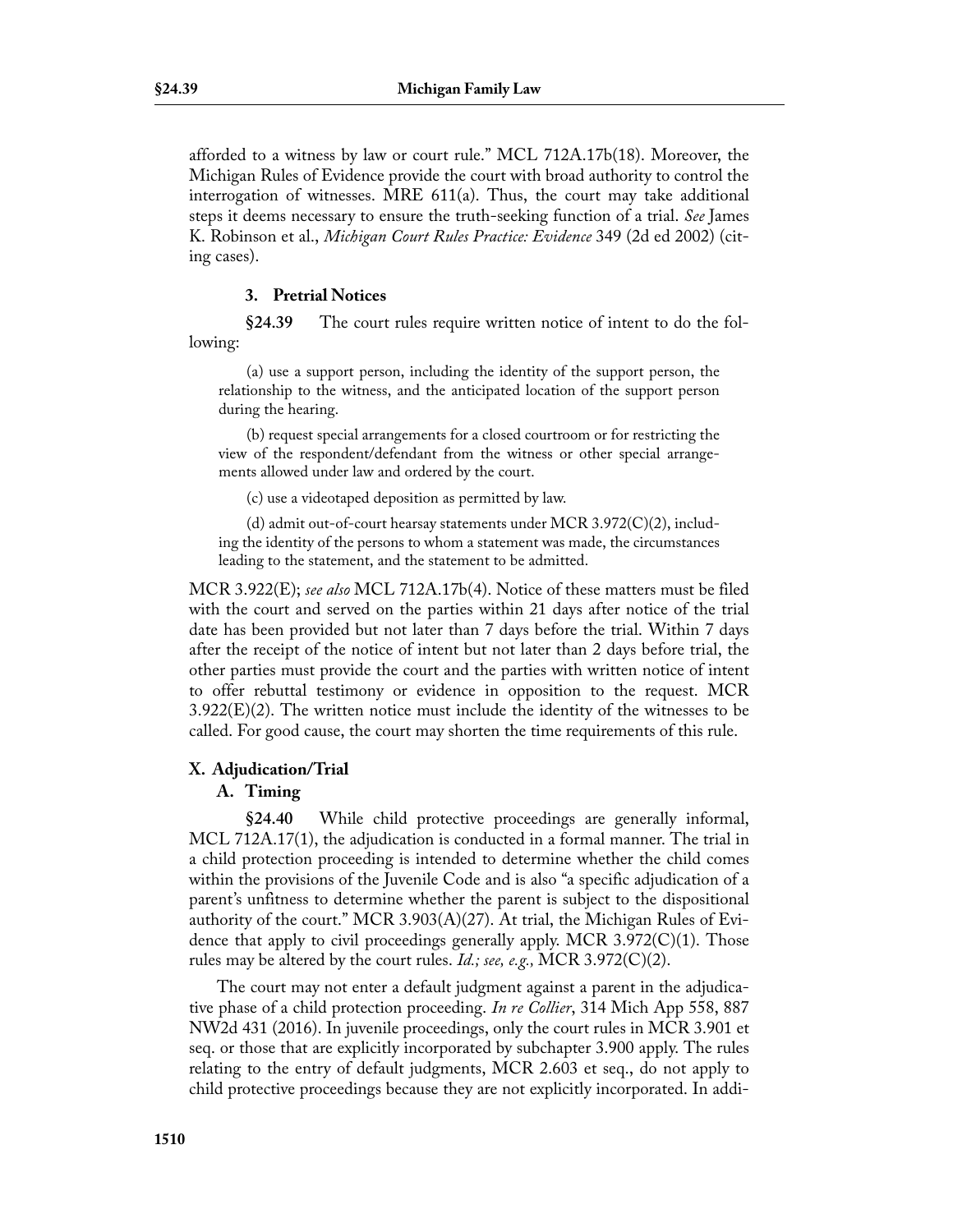tion, due process requires an adjudication trial on a parent's fitness before the parent-child relationship may be infringed on. *Collier,* 314 Mich App at 573.

The time frame for trying a child protection case is dictated by the child's placement. If the child remains in parental custody after the preliminary hearing, the court must try the case within six months from the date on which the petition was filed. MCR 3.972(A). If the child is placed outside parental custody, the trial "must commence as soon as possible" but not later than 63 days after placement. *Id.* Where the child is in the home of a legal guardian and the guardian petitions the court to terminate parental rights pursuant to MCL 712A.2(b)(3)–(5) and  $.19b(3)(d)$ –(f), the child is not "in placement," so the adjudication may be held within six months of the filing of the petition rather than 63 days. *Russell v Miller (In re Utrera)*, 281 Mich App 1, 9–10, 761 NW2d 253 (2008). The court may continue the case beyond these time frames under certain circumstances. The court rule provides that the case may be continued on the stipulation of the parties if there is good cause. MCR 3.972(A)(1); *see also* MCL 712A.17(1). The court may also continue the trial when the "process cannot be completed" or because the testimony of a witness is needed and that witness in not available. MCR  $3.972(A)(2)$ –(3). The statute requires that any request for a continuance be in writing, filed 14 days before the hearing, and based on a finding on the record of good cause. MCL 712A.17(1). Further, the statute permits the court to adjourn a hearing on it own motion after taking into consideration the child's best interests but limits any continuance to 28 days. *Id.* Continuances in child protective proceedings are disfavored. *See e.g., Utrera.* Thus, continuances may be granted only for good cause. While neither the statute nor the court rules define "good cause," the court of appeals has held that in order for a trial court to find good cause for an adjournment, "'a legally sufficient or substantial reason' must be first be shown." *Id.* at 11 (quoting *FG v Washtenaw County Circuit Court (In re FG)*, 264 Mich App 413, 419, 691 NW2d 465 (2004)).

Although both the statute and the court rules detail time frames to complete the trial, they provide no penalties for failure to do so. Failure to take an action or complete a hearing within the time frame set by the statute or court rule will not result in dismissal of the petition or deprive the court of the authority to hear the case. *See Family Independence Agency v Coleman (In re TC)*, 251 Mich App 368, 650 NW2d 698 (2002) (violation of 70-day time limit in MCL 712A.19b(1)); *In re Kirkwood*, 187 Mich App 542, 468 NW2d 280 (1991); *In re King*, 186 Mich App 458, 465 NW2d 1 (1990) (time limits for hearing termination petition are not jurisdictional). Although none of these cases specifically addresses a court's failure to hear an initial petition within the time frame established in MCL 712A.17(1) or MCR 3.972(A), because these provisions have no penalty clause, they demonstrate how the court would likely respond to such a circumstance.

When the court continues the trial in a protective proceeding beyond the required time frame for adjudication, the court rule presumes the child will be returned to parental custody. MCR 3.972(A). The court may continue placement of the child outside parental custody only if the presumption is overcome by a finding that returning the child to the parent's custody "will likely result in physical harm or serious emotional damage to the child." *Id.*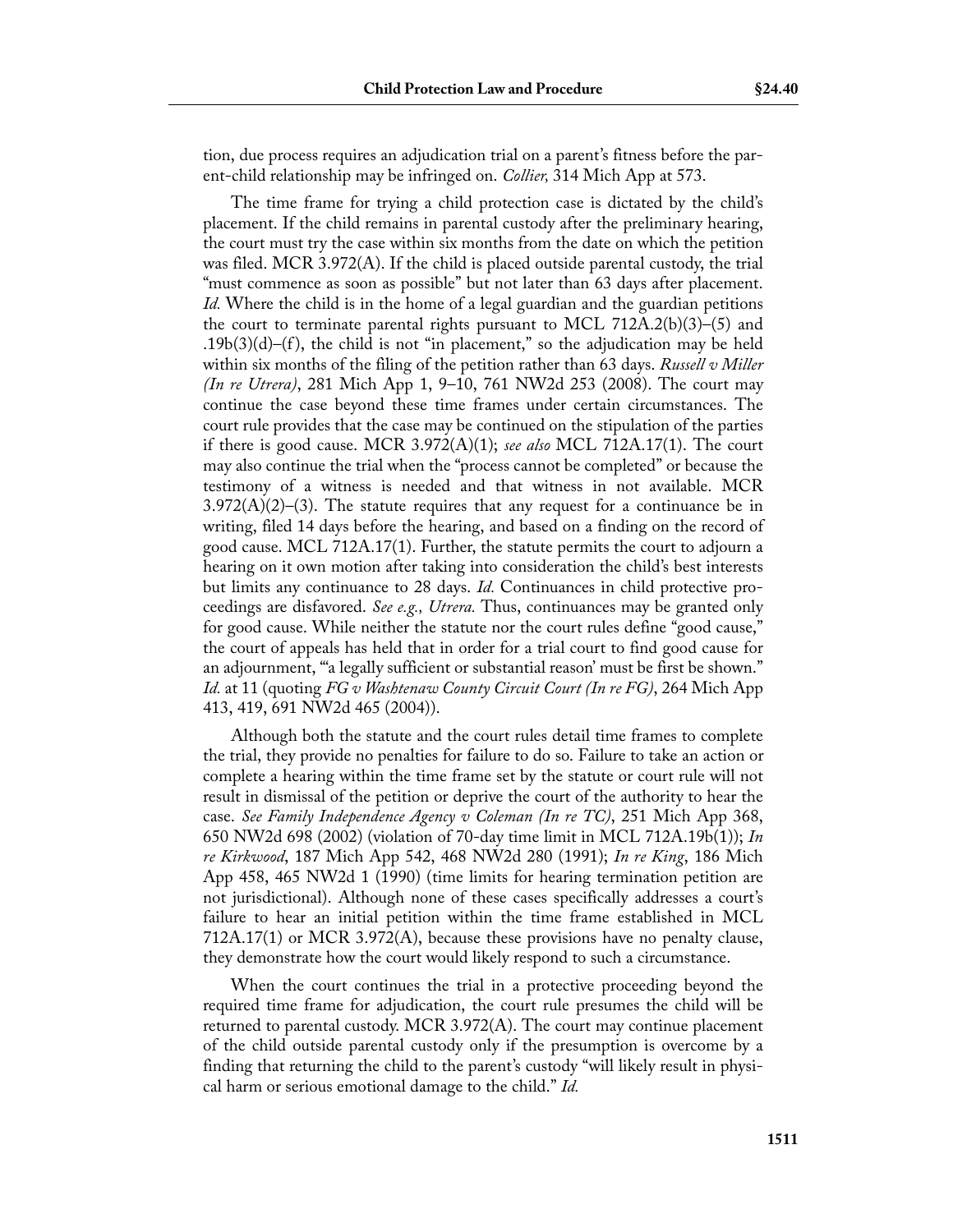If the court orders the child removed from the home of the parent, guardian, or legal custodian, it must hold a review hearing in the case within 182 days, regardless of whether the trial has been completed. *Id.*

If, following trial, a nonrespondent parent is being added as an additional respondent, those allegations must be filed in a supplemental petition. MCR 3.961(C)(2); *see also* MCR 3.903(C)(13). If the supplemental petition contains a request for removal, the court must hold a preliminary hearing to determine the appropriate action to be taken on the petition. MCR  $3.961(C)(3)$ .

## **B. Referees, Judges, and Juries**

**§24.41** In most Michigan counties, the preliminary stages of child protection proceedings are conducted before a referee. *See* MCL 712A.10; MCR 3.913. Except as provided in MCR 3.912(A), which requires that a judge preside over certain hearings, a referee may preside at any hearing regarding a juvenile. For a referee to preside over a child protection trial, that referee must be licensed to practice law. MCR 3.913(A)(2)(b). However, a referee who is not licensed to practice law may preside over a preliminary inquiry, a preliminary hearing, a progress review, or an emergency removal hearing. *Id.*

A referee may administer oaths and examine witnesses. MCL 712A.10(1)(b). When a referee presides over a hearing that requires the taking of testimony, the referee must make a written report summarizing the testimony and including the referee's recommendations regarding the court's findings and disposition. MCL 712A.10(1)(c). A referee has no authority to issue orders. *Family Independence Agency v AMB (In re AMB)*, 248 Mich App 144, 216–219, 640 NW2d 262 (2001). A referee's recommendations may not be accepted without judicial examination. *Id.*

Any party may, by a timely filed written demand, assert the right to have a judge or a jury hear the case. MCL 712A.17(2); MCR 3.911–.912. The demand must be filed by the later of 14 days after the court gives notice of a right to a jury trial or within 14 days after the attorney or L-GAL files an appearance. MCR 3.911(B), .912(B). Generally, the demand must be filed at least 21 days before trial. *Id.* The right to demand a jury is waived if a demand is not filed timely. *In re Hubel*, 148 Mich App 696, 699, 384 NW2d 849 (1986). The court may excuse a late filing. *Id.*

The jury in a protective proceeding consists of six individuals. MCL 712A.17(2); MCR 3.911. The jury has reached a verdict when five of its members agree. MCR 3.911( $C(2)(b)$ . The purpose of the jury is to find facts, that is, to determine whether the court has jurisdiction pursuant to MCL 712A.2(b). *In re Mathers*, 371 Mich 516, 531–532, 124 NW2d 878 (1963). When a jury determines that the facts presented do not bring the child within the jurisdictional provisions of MCL 712A.2(b), the court must dismiss the case. *Id.;* MCL 712A.18(1). The right to a jury is available only at the adjudicative phase of the proceedings. *Mathers; Hubel; In re Oakes*, 53 Mich App 629, 220 NW2d 188 (1974) (disposition is sole province of court). There is no right to a jury trial when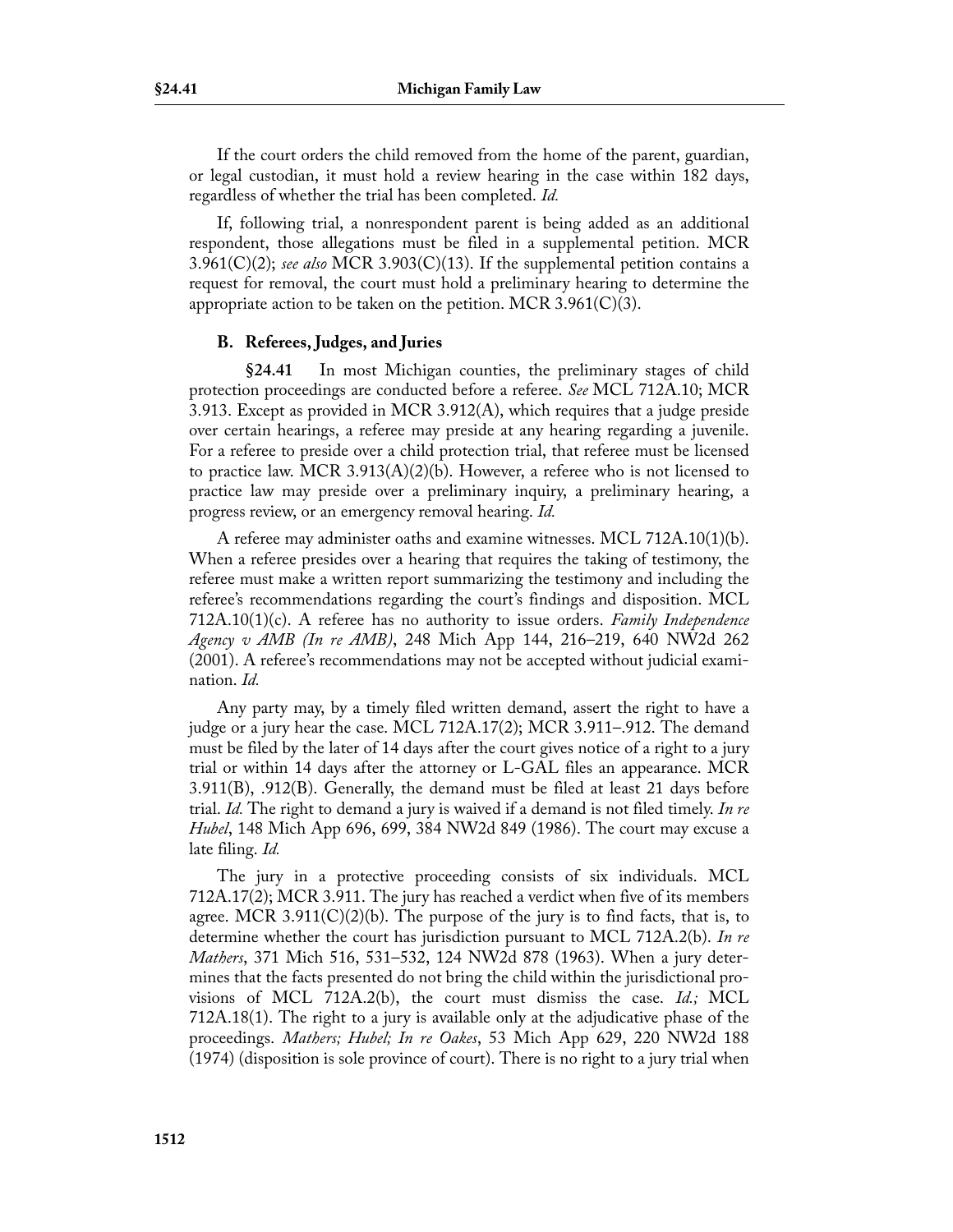a supplemental petition is filed. *In re Miller*, 178 Mich App 684, 445 NW2d 168 (1989).

The Committee on Model Civil Jury Instructions has adopted jury instructions for child protection proceedings. *See* M Civ JI 97.01–.52.

#### **C. Evidentiary Issues**

**§24.42** The Michigan Rules of Evidence apply at the trial phase of a proceeding. MCR 3.972(C). It does not violate a parent's right to due process of law for the court to admit and rely on evidence that was discovered after the initial petition for jurisdiction has been filed but before the adjudication hearing as long as (1) it is relevant to allegations in the petition, (2) the evidence is otherwise admissible, and (3) the parties are provided notice of the petitioner's intent to offer the evidence sufficiently in advance of the trial to avoid unfair surprise. *In re Dearmon/Haverson-Dearmon*, 303 Mich App 684, 847 NW2d 514 (2014). In addition, MCR 3.972(C)(2) permits the court to admit the hearsay statements of a child describing acts of child abuse or neglect perpetrated on the child if at a pretrial hearing the court has found that the statements have adequate indicia of reliability.

Some forms of child maltreatment require the presentation of complex medical or mental health evidence. The legislature has required the use of two protocols to aid professionals in investigating child maltreatment. For example, MCL 722.628(6) requires each county to establish a joint investigation and a forensic interviewing protocol. *See* State of Michigan Governor's Task Force on Children's Justice, *A Model Child Abuse Protocol: Coordinated Investigative Team Approach*; State of Michigan Governor's Task Force on Children's Justice & Department of Health and Human Services, *Forensic Interviewing Protocol (GTF Protocol)*. In addition, the Governor's Task Force on Children's Justice has drafted a protocol for handling cases of Munchausen syndrome by proxy. State of Michigan Governor's Task Force on Children's Justice, *Munchausen by Proxy: A Collaborative Approach to Investigation, Assessment and Treatment*.

Courts have addressed some of the evidentiary problems unique to child maltreatment cases. The Michigan Court of Appeals has approved the use of a "slideshow simulation" of shaken-baby syndrome as a form of demonstrative evidence. *People v Bulmer*, 256 Mich App 33, 662 NW2d 117 (2003). The evidence was properly admitted to "explain what happens to the baby's brain during a shaken baby episode." *Id.* at 34. Because the slide show was offered to illustrate the expert's testimony rather than as a reenactment of what happened to the particular child, it was admissible.

Some forms of child abuse are notoriously difficult to prove. This is perhaps most true of sexual abuse. To prove these cases, litigators often rely on a combination of the testimony or hearsay statements of young children and expert witness testimony offered by mental health professionals.

The model forensic interviewing protocol was developed as a response to concerns about the way professionals interview young children. Its intent is to improve the reliability of children's disclosures about abuse. *See* State of Michigan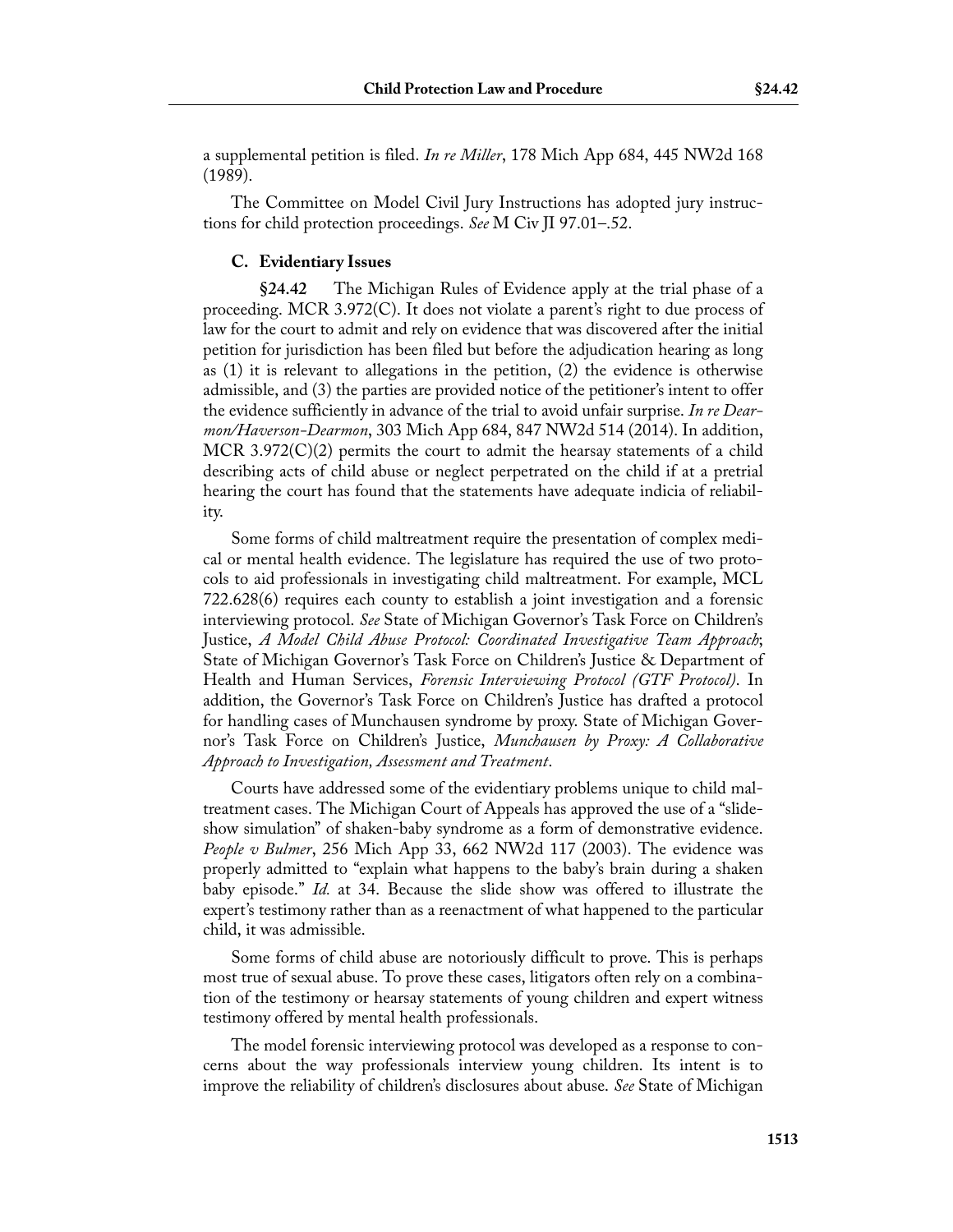Governor's Task Force on Children's Justice and Family Independence Agency, *Forensic Interviewing Protocol (GTF Protocol)* 1. When an interview is properly conducted, the child's hearsay statements regarding child abuse may be admitted through a protective services worker or others. *See, e.g., People v Katt*, 468 Mich 272, 662 NW2d 12 (2003); *In re Brimer*, 191 Mich App 401, 478 NW2d 689 (1991). If a forensic interview with a child is videorecorded, that videorecording must be admitted at a tender-years hearing to determine whether the child's statements contain adequate indicia of reliability to be admitted at trial. MCL 712A.17b(5); *In re Martin*, Nos 330231, 330232, 2016 Mich App LEXIS 1253 ( June 23, 2016); *Department of Human Servs v Nierescher (In re Archer)*, 277 Mich App 71, 744 NW2d 1 (2007). While the videorecorded statement must be admitted at the pretrial tender-years hearing, it may not be relied on at trial to form the basis for an adjudication. *Id.* The court must take live testimony from the forensic interviewer during the trial. *Nierescher.*

The tender-years exception in MCR 3.972 $(C)(2)$  permits the admission of some hearsay statements; the residual hearsay exception is another potential means by which a child's hearsay statements may be admitted, *see Katt.*

Although the MCR 3.972 $(C)(2)$  tender-years exception applies only to statements made by children under age 10 and developmentally delayed minors, the residual hearsay exception in MRE 803(24) has no such age limit. Thus, if a minor's statement meets the test of trustworthiness, it may be admitted pursuant to MRE 803(24) without regard to age. In *Katt,* the court specifically rejected the so-called near-miss theory of admissibility. That is, the fact that MCR  $3.972(C)(2)$  specifically addresses the admission of a child's hearsay statements does not preclude the court from considering the admission of such a statement under the more general residual exception. *Katt,* 468 Mich at 281 n2.

In *People v Meeboer*, 439 Mich 310, 484 NW2d 621 (1992), the court ruled that a child's statement made to a medical professional identifying the perpetrator may be admitted pursuant to the medical diagnosis and treatment exception to the rule against hearsay. MRE 803(4). Before admitting such a statement, the court must be satisfied that "the statement [is] sufficiently reliable to support that exception's rationale." *Meeboer,* 439 Mich at 330. The court set out numerous factors that should be considered in determining whether to admit such a statement. *Id.* at 325. The court also suggested that trial courts should examine the presence or absence of corroborating evidence. *Id.* Although the absence of corroborating evidence does not render the child's statement unreliable, its presence "can support the trustworthiness of the child's statements." *Id.* (Although MCR 3.972(C)(2) has been amended to eliminate the corroboration requirement, evidence that corroborates such a statement remains very important. *See* MCR 3.972(C)(2)(a).)

The presentation of expert witnesses is crucial to adjudicating some child protective proceedings. The courts have established a three-part test for determining whether to admit expert testimony:  $(1)$  whether the expert is qualified,  $(2)$ whether the expert's testimony will provide the trier of fact with a better understanding of the evidence, and (3) whether the evidence is from a recognized discipline. *People v Wentworth (In re Wentworth)*, 251 Mich App 560, 651 NW2d 773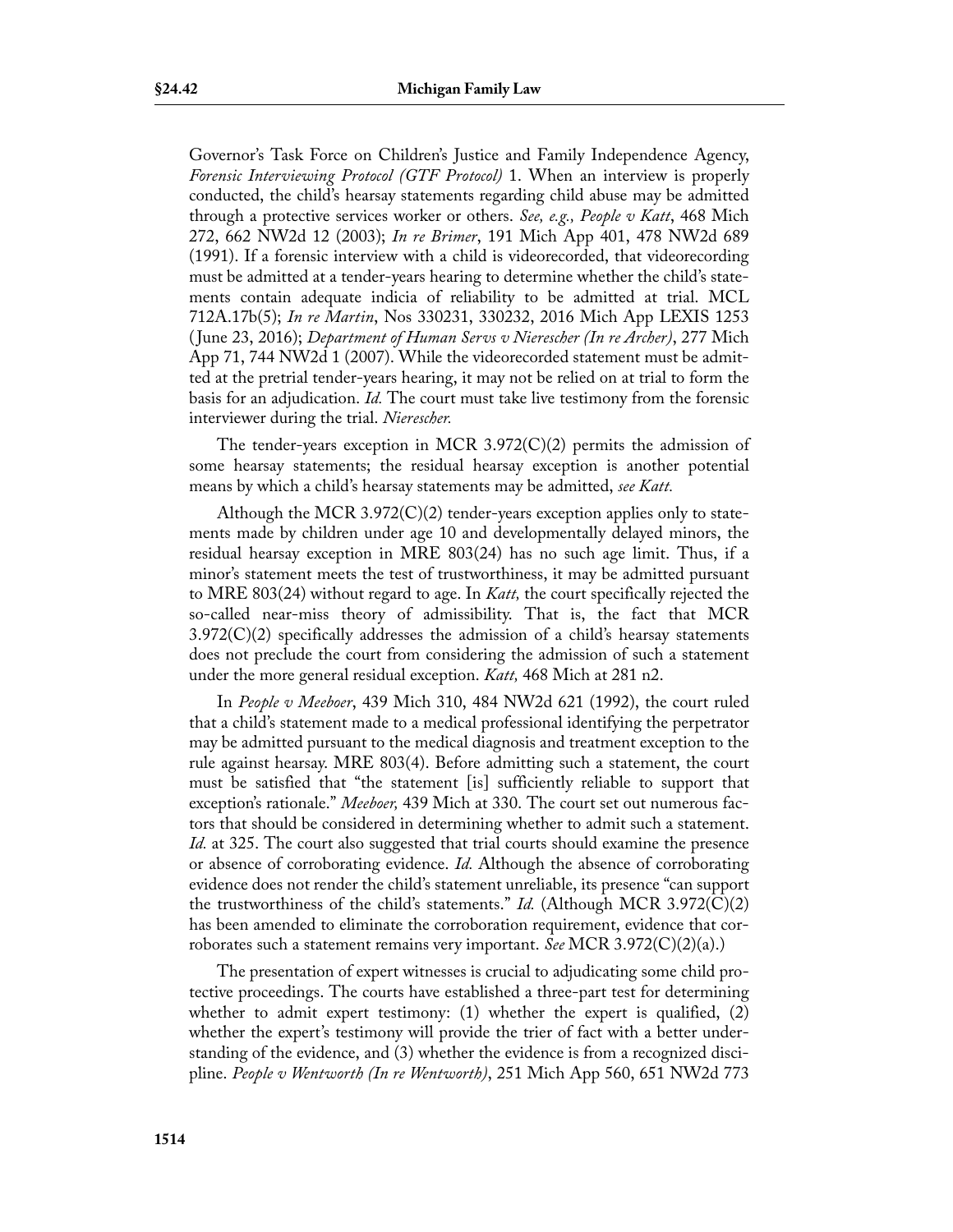(2002). In *People v Beckley*, 434 Mich 691, 456 NW2d 391 (1990), the court held that an expert witness may not render an ultimate opinion on whether a child has been sexually abused. The court applied the *Beckley* rule to child protective proceedings in *Brimer,* 191 Mich App at 407–408. Subsequently, in *People v Peterson*, 450 Mich 349, 537 NW2d 857 (1995), the court clarified its holding in *Beckley,* explaining that "[an] expert may testify regarding typical symptoms of child sexual abuse for the sole purpose of explaining a victim's specific behavior that might be incorrectly construed by the jury as inconsistent with that of an abuse victim or to rebut an attack on the victim's credibility." *Peterson,* 450 Mich at 373. The court went on to clarify:

We hold that the prosecution may present evidence, if relevant and helpful, to generally explain the common postincident behavior of children who are victims of sexual abuse The prosecution may, in commenting on the evidence adduced at trial, argue the reasonable inferences drawn from the expert's testimony and compare the expert testimony to the facts of the case. Unless a defendant raises the issue of the particular child victim's postincident behavior or attacks the child's credibility, an expert may not testify that the particular child victim's behavior is consistent with that of a sexually abused child. Such testimony would be improper because it comes too close to testifying that the particular child is a victim of sexual abuse.

*Id.* Given the court's importation of the criminal rule from *Beckley* into protective proceedings in *Brimer,* one must conclude that *Peterson*'s clarification also applies in the child protection context.

Note that where expert witness testimony is crucial, the court may be required to authorize a parent's request for reasonable expert witness funding. In *In re Yarbrough*, 314 Mich App 111, 885 NW2d 878 (2016), the petitioner's child abuse theory was based entirely on expert testimony that medical scans showed evidence of shaken baby syndrome. The court held that under the framework of *Mathews v Eldridge*, 424 US 319, 335 (1976), the respondents were entitled to expert assistance in challenging the petitioner's theory.

As long ago as the 1970s, the court held that a parent's treatment of one child is probative of that parent's treatment of other children. *In re Dittrick Infant*, 80 Mich App 219, 263 NW2d 37 (1977); *In re LaFlure*, 48 Mich App 377, 210 NW2d 482 (1973). This doctrine, known as "anticipatory neglect," has been extended to nonparent adults. *In re Powers*, 208 Mich App 582, 528 NW2d 799 (1995). It is not, however, automatically determinative. *In re Smebak*, 160 Mich App 122, 408 NW2d 117 (1987); *In re Kantola*, 139 Mich App 23, 361 NW2d 20 (1984). Thus, the court may terminate the rights of a parent to one child while returning another child to parental custody. *See, e.g., id.*

In *Powers,* a man was cohabiting with a woman and was found responsible for having injured her child from another relationship. The man and woman subsequently had a child together. The trial court, relying on anticipatory neglect, found jurisdiction asserting that the father's treatment of the mother's other child was probative of his likely treatment of his own child. The court of appeals affirmed. *Powers,* 208 Mich App at 582. The doctrine of anticipatory neglect has been codified for certain limited factual situations. *See Family Independence Agency*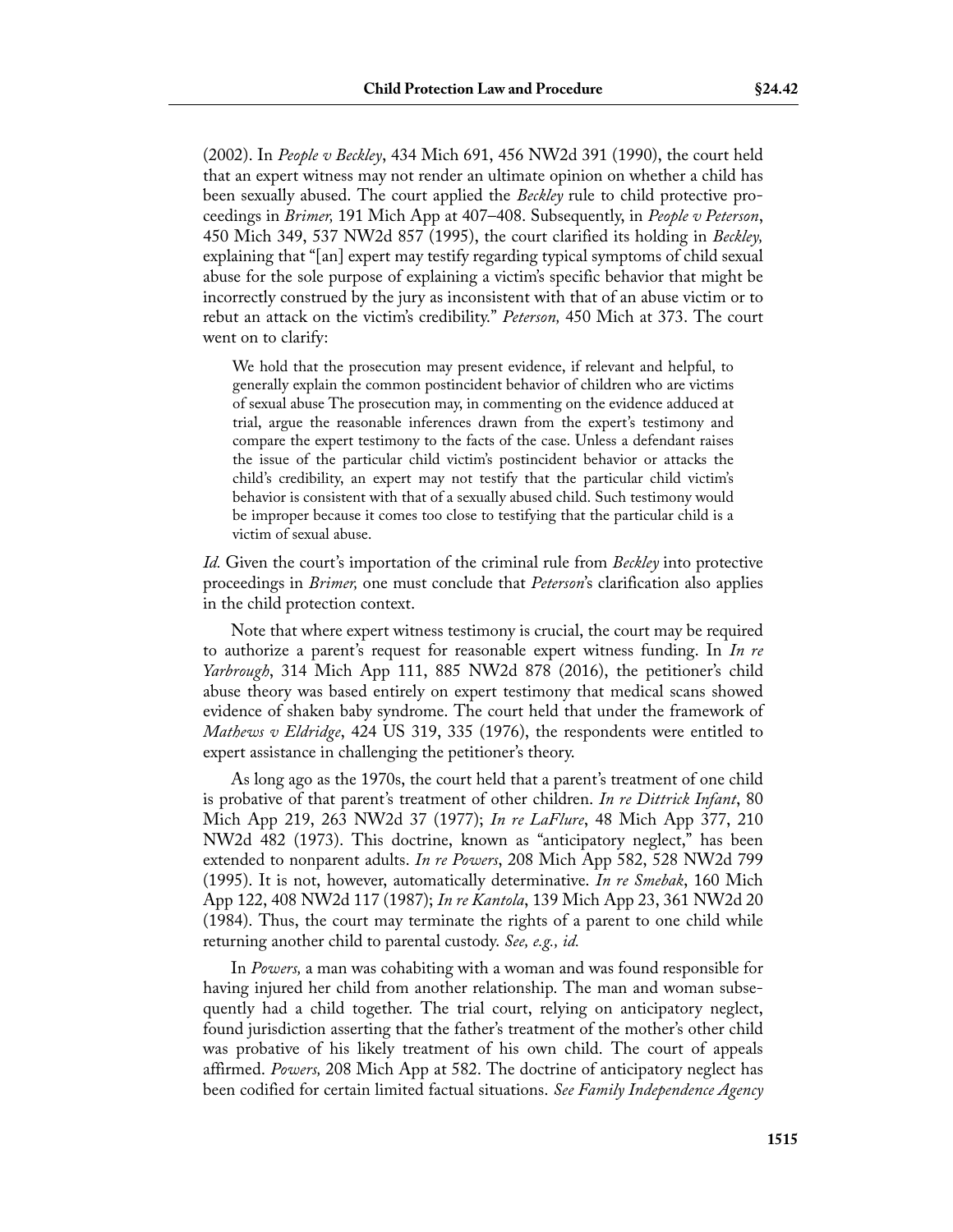*v Glass (In re AH)*, 245 Mich App 77, 627 NW2d 33 (2001) (when parent's rights to previous child have been terminated and CPS has deemed parent's subsequent child to be "at risk," legislature has essentially codified doctrine of anticipatory neglect).

Anticipatory neglect or abuse requires a context-specific consideration of the facts of the case. For example, where parents misused prescription drugs in the context of their medical neglect of an infant and refused to participate in services aimed at educating them to address the infant's special needs, the doctrine of anticipatory neglect was viable to support termination of their rights to the infant. However, regarding their older children, who did not have special needs and who had never experienced neglect, anticipatory neglect did not support termination. *In re LaFrance*, 306 Mich App 713, 858 NW2d 143 (2014).

A putative father's conduct before he establishes his paternity of the child may be considered in adjudicating his rights. *Department of Human Servs v Davis (In re Jordan)*, 278 Mich App 1, 747 NW2d 883 (2008).

At the conclusion of the proofs, the child's L-GAL "may" make a recommendation to the court regarding whether grounds to assert jurisdiction have been proved. MCR 3.972(D). This permissive language is at odds with MCL 712A.17d, which requires that the L-GAL actively participate in the proceedings by representing the child's best interests. *See Family Independence Agency v AMB (In re AMB)*, 248 Mich App 144, 640 NW2d 262 (2001) (child is entitled to effective assistance of counsel); *In re Shaffer*, 213 Mich App 429, 540 NW2d 706 (1995) (child is entitled to zealous advocate). The L-GAL may be required to submit a recommendation in writing as long as confidentiality is protected. RI-318 (Mar 22, 2000).

## **XI. Dispositional Phase**

## **A. In General**

**§24.43** After adjudication, if the court asserts jurisdiction, the case moves into an extended dispositional phase. In the dispositional phase of a child protection proceeding, the family court "gains broad powers to enter orders for the welfare of the child and the interests of society." *In re Deng*, 314 Mich App 615, 626, 887 NW2d 445 (2016). Although a fit parent retains the authority to make child rearing decisions regarding his or her child, "by virtue of adjudication proceedings establishing a parent as 'unfit,' the parent relinquishes this right and must yield to the trial court's orders regarding the child's welfare." 314 Mich App at 625.

A juvenile proceeding is continuous, and a subsequently filed petition does not create a new case. *In re Miller*, 178 Mich App 684, 445 NW2d 168 (1989). The dispositional phase of a child protective proceeding consists of an initial dispositional hearing, periodic review hearings, and possibly one or more permanency planning and termination of parental rights hearings. In the dispositional phase, the rules of evidence generally do not apply and the court may rely on any relevant and material evidence to the extent of its probative value. *Id.* Thus, it was not error for the court to rely on reports not formally admitted into evidence. *In re*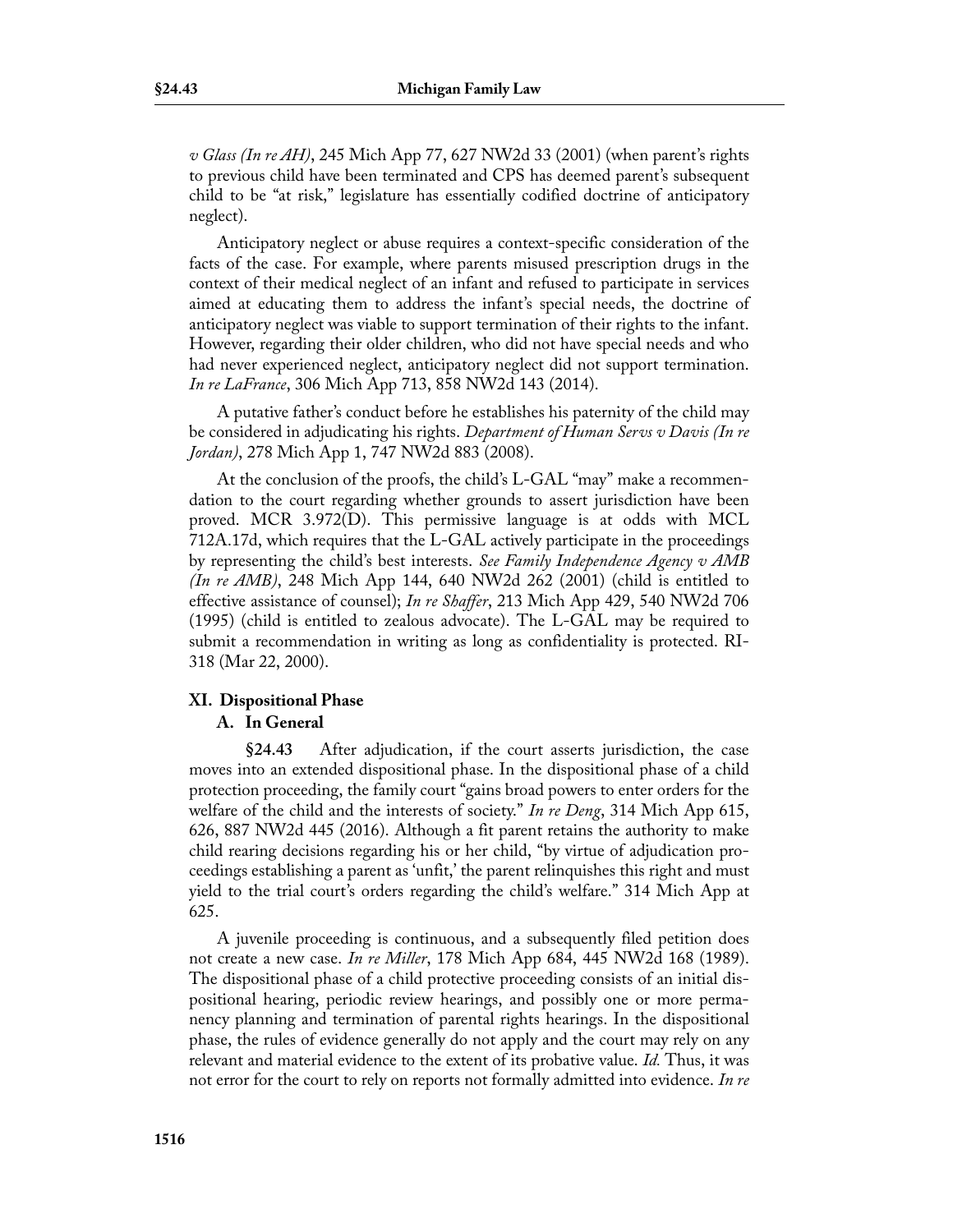*King*, 186 Mich App 458, 465 NW2d 1 (1990). Similarly, the court may properly consider a report from the Foster Care Review Board (FCRB). *In re Shawboose*, 175 Mich App 637, 438 NW2d 272 (1989). The court may consider a parent's no contest plea to criminal charges involving child abuse in the dispositional phase. *In re Andino*, 163 Mich App 764, 415 NW2d 306 (1987). As part of its dispositional order in a child protective proceeding, the court may order one or both of the child's parents to pay child support. MCR  $3.973(F)(5)$ . Any such order for support must comply with MCL 552.605 and MCR 3.211(D). MCR  $3.973(F)(5)$ .

In general, when the court has asserted jurisdiction over the child after adjudication, the agency must make reasonable efforts to provide services aimed at reunifying the child with the parent. MCL 712A.19a(2); *In re Frey*, 297 Mich App 242, 824 NW2d 569 (2012). The parent, for his or her part, has a duty to comply with those services. *Id.* at 248. When a parent has a known or suspected intellectual, cognitive, or developmental impairment, the DHHS must take specific actions to provide the parent reasonable accommodations, including services that comply with Title II of the Americans with Disabilities Act, 42 USC 12131 et seq. *In re Hicks*, 315 Mich App 251, 890 NW2d 696 (2016) (trial court erred in terminating parental rights when DHHS failed in its duties to make reasonable accommodations for parent-respondent with cognitive disability). Among other things, the DHHS must

- "offer evaluations to determine the nature and extent of the parent's disability";
- obtain suggestions for tailoring required services to the individual;
- locate agencies that can assist the parent in overcoming obstacles to reunification (if those specialized agencies do not exist in the community, the DHHS must make sure service providers modify "their programs to allow the parent an opportunity to benefit equal to that of a nondisabled parent"; and
- search for relatives or friends who are willing to provide a home for the parent and child if it becomes clear that the parent can only safely care for his or her children in a supportive environment.

*Hicks,* 315 Mich App at 282. If the DHHS shirks its responsibilities, the court must order compliance. *Id.* In addition, the court may be required to delay ordering a termination of parental rights petition pursuant to MCL 712A.19a(6). *Id.* None of these accommodations are "intended to stymie child protective proceedings to the detriment of the children involved." *Id.* Where an "honest and careful evaluation reveals that no level or type of services could possibly remediate the parent to the point he or she could safely care for the child, termination need not be unnecessarily delayed." *Id.* at 283.

The statute provides several exceptions to the reasonable efforts requirement. *Id.* Further, in one factual situation, the agency may choose whether or not to apply the reasonable efforts requirement. MCL 712A.13a(6). Where a parent is required to register as a sex offender pursuant to the Sex Offenders Registration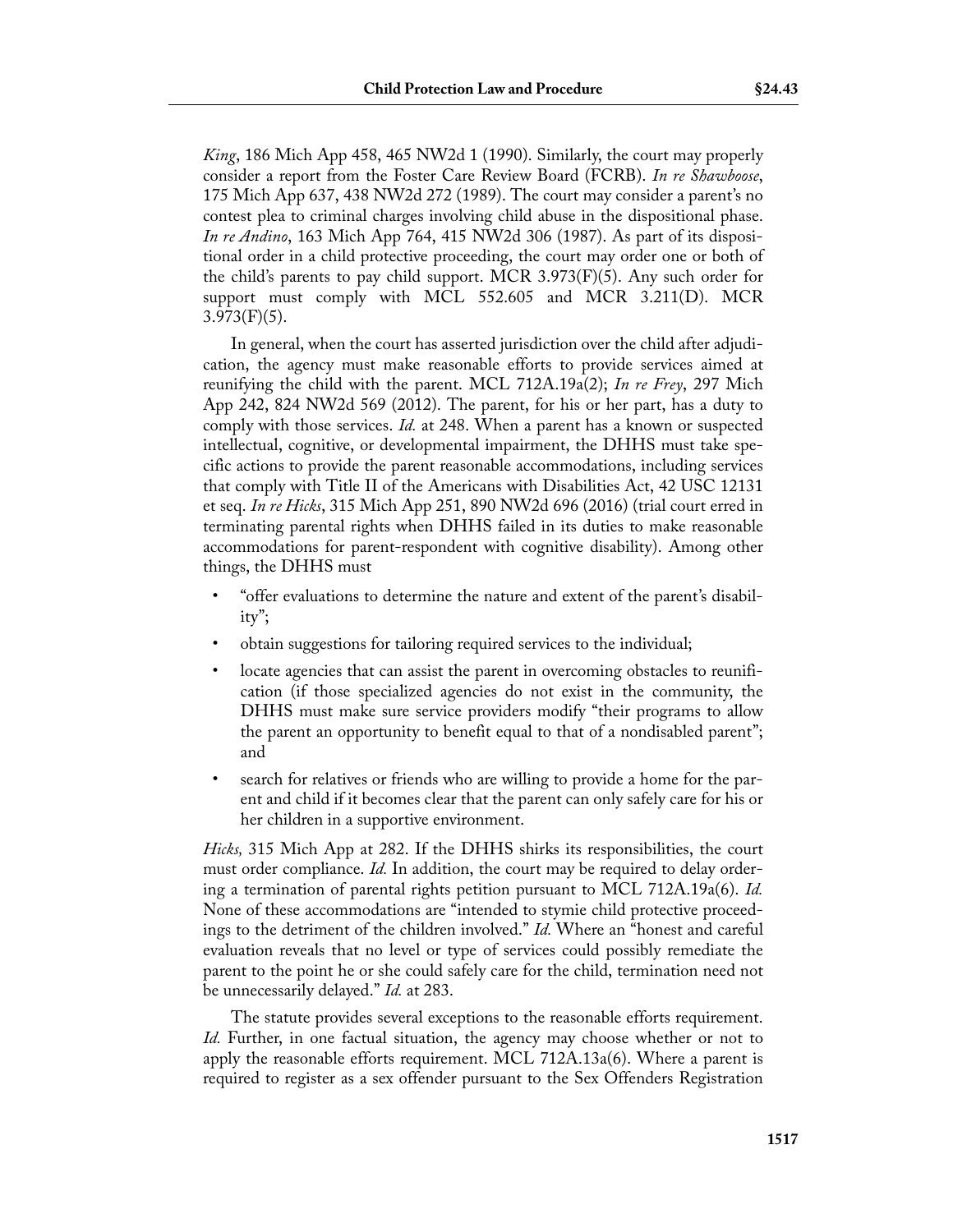Act (MCL 28.721 et seq.), the agency has discretion whether to offer services subject to the court's ability to override the agency's exercise of discretion and to order it to provide services. MCL 712A.13a(6). The phrase "reasonable efforts" is not defined in either the statute or the court rules, however, recent amendments to the Juvenile Code make clear that what constitutes "reasonable efforts" will depend on the facts of the particular case. *See* MCL 712A.14b(1)(c).

# **B. Initial Dispositional Hearings**

# **1. Procedural Issues**

**§24.44** The initial dispositional hearing is held "to determine what measures the court will take with respect to a child properly within its jurisdiction." MCR 3.973(A); *see Family Independence Agency v Jones (In re PAP)*, 247 Mich App 148, 640 NW2d 880 (2001).

The court must enter a dispositional order "as provided in the Juvenile Code and these rules." MCR 3.973 $(F)(1)$ . The statute and rules read together constitute a broad grant of authority to trial courts to enter orders necessary for the wellbeing of the child. *In re Macomber*, 436 Mich 386, 461 NW2d 671 (1990); *see* MCL 712A.6 ("The court … may make orders affecting adults as in the opinion of the court are necessary for the physical, mental, or moral well-being of a particular juvenile."). That broad grant of authority is limited in relation to a parent who has not been adjudicated as unfit. It such a circumstance, the court cannot enter orders affecting that parent's rights merely because it has found the child's other parent unfit. *Department of Human Servs v Laird (In re Sanders)*, 495 Mich 394, 852 NW2d 524 (2014). The court may change custody from one parent to another. *In re Brown*, 171 Mich App 674, 430 NW2d 746 (1988). However, in doing so, it must comply with the provisions of the Child Custody Act. *Department of Human Servs v Johnson (In re AP)*, 283 Mich App 574, 770 NW2d 403 (2009). The court may but is not required to consider the child custody factors established in the Child Custody Act, MCL 722.21 et seq.*Family Independence Agency v Pantaleon (In re EP)*, 234 Mich App 582, 595 NW2d 167 (1999), *overruled in part on other grounds by In re Trejo*, 462 Mich 341, 612 NW2d 407 (2000); *Family Independence Agency v Miller (In re Sherman)*, 231 Mich App 92, 585 NW2d 326 (1998), *overruled in part on other grounds by Trejo.*

The court may hold the dispositional hearing immediately on the conclusion of the adjudication or plea. MCR 3.973(B). If the court does not hold the hearing immediately after the jurisdictional hearing, the court must do so within 28 days of the trial if the child is placed outside the parent's home, unless there is good cause for a longer delay. MCR 3.973(C).

In *Department of Human Servs v Cox (In re AMAC)*, 269 Mich App 533, 711 NW2d 426 (2006), there was an adjudicative trial that concluded with the trial court's rendering its written opinion and order terminating respondent's parental rights without a dispositional hearing either immediately following the trial or by proper notice after the trial. Further, the trial court did not address the child's best interests in its opinion, another deviation from the clear mandate that the child's best interests be considered and that such findings and conclusions be stated in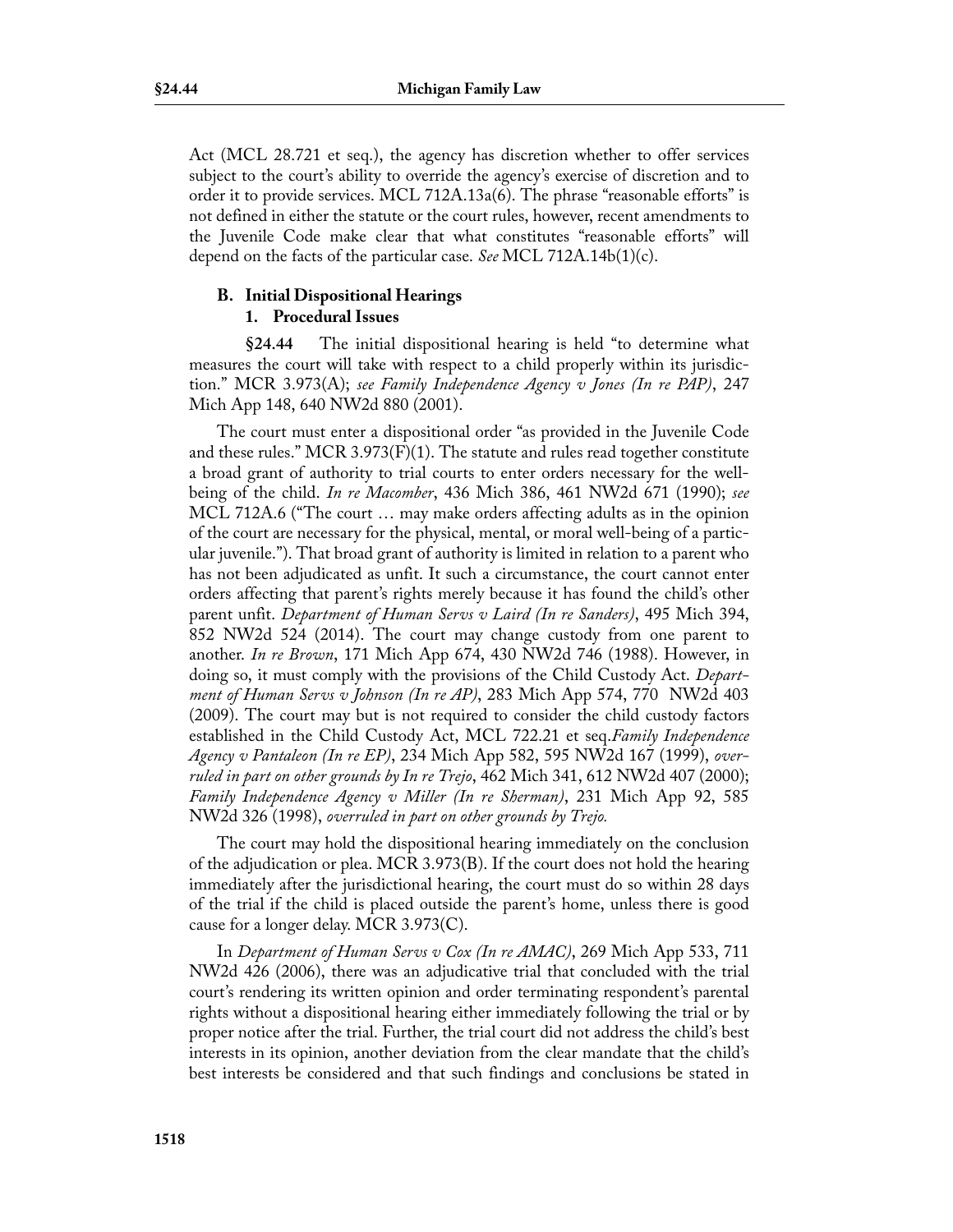the record or in writing. Because respondent's rights under MCL 712A.19b(5), MCR 3.973, and .977(E), were erroneously terminated, the order terminating her parental rights was vacated and the case remanded for a dispositional hearing.

If, after the assertion of jurisdiction, the court continues the matter for a later dispositional hearing, the court may give notice of that later date either on the record or as required by MCR 3.920. MCR 3.973(B). A parent does not have an absolute right to be present at a dispositional hearing. *See In re Vasquez*, 199 Mich App 44, 501 NW2d 231 (1993) (parent incarcerated out of state). Indeed, the court rules permit incarcerated parents to attend the proceedings via telephone or video conference. MCR 2.004. An incarcerated parent must be offered the opportunity to participate in each hearing involving his or her child. *Department of Human Servs v Mason (In re Mason)*, 486 Mich 142, 782 NW2d 747 (2010). Failure to offer the parent the opportunity to participate in a hearing by phone may invalidate any court order that results from that hearing. *Id.* at 154. Note that this rule does not apply to prisoners incarcerated outside of Michigan. *Family Independence Agency v Davis (In re BAD)*, 264 Mich App 66, 690 NW2d 287 (2004).

A child may be excused from a dispositional hearing, MCR 3.973(D)(1), although the child has a right to attend any hearing in the process if he or she wishes to do so, MCL 712A.12. Unlike for a review hearing, MCL 712A.18d(4); MCR 3.921(B)(2); a permanency planning hearing (PPH), MCL  $712A.19a(4)(h)$ ; MCR 3.921(B)(2); and termination of parental rights hearings, MCL 712A.19b(2)(h); MCR 3.921(B)(3), a child is not entitled to notice of the initial dispositional hearing. If proper notice is given, the court may conduct the disposition without the parties being present. MCR 3.973(D)(3).

If a petition alleging additional acts of abuse or neglect is filed regarding a child already under the court's jurisdiction and the petition does not contain a request for termination of parental rights, the petition is handled pursuant to MCR 3.974 (child placed in parent's home) or MCR 3.975 (child placed outside parent's home).

## **2. Evidence**

**§24.45** The rules of evidence do not apply at the dispositional hearing. The court may consider any relevant evidence, including the results of any courtordered assessments or treatment. MCR  $3.973(E)(1)$ . Before entering a disposition, the court must consider the treatment plan developed by the agency. *See* MCL 712A.18f. That plan must outline what efforts were made to preserve the family unit, the recommended placement of the child, efforts made by the parents to achieve the child's return to the parental home, and a schedule of services aimed at rehabilitating the parent and meeting the child's needs. *Id.* "The reasonableness of the efforts provided affects the sufficiency of the evidence supporting grounds for termination." *In re Hicks*, 315 Mich App 251, 264, 890 NW2d 696 (2016) (trial court erred in terminating parental rights when DHHS failed in its duties to provide services that met requirements of Section 504 of the Rehabilitation Act and reasonable accommodations requirement of Americans with Disabilities Act for parent-respondent with cognitive disability). However, where an "honest and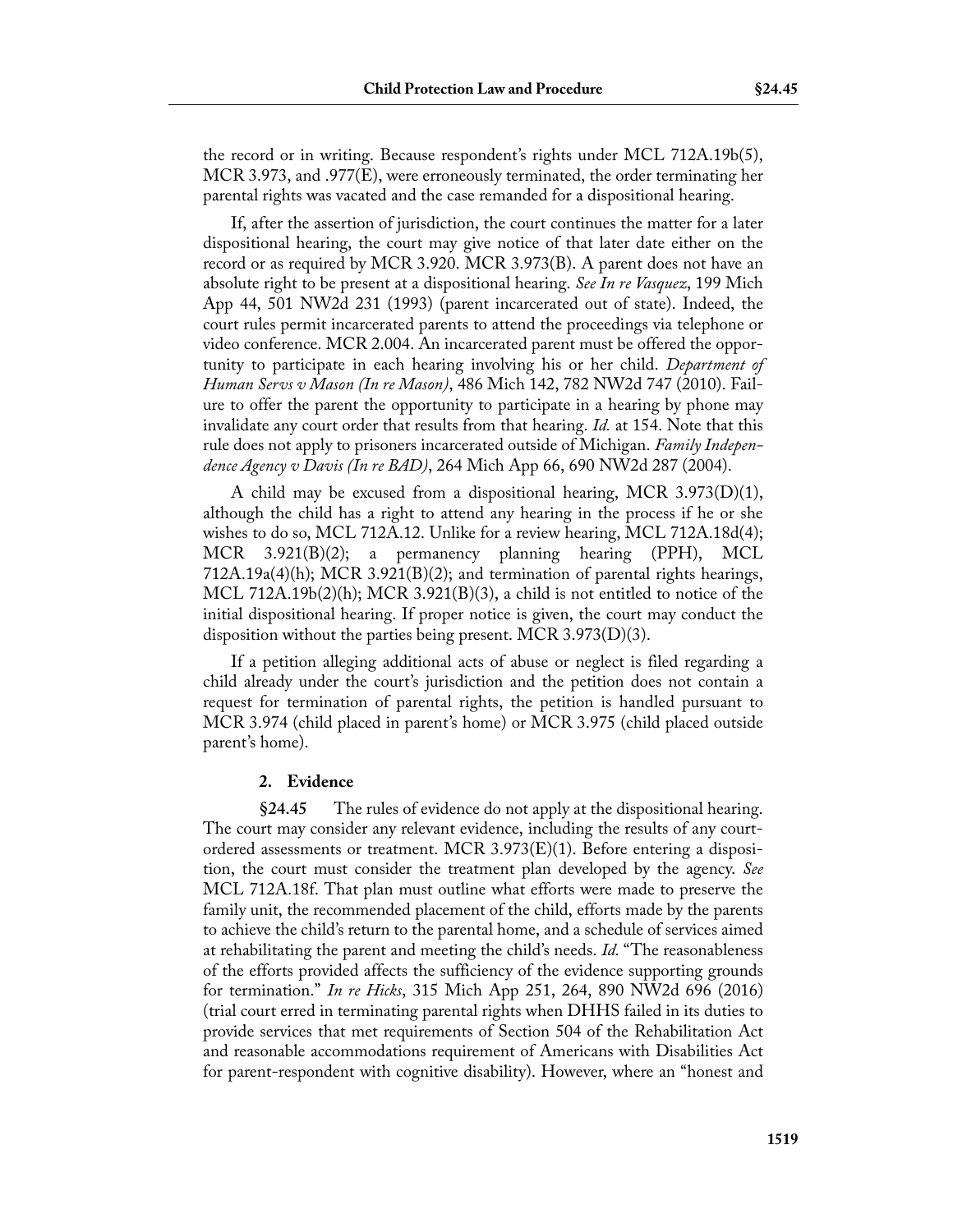careful evaluation reveals that no level or type of services could possibly remediate the parent to the point he or she could safely care for the child, termination need not be unnecessarily delayed." *Id.* at 283.

The case plan must provide for parenting time at least once per week unless parenting time, even if supervised by the agency, would be harmful to the child's well-being. MCL 712A.18f(3)(e). However, the question of whether there will be parenting time, as well as the frequency and the duration of any parenting time granted between adjudication and the filing of a supplemental petition seeking the termination of parental rights, is left to the sound discretion of the trial court. *In re Laster*, 303 Mich App 485, 845 NW2d 540 (2013).

In determining the appropriate disposition, the court must also consider any written or oral information concerning the child from the child's parent, guardian, custodian, foster parent, relative caregiver, or L-GAL. MCL 712A.18f(4). While the DHHS will develop a parent-agency agreement (PAA) with the parent regarding services, the court has the authority to order the parent to engage in those contained in the PAA, as well as additional services. It is the parent's compliance with and benefit from the court-ordered services—not just those in the PAA—from which progress will be measured. *See In re Trejo*, 462 Mich 341, 360– 361, 612 NW2d 407 (2000).

If a child has suffered from failure to thrive, Munchausen syndrome by proxy, shaken-baby syndrome, a bone fracture that results from child abuse or neglect, or drug exposure, the agency is required to review the treatment plan with the child's treating physician. MCL 712A.18f(6). If one of these types of harm has befallen the child, the court must provide the physician notice of the dispositional hearing and permit the physician to testify regarding the treatment plan. MCL 712A.18f(7).

## **3. Dispositional Options**

## **a. Dismiss or Warn and Dismiss**

**§24.46** If the court finds that the child does not come within the court's jurisdiction, it must enter an order dismissing the petition and returning the child to the custody of his or her parent, guardian, or legal custodian. MCL 712A.18(1); *In re LaFlure*, 48 Mich App 377, 210 NW2d 482 (1973). The Juvenile Code permits the court to warn a neglectful or an abusive parent and dismiss the case. MCL 712A.18(1)(a).

## **b. Child Placed in Parent's Home**

**§24.47** The court may place a child in the parent's home under the supervision of the court and the DHHS. MCL 712A.18(1)(b); *see* MCR 3.974. If this option is used, the court must periodically review the case. MCR  $3.974(A)(1)$ . The court must conduct such a review not later than 182 days from the date on which the petition was authorized. MCR 3.974(A)(2). If the court asserts jurisdiction pursuant to MCL 712A.2(b), it must conduct a review hearing every 91 days for the first year, MCR 3.974(A)(2), and every 182 days after the first year for as long as the child is subject to the court's jurisdiction. *Id.*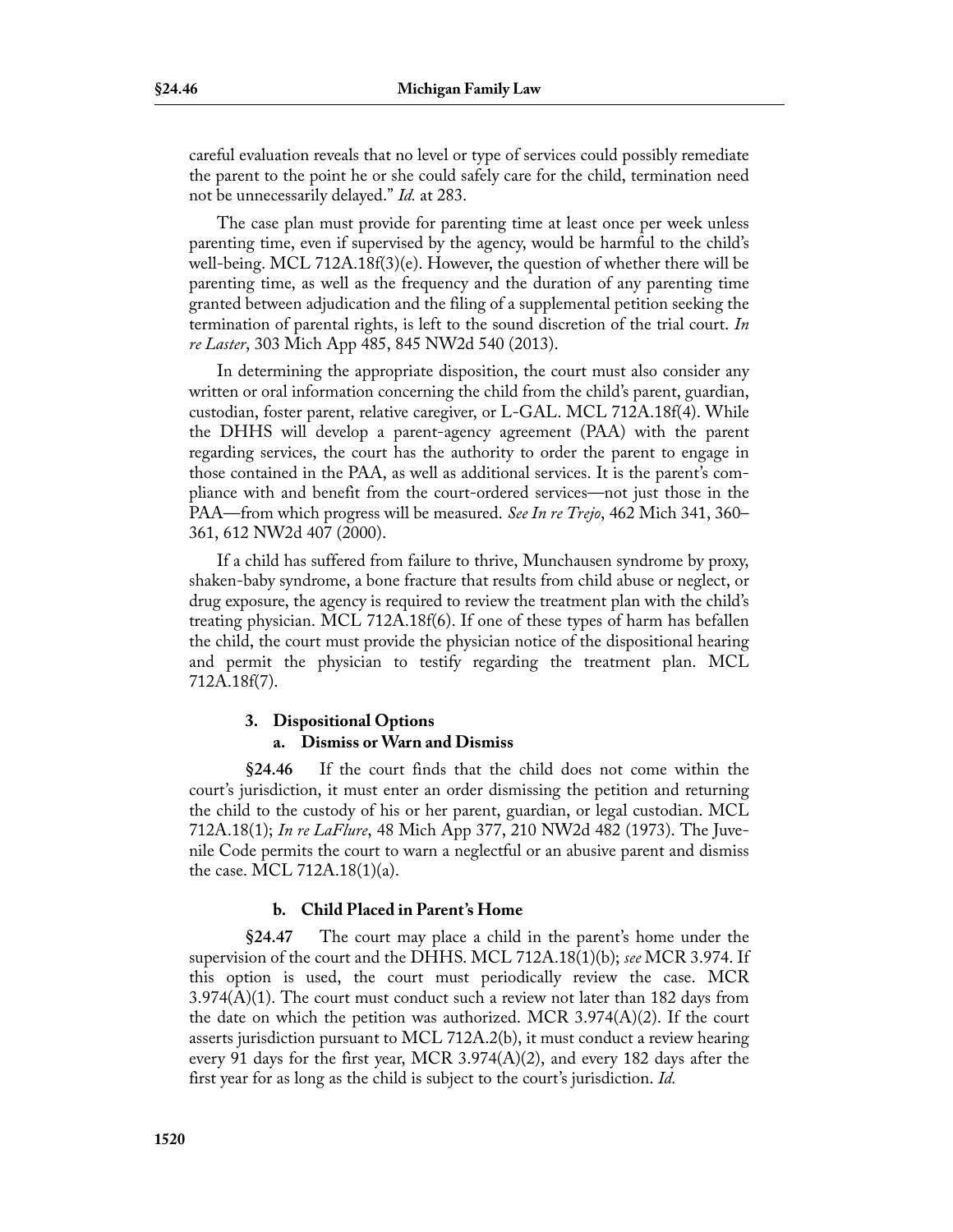Absent an emergency, the court may not order a child removed from the parental home without a hearing. MCR 3.974(A)(3), (C) (detailing requirements for emergency removals). If it comes to the court's attention at a review hearing that the child should be removed from the home, the court may order placement of the child if the parent is at the hearing and the placement complies with MCR  $3.965(C)$ . MCR  $3.974(A)(3)$ . If the parent is not at the hearing, the court must treat the situation as an emergency removal. *See* MCR 3.974(C); *Family Independence Agency v Pantaleon (In re EP)*, 234 Mich App 582, 595 NW2d 167 (1999), *overruled in part on other grounds by In re Trejo*, 462 Mich 341, 612 NW2d 407 (2000). In *EP,* the trial court placed the child, who had been in foster care, back into the parent's home on an "extended visit." Pursuant to that order, the child resided in the mother's home for four months. The court of appeals found that the child had in fact been returned home, so a preremoval hearing was required. *Id.*

If a child is placed in a parent's home (either because the child was never removed or the child was removed and then returned), the court may order the child removed from the parent and placed in protective custody pending an emergency removal hearing if a petition or an affidavit is filed with the court setting out reasons for removal that meet the requirements of MCR 3.963(B)(1). MCR  $3.974(C)(1)$ . Before doing so, the court must make findings that each of the following is true: (1) the child is at a substantial risk of harm in the home or is at imminent risk of harm as a result of the surroundings in which the child is found, (2) the circumstances warrant the issuing of an order pending a hearing (see MCR 3.965 for a child not yet under the court's jurisdiction; see MCR 3.974(C) for a child already under the court's jurisdiction), (3) reasonable efforts consistent with the situation have been made to prevent the removal, (4) protective custody is the only reasonably available remedy that will protect the child from harm, and (5) continued placement in the home is contrary to the child's welfare. MCR 3.974(C)(1) (citing MCR 3.963(B)(1)).

If the court orders a child to be taken into protective custody, it must hold an emergency removal hearing within 24 hours after the child is removed from the parent's custody. MCR 3.974(C)(3). The parties must be provided notice of this emergency hearing. MCR 3.974(C)(2). If a petition for the child has been authorized but the child is not yet under the court's jurisdiction, the hearing must be conducted as set forth in MCR 3.965. MCR 3.974 $(C)(3)(a)$ . If the child is under the court's jurisdiction but has not been previously removed from the parent, the court must follow the placement provisions in MCR 3.965(C) and make a written determination that the placement criteria in that rule are satisfied. MCR  $3.974(C)(3)(b)$ . The parent must be given an opportunity to state why the child should not be removed from the parent or why the child should be returned to the parent. *Id.* The parent must also receive a written statement of the reasons for the removal and, at a hearing under MCR 3.974(D), be advised that he or she has the right "(i) to be represented by an attorney at the hearing; (ii) to contest the continuing placement at the hearing within 14 days; and (iii) to use compulsory process to obtain witnesses for the hearing." MCR 3.974 $(C)(3)(b)$ . If the court has already conducted a dispositional hearing, the court must hold a dispositional review hearing within 14 days after the child is placed. MCR 3.974(D)(2). If the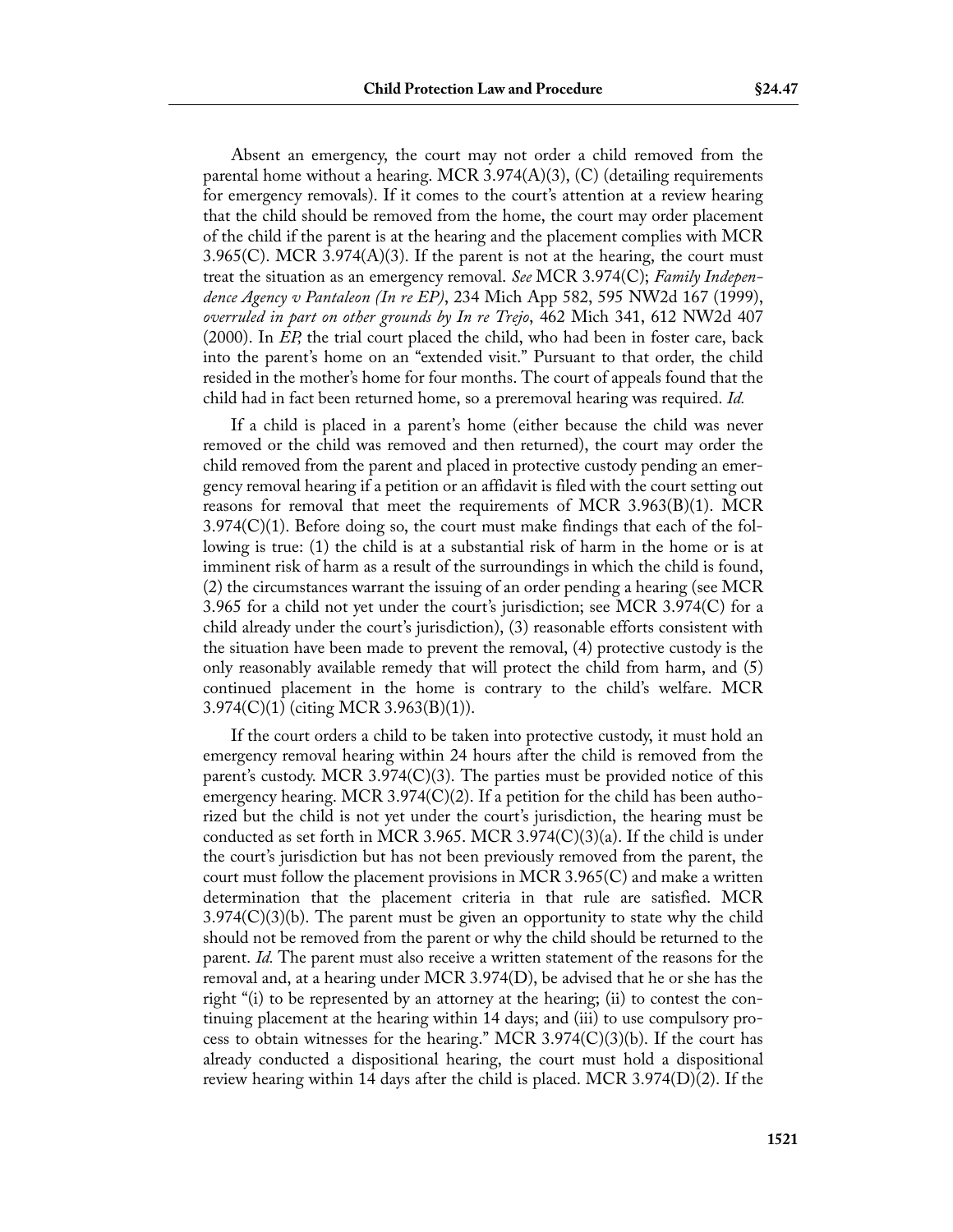court has not yet conducted a dispositional hearing, it must conduct a dispositional hearing within 28 days after the child is placed, except for good cause shown. MCR 3.974(D)(1).

#### **c. Place with a Relative**

**§24.48** The court may, if it orders a child placed at a preliminary hearing, direct that the child be placed with relatives. MCL 712A.13a(11). The following persons are "related" to the child within the meaning of the Juvenile Code:

[A]n individual who is not less than 18 years of age and related to the child by blood, marriage, or adoption, as grandparent, great-grandparent, great-greatgrandparent, aunt or uncle, great-aunt or great-uncle, great-great-aunt or greatgreat-uncle, sibling, stepsibling, nephew or niece, first cousin or first cousin once removed, and the spouse of any of the above, even after the marriage has ended by death or divorce.

MCL 712A.18(1)(b). The law prefers that children be placed in the most familylike setting available that will meet the child's needs. MCL 712A.1(3); MCR  $3.965(C)(3)$ .

The DHHS must conduct a criminal records check within 7 days of the placement and undertake a complete home study within 30 days of the child's placement. MCL 712A.13a(11). When a child is placed in foster care, the agency responsible for the child's supervision has 30 days to "identify, locate, notify and consult with relatives to determine placement with a fit and appropriate relative" who can adequately provide for the child's needs. MCL 722.954a(2). Having located relatives, the agency must make a decision regarding placement of the child within 90 days. MCL 722.954a(4). The decision must be in writing, and the parties to the case and the interested relatives must be notified. *Id.* If a relative who wishes to provide care for a child is denied the opportunity to do so by the agency, he or she may request that the child's L-GAL review that decision. MCL 722.954a(9) (renumbered from subsection (6) by 2016 PA 190 effective September 19, 2016). If the L-GAL agrees with the relative, the L-GAL must file a motion asking the court to place the child with the relative. *Id.*

Although the law prefers placement with a relative, there is no duty to place a child into a relative's care. *In re Futch*, 144 Mich App 163, 375 NW2d 375 (1984). The actual decision whether to place a particular child with a relative is discretionary and rests with the court, which must consider both the availability of relative caretakers and the child's best interests. *Id.* The fact that relatives are willing to care for a child is not a defense to a petition to terminate parental rights. *Id.; see also In re McIntyre*, 192 Mich App 47, 480 NW2d 293 (1991); *In re Sterling*, 162 Mich App 328, 412 NW2d 284 (1987).

# **d. Place in Foster Care**

**§24.49** The court may place a child in foster care. MCL 712A.18(1)(c); *see* MCL 712A.13a(1)(d) (defining *foster care* to mean, among other things, "a foster family home"). When a child is a ward of the court based on abuse or neglect, the foster home must not be supervised by the court. *Id.* For the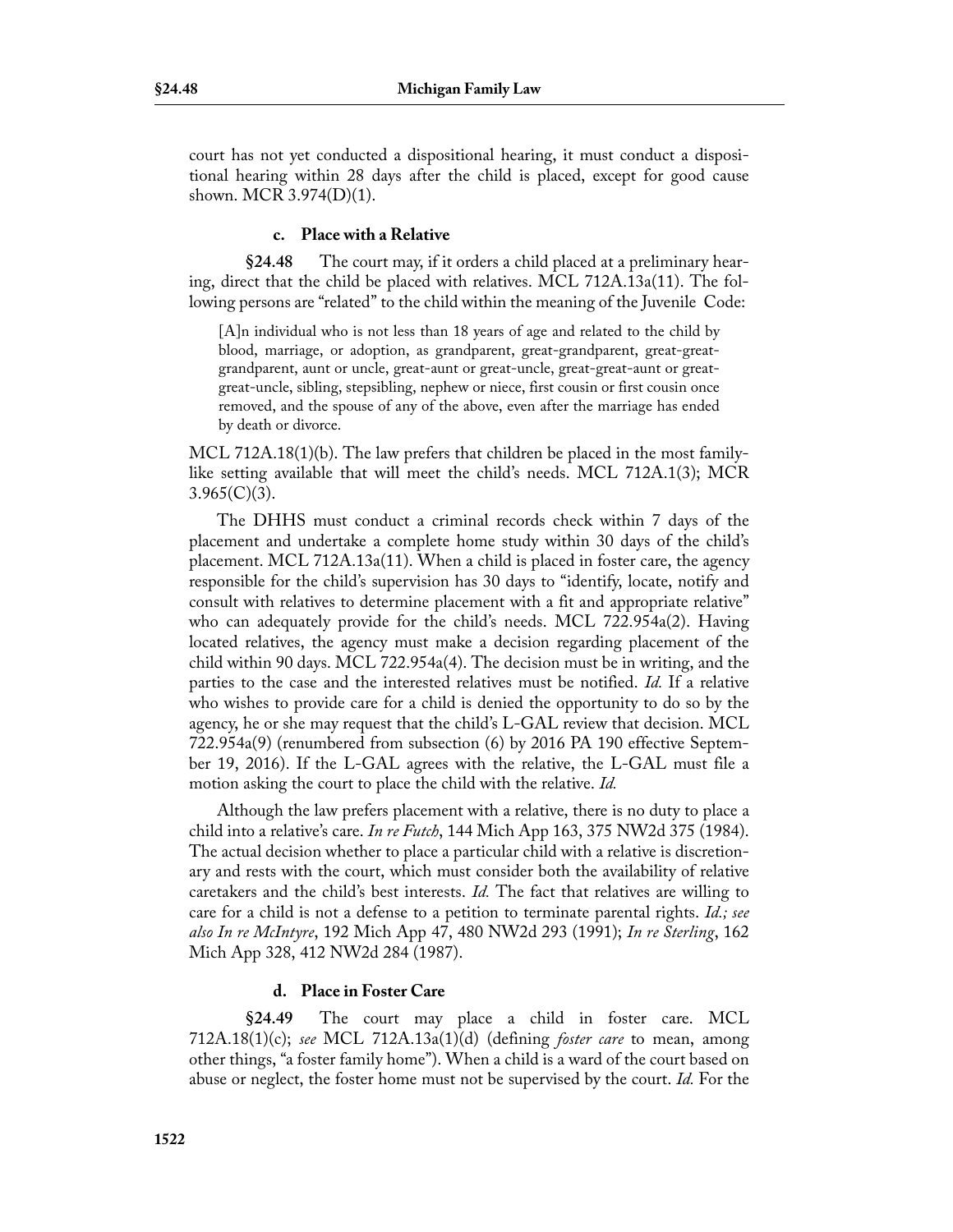general requirements of foster care providers, see the Foster Care and Adoption Services Act, MCL 722.951 et seq.

Developments in the law in the late 1990s and early 2000s have given foster parents increasing influence in child protective proceedings. After the 90-day period described in §24.48 for identifying, locating, and deciding on relative placements, a foster parent gains certain procedural rights that must be observed before a child may be removed. MCL 712A.13b. Once a child has been out of the home for 90 days, the supervising agency must provide the foster parent with 3 days' notice of its intent to move the child. MCL 712A.13b(2)(b). The foster parent may appeal the agency's decision to re-place the child to the FCRB within 3 days of the notice. *Id.* Absent reasonable cause to suspect that the child has been abused or that there is a "substantial risk of harm to the child's emotional wellbeing," the agency may not re-place the child pending the appeal to the FCRB. MCL 712A.13b(7). The FCRB has 7 days to investigate the child's placement and 3 days after completion of the investigation to report its findings and recommendations to the court or the MCI superintendent (if committed to the MCI). MCL 712A.13b(3). If the FCRB agrees with the agency, the agency may move the child. MCL 712A.13b(4). If the FCRB disagrees with the agency, the agency must maintain the child's placement until the court or the MCI superintendent determines the child's placement. MCL 712A.13b(5).

#### **e. Appoint a Legal Guardian**

**§24.50** The dispositional provisions of the Juvenile Code permit the court to appoint a legal guardian for the child. MCL 712A.18(1)(h). If the court does so, it may but is not required to dismiss the child protective proceeding. *Id.*

#### **4. Dispositional Orders**

**§24.51** At the conclusion of the dispositional hearing, the court must enter an order of disposition. MCR 3.973(F)(1). Before doing so, it must examine the case service plan offered by the agency. MCR 3.973(F)(2). Case plans "provide guidance to the agency, parent and court in assessing a parent's progress toward reunification. They typically outline the services that will be provided and the expectations of the parent regarding services and visitations." *In re Trejo*, 462 Mich 341, 346 n3, 612 NW2d 407 (2000). The court may adopt all or any part of the case service plan developed by the agency and may enter additional orders as it deems necessary for the child's well-being. MCR 3.973(F)(2); *see In re Jacobs*, 433 Mich 24, 444 NW2d 789 (1989). The court's authority is broad. *In re Macomber*, 436 Mich 386, 461 NW2d 671 (1990). The question of whether there will be parenting time, as well as the frequency and the duration of any parenting time granted between adjudication and the filing of a supplemental petition seeking the termination of parental rights, is left to the sound discretion of the trial court. *In re Laster*, 303 Mich App 485, 845 NW2d 540 (2013). Unless previously ordered, an order of disposition must require the parent to provide the DHHS or its contract agency with the names of the child's medical providers as well as an order that each of those providers release to the agency the child's medical records. MCR 3.973(F)(4); *see* MCL 722.954c (discussing medical passports).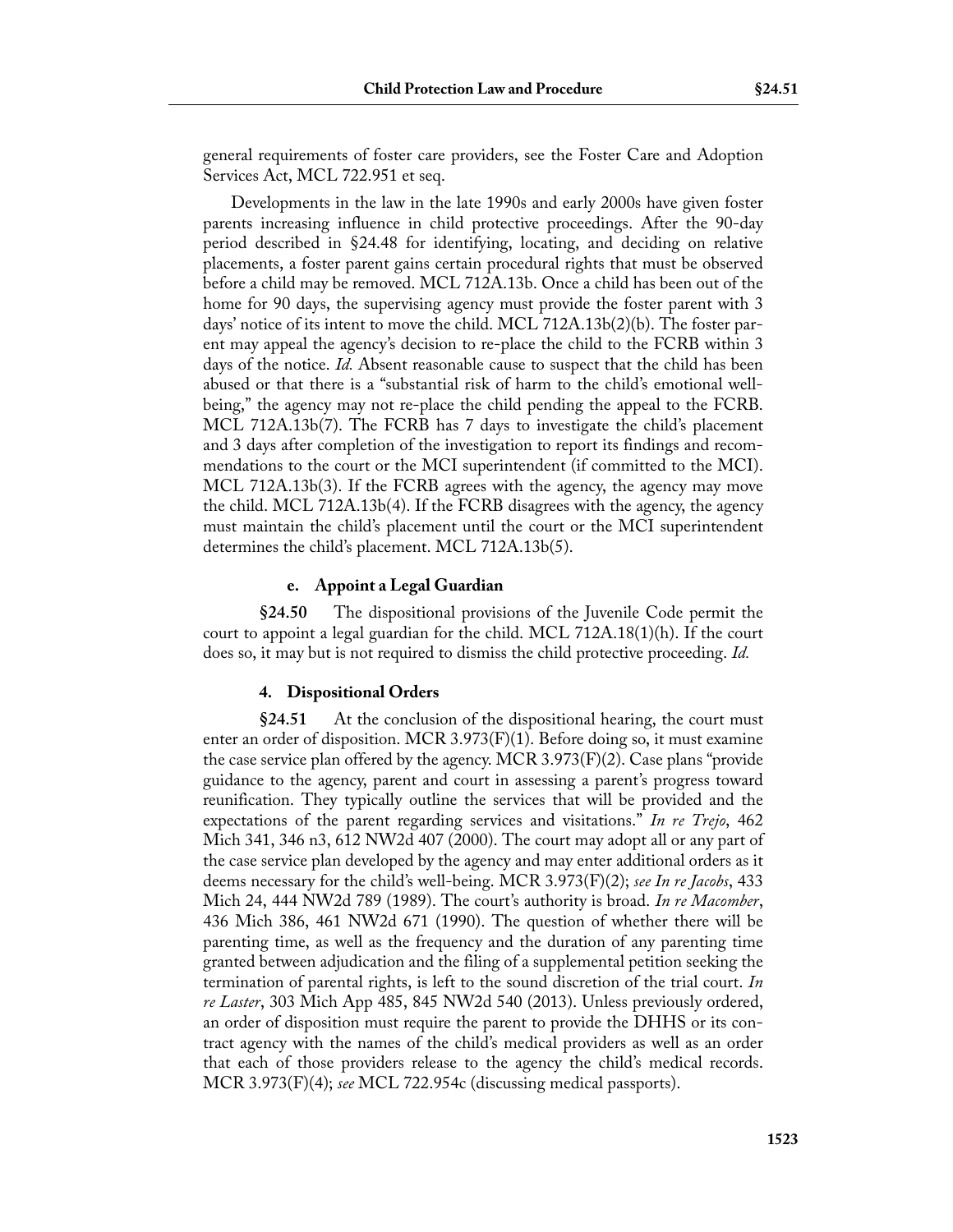# **C. Postdispositional Reviews 1. In General**

**§24.52** When a child is under the jurisdiction of the court, the court must review the case periodically. MCL 712A.19(3). If the child is in foster care, the first review must take place within 182 days of the child's removal from the parental home. MCL 712A.19; MCR 3.975(C)(1). The court rule requires a review hearing be held every 91 days after the issuance of the initial dispositional order for the first year the child is in foster care. *Id.* If the child remains under the court's jurisdiction beyond one year, the court need review the case only every 182 days for as long as the child remains a temporary ward of the court. *Id.* If the child is placed permanently with a relative or is the subject of a permanent foster family agreement, the court need review the case only every 182 days. *Id.*

The court may use two-way video technology to facilitate review hearings. MCR 3.904.

The court rules distinguish between reviews when the child is placed in the parental home, MCR 3.974, and reviews when the child is placed in "foster care." MCR 3.975.

# **2. Children Placed at Home**

**§24.53** If a child was never removed from his or her home or has been returned to a parent's home after having been placed in foster care, the court must review the case no later than 182 days from the date the petition was authorized, MCR 3.974(A)(2), and every 91 days after that first review for the first year that the child is a ward of the court, *id.* After the first year that the child is a ward of the court, the court must hold a review hearing every 182 days until the court's jurisdiction terminates. *Id.* If the child was removed from the home of the parent, guardian, or legal custodian and placed in foster care and then returned to the parent's custody, MCR 3.975 governs the handling of the case rather than MCR 3.974. Except in cases of emergency removal under MCR 3.974(C), the court may not change the child's placement without a hearing. Once a child has been returned home and it comes to the court's attention at a review hearing that the child should be removed from the home, the court may order placement of the child if the parent is at the hearing and the placement complies with MCR 3.965(C). MCR 3.974( $A$ )(3). If the parent is not at the hearing, the court must treat the situation as an emergency removal and proceed under MCR 3.974(C). MCR 3.974(A)(3).

The court may order a child removed from the home and placed pending an emergency removal hearing if a petition or an affidavit is submitted to the court and the court finds that each of the following is true: (1) the child is at a substantial risk of harm in the home or is at imminent risk of harm as a result of the surroundings in which the child is found, (2) the circumstances warrant the issuing of an order pending a hearing (see MCR 3.965 for a child not yet under the court's jurisdiction; see MCR 3.974 $(C)$  for a child already under the court's jurisdiction), (3) reasonable efforts consistent with the situation have been made to prevent the removal, (4) protective custody is the only reasonably available remedy that will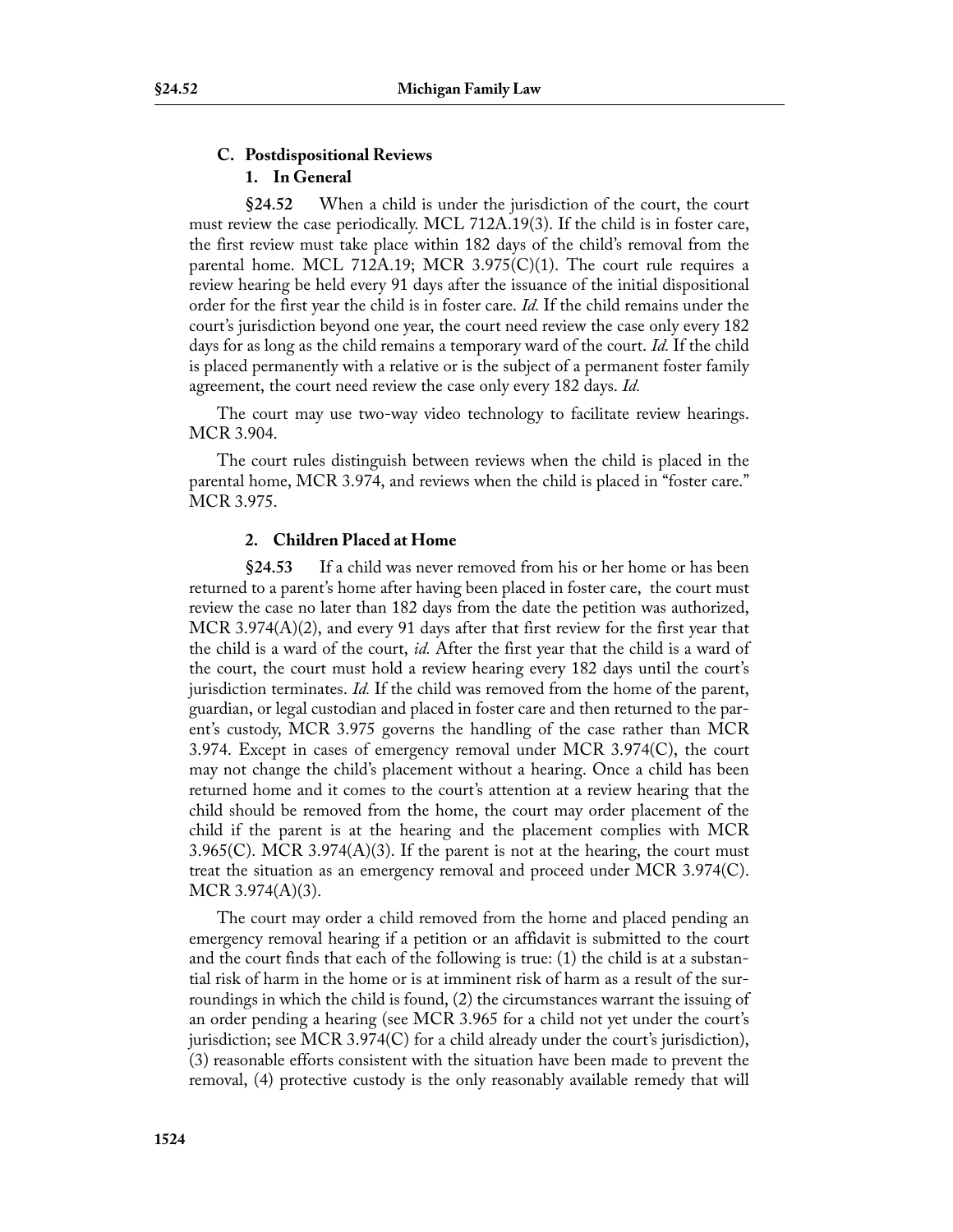protect the child from harm, and (5) continued placement in the home is contrary to the child's welfare. *See* MCR 3.974(C)(1) (citing MCR 3.963(B)(1)); *Family Independence Agency v Pantaleon (In re EP)*, 234 Mich App 582, 595 NW2d 167 (1999), *overruled in part on other grounds by In re Trejo*, 462 Mich 341, 612 NW2d 407 (2000) (when child was placed in parental home on "extended visit" for four months, court held that child was placed in home and that hearing was necessary to effect removal). If the court orders the child removed before holding a hearing, the court must hold an emergency removal hearing within 24 hours (excluding Sundays and holidays) after the placement. MCR 3.974(C)(3). If the court has already conducted a dispositional hearing and the child is not returned to the parent, the court must hold a dispositional review hearing within 14 days after the child is placed. MCR 3.974(D)(2). If the court has not yet conducted a dispositional hearing, it must conduct a dispositional hearing within 28 days after the child is placed, except for good cause shown. MCR 3.974(D)(1).

#### **3. Children in Foster Care**

**§24.54** When a child is placed in out-of-home care, the court must conduct dispositional review hearings "to permit court review of the progress made to comply with any order of disposition and with the case service plan." MCR 3.975(A); *see* MCL 712A.19. The law requires that the court conduct the first review hearing within 182 days of the child's removal from the parental home. MCL 712A.19(3); MCR 3.975(C)(1). The court must conduct subsequent review hearings every 91 days for the first year the child is under the court's jurisdiction. *Id.* After the first year, the court must conduct a review hearing every 182 days from the date of the previous review hearing until the case is dismissed. *Id.* If the child is placed with a relative and that placement is intended to be permanent (i.e., the permanency plan for the child is not to return to parental custody) or the child is placed pursuant to a permanent foster family agreement, the court must hold a review hearing in the case every 182 days for as long as the child is a ward of the court. MCR 3.975(C)(2). Even if a termination of parental rights petition has been filed or another matter is pending (e.g., a petition for guardianship), these mandatory review hearings cannot be canceled or postponed beyond the legally required number of days. MCR 3.975(C).

The agency must submit a report to the court regarding the family members' progress or lack of progress. MCL 712A.18f; MCR 3.975(E). The agency's report must comply with the requirements of MCL 712A.18f. The report must be made available to the parties to the case, and it must be offered in evidence. MCL  $712A.19(11)$ ; MCR 3.975(E). In addition to the agency's report, the court must consider any other information, written or oral, offered by the parent or the child's caregiver. *Id.*

The criteria for the review is set out in MCR 3.975(F). The court must consider (1) the services provided to the family; (2) whether the parent benefited from the services provided or offered; (3) the extent of parenting time and the reasons if it did not take place or was infrequent; (4) the extent to which the parent complied with the case plan, court orders, and any agreement with the agency; (5) the likely harm to the child if the child is returned to the parent; and (6) if the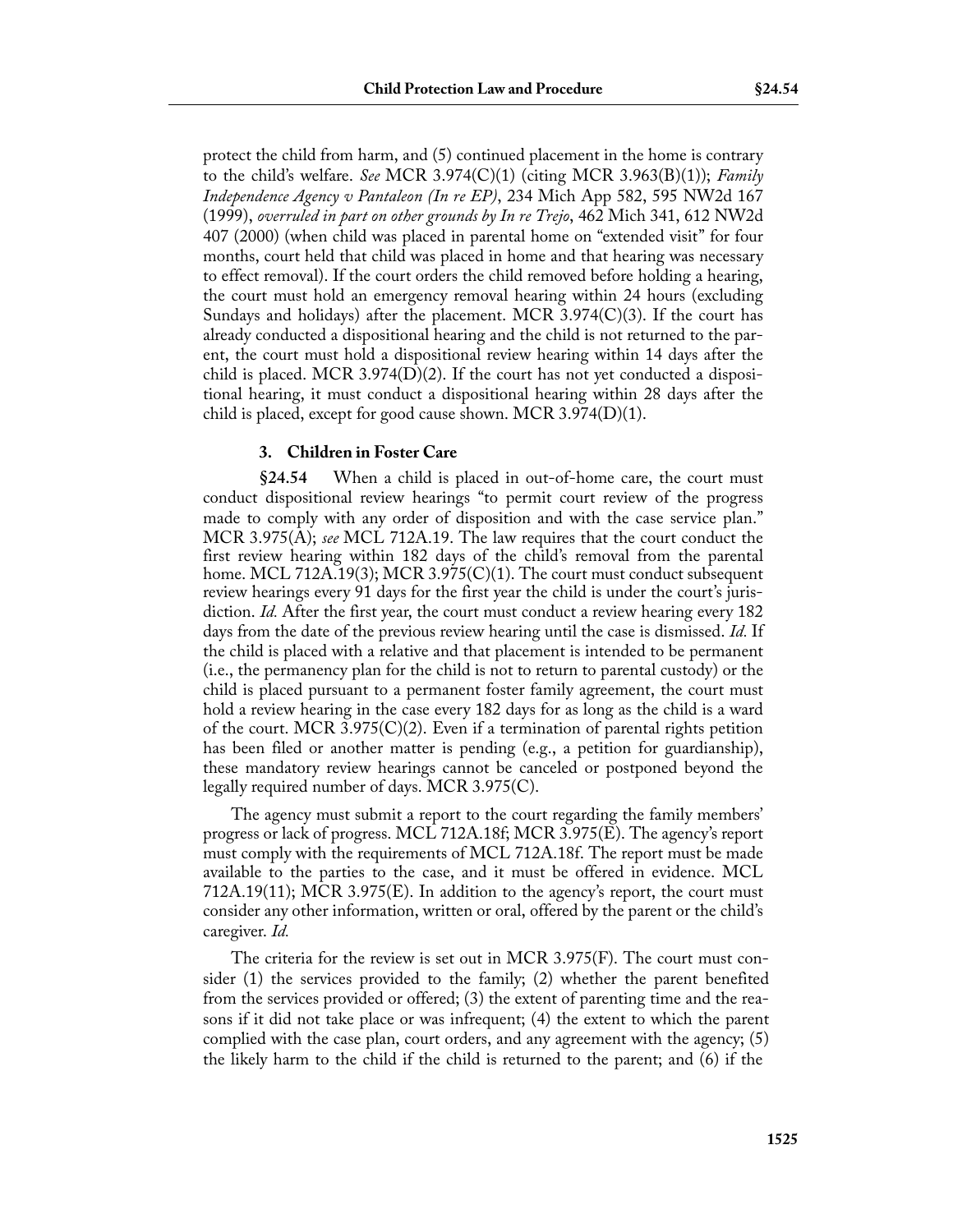child is an Indian child, whether the child's placement remains appropriate and complies with MCR 3.967. MCR 3.975 $(F)(1)$ . Based on these considerations, the court must determine what progress has been made to alleviate the need for continued foster care placement and may review the concurrent plan if applicable. MCR 3.975 $(F)(2)$ . The court must also enter an order regarding placement and services to be provided that will serve the needs of the child. MCR 3.975(G). At a dispositional review hearing, the court has authority to order that the child be returned home on 7 days' written notice to all the parties. MCR 3.975(H). However, a party may waive this notice requirement. *Id.* If the court receives a written notice of the intent to return the child to the parental home and no party objects, the court may order the child returned home without holding a hearing. *Id.*

## **D. Permanency Planning Hearings**

**§24.55** A PPH is held to determine "the status of the child and the progress being made toward the child's return home or to show why the child should not be placed in the permanent custody of the court." MCL 712A.19a(3). A PPH "is based on the premise that a failure to quickly decide on a long-term care plan for the child could be detrimental to the minor." *In re Hatcher*, 443 Mich 426, 431 n5, 505 NW2d 834 (1993). Generally, if a child is removed from the home of the parent, guardian, or legal custodian, the court must hold a PPH no later than 12 months after the date on which the child was removed. MCR  $3.976(B)(2)$ ; MCL 712A.19a(1). The court must hold a PPH at this time even if a petition to terminate has been filed and is pending. MCR 3.976(B)(2). The court must, however, hold a PPH within 28 days after there is a judicial determination that reasonable efforts to reunite the child and family are not required. MCR 3.976(B)(1). Reasonable efforts to reunify the child and family must be made in all cases except if any of the following apply:

(a) There is a judicial determination that the parent has subjected the child to aggravated circumstances as provided in [MCL 722.638].

(b) The parent has been convicted of 1 or more of the following:

(i) Murder of another child of the parent.

(ii) Voluntary manslaughter of another child of the parent.

(iii) Aiding or abetting in the murder of another child of the parent or voluntary manslaughter of another child of the parent, the attempted murder of the child or another child of the parent, or the conspiracy or solicitation to commit the murder of the child or another child of the parent.

(iv) A felony assault that results in serious bodily injury to the child or another child of the parent.

(c) The parent has had rights to the child's siblings involuntarily terminated.

(d) The parent is required by court order to register under the sex offenders registration act.

MCL 712A.19a(2); *see also* MCR 3.976(B)(1)(b). The court may hold a PPH earlier than required. MCR 3.976(B)(2). The court must hold a PPH every 12 months after the initial PPH if the child remains a court ward. MCR 3.976(B)(3).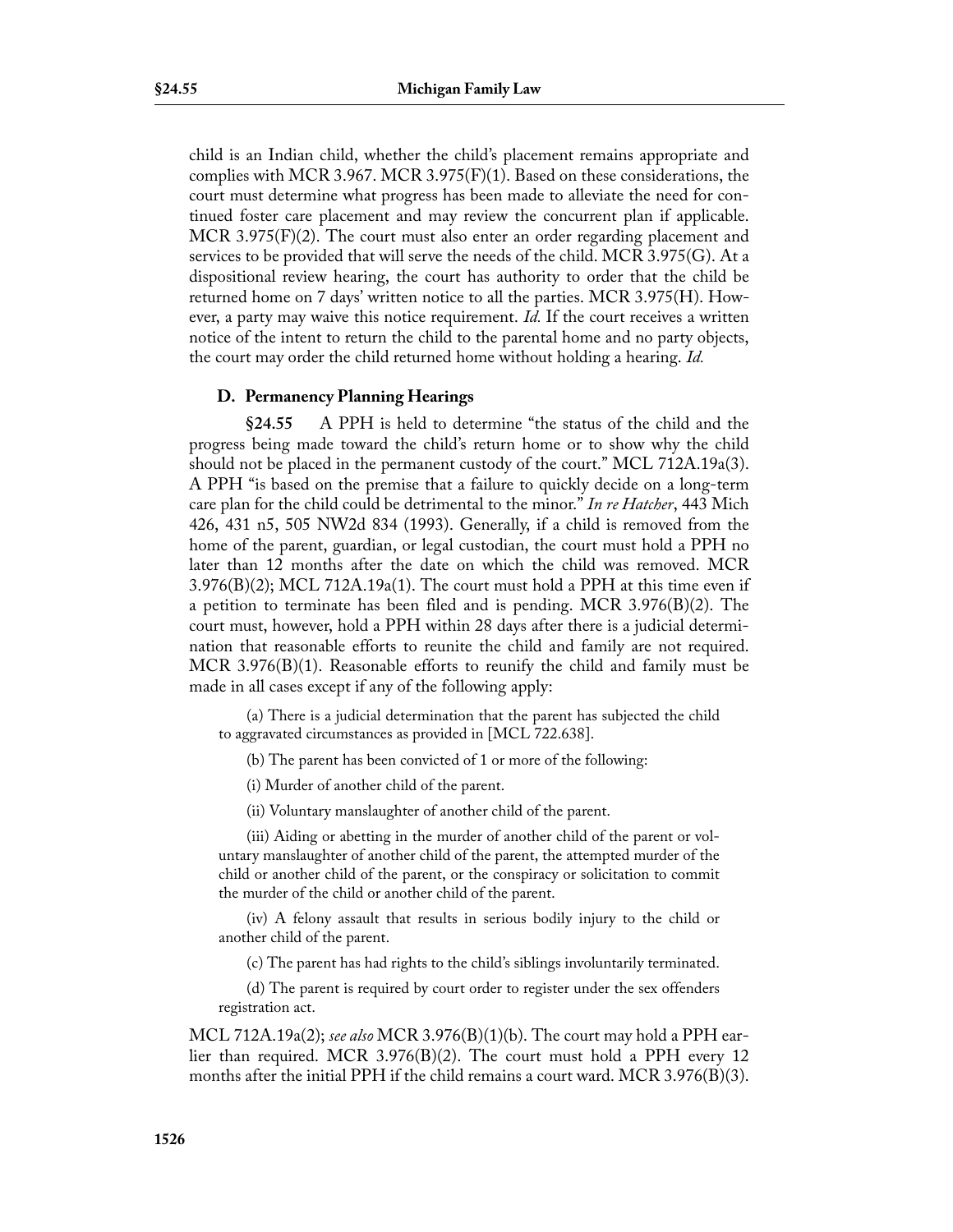Within these time lines, there must be a "judicial determination to finalize the court-approved permanency plan." MCR 3.976(B)(4).

The parties, including children who are age 11 or older, their attorneys, foster parents, relative caregivers, and other persons as the court may determine, must be provided notice of a PPH 14 days before the hearing. MCL 712A.19a(4). If the parents' rights have not been terminated, they must be notified of the PPH. MCR  $3.976(C)$ .

At the PPH, the rules of evidence do not apply and the court must consider any written information provided by the parties, the child's caregiver, and "any other evidence … offered at the hearing." MCL 712A.19a(8). If the court determines at the hearing that returning the child to the parent will not place the child at a substantial risk of harm, the court must order the child returned to the parent's custody. MCL 712A.19a(5). If the parent has not substantially complied with the case service plan, the court must presume that return of the child to the parent will present a substantial risk of harm to the child. *Id.; In re Trejo*, 462 Mich 341, 360–363, 612 NW2d 407 (2000).

On the other hand, "the parent's compliance with the parent-agency agreement is evidence of her ability to provide proper care and custody." *Family Independence Agency v Kucharski (In re JK)*, 468 Mich 202, 661 NW2d 216 (2003). *See generally Family Independence Agency v Boursaw (In re Boursaw)*, 239 Mich App 161, 607 NW2d 408 (1999) (when early termination was granted although there was significant progress on treatment plan, termination was reversed; overruled in part on other grounds by *Trejo*). Although substantial compliance is "evidence" of the parent's ability to care for the child properly, it is not conclusive. Thus, if the court finds, despite the parent's substantial compliance with the service plan, that the child would be at a substantial risk of harm if returned to the parent, the court may order the agency to file a petition seeking the termination of parental rights or pursue other permanency options. In addition to considering the parent's conduct, the court must "consider any condition or circumstance of the child that may be evidence that a return to the parent would cause a substantial risk of harm to the child's life, physical health, or mental well-being." MCL 712A.19a(5). *See generally Family Independence Agency v Sayers-Gazella (In re Gazella)*, 264 Mich App 668, 675–676, 692 NW2d 708 (2005) (parent must demonstrate that he or she has benefited from services).

If, at the conclusion of the PPH, the court determines that the child may not be returned home, the court may order the agency to file a petition to terminate parental rights. MCL 712A.19a(6); MCR 3.976 $(E)(3)$ . If the court does not order a termination of parental rights petition to be filed, it must make a record of its rationale. *Id.* With several exceptions, if the child has been in foster care for 15 of the past 22 months, the court must order the agency to file a petition to terminate parental rights. *Id; see generally Trejo* (determination regarding child's best interests is made on whole record). If the court determines that termination will not serve the child's interests, the court may order the child's continued placement in foster care for a limited time or for the long term. MCL 712A.19a(7); MCR  $3.976(E)(4)$ .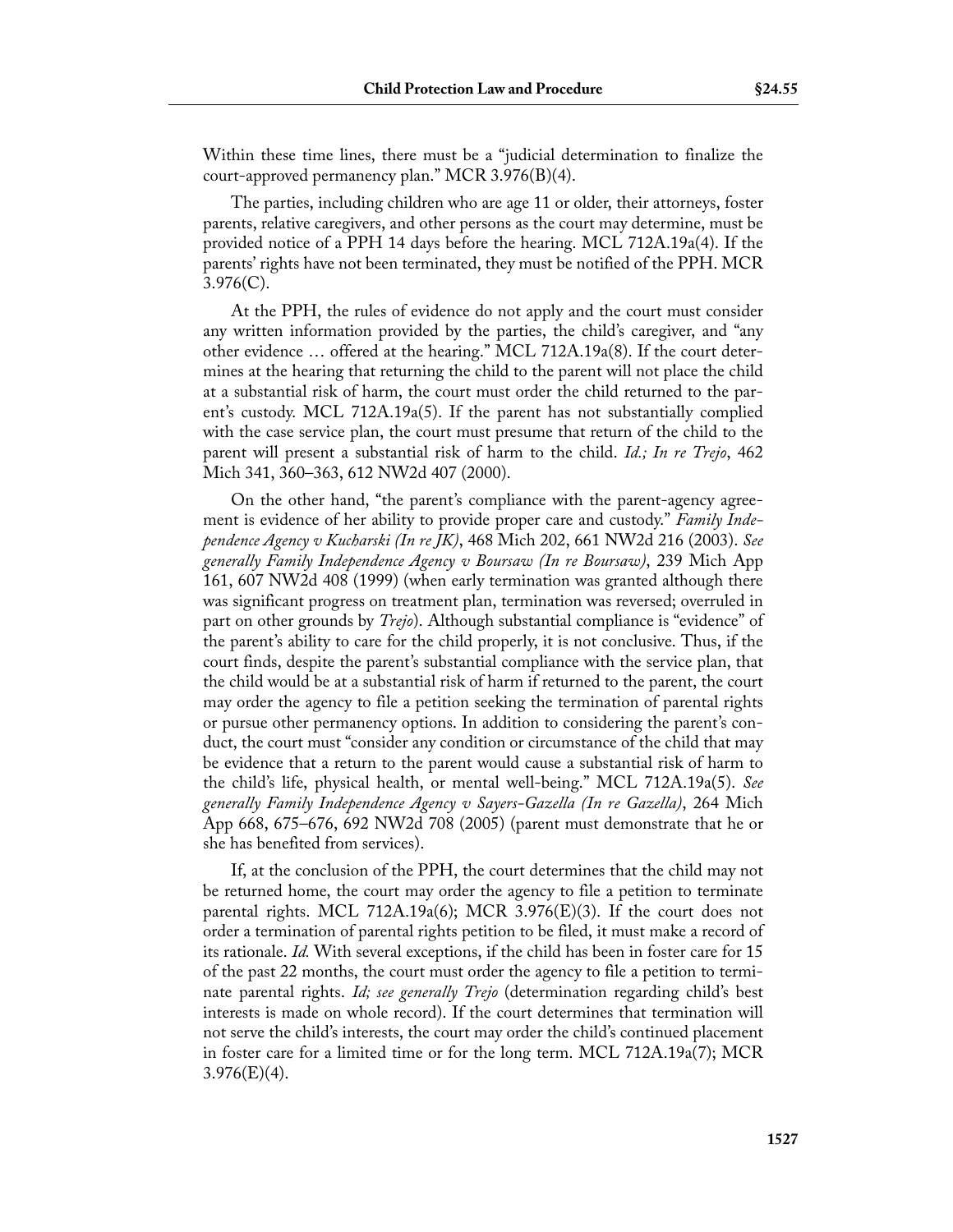Finally, the court may order the child placed in a juvenile guardianship. MCL 712A.19a(7), 722.871 et seq. (Subsidized Guardianship Assistance Act); MCR 3.976(E)(4)(d). The procedure for appointment of a juvenile guardian is governed by MCR 3.979. A guardian so appointed has all the rights and duties as set out in the Estates and Protected Individuals Code (EPIC). MCL 712A.19a(8). Appointing a juvenile guardian does not violate a parent's right to due process of law because appointment of a juvenile guardian is not a de facto termination of parental rights and because such an appointment is not necessarily permanent. *In re TK*, 306 Mich App 698, 859 NW2d 208 (2014). If the court puts in place a juvenile guardianship for a child who is 16 years of age or older, "the court shall retain jurisdiction of the youth until the department determines the youth's eligibility to receive extended guardianship assistance under the young adult voluntary foster care act." MCL 712A.2a(4). That determination must be made within 120 days of the youth's 18th birthday. *Id.* If the youth does receive guardianship assistance, the court must retain its jurisdiction over the youth until he or she no longer receives that assistance. *Id.*

If the court determines that neither return to parental custody nor termination of parental rights is in the child's best interests, it may order an "alternative planned permanent living arrangement" (e.g., placement with a relative that is intended to be permanent, permanent foster family agreement). MCR  $3.976(E)(4)(c)$ . Whatever decision the court makes regarding the permanency plan, it must set forth the factual basis for its decision in the court order adopting the permanency plan. MCR 3.976(E).

# **XII. Termination of Parental Rights**

# **A. In General**

**§24.56** While a parent's rights regarding a child are extinguished on the termination of parental rights, some parental duties may survive. *See, e.g., Department of Human Servs v Beck (In re Beck)*, 287 Mich App 400, 788 NW2d 697, *aff 'd,* 488 Mich 6, 793 NW2d 562 (2010) (trial court did not err when it involuntarily terminated father's parental rights but ordered him to pay child support); *Evink v Evink*, 214 Mich App 172, 542 NW2d 328 (1995) (father voluntarily terminated parental rights after child protective proceeding was filed, and child remained with mother; father was still required to pay child support).

Before the court may enter an order terminating a parent's rights to a child, a petition must be filed with the court that requests that the parent's rights be terminated. MCR 3.977(A)(2); *Department of Human Servs v Holm (In re SLH)*, 277 Mich App 662, 747 NW2d 547, *leave denied,* 482 Mich 1007, 756 NW2d 86 (2008) (where petition contained no request to terminate respondent father's parental rights, it was error for court to enter order terminating his rights). Michigan's Juvenile Code provides 14 separate bases on which a family court may terminate a parent's rights. MCL 712A.19b(3). Before the court may terminate a parent's rights in his or her child, it must find that one or more of those bases exist. *In re Vernia*, 178 Mich App 280, 443 NW2d 404 (1989); *In re Sterling*, 162 Mich App 328, 412 NW2d 284 (1987). The petitioner has the burden of proof for each element necessary to terminate. *In re Trejo*, 462 Mich 341, 612 NW2d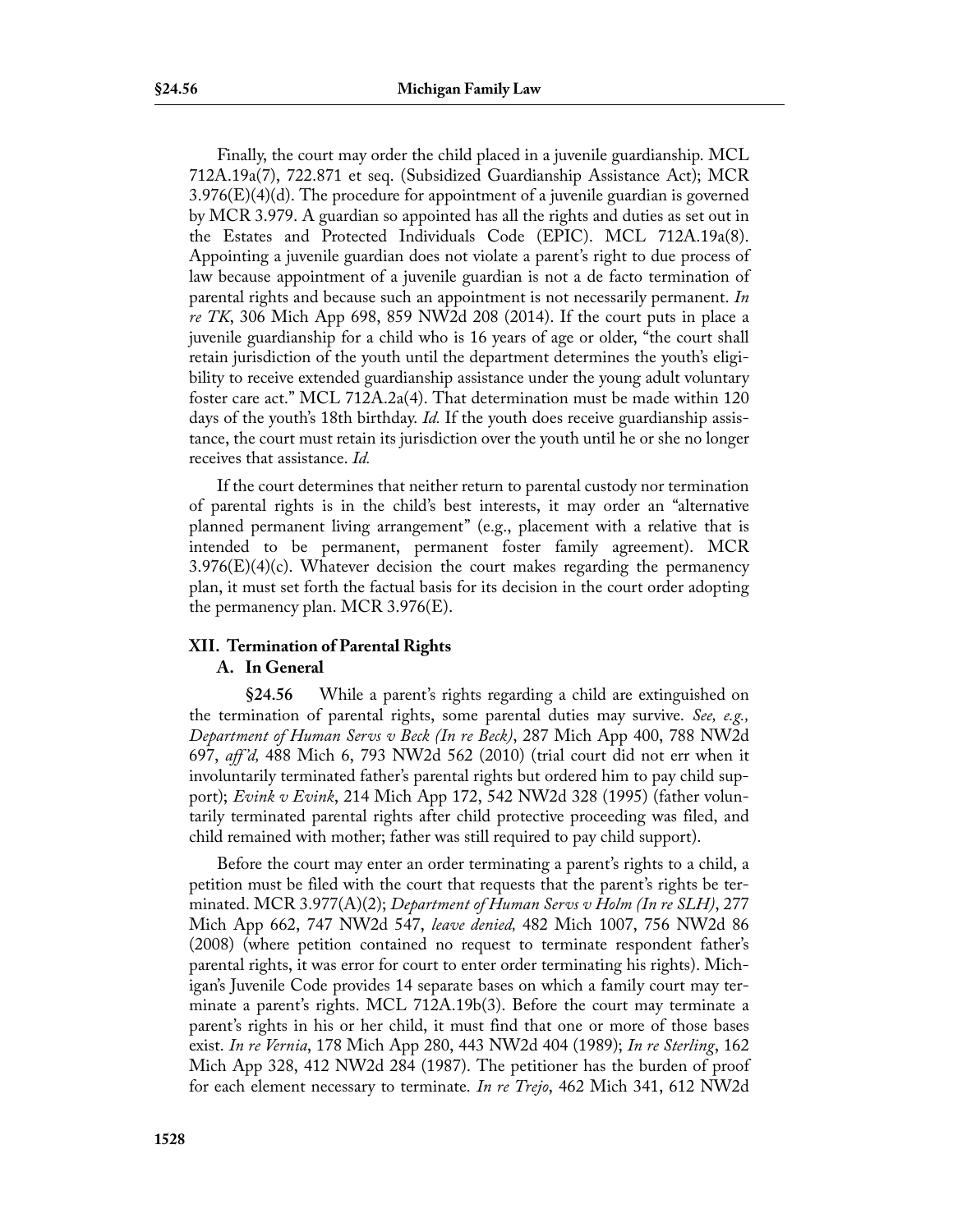407 (2000). Due process requires that the standard of evidence be at least clear and convincing evidence. *Santosky v Kramer*, 455 US 745 (1982). States are free to set a higher standard. *Id.* at 769–770. Michigan has set its standard of evidence at the clear and convincing level. MCL 712A.19b(3); *Sterling.* Because the statute permits the court to terminate the rights of "a parent," the court may terminate the rights of only one parent, leaving the other parent's rights intact. *In re Marin*, 198 Mich App 560, 499 NW2d 400 (1993). Due process principles are violated when the state deliberately creates circumstances that virtually assure the termination of a parent's rights. *In re B*, 279 Mich App 12, 756 NW2d 234 (2008).

The parents of children to whom the ICWA and the MIFPA apply may be subject to termination of their parental rights on the same bases as other parents, but specific procedural requirements must be followed. 25 USC 1901 et seq.; MCL 712B.1 et seq.; MCR 3.977(G). In addition, to terminate the parental rights of an "Indian child," the petitioner must prove beyond a reasonable doubt that the bases for termination of parental rights in the ICWA and the MIFPA are met. 25 USC 1901 et seq.; MCL 712B.1 et seq. See chapter 25.

The term *respondent,* for purposes of the termination of parental rights, means the child's natural or adoptive mother or the child's legal father. MCR 3.977(B); *see* MCR 3.903(A)(7) (defining *father*). *See generally Family Independence Agency v Heier (In re CAW)*, 469 Mich 192, 665 NW2d 475 (2003) (when child has legal father, that individual is respondent, and termination of his rights is not finding that child was born out of wedlock). A legal custodian lacks standing to oppose a termination petition. *In re Foster*, 226 Mich App 348, 573 NW2d 324 (1997).

When a petition to terminate parental rights is filed, the court *may* suspend parenting time. MCL 712A.19b(4) (emphasis added).

Res judicata does not bar subsequent petitions to terminate parental rights. "[T]his doctrine," the court has reasoned, "cannot settle the question of a child's welfare for all time, nor prevent a court from determining at a subsequent time what is in the child's best interest at that time." *In re Pardee*, 190 Mich App 243, 249, 475 NW2d 870 (1991). Similarly, collateral estoppel does not bar criminal prosecution in a case in which a jury in a child protection proceeding had previously found no jurisdiction over the child. *People v Gates*, 434 Mich 146, 452 NW2d 627, *cert denied,* 497 US 1004 (1990). This is true because a protective proceeding does not determine guilt or innocence and because "the purposes of a child-protective proceeding and a criminal proceeding are so fundamentally different that application in this instance of collateral estoppel would be contrary to sound public policy." *Id.* at 161.

Before the court may terminate the rights of a parent, it must find by a preponderance of the evidence that doing so will serve the child's best interests. *In re Moss*, 301 Mich App 76, 836 NW2d 182 (2013). If the court determines that there is a legal basis to terminate parental rights and that termination would serve the child's best interests, the court must enter an order terminating the parent's rights. *Id.* In considering whether a legal basis exists to terminate parental rights, the court may not compare a foster home to the parent's home. *In re Mathers*, 371 Mich 516, 124 NW2d 878 (1963); *In re Hamlet*, 225 Mich App 505, 571 NW2d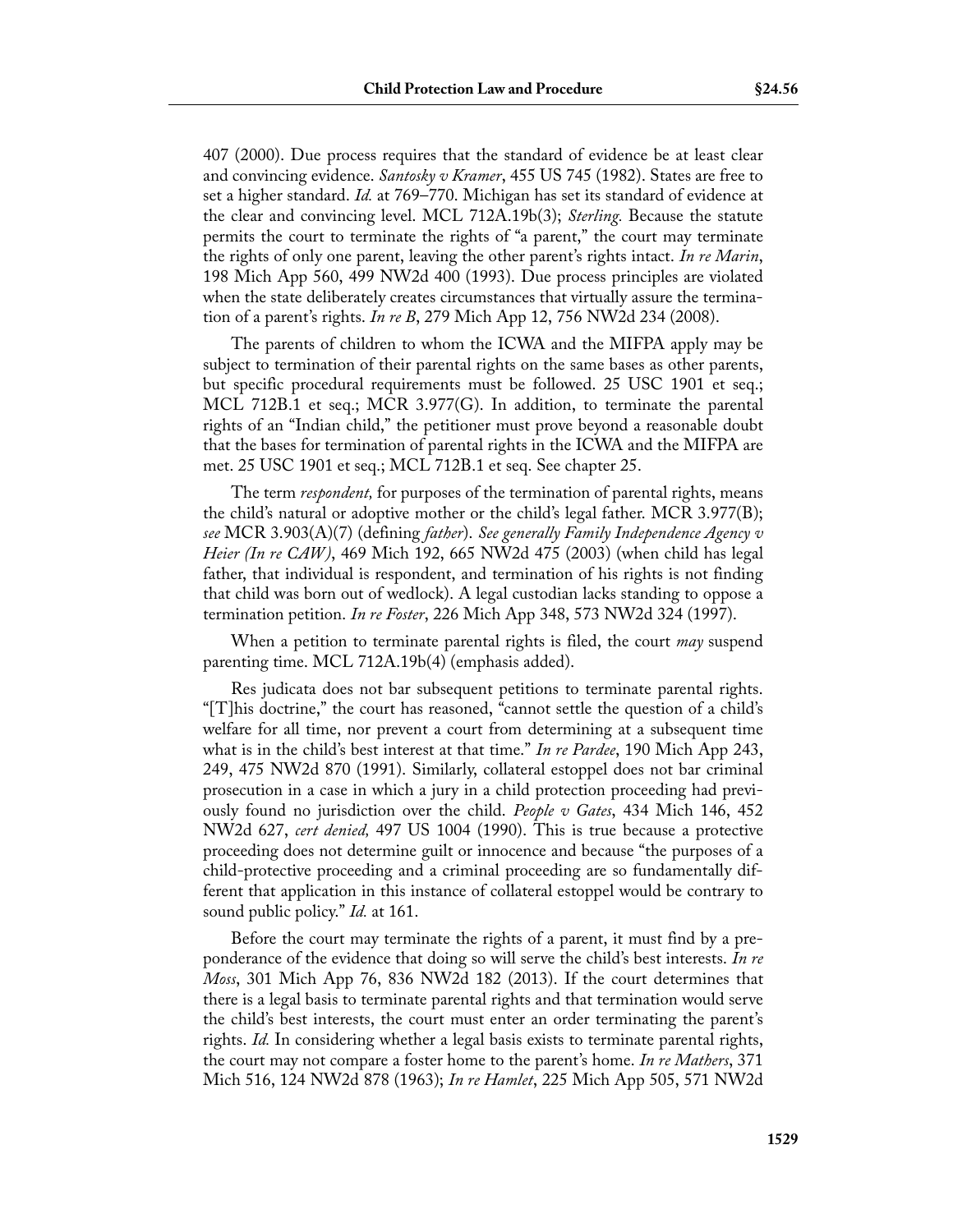750 (1997), *overruled in part on other grounds by Trejo.* When determining whether there is a legal basis to terminate a parent's rights, the court must measure the parent's capacities against statutory standards. *Id.* However, the court may weigh the advantages of a foster home in comparison to a parent's home when considering the child's best interests. *Department of Human Servs v Foster (In re Foster)*, 285 Mich App 630, 776 NW2d 415 (2009); *see, e.g., In re Johnson*, 305 Mich App 328, 852 NW2d 224 (2014) (termination in child's best interests where mother sentenced to six years' imprisonment for bank robbery and child developed strong attachment to foster mother). The court may terminate a parent's rights rather than place the child with a relative. *Sterling; In re Futch*, 144 Mich App 163, 375 NW2d 375 (1984). In addition, while the DHHS must meet the requirements of the Americans with Disabilities Act of 1990 (ADA) when providing services to parents, the ADA is not a defense to a termination of parental rights proceeding. *Family Independence Agency v Terry (In re Terry)*, 240 Mich App 14, 610 NW2d 563 (2000).

Before this chapter discusses each separate statutory basis for the termination of parental rights, the three basic forms that a petition may take, standing (discussed within the discussion of the three basic types of petitions), and notice requirements must be addressed. *See* MCL 712A.19b; MCR 3.977.

# **B. Three Forms of Petitions**

# **1. In General**

**§24.57** There are three basic forms for termination of parental rights petitions: (1) a petition to terminate parental rights at the initial dispositional hearing; (2) a supplemental petition that seeks termination based on different circumstances; and (3) a supplemental petition to terminate parental rights when the parent, after having had services and the opportunity to rectify the conditions that led the court to assert jurisdiction, continues to be incapable of providing for the child or unwilling to do so. Each form of petition has unique procedural requirements.

# **2. Petitions for Termination at the Initial Dispositional Hearing a. In General**

**§24.58** "If a petition to terminate the parental rights to a child is filed, the court may enter an order terminating parental rights … at the initial dispositional hearing." MCL 712A.19b(4); *see* MCR 3.977(E). The court of appeals has held that when a petitioner seeks the termination of parental rights in an initial petition and demonstrates by a preponderance of the evidence that the court has a basis to assert its jurisdiction under MCL 712A.2(b) and there is clear and convincing evidence of a basis to terminate parental rights pursuant to MCL 712A.19b(3) and a preponderance of the evidence that termination of parental rights is in the child's best interests, the trial court may enter an order terminating parental rights. *In re Moss*, 301 Mich App 76, 836 NW2d 182 (2013). In such a case, the petitioner is not required to provide reunification services in an effort to reunify the family. *Id.* (citing *Department of Human Servs v Compton (In re HRC)*, 286 Mich App 444, 781 NW2d 105 (2009).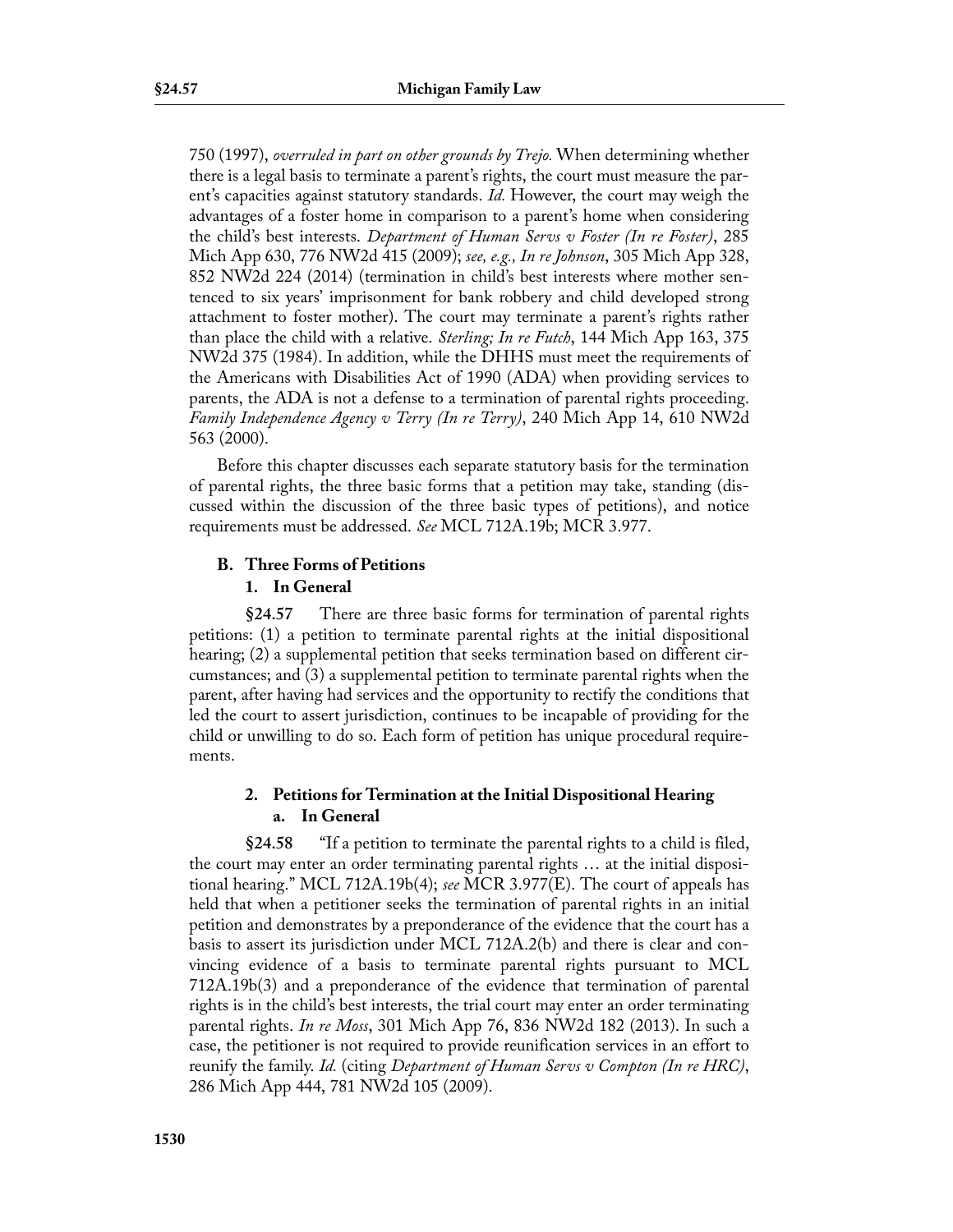#### **b. Standing to File a Petition**

**§24.59** Generally, any person who has information that a child may be maltreated may file a petition asking the court to take jurisdiction. *See* MCL 712A.11(1). The court rule defines the *petitioner* as "the person or agency who requests the court to take action" regarding a child. MCR 3.903(A)(22); *People v Gates*, 434 Mich 146, 452 NW2d 627, *cert denied,* 497 US 1004 (1990) (child protective "proceedings may be initiated by anyone who has information that a child is in need of the court's protection"). In *In re Huisman*, 230 Mich App 372, 584 NW2d 349 (1998), *overruled in part on other grounds by In re Trejo*, 462 Mich 341, 612 NW2d 407 (2000), the court of appeals held that a parent who has sole physical and legal custody of a child has standing to seek the termination of the parental rights of the noncustodial parent pursuant to the Juvenile Code. *See also In re Medina*, 317 Mich App 219, \_\_\_ NW2d \_\_\_ (2016) (custodial parent has standing pursuant to MCL 712A.19b(4) to petition to terminate rights of other parent). This, the court reasoned, is true because MCL 712A.19b(1) provides standing to a child's "custodian." That provision of the statute provides in part, "Except as provided in subsection (4), if a child remains in foster care in the temporary custody of the court …, upon petition of the … custodian …, the court shall hold a hearing to determine if the parental rights to the child should be terminated." *Id.* Applying this section, the court found that the father had standing. While the court reached the correct conclusion on the standing issue, it appears to have done so for the wrong reasons.

MCL 712A.19b(1) applies "[e]xcept as provided in subsection (4)." MCL 712A.19b(4), in turn, permits the court to enter an order terminating parental rights at the initial dispositional hearing. Because any person may file a petition, it follows that any person may seek termination at the initial dispositional hearing by requesting it in the petition provided that the allegations contained in the petition would make out a case for *aggravated circumstances* as defined in MCL 622.638 and 712A.19a(1). Moreover, as the language of subsection 19b(1) makes clear, it addresses standing "if a child remains in foster care." MCL 712A.19b(1). Because the child in *Huisman* was never in foster care but, as the court pointed out, was in the care and custody of the father, subsection 19b(1)'s limitations on standing relating to children in foster care did not apply to the case. Although CPS was initially involved in *Huisman,* it closed its case after the mother pleaded guilty to a criminal charge relating to her abuse of the child. *Huisman,* 230 Mich App at 375. After CPS's involvement ended, the father sought to terminate the mother's rights. *Id.* Thus, the child was not in foster care but in the care and custody of the father and, by its terms, the limited standing provision of MCL 712A.19b(1) did not apply. *See Medina* (child need not be in foster care before custodial parent could petition to terminate parental rights). Moreover, the respondent mother pleaded guilty in a criminal proceeding to attempting to kill her son by poisoning him. Thus, the case involved "aggravated circumstances" as defined in MCL 712A.19a(2) and 722.638.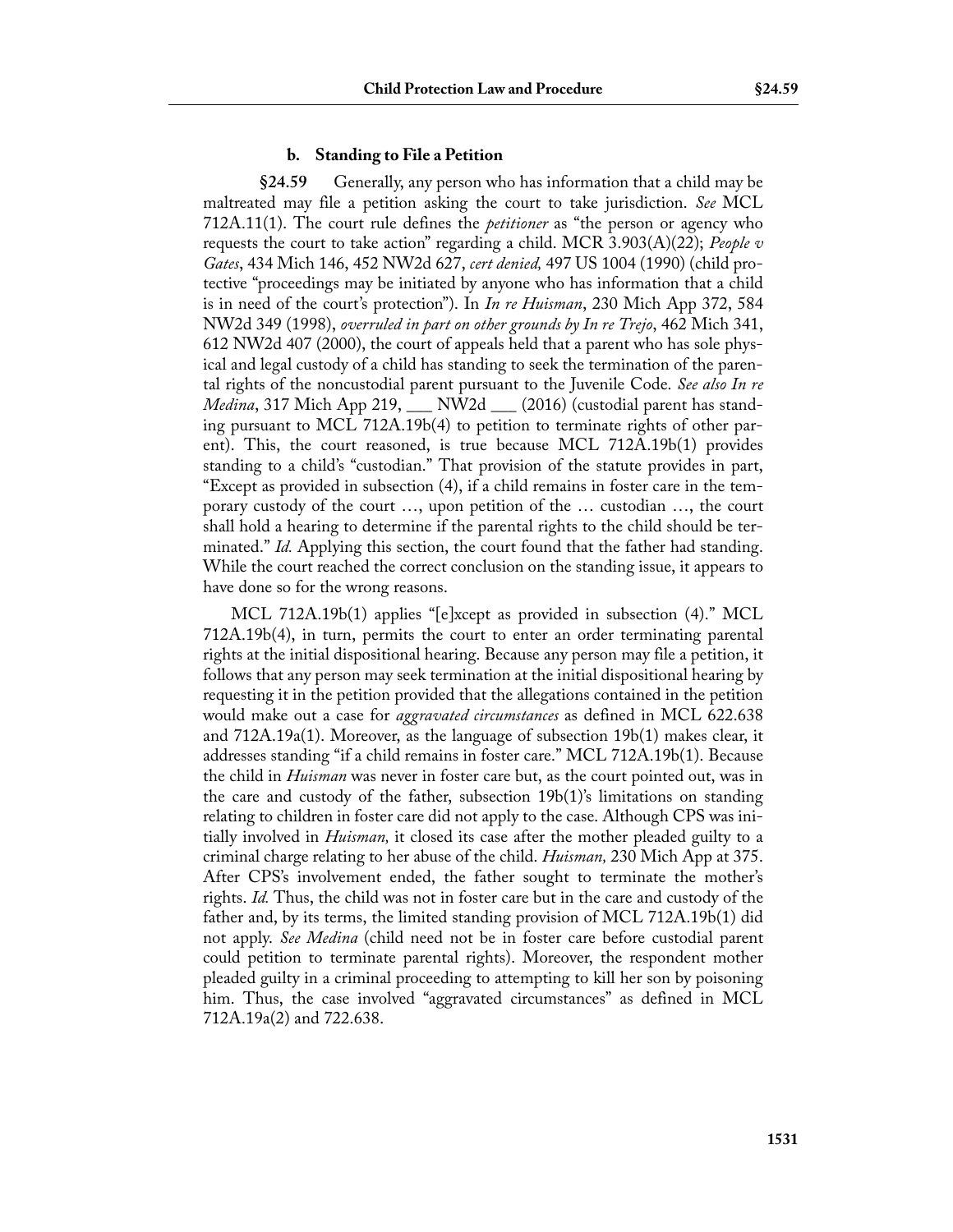# **c. Initial Petitions to Terminate by the Department of Health and Human Services**

**§24.60** *Nonmandated petitions.* Michigan's statutory law appears to be in conflict about the circumstances under which a petition may seek termination of parental rights at the initial dispositional hearing. On the one hand, as discussed in §24.59, the Juvenile Code permits any petition filed in a child protective proceeding to seek termination of parental rights at the initial dispositional hearing, including one by the DHHS, as long as the petition alleges the parent committed acts that constitute "aggravated circumstances" against the child. MCL 712A.19a(2), .19b(4); *see, e.g., Family Independence Agency v Glass (In re AH)*, 245 Mich App 77, 627 NW2d 33 (2001) (affirming termination at initial dispositional hearing in face of due process and equal protection challenges). On the other hand, MCL 722.638(3) seems to explicitly permit the DHHS to seek termination of parental rights "even though the facts of the child's case do not require departmental action under [MCL 722.638(1), which defines "aggravated circumstances]." If the agency is considering exercising this option in a situation in which the law does not require the agency to seek termination at the initial dispositional hearing, it "shall hold a conference among the appropriate agency personnel to agree upon the course of action." MCL 722.638(3). The statute is silent regarding to whom "the appropriate agency personnel" is meant to refer. DHHS policy, however, requires that the case conference include the CPS worker, the foster care worker, and "other staff as needed." Michigan Children's Protective Services Manual 715-3, "Family Court: Petitions, Hearings and Court Orders," at 8.

The child's L-GAL must be invited to this meeting but is not required to attend. MCL 722.638(3). The statute is not clear about the nature of the L-GAL's input in the decision, but it does state, "If an agreement is not reached at this conference, the department director or the director's designee shall resolve the disagreement after consulting the attorneys representing both the department and the child." *Id.* The DHHS's policy designates the local office director. CFP 715-3, at 3–4.

*Mandatory petitions.* In certain cases, the DHHS is statutorily obligated to petition the court for jurisdiction and to seek termination of parental rights at the initial disposition. MCL 722.638(1)–(2). In *AH,* a mother whose rights were terminated because she had previously voluntarily released her rights following the initiation of a child protective proceeding challenged the statute as an unconstitutional violation of due process and equal protection. The court rejected these arguments, finding that the statute was narrowly tailored to meet the state's compelling interest in protecting the welfare of the child. Thus, the court rejected the equal protection argument. Because the DHHS still had to prove that some act or omission on the parent's part presented a risk of harm after the petition was filed, due process was not violated. *Id.* However, when the agency filed a petition pursuant to MCL 722.638 and the court granted termination pursuant to MCL 712A.19b(3)(*l*) (prior termination) without any consideration of efforts to rehabilitate, the parent's constitutional right to due process of law was violated. The statutory scheme created an unrebuttable presumption of parental unfitness. *In re Gach*, No 328714, 2016 Mich App LEXIS 783 (Apr 19, 2016).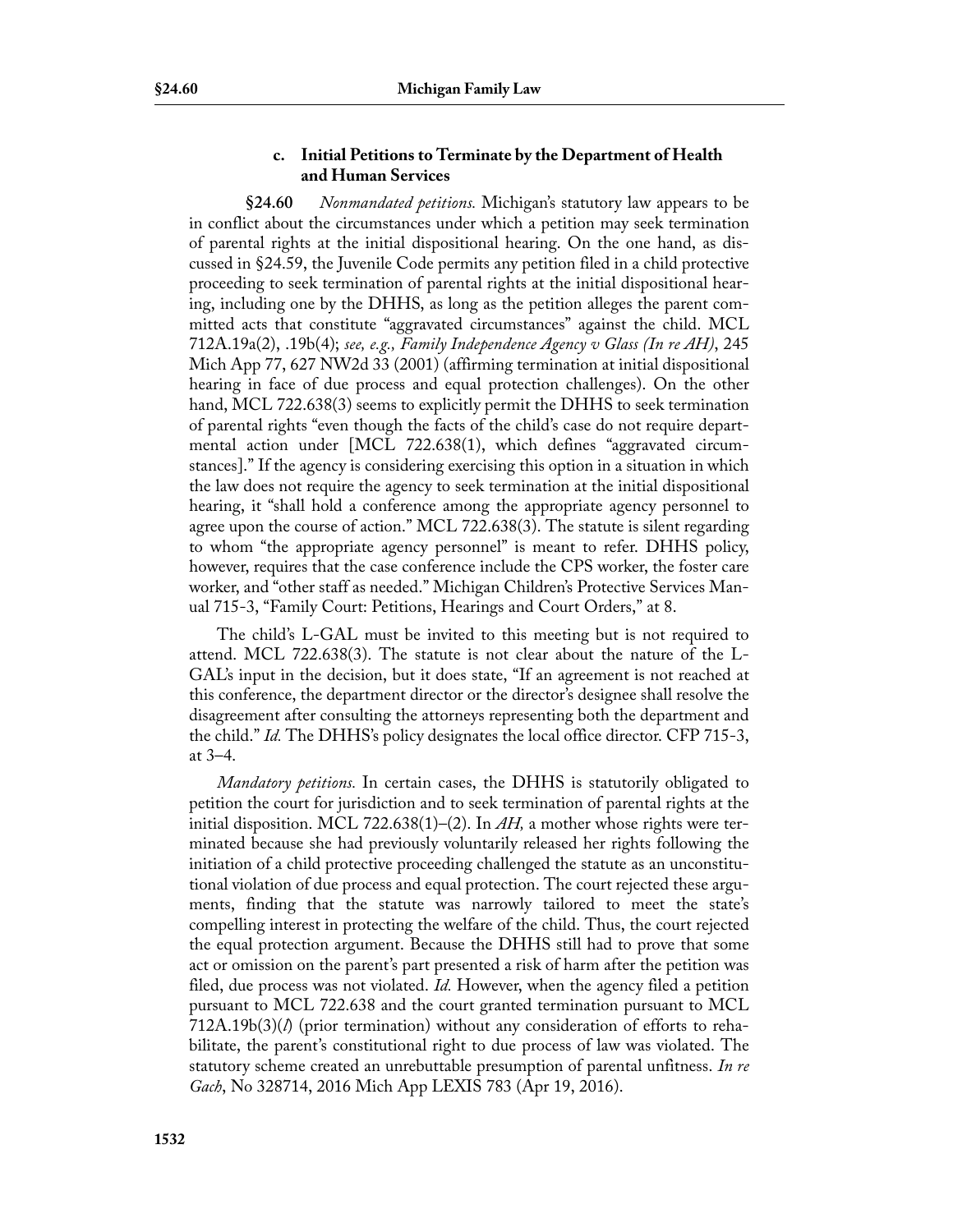# **d. Procedural Requirements**

**§24.61** The burden of proof by clear and convincing evidence rests with the petitioner. *In re Trejo*, 462 Mich 341, 612 NW2d 407 (2000); *In re Miller*, 433 Mich 331, 445 NW2d 161 (1989). The procedural requirements for adjudicating an initial petition to terminate parental rights are set out in MCR 3.977(E). The court must find the following:

- A petition has been filed that requests termination at the initial dispositional hearing.
- There is a preponderance of the evidence that the child comes within the jurisdictional provisions of MCL 712A.2(b). This finding may be based on either a plea or a finding by the trier of fact (judge or jury).
- There is clear and convincing legally admissible evidence (which may be introduced at either the trial or the dispositional hearing) that one or more of the allegations in the petition are true and establish a basis for termination of parental rights pursuant to MCL 712A.19b(3) (excluding MCL 712A.19b(3)(c)) and that termination of parental rights is in the child's best interests. MCL 712A.19b(5).

If the court makes these three findings, it may enter an order terminating parental rights (unless the case involves an Indian child—see chapter 25).

In *Department of Human Servs v Cox (In re AMAC)*, 269 Mich App 533, 711 NW2d 426 (2006), there was an adjudicative hearing on a petition with a request for termination of parental rights that concluded with the trial court's rendering its written opinion and order terminating respondent's parental rights without a dispositional hearing either immediately following the trial or by proper notice after the trial. Further, the trial court did not address the child's best interests in its opinion, another deviation from the clear mandate that the child's best interests be considered and that such findings and conclusions be stated in the record or in writing. Because respondent's rights under MCL 712A.19b(5), MCR 3.973, and .977(E) were erroneously denied, the order terminating her parental rights was vacated and the case remanded for a dispositional hearing. The court may terminate a parent's rights even if the child has never been in foster care. *In re Marin*, 198 Mich App 560, 499 NW2d 400 (1993). That is, the court need not undertake a period of temporary wardship of the child nor ensure that efforts are made to reunify the maltreated child with his or her parent, guardian, or legal custodian.

# **3. Supplemental Petitions to Terminate—New and Different Circumstances**

**§24.62** With some regularity, a child is placed in foster care due to one form of maltreatment and it is subsequently discovered that the child has suffered additional forms of maltreatment. *See, e.g., Family Independence Agency v Gilliam (In re Gilliam)*, 241 Mich App 133, 613 NW2d 748 (2000) (jurisdiction regarding father because he did not have suitable home for children; subsequently discovered that he had substance abuse problem); *In re Snyder*, 223 Mich App 85, 566 NW2d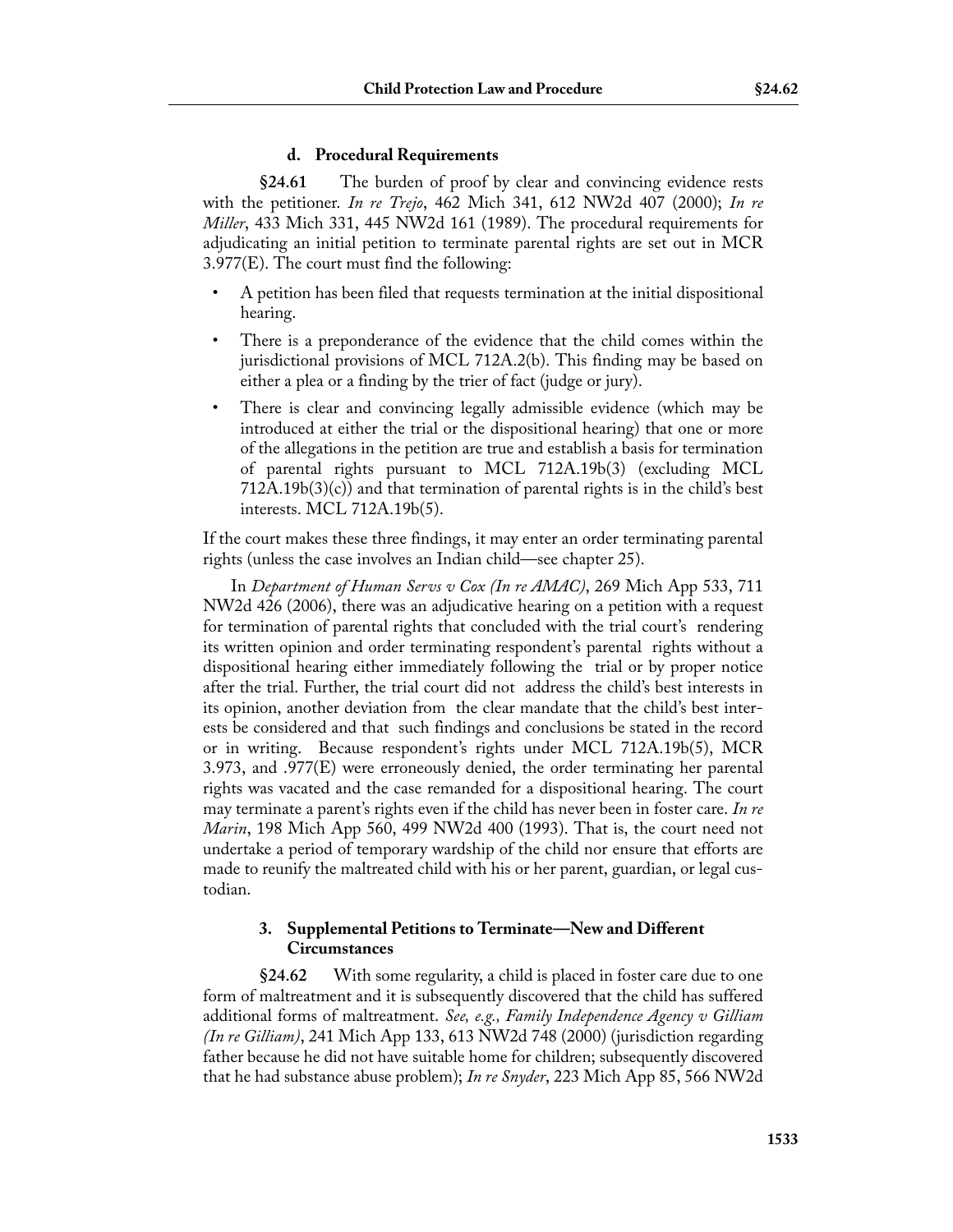18 (1997) (wardship due to neglect and parental substance abuse; sexual abuse subsequently disclosed). For this reason, MCL 712A.19(1) requires that if the DHHS "becomes aware of additional abuse or neglect of a child who is under the jurisdiction of the court and if that abuse or neglect is substantiated as provided in the child protection law, the [department] shall file a supplemental petition with the court." Thus, a foster care worker who has reasonable suspicion that a child has suffered from more or different forms of abuse or neglect than originally known must report that additional abuse or neglect pursuant to the CPL. MCL 722.623(1). If the report is "substantiated" by the DHHS, *see* MCL 722.622(dd) (renumbered from MCL 722.622(cc), effective April 6, 2017, by 2016 PA 491) (defining *substantiated*), it must file a supplemental petition, which may but need not request the termination of parental rights.

When a supplemental petition seeks the termination of parental rights based on a "new or different" act of child maltreatment, that "new or different" act must be proved by legally admissible evidence. MCR 3.977(F); *Gilliam,* 241 Mich App at 137; *Snyder*; *see* MCR 3.973(H). The court explained the rationale for this distinction in *Snyder.* When the basis for termination is related to the basis for jurisdiction, the court may consider any relevant and material evidence because the supplemental proofs "are presented on a background" of legally admissible evidence. No such background exists for the new allegation. *Snyder,* 223 Mich App at 90.

The question of whether a parent alleged to have committed a "new or different" form of maltreatment is entitled to a jury determination has been at issue since the *Snyder* and *Gilliam* decisions. Although no case has addressed this issue post-*Snyder,* it was addressed pre-*Snyder.* In *In re Miller*, 178 Mich App 684, 445 NW2d 168 (1989), the court held that a jury is only available at the adjudicative stage of a child protective proceeding. "Juvenile proceedings are continuous in nature," the court reasoned, and "[o]nce a case enters the dispositional phase, any subsequently filed petition which alleges new instances of abuse or neglect of the minor children does not create an entirely new case which requires the … court to redetermine jurisdiction and thus afford the respondent the right to a jury trial." *Id.* at 686; *see also In re Hubel*, 148 Mich App 696, 384 NW2d 849 (1986).

# **4. Supplemental Petitions to Terminate—Failure to Rehabilitate a. Standing**

**§24.63** A proper party may file a supplemental petition seeking the termination of parental rights based on the parent's failure to rehabilitate. MCR 3.977(H). When a child has remained in foster care after a review or PPH, the statute provides standing to seek action on a petition to terminate parental rights to a narrowly circumscribed set of individuals:

[U]pon petition of the prosecuting attorney, whether or not the prosecuting attorney is representing or acting as legal consultant to the agency or any other party, or petition of the child, guardian, custodian, concerned person, agency, or children's ombudsman …, the court shall hold a hearing to determine if the parental rights to a child should be terminated.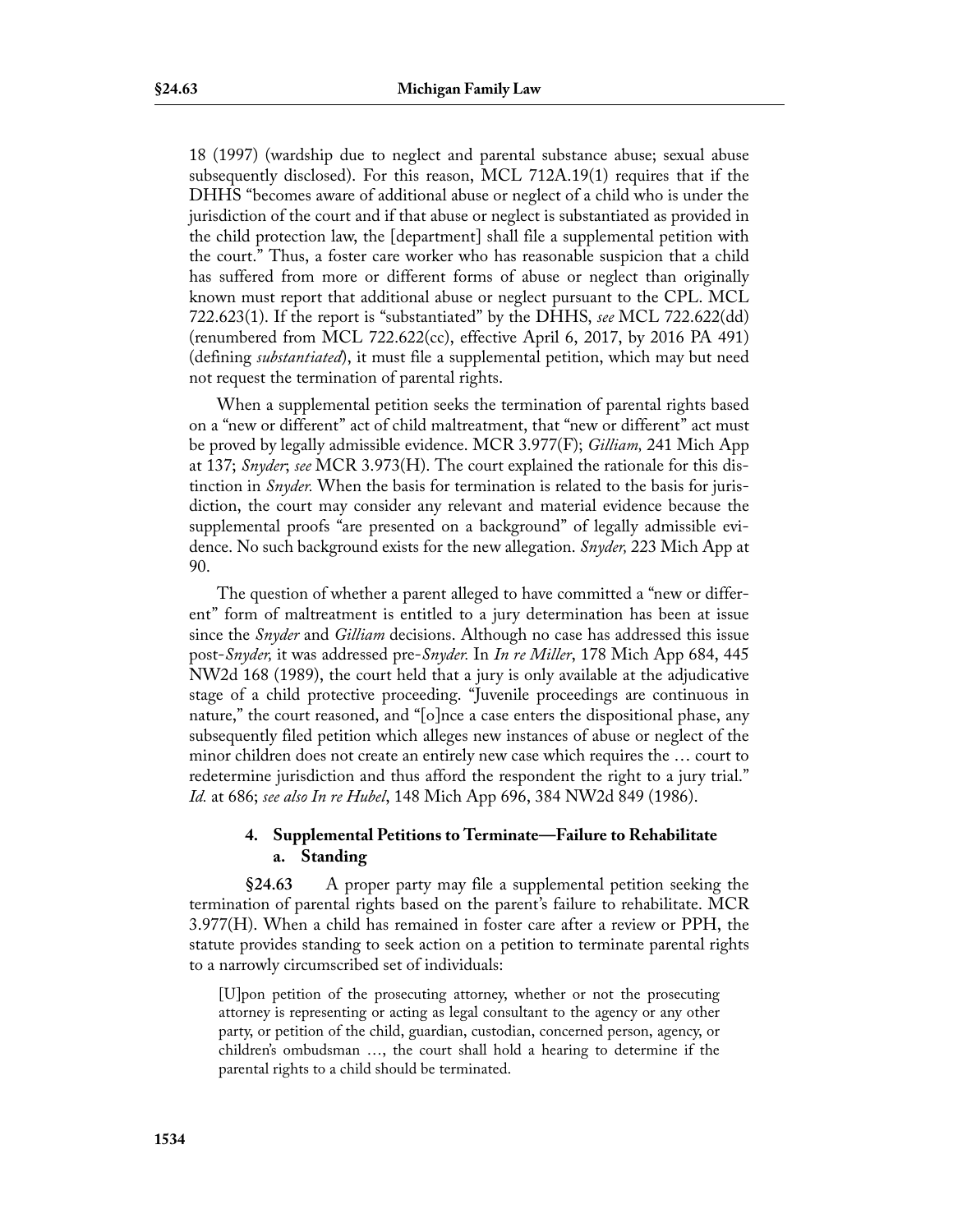MCL 712A.19b(1); *see In re Jagers*, 224 Mich App 359, 568 NW2d 837 (1997) (prosecutor has standing to file termination petition); *In re Hill*, 206 Mich App 689, 522 NW2d 914 (1994) (when Department of Human Services (now DHHS) files petition and is represented by someone other than prosecutor, prosecutor lacks independent standing; prosecutor has no standing to amend or supplement another party's petition); *In re King*, 186 Mich App 458, 465 NW2d 1 (1990) (prosecutor has standing under court rule to file petition to terminate).

A "concerned person" may file a supplemental petition to terminate parental rights. MCL 712A.19b(1). A *concerned person* is

a foster parent with whom the child is living or has lived who has specific knowledge of behavior by the parent constituting grounds for termination … and who has contacted the [DHHS], the prosecuting attorney, the child's attorney [L-GAL], and the child's guardian ad litem, if any, and is satisfied that none of these persons intend to file a petition.

MCL 712A.19b(6). In addition, the office of children's ombudsman has standing to file a supplemental petition when the child remains in foster care. MCL 712A.19b(1).

### **b. Procedural Requirements**

**§24.64** A supplemental petition to terminate parental rights may be filed at any time following a review or PPH. MCR  $3.977(H)(1)$ . An individual with standing need not await the outcome of a PPH before filing. *Id.* When a supplemental petition is filed, the court has 42 days to hold a hearing on the petition and may continue the hearing for up to 21 days. MCR  $3.977(H)(1)(b)$ . Moreover, the court must issue an opinion and order "regarding a petition for termination of parental rights within 70 days after the commencement of the initial hearing on the petition." MCL 712A.19b(1). The court's failure to issue such an order within this time frame will not result in dismissal of the petition. *Id.; see Family Independence Agency v Coleman (In re TC)*, 251 Mich App 368, 650 NW2d 698 (2002). The court rules provide that the court must file its decision regarding a petition to terminate parental rights "within 28 days after the taking of final proofs, but no later than 70 days after the commencement of the hearing to terminate parental rights." MCR 3.977(I).

When hearing a supplemental petition requesting the termination of parental rights that is not based on a change of circumstances, the rules of evidence do not apply and the court may rely on any relevant and material evidence. MCR  $3.977(H)(2)$ . The applicable court rule states that the rule regarding privileges applies "except to the extent such privileges are abrogated by MCL 722.631." MCR 3.977(H)(2). MCL 722.631 broadly abrogates privileges, leaving only the attorney-client privilege fully intact and the privilege applicable to clergy members partially intact. A statement to a member of the clergy is privileged only to the extent that it takes place "in a confession or similarly confidential communication." *Id.* Thus, if a member of the clergy receives information about a case outside of a "confession or similarly confidential communication," that communication is not privileged. *See In re Brock*, 442 Mich 101, 119, 499 NW2d 752 (1993) (privi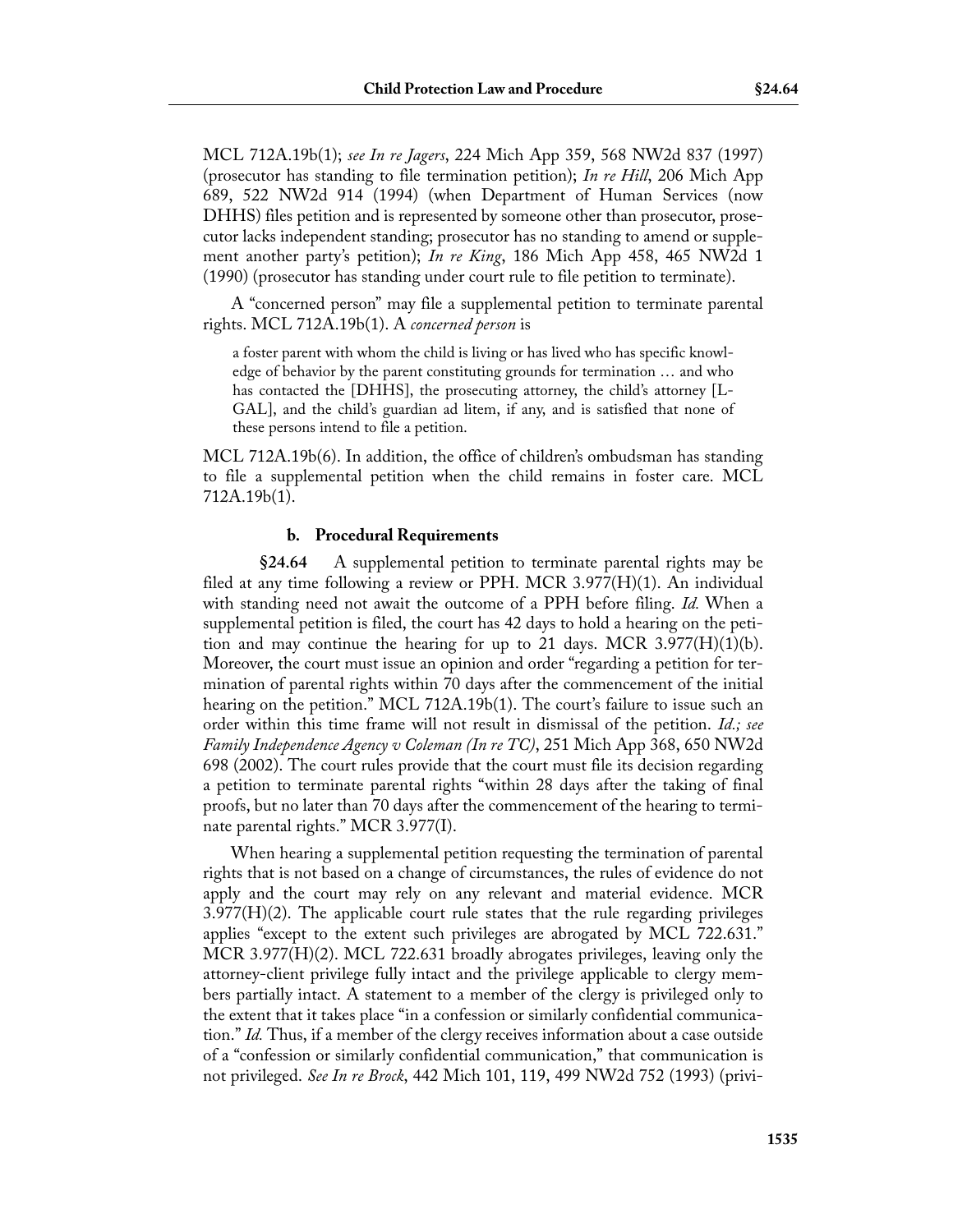leges broadly eliminated); *Department of Soc Servs v Stricklin*, 148 Mich App 659, 384 NW2d 833 (1986) (MCL 722.631 abrogates spousal communication privilege).

# **C. Notice Requirements for Termination Petitions**

**§24.65** The Juvenile Code delineates the timing of and persons entitled to notice of a petition to terminate parental rights. MCL 712A.19b(2). Notice must be in writing and provided at least 14 days before the termination hearing. *Id.* The persons entitled to notice are (1) the agency (which must notify the child if the child is age 11 or older); (2) the child's foster parent or custodian; (3) the child's parents; (4) if the child has a guardian, the child's guardian; (5) the child's Indian tribe's elected leader; (6) the child's L-GAL and each party's attorney, including the child's, if one has been appointed pursuant to MCL 712A.17d(2); (7) if the child is age 11 or older, the child; and (8) the prosecutor. MCL 712A.19b(2). For further notice requirements when an Indian child is involved, see chapter 25.

Each person entitled to notice of a termination proceeding must be provided that notice pursuant to MCR 3.920 and .921(B)(3). MCR 3.977(C). Each legal parent is a "respondent" in a termination proceeding. MCR 3.977(B). Each must therefore be served a summons and a copy of the termination of parental rights petition. Service of a summons on the respondent parent's attorney is not sufficient notice to the parent. *Family Independence Agency v Harris (In re Atkins)*, 237 Mich App 249, 602 NW2d 594 (1999). However, appearance at a hearing and participation by a party waives defects in notice unless "objections regarding the specific defect" are made a part of the record. MCR 3.920(G).

# **D. Authority to Terminate When Parent Has Complied with but Not Benefited from Services**

**§24.66** Pursuant to MCL 712A.19a(5) and (6), if a parent has not "substantially complied" with the required case service plan by the time of the PPH, the law presumes that the permanency planning goal will change from reunification to termination of parental rights and the court may order the DHHS to file a termination of parental rights petition. MCL 712A.19a(6). The law does not establish a time frame for the DHHS to comply with the court's order that it file a termination of parental rights petition. Subject to several specific exceptions, where a child has remained in foster care for 15 of the most recent 22 months, the court must direct that the DHHS file a petition seeking termination of parental rights. MCL 712A.19a $(6)(a)$ – $(c)$ . However, when the parent has an intellectual, cognitive, or developmental impairment and there is a delay in providing services necessary to meet the requirements of Section 504 of the Rehabilitation Act and the reasonable accommodations requirements of the Americans With Disabilities Act or evidence showing a parent could safely care for his or her children with an extension of services, the court is not required to order the filing of a termination petition merely because the child has been in foster care 15 out of the last 22 months. *In re Hicks*, 315 Mich App 251, 890 NW2d 696 (2016). The "requirements are not intended to stymie child protective proceedings to the detriment of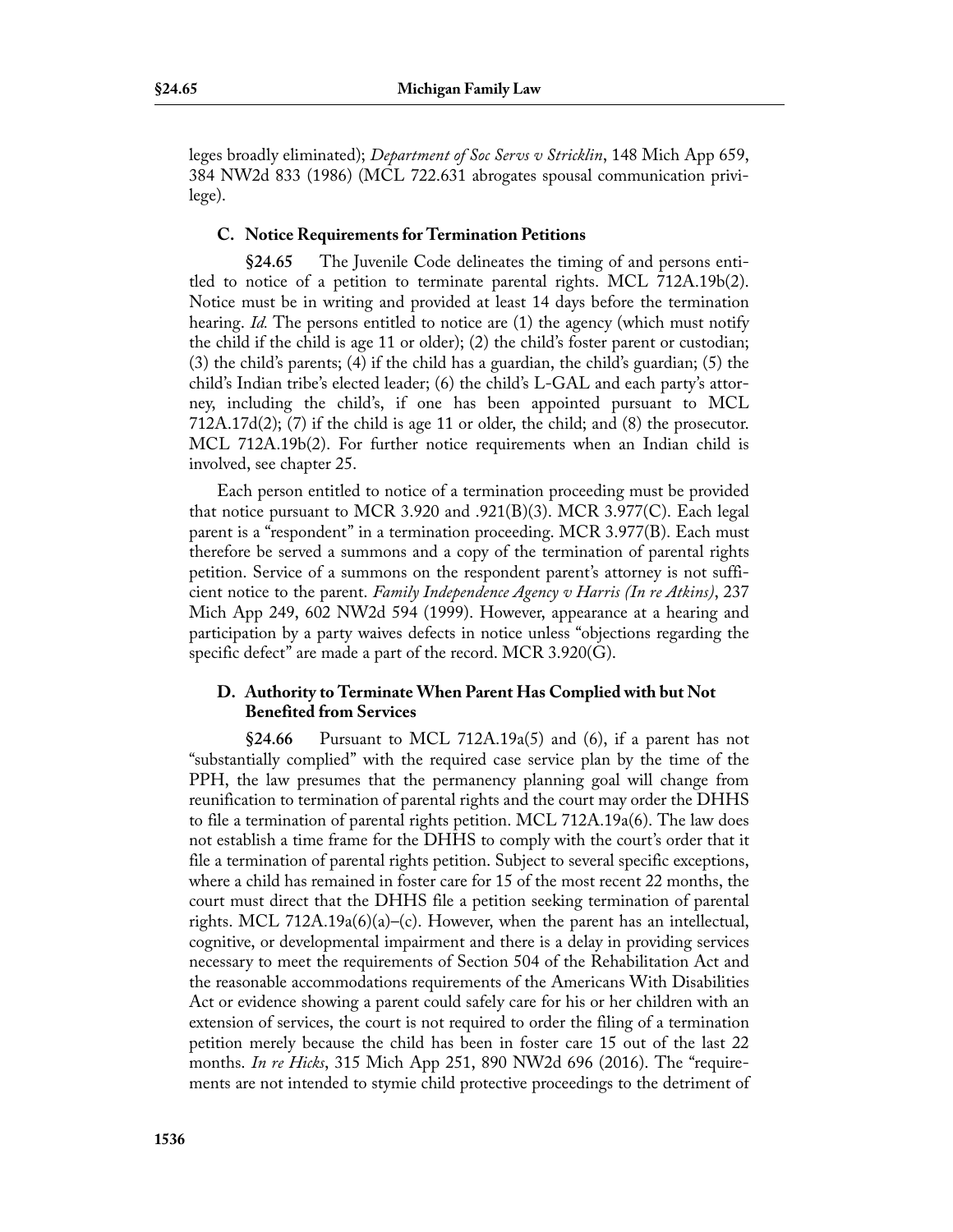the children involved." *Id.* at 282. Where an "honest and careful evaluation reveals that no level or type of services could possibly remediate the parent to the point he or she could safely care for the child, termination need not be unnecessarily delayed. *Id.*

When the parent has failed to comply with the case service plan, the noncompliance may form the basis for termination of the parent's parental rights. *In re Trejo*, 462 Mich 341, 360–363, 612 NW2d 407 (2000). As the court of appeals wrote in *In re Frey*, 297 Mich App 242, 248, 824 NW2d 569 (2012), "[w]hile the DHS has a responsibility to expend reasonable efforts to provide services to secure reunification, there exists a commensurate responsibility on the part of respondents to participate in the services that are offered." When the parent has completed the prescribed case service plan, the parent's compliance evidences his or her ability to provide proper care for the child. *Family Independence Agency v Kucharski (In re JK)*, 468 Mich 202, 214, 661 NW2d 216 (2003). But mere compliance with the requirements of the treatment plan does not result automatically in the return of the child. If the parent, although having complied with the case service plan, has not derived sufficient benefit from those services to be deemed rehabilitated, the court may terminate parental rights. *Family Independence Agency v Sayers-Gazella (In re Gazella)*, 264 Mich App 668, 675–677, 692 NW2d 708 (2005). That is, mere physical compliance with the parent-agency treatment plan is insufficient to prevent termination. *Id.*

# **E. Bases for Terminating Parental Rights 1. Desertion**

**§24.67** The court may terminate if a parent deserts his or her child. MCL 712A.19b(3)(a). Desertion is defined at 28 days if the parent's identity is unknown and 91 days if known. *Id.* When a father had not seen his child in over two years, the court properly found abandonment. *In re Mayfield*, 198 Mich App 226, 497 NW2d 578 (1993). Similarly, when a parent had "little or no contact" with her children for more than a year, there was sufficient basis to terminate parental rights pursuant to MCL 712A.19b(3)(a)(ii). *In re Hall*, 188 Mich App 217, 469 NW2d 56 (1991).

# **2. Parent Harmed Child or Sibling**

**§24.68** The court may terminate parental rights if a parent's act or omission or a nonparent adult's act causes a child harm and the court determines it is likely the child will suffer further harm if returned to parental custody. MCL 712A.19b(3)(b). Thus, in a case in which the prosecutor filed an original petition to terminate parental rights under MCL 712A.19b(3)(b)(i) and (ii), based on a parent's attempted murder of a child and subsequent criminal prosecution, the trial court erred in failing to authorize the petition because, although the parent was incarcerated, the child's mental well-being remained at risk. *In re SR*, 229 Mich App 310, 581 NW2d 291 (1998). When a father sexually abused his children and was incarcerated for eight years based on his guilty plea, termination under MCL 712A.19b(3)(b)(i) was proper. *In re Vasquez*, 199 Mich App 44, 501 NW2d 231 (1993). Termination under MCL 712A.19b(3)(b)(ii), (iii), and (j) was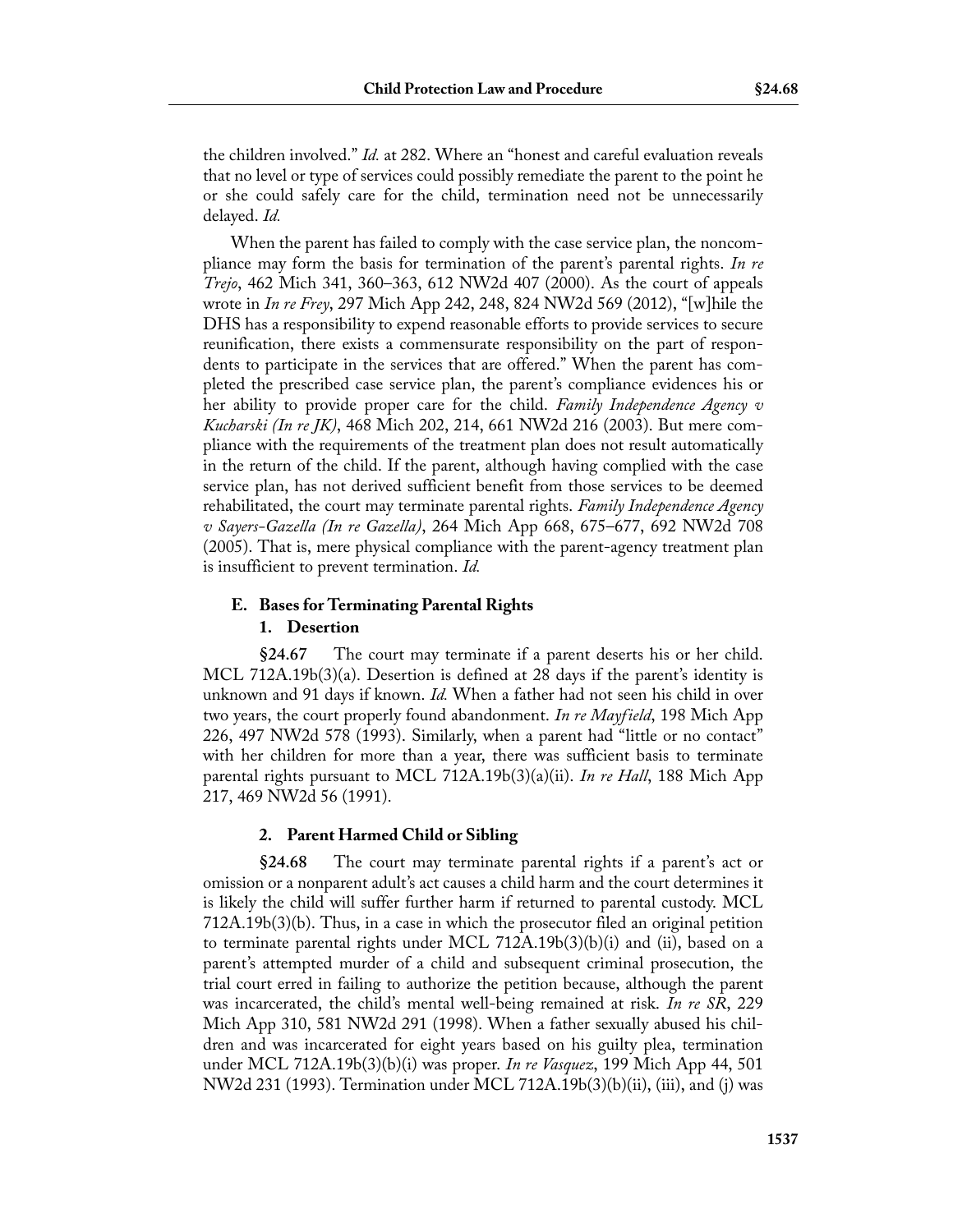similarly proper when a mother disregarded her children's claims that they were being sexually abused and continued to send the children to stay with the abuser. *In re Brown*, 305 Mich App 623, 853 NW2d 459 (2014); *see also In re Gonzales/ Martinez*, 310 Mich App 426, 871 NW2d 868 (2015) (mother did not believe children's revelations of sexual abuse and did nothing to stop abuse after hearing children's reports). In contrast, when a mother took steps to protect her children from injury by separating them from the perpetrator of domestic violence, MCL 712A.19b(3)(b)(ii) did not provide a proper basis for termination. *Family Independence Agency v Sours (In re Sours)*, 459 Mich 624, 593 NW2d 520 (1999).

In *In re LaFrance*, 306 Mich App 713, 858 NW2d 143 (2014), the court held that MCL 712A.19b(3)(b)(ii) must be read in context with MCL  $712A.19b(3)(b)(i)$  and (iii). Section (b)(ii) is not intended, when read in context with the other two provisions, to address a "non-intentional omission" by the parent; rather, (b)(ii) requires an intentional act by a parent or nonparent adult that is harmful to the child that a parent does not prevent. The court rejected the notion that  $(b)(ii)$  is intended to address a broader swath of behavior than  $(b)(i)$  and  $(iii)$ . Thus, (b)(ii) is not intended to apply "to a negligent failure to respond to an accidental injury or naturally occurring medical condition not caused by an 'act' of a parent or other adult." 306 Mich App at 725.

In *In re Ellis*, 294 Mich App 30, 817 NW2d 111 (2011), the court was confronted with evidence of child abuse and an absence of evidence regarding which parent perpetrated the abuse. The parents were the sole caretakers of their twomonth-old child who suffered numerous nonaccidental injuries and the injuries were highly specific to child abuse and indicative of very high impact on more than one occasion. The court held that termination of parental rights was permissible pursuant to MCL 712A.19b(3)(b) and (k) where the evidence showed that the parent must have either caused or failed to prevent the injuries. In *In re Powers*, 208 Mich App 582, 528 NW2d 799 (1995), the court addressed the ability of the court to terminate a parent's rights based on his physical abuse of his live-in girlfriend's child. The court held that, because he was not a "parent" of the mother's child, his rights in his own child could not be terminated on the basis of MCL 712A.19b(3)(b) (his rights were properly terminated based on anticipatory neglect).

## **3. Expiration of 182 Days**

**§24.69** The Juvenile Code provides for termination when

[t]he parent was a respondent in a proceeding brought under this chapter, 182 or more days have elapsed since the issuance of an initial dispositional order, and the court, by clear and convincing evidence, finds either of the following:

(i) The conditions that led to the adjudication continue to exist and there is no reasonable likelihood that the conditions will be rectified within a reasonable time considering the child's age.

(ii) Other conditions exist that cause the child to come within the court's jurisdiction.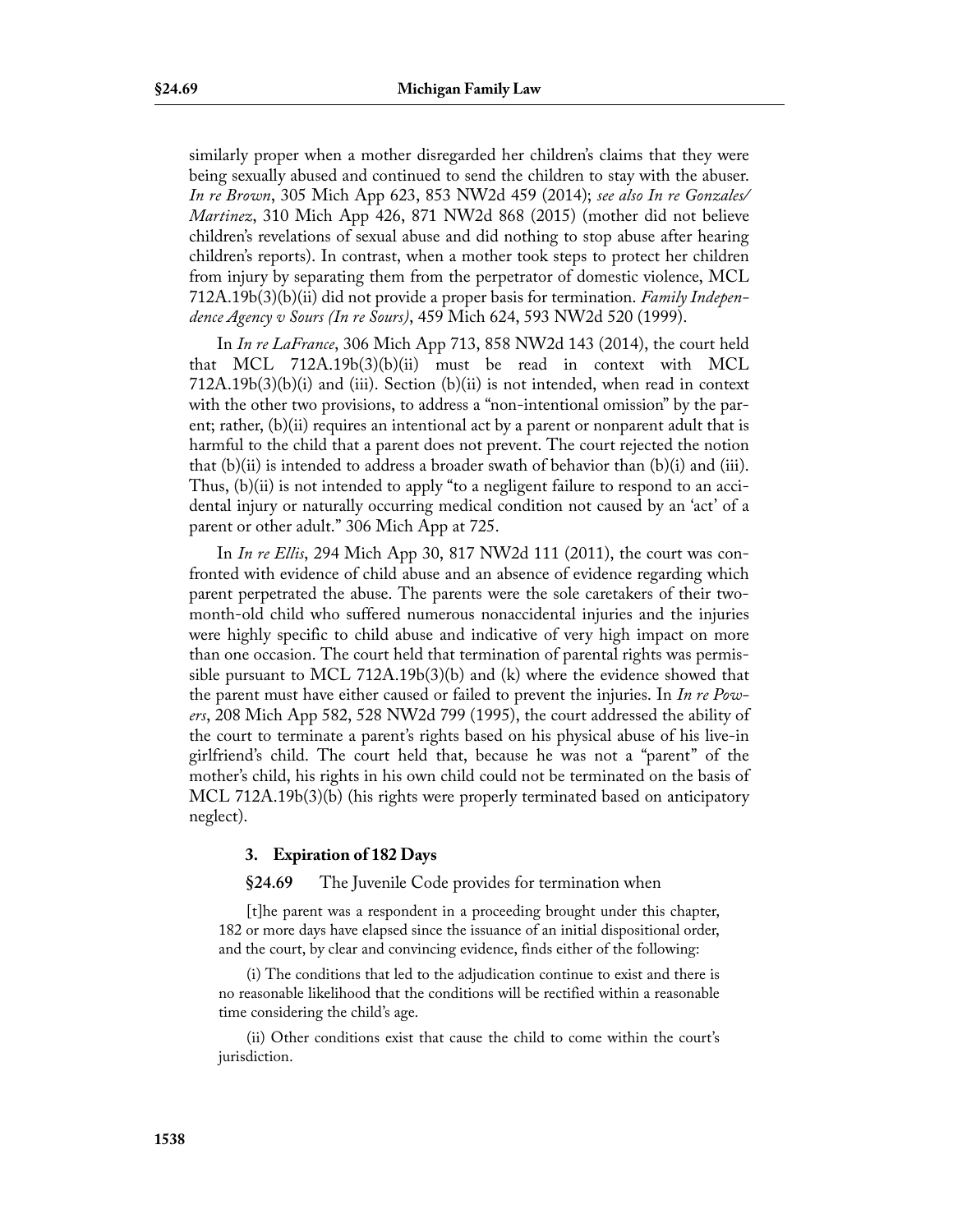MCL 712A.19b(3)(c). Note that this provision is measured from the date on which the court issues the initial order of disposition. The conditions on which termination is sought under MCL 712A.19b $(3)(c)(i)$  must be those on which jurisdiction was initially taken. *See Family Independence Agency v Gilliam (In re Gilliam)*, 241 Mich App 133, 613 NW2d 748 (2000); *In re Snyder*, 223 Mich App 85, 566 NW2d 18 (1997). If new acts of abuse, neglect, or parental incapacity are alleged pursuant to MCL 712A.19b(3)(c)(ii), those new acts must be proved by clear and convincing legally admissible evidence. *Id.*

For example, when a parent was incarcerated for an extended period of time and had proposed a placement of the children with an uncle who was determined not to be in a position to take the children, it was not error to terminate parental rights. *In re McIntyre*, 192 Mich App 47, 480 NW2d 293 (1991). Conversely, where a father agreed that his child should be placed with his sister and his sister was willing and able to care for the child, the mere fact that he was incarcerated did not provide a basis for the court to terminate his parental rights under MCL 712A.19b(3)(c)(i). *Department of Human Servs v Mason (In re Mason)*, 486 Mich 142, 782 NW2d 747 (2010). Where the state presented expert testimony that it would likely take three to five years beyond the statutory period for a parent to overcome her problems and that the children had highly specialized needs due to severe neglect, there was no error in terminating parental rights. *In re Dahms*, 187 Mich App 644, 468 NW2d 315 (1991).

If the parent has corrected the conditions that led the court to assert jurisdiction over the child, subsection (c) does not provide a basis to terminate parental rights. *See, e.g., Family Independence Agency v Sours (In re Sours)*, 459 Mich 624, 593 NW2d 520 (1999). If parents are not given adequate services to address the conditions that led to the child's wardship, termination on this ground is error. *In re Newman*, 189 Mich App 61, 472 NW2d 38 (1991). In addition, disregarding evidence presented by professionals who worked with the mother over an extended period of time and instead relying on the conflicting testimony of a single person who was a "minimally informed source" regarding the parent-child bond was error. *Family Independence Agency v Kucharski (In re JK)*, 468 Mich 202, 661 NW2d 216 (2003). If the bond between the child and the parent is an issue at termination, the trial court errs if it fails to take into consideration the fact that parenting time is automatically suspended when a termination petition is filed. *Id.* Since the time *JK* was decided, MCL 712A.19b(4) has been amended so that parenting time is no longer automatically suspended on the filing of a termination petition. Therefore, if parenting time is suspended when the termination petition is filed, presumably this will be done for cause as provided in the record of the case.

## **4. Guardian or Limited Guardian**

**§24.70** The Juvenile Code provides for the termination of parental rights when the child has had either a guardian or a limited guardian and certain other circumstances also exist. MCL 712A.19b(3)(d)–(f ). In such a circumstance, the guardian is typically the petitioner. *See* MCL 712A.19(1) (specifically providing guardians standing to petition for termination of parental rights). The bases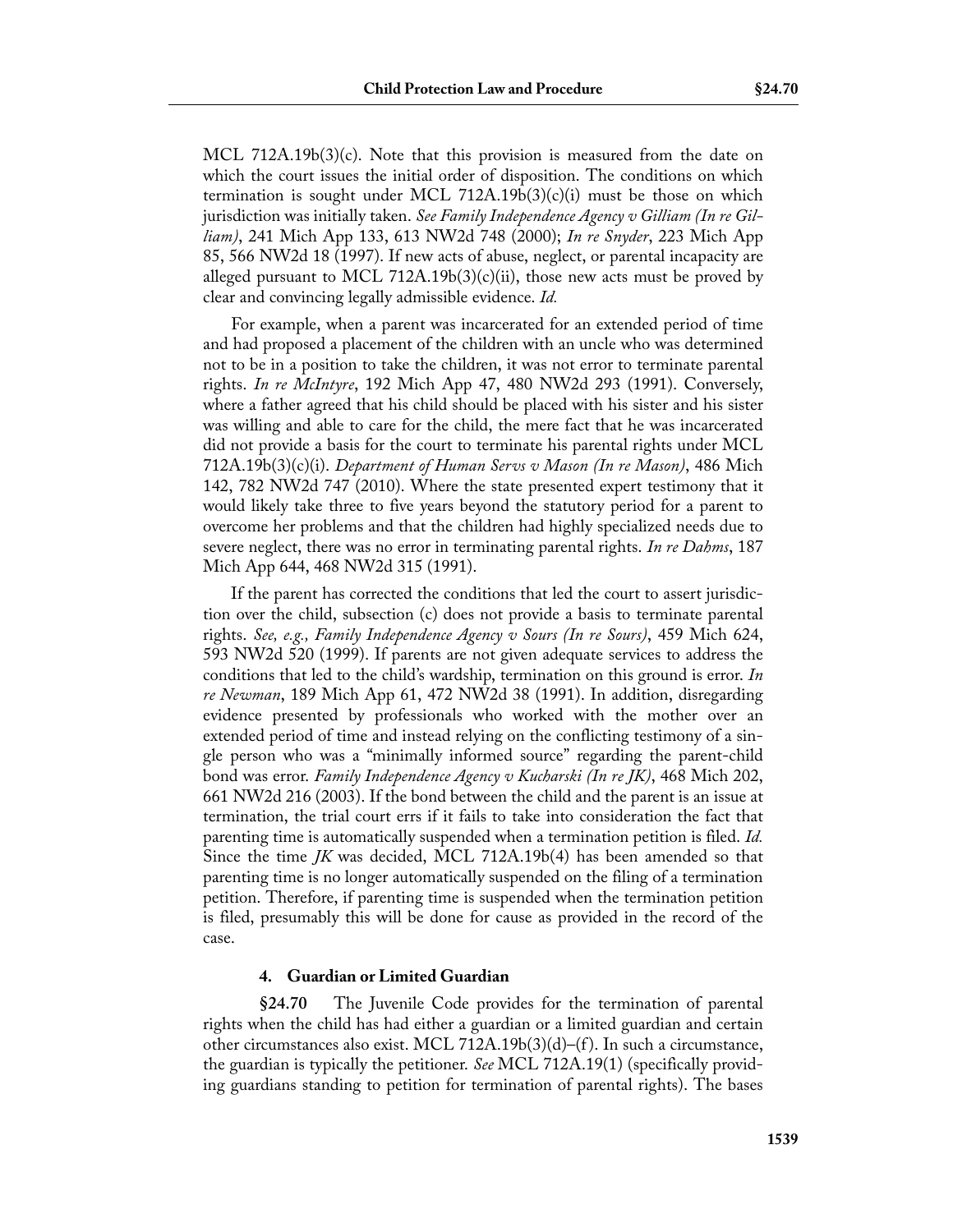for termination cited above track the bases for the court's assertion of jurisdiction. MCL 712A.2(b)(4)–(6). No reported case has addressed the termination of parental rights under these provisions.

Pursuant to MCL 712A.19b(3)(d), the court may terminate the rights of a parent who has placed the child in a limited guardianship and then failed "without good cause" to comply with the limited guardianship placement plan put in place to assist the parent in regaining custody of the child "to the extent that the noncompliance has resulted in a disruption of the parent-child relationship." *Id.* The court was called on to determine what, under this provision, constitutes good cause. *Russell v Miller (In re Utrera)*, 281 Mich App 1, 761 NW2d 253 (2008). The court, consistent with prior rulings, held that *good cause* is defined as "'a legally sufficient or substantial reason.'" *Id.* at 11 (quoting *FG v Washtenaw County Circuit Court (In re FG)*, 264 Mich App 413, 419, 691 NW2d 465 (2004)). Thus, unless there is a "legally sufficient or substantial reason" for the parent's noncompliance with the limited guardianship placement plan, the court may terminate parental rights if it finds that there has been a disruption in the relationship between the child and the parent. If, however, the parent's asserted good cause for noncompliance with the plan (e.g., mental illness) is the same condition that necessitates the guardianship, it cannot constitute good cause for noncompliance. *Utrera,* 281 Mich App at 23.

## **5. Failure to Provide Proper Care or Custody**

**§24.71** The court may terminate parental rights when

[t]he parent, without regard to intent, fails to provide proper care or custody for the child and there is no reasonable expectation that the parent will be able to provide proper care and custody within a reasonable time considering the child's age.

MCL 712A.19b $(3)(g)$ . As the text of this provision makes clear, termination is permitted without regard to the parent's intent. *See generally In re Jacobs*, 433 Mich 24, 444 NW2d 789 (1989); *In re Miller*, 182 Mich App 70, 451 NW2d 576 (1990) (legislature has eliminated any question about culpability for neglect). Thus, termination under MCL 712A.19b(3)(g) is proper when a parent's emotional and cognitive difficulties render the parent permanently unable to effectively parent. *In re IEM*, 233 Mich App 438, 592 NW2d 751 (1999). Although "it would be impermissible for a parent's parental rights to be terminated solely because he or she was the victim of domestic violence," termination may be appropriate where domestic violence cooccurs with child physical abuse, sexual abuse, or substance abuse. *In re Plump*, 294 Mich App 270, 273, 817 NW2d 119 (2011). When a parent had been incarcerated for much of his children's lives and had poor parenting skills, termination was proper. *In re Hamlet*, 225 Mich App 505, 571 NW2d 750 (1997), *overruled in part on other grounds by In re Trejo*, 462 Mich 341, 612 NW2d 407 (2000). However, mere incarceration is insufficient to provide a basis to terminate under MCL 712A.19b(3)(g). *Department of Human Servs v Mason (In re Mason)*, 486 Mich 142, 782 NW2d 747 (2010) (where father was incarcerated and as result Department of Human Services (now DHHS) failed to assess his parenting abilities or provide services, termination of his parental rights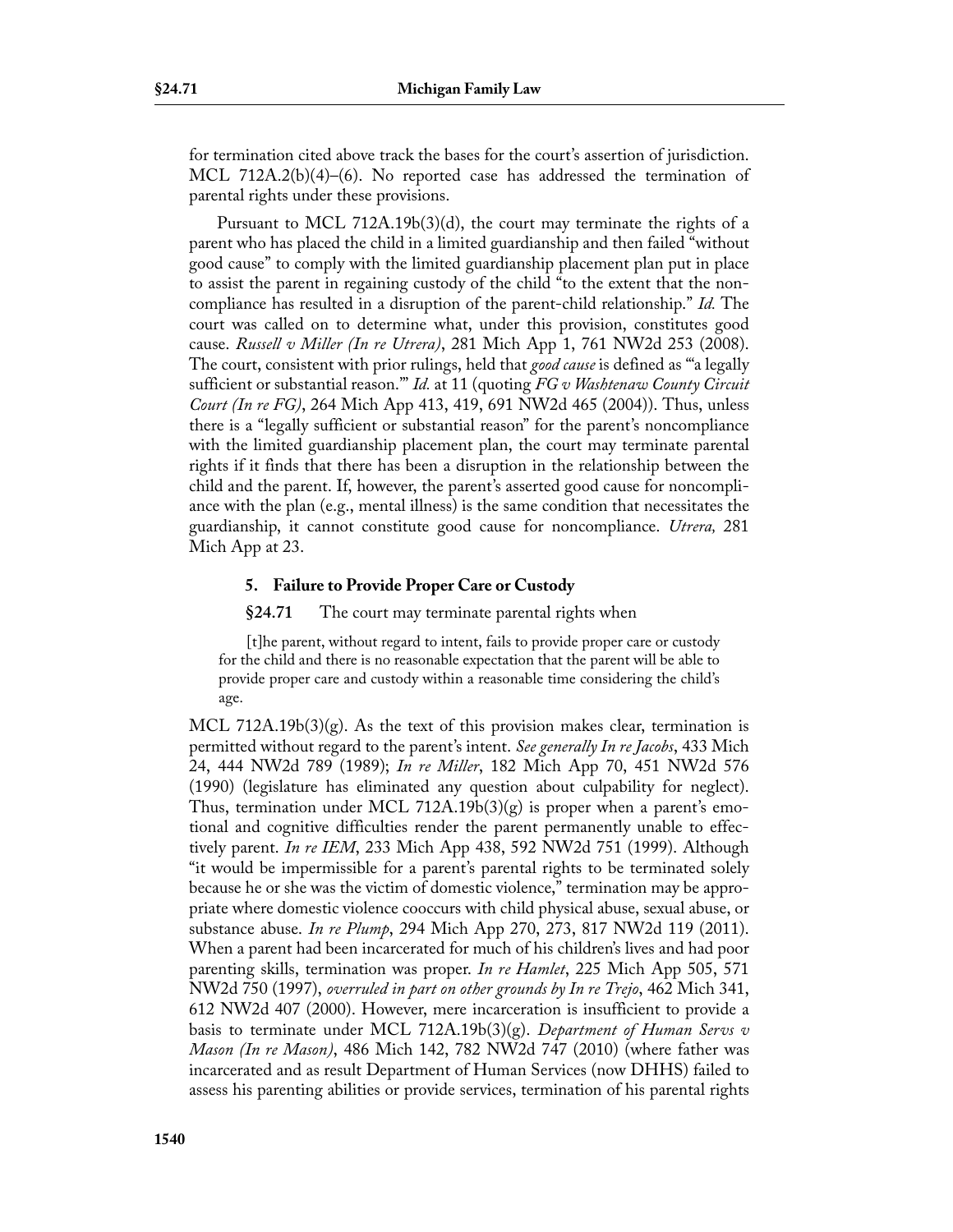was improper). When a parent's inability to recover from substance abuse resulted in child neglect, a basis for termination existed. *Department of Soc Servs v Conley (In re Conley)*, 216 Mich App 41, 549 NW2d 353 (1996). For other examples of the application of MCL 712A.19b(3)(g), see *In re Gonzales/Martinez*, 310 Mich App 426, 871 NW2d 868 (2015) (failure to comply with parent-agency agreement; positive drug test; failure to address mental health issues; unstable housing); *In re Brown*, 305 Mich App 623, 853 NW2d 459 (2014) (substance abuse and history of inadequate, transient housing); *Anderson v Schafer (In re BZ)*, 264 Mich App 286, 690 NW2d 505 (2004) (statutory grounds for termination met by evidence that respondent did not interact with two sons, did not remain in contact with social worker, did not complete steps in family plan, did not maintain secure residence, and did not attend parenting sessions); *In re Huisman*, 230 Mich App 372, 584 NW2d 349 (1998) (mother in prison based on abuse of child; overruled in part on other grounds by *Trejo*); *In re Jackson*, 199 Mich App 22, 501 NW2d 182 (1993) (mental illness; leaving children alone); *In re Systma*, 197 Mich App 453, 495 NW2d 804 (1992) (little contact with child; long criminal history; substance abuse); and *In re King*, 186 Mich App 458, 465 NW2d 1 (1990) (repeated evictions). However, when the parent had "fulfilled every requirement of the parent-agency agreement" and that "compliance negated any statutory basis for termination," the court erred in terminating parental rights under MCL 712A.19b(3)(g). *Family Independence Agency v Kucharski (In re JK)*, 468 Mich 202, 214, 661 NW2d 216 (2003).

## **6. Parental Incarceration**

**§24.72** The court may terminate the parental rights of a parent where

[t]he parent is imprisoned for such a period that the child will be deprived of a normal home for a period exceeding 2 years, and the parent has not provided for the child's proper care and custody, and there is no reasonable expectation that the parent will be able to provide proper care and custody within a reasonable time considering the child's age.

MCL 712A.19b(3)(h). Under this provision, the court must only consider future incarceration of the parent and not whether past incarceration together with future incarceration will meet the two-year time requirement. *In re Perry*, 193 Mich App 648, 484 NW2d 768 (1992); *In re Neal*, 163 Mich App 522, 414 NW2d 916 (1987). When a parent was sentenced to seven to twenty years, he "would not likely be able to provide his children with a suitable home for at least two years." *In re Ovalle*, 140 Mich App 79, 84, 363 NW2d 731 (1985). The Michigan Supreme Court has ruled that "mere present inability to personally care for one's children as a result of incarceration does not constitute grounds for termination." *Department of Human Servs v Mason (In re Mason)*, 486 Mich 142, 782 NW2d 747 (2010) (where incarcerated parent was offered no services and where he agreed to his child being placed with his sister who was able to provide a proper home for child, termination was not proper). A parent can provide "proper care and custody" for his or her child while incarcerated by agreeing to the child's placement with a fit and willing relative who in fact provides care for the child. *Id.*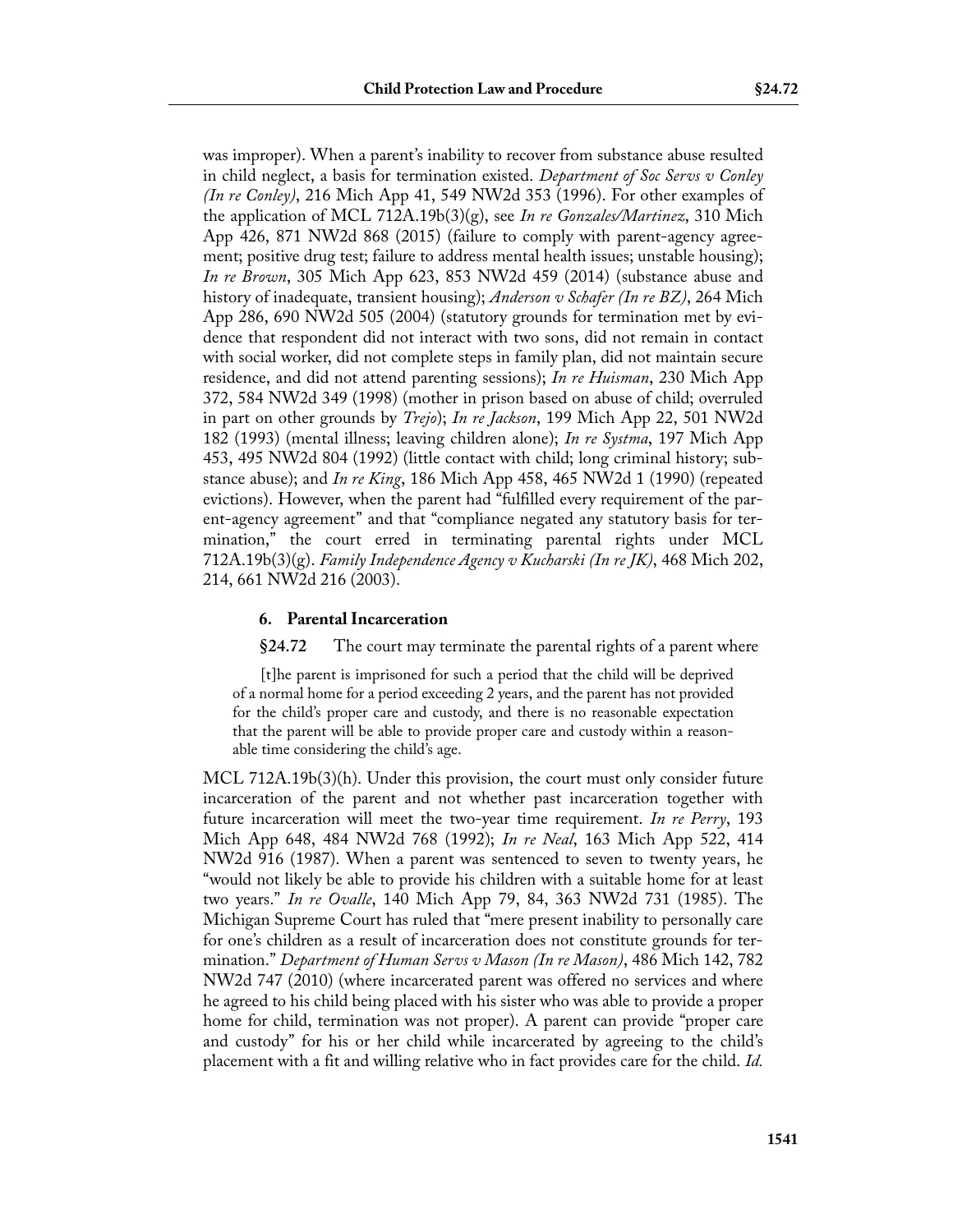Further, the fact that a parent is incarcerated does not relieve the state of its duty to facilitate reunification. *In re Smith*, 291 Mich App 621, 805 NW2d 234 (2011).

When the father was incarcerated for 18 months and agreed to placement of his child with a grandmother, it was an error to terminate his parental rights pursuant to MCL 712A.19b(3)(c)(g), (i), and (j). *In re Pops*, 315 Mich App 590, 890 NW2d 902 (2016).

## **7. Termination Based on a Prior Termination**

**§24.73** The statute has three separate provisions for the termination of a parent's rights when the parent has previously lost a child to termination. MCL 712A.19b(3)(i), (*l*), (m). Michigan's appellate courts have upheld the court's authority to take protective action regarding children, including the termination of a parent's rights based on a prior termination in the face of equal protection and due process challenges. *Family Independence Agency v Glass (In re AH)*, 245 Mich App 77, 627 NW2d 33 (2001) (note that while facts of this case involved prior termination and mother challenged mandatory petition provisions of MCL 722.638, court actually terminated based on MCL 712A.19b(3)(c)(i) and (g)). The court has also applied MCL 712A.19b(3)(i) to terminate the parental rights of a parent in his own child when he had previously abused his unmarried live-in girlfriend's child, had been unsuccessful in rehabilitating himself after services were offered, and the mother's rights in that child were terminated. *In re Powers*, 208 Mich App 582, 528 NW2d 799 (1995).

Although a parent may neglect a child by failing to protect the child from another abusive adult, before terminating parental rights under MCL 712A.19b(3)(i), "the clear language of the statute requires the court to determine the success of prior rehabilitation efforts as of the date of the termination hearing." *In re Gach*, No 328714, 2016 Mich App LEXIS 783, at \*11 (Apr 19, 2016). MCL 712A.19b(3)(*l*), which permits termination of parental rights based only on a previous termination of parental rights, is unconstitutional when read in conjunction with other statutory provisions (e.g., MCL 722.638(1)(b)(i)) because it creates a presumption of unfitness and provides no way for a parent to rebut that presumption. *Gach,* 2016 Mich App LEXIS 783, at \*11.

## **8. Likelihood of Future Harm**

**§24.74** When there is clear and convincing evidence of possible future harm to the child if returned to parental custody, the law provides a basis for termination. MCL 712A.19b(3)(j); *In re Gonzales/Martinez*, 310 Mich App 426, 871 NW2d 868 (2015) (respondent had difficulty controlling her aggression, respondent had slapped child who accused her boyfriend of sexual abuse, children's caretakers do not feel respondent is safe, and child fears harm if returned to respondent); *In re Brown*, 305 Mich App 623, 853 NW2d 459 (2014) (where mother failed to protect her children from nonparent adult's sexual abuse, permitting ongoing contact after abuse had been disclosed, there was risk of future harm sufficient to support termination of her parental rights). However, if the prediction of future harm is "essentially conjecture," the court is without a basis to terminate a parent's rights. *Family Independence Agency v Boursaw (In re Boursaw)*, 239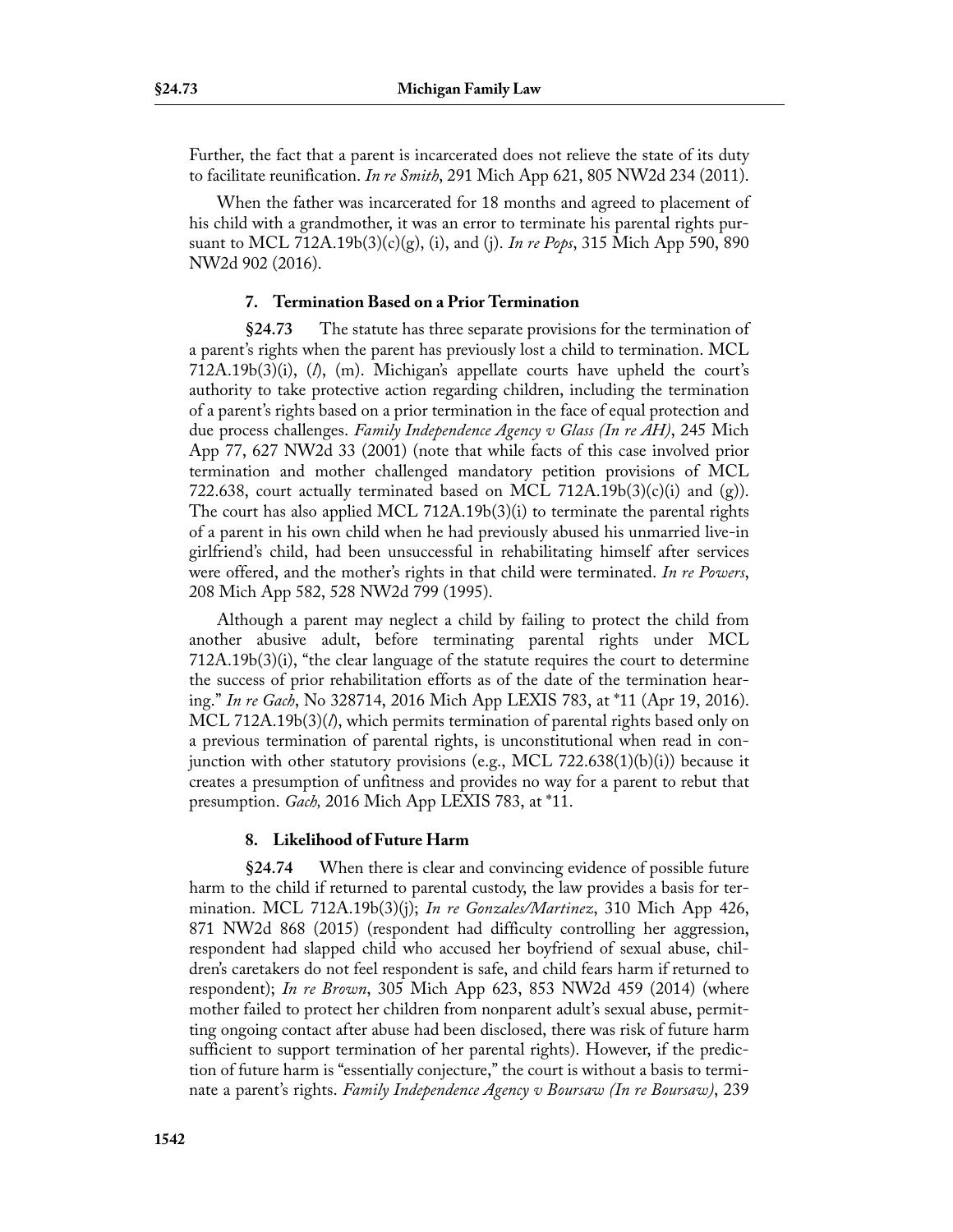Mich App 161, 607 NW2d 408 (1999), *overruled in part on other grounds by In re Trejo*, 462 Mich 341, 612 NW2d 407 (2000) (citing *Family Independence Agency v Sours (In re Sours)*, 459 Mich 624, 593 NW2d 520 (1999)). Similarly, even where the parent is incarcerated or has a history of incarceration, the petitioner must present some concrete evidence of future harm to the child that results from the parent's actions. *Department of Human Servs v Mason (In re Mason)*, 486 Mich 142, 782 NW2d 747 (2010) (where petitioner, Department of Human Services (now DHHS), failed to present any evidence that respondent father had ever hurt child, termination on this ground was improper).

#### **9. Serious Abuse or Neglect**

**§24.75** The Juvenile Code permits termination when a child or his or her sibling has suffered from one of several specific forms of serious abuse or neglect such as criminal sexual conduct involving penetration, battering, or lifethreatening injuries. MCL 712A.19b(3)(k). Termination is also proper in the absence of evidence regarding which parent caused the injuries but where both parents were the sole caretakers of the two-month-old child who suffered the serious injuries highly specific to child abuse. *In re Ellis*, 294 Mich App 30, 817 NW2d 111 (2011) .

When the evidence demonstrated by clear and convincing evidence that the respondent father sexually abused his daughter by digitally penetrating her vagina, it was irrelevant that he had not been criminally charged with criminal sexual conduct. *In re Schadler*, 315 Mich App 406, 890 NW2d 676 (2016). Because there were grounds to terminate parental rights to that child, there were grounds to terminate parental rights to that child's sibling. *Id.*

## **10. Conviction of Specified Crimes**

**§24.76** The law provides for the termination of rights when a parent has been convicted of certain specifically delineated criminal offenses if continuing the parent-child relationship would likely harm the child. These crimes include murder, criminal sexual conduct, or repeated violent crimes. MCL  $712A.19b(3)(n)$ . The conviction does not need to result from a crime against the parent's child or any other child. The court need only find that there is a conviction coupled with a finding that a continued relationship between parent and child would be harmful. No published appellate decision addresses termination under this subsection.

In *In re Andino*, 163 Mich App 764, 415 NW2d 306 (1987), the court held that a parent's no contest plea to criminal sexual conduct charges involving his children could be admitted in the dispositional phase of a child protective proceeding. It is not clear whether a no contest plea would constitute a "conviction" for purposes of this provision.

## **F. Best Interests Phase**

**§24.77** If the family court determines that there is a basis to terminate parental rights under MCL 712A.19b(3), the court must then consider what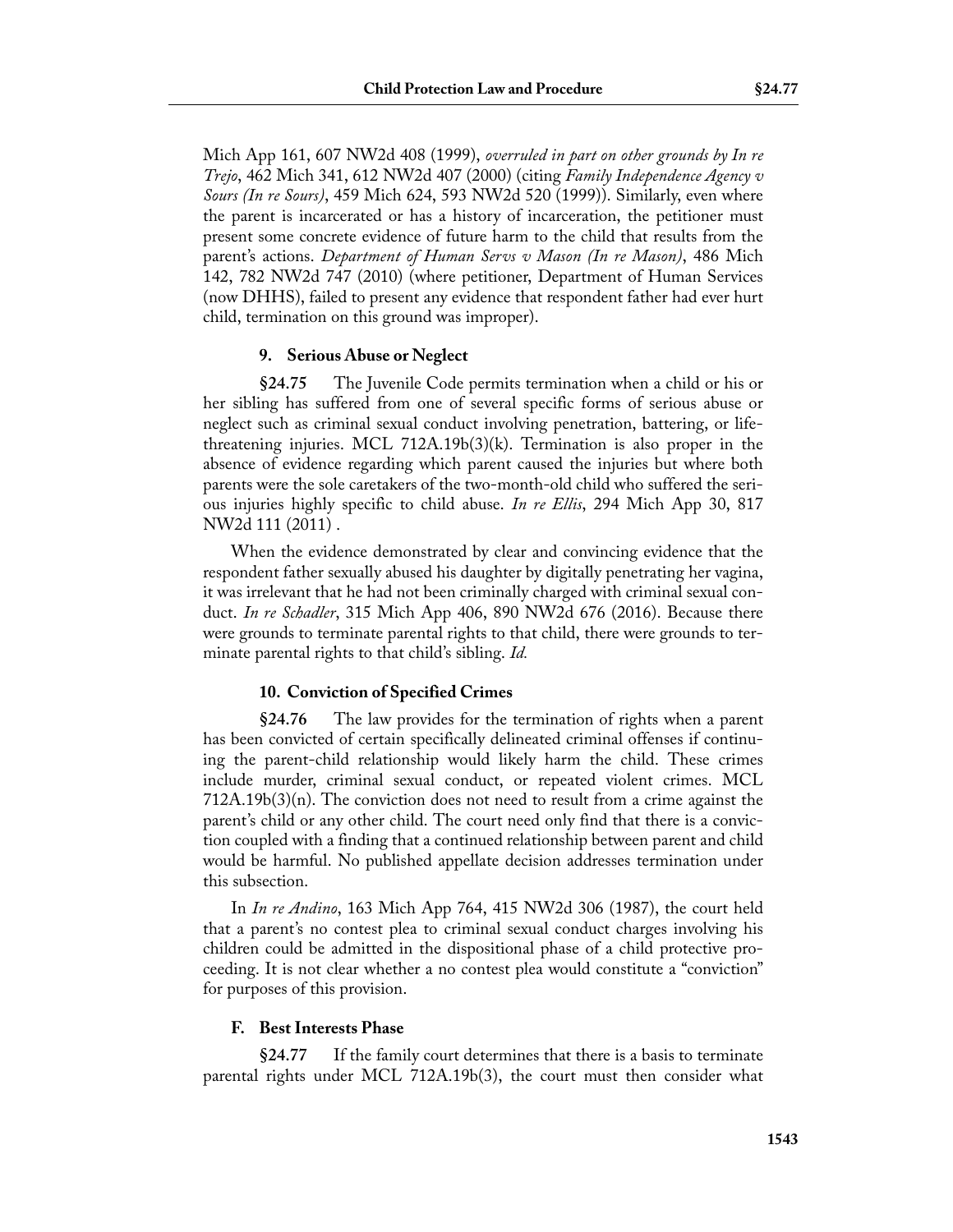course of action will serve the best interests of the child. MCL 712A.19b(5). If the court determines that termination of parental rights will serve the child's best interests, it "shall order termination of parental rights and order that additional efforts for reunification of the child with the parent not be made." *Id.; see* MCR 3.977. The statue does not provide a standard of evidence applicable to the best interests phase of a termination of parental rights proceedings. *In re Moss*, 301 Mich App 76, 836 NW2d 182 (2013). Thus, the child's best interests may be proven by a preponderance of the evidence. *Id.* 

The child's best interests should be determined from the entire record of the case. *In re Trejo*, 462 Mich 341, 612 NW2d 407 (2000); *In re White*, 303 Mich App 701, 846 NW2d 61 (2014). Further, the court "should consider a wide variety of factors" weighing on the child's best interests, including the child's bond to the parent, the parent's ability to parent the child, the child's need for permanency, stability and finality, the child's well-being while in care, and the possibility of adoption, among other factors. 303 Mich App at 713. Regarding the parent, the court may consider the history of domestic violence, his or her compliance with the parent-agency treatment plan, and the parent's history of visitation with the child. *Id.* In addition to these factors, the court may consider the statutory best interests factors in section 3 of the Child Custody Act, MCL 722.23, if doing so is helpful in analyzing the child's best interests. *Family Independence Agency v Miller (In re Sherman)*, 231 Mich App 92, 585 NW2d 326 (1998). It is not required to do so, however. *Id.*

When multiple children are the subjects of a termination of parental rights petition, the court must consider each child's best interests separately. *White; In re Olive*, 297 Mich App 35, 823 NW2d 144 (2012). While the court cannot consider the advantages of a foster home in determining whether a legal basis exists to terminate parental rights, *In re Mathers*, 371 Mich 516, 124 NW2d 878 (1963), the court may consider the comparative advantages of a foster home for the child during the best interests phase of a termination decision, *Department of Human Servs v Foster (In re Foster)*, 285 Mich App 630, 776 NW2d 415 (2009); *see also In re Johnson*, 305 Mich App 328, 852 NW2d 224 (2014) (termination in child's best interests where mother sentenced to six years' imprisonment for bank robbery and child developed strong attachment to foster mother).

Where a child is placed with a relative, the court must consider that placement as an explicit factor in determining whether termination of parental rights will serve the child's best interests. *Olive; In re Mason*, 486 Mich 142, 164, 782 NW2d 747 (2010). Generally, a child's "placement with relatives weighs against termination." *Olive,* 297 Mich App at 43. However, when a child is placed with a nonoffending parent, that does not constitute relative placement because a parent is not related within the definition of a relative in MCL 712A.13a(1)(j). *In re Schadler*, 315 Mich App 406, 890 NW2d 676 (2016). Where guardianship had been considered by a custodial relative but had been rejected because those relatives did not feel safe around and did not want contact with the respondent, a trial court finding that termination was in the best interests of the children was not clearly erroneous. *In re Gonzales/Martinez*, 310 Mich App 426, 871 NW2d 868 (2015).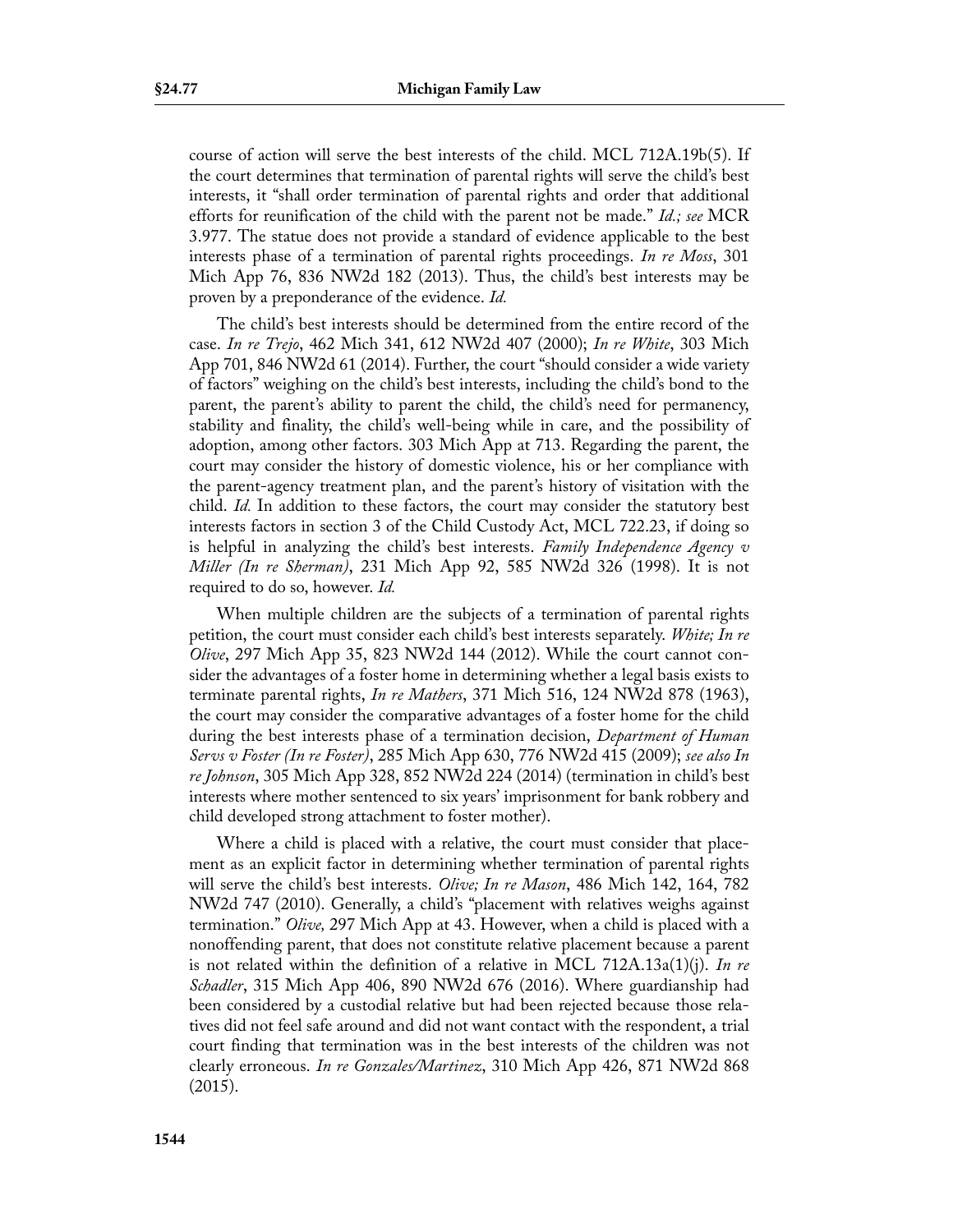The trial court may not conduct an unrecorded in camera interview of the minor child for purposes of determining the child's best interests. Doing so results in a violation of the parents' due process rights. *Department of Human Servs v Compton (In re HRC)*, 286 Mich App 444, 781 NW2d 105 (2009)

#### **G. Posttermination Reviews**

**§24.78** If the court terminates parental rights, it must hold a posttermination review hearing every 91 days for the first year after the order terminating parental rights. MCR 3.978(A); MCL 712A.19c. If the child remains in care beyond one year after the order terminating parental rights, the court must hold a posttermination review hearing at least every 182 days. *Id.* If the child is placed in another planned permanent living arrangement, is the subject of a permanent foster family agreement, or is placed in the home of a relative and that placement is intended to be permanent, the court must hold a posttermination review hearing every 182 days for as long as the child remains a ward of the court. MCL 712A.19(4); MCR 3.978(A). A posttermination review hearing may be held earlier than required by the statute or court rule. MCL 712A.19c. The purpose of a posttermination review is for the court to review the child's placement and progress toward adoption or other permanency goal, MCR 3.978(A), and the appropriateness of the permanency goal and whether reasonable efforts to achieve the permanency goal have been made, MCL 712A.19c. At the conclusion of the hearing, the court "may enter such orders as it considers necessary in the best interests of the child." MCR 3.978(C).

The court may choose to appoint a juvenile guardian as established in MCL 712A.19c and MCR 3.979. MCL 712A.19c is limited to posttermination proceedings and is distinct from MCL 712A.19a, which sets forth the process for appointing a guardian before parental rights are terminated. *In re COH*, 495 Mich 184, 848 NW2d 107 (2014) (court of appeals erroneously applied relative placement preference under MCL 722.954a to proposed guardianship under MCL 712A.19c(2)). A court may appoint a guardian for the child under MCL 712A.19c(2) if it is in the child's best interests. *COH.* Because the statute does not require a particular analysis, a court has discretion on how to make a best interests determination and may use best interests factors from the Child Custody Act or the Adoption Code or any other relevant factors. *Id.* See generally the Subsidized Guardianship Assistance Act, MCL 722.871.

# **XIII. Reviews, Rehearing, and Appeals**

#### **A. Reviews of Referee Recommendations**

**§24.79** Referees are authorized to preside over many of the hearings in child protective proceedings. *See* MCR 3.911–.912. However, they may make only recommendations that must be reviewed and approved by a judge before becoming an order of the court. *Family Independence Agency v AMB (In re AMB)*, 248 Mich App 144, 640 NW2d 262 (2001). The court rules establish the procedural requirements for the review of referee recommendations. MCR 3.991. Once a recommendation has been issued, a party has 7 days to file a written request for a judge to review it. MCR 3.991(B). The judge need not wait the 7 days and may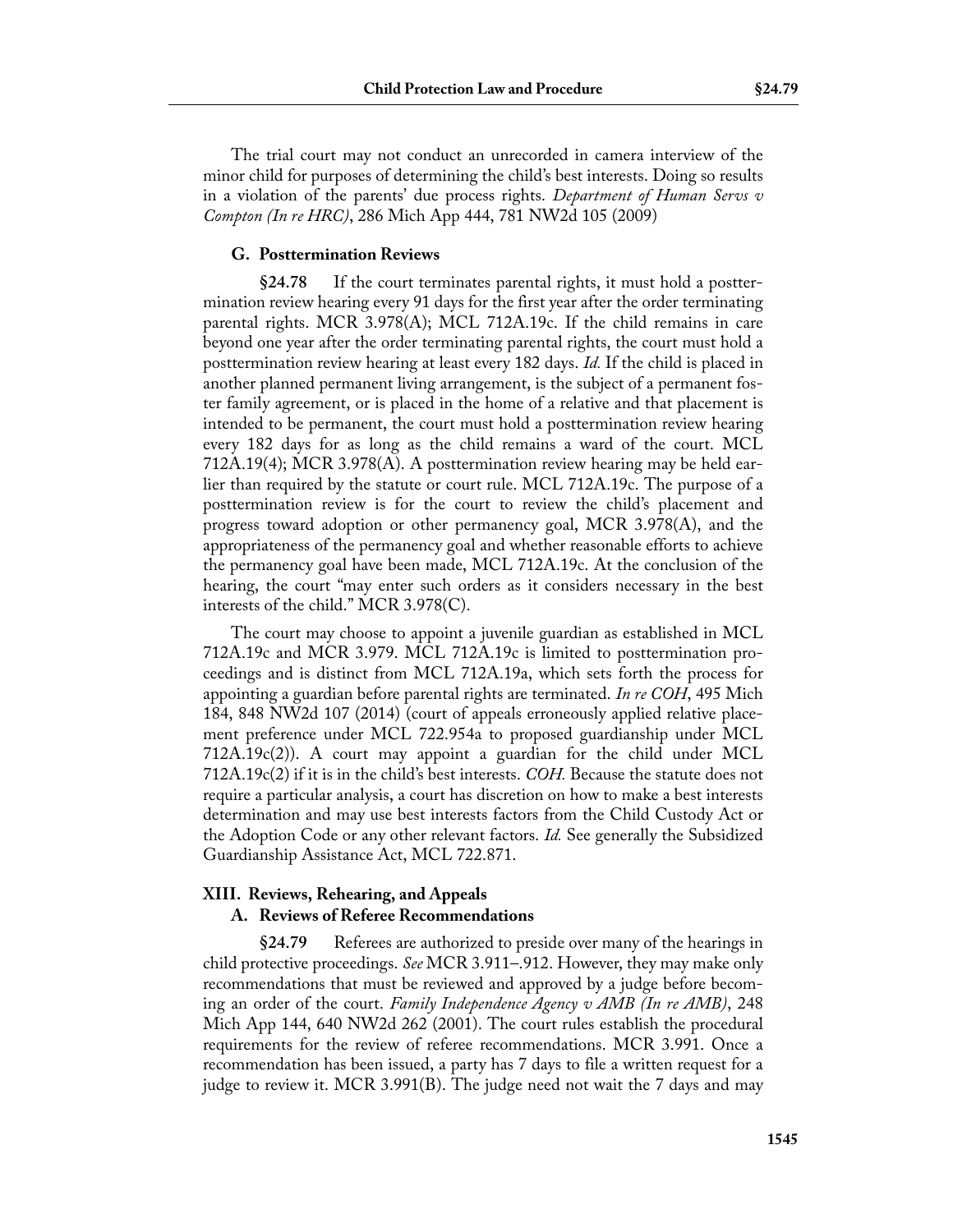review the recommendation at any time. MCR 3.991(A)(3). Once the judge has reviewed the recommendation and signed the order, the parties lose the opportunity to request a review and must seek a rehearing under MCR 3.992. MCR  $3.991(A)(4)$ . The operation of this rule is particularly important at the preliminary stage of the proceeding. For example, if the referee recommends that the child be removed from the parent's custody, this is not an order of the court until the judge reviews the recommendation and enters an order. Consequently, many courts have sped up the review process, eliminating in some situations effective review of referee recommendations.

A request for review must be in writing and be served on the parties. MCR 3.991(B). A written response to a request for review may be filed. MCR 3.991(C). However, the judge need not schedule a hearing on a request for review. MCR 3.991(D); *Family Independence Agency v Harris (In re Atkins)*, 237 Mich App 249, 602 NW2d 594 (1999). Whether or not the court holds a hearing on the request, the judge must consider the request within 21 days unless good cause is shown requiring a longer period. MCR 3.991(D). In making a decision, the judge must adopt the referee's recommendation unless either (1) the judge would have reached a different result or (2) the referee committed legal error that is likely to have affected the outcome or is not otherwise harmless. MCR 3.991(E). The judge has broad discretion in handling a review and may adopt the recommendation as written, modify it as the judge sees fit, or reject the recommendation entirely. MCR 3.911(F). For example, when the referee properly admitted a child's hearsay statement, the judge properly concluded on review that there was no error of law. *In re Brimer*, 191 Mich App 401, 478 NW2d 689 (1991).

## **B. Rehearing**

**§24.80** A party may seek a rehearing in a case involving termination of parental rights by filing a written motion within 14 days after the court issues its order. MCR 3.992(A). For most other types of cases, the motion may be filed within 21 days after the order. *Id.* The court has discretion to permit an untimely request if there is good cause for doing so. *Id.* The motion must state the basis on which rehearing is requested. *Id*. To warrant consideration, the motion must present information not previously presented or information that was presented but not considered by the court. *Id.* Each party must receive notice of a rehearing pursuant to MCR 3.920. MCR 3.992(B). A party may file a response within 7 days of the motion; the response must be in writing and served on all parties. MCR 3.992(C). The court need not hold a hearing on the motion; if it does, the rules relating to a dispositional hearing apply. MCR 3.992(E). The judge may affirm, modify, or vacate the prior decision. MCR 3.992(D). The court may also stay the application of an order pending rehearing. MCR 3.992(F). For a discussion of the distinction between a judge's review of a recommendation and a rehearing, see *Family Independence Agency v AMB (In re AMB)*, 248 Mich App 144, 219–220, 640 NW2d 262 (2001).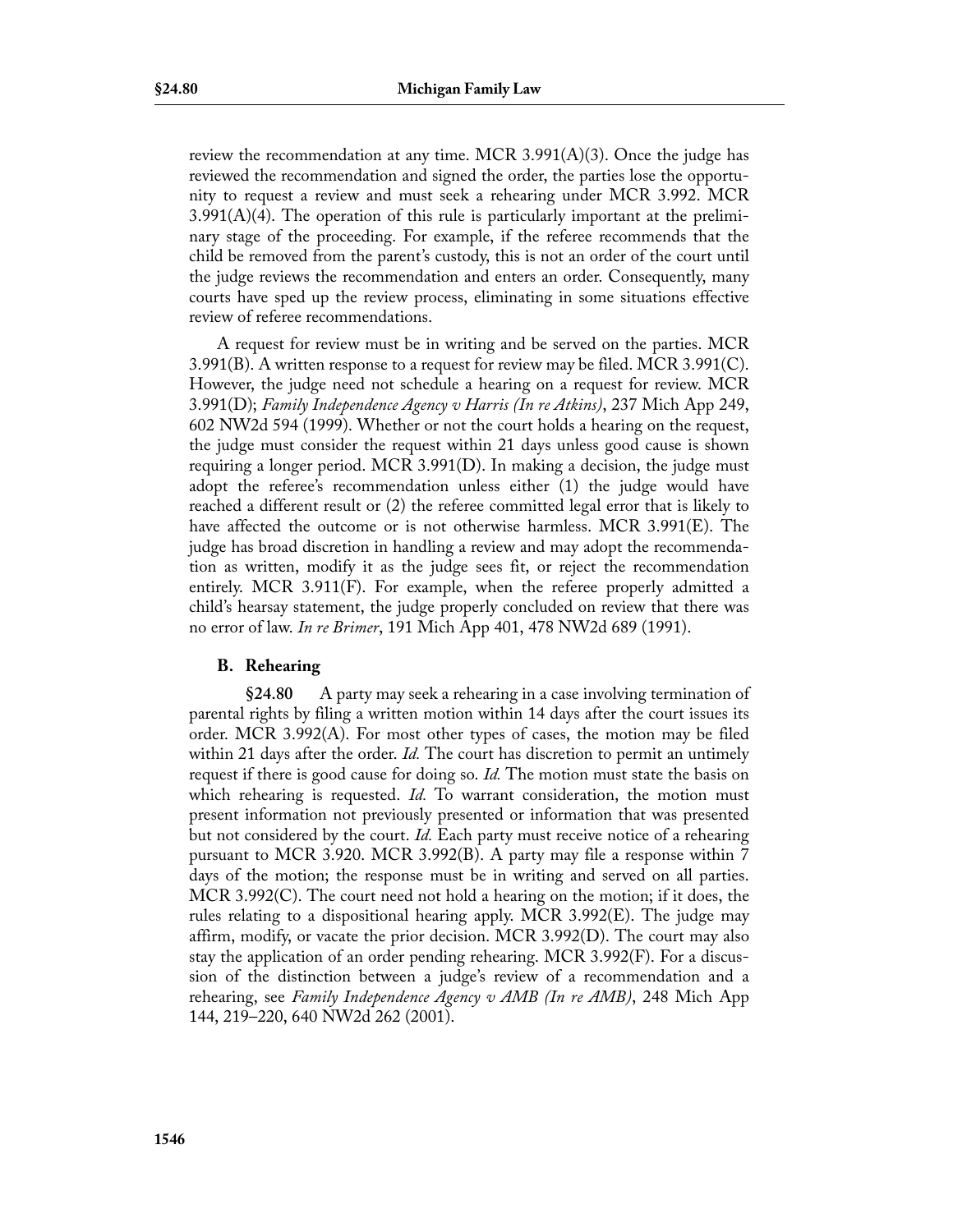# **C. Appeals**

**§24.81** A party may appeal the following orders to the court of appeals as of right: (1) a dispositional order placing a child under the supervision of the court or removing the child from his or her home, (2) an order terminating parental rights, (3) an order required by law to be appealed to the court of appeals, and (4) any final order. MCR 3.993(A). An order issued after a preliminary hearing that removes a child from his or her home is not appealable as of right. *In re McCarrick/Lamoreaux*, 307 Mich App 436, 861 NW2d 303 (2014). Only orders of disposition are appealable as of right. *Id.* Any other order may be appealed by leave granted by the court of appeals. MCR 3.993(B). This includes an order removing a child from the parental home after a preliminary hearing. *McCarrick/ Lamoreaux* (citing MCR 7.205(F)). The rules in MCR 7.101 et seq. apply to child protective proceeding appeals. MCR 3.993 $(C)(1)$ . Although the court of appeals may grant a late request to appeal, no appeal may be granted if it is requested more than 63 days after entry of the order of termination or 63 days after an order denying reconsideration of an order terminating parental rights. MCR 3.993 $(C)(2)$ . *But see* MCR 7.205(G)(5) (which seems to permit court to grant leave for up to 6 months under certain narrow circumstances). A party may seek leave to appeal to the Michigan Supreme Court within 28 days after a decision in the court of appeals. MCR 7.305(C)(2).

If a party objects to the court decision asserting temporary jurisdiction over a child, that party may not wait to appeal until after a supplemental petition seeking termination of parental rights has been granted to appeal. *In re Hatcher*, 443 Mich 426, 505 NW2d 834 (1993). To do so constitutes a collateral attack. *Id.* It is not, however, a collateral attack to appeal the court's assertion of jurisdiction under MCL 712A.2(b) after the court has ordered the termination of parental rights in response to an initial petition that requests termination. *Department of Human Servs v Holm (In re SLH)*, 277 Mich App 662, 747 NW2d 547, *leave denied,* 482 Mich 1007, 756 NW2d 86 (2008). Nor does it constitute a collateral attack for a parent to assert a violation of *Department of Human Servs v Laird (In re Sanders)*, 495 Mich 394, 852 NW2d 524 (2014) (abolishing the one-parent doctrine), for the first time on appeal after a supplemental termination petition because it constitutes a direct challenge to the court's exercise of dispositional authority. *In re Kanjia*, 308 Mich App 660, 866 NW2d 862 (2014). The rule announced in *Sanders* is to be given retroactive application to all cases that were on direct appeal at the time that case was decided. *Kanjia.* When a parent is denied an adjudication hearing and does not appeal until after a supplemental proceeding to terminate his or her rights, it is not a collateral attack on the court's assertion of jurisdiction but a proper attack on the court's exercise of dispositional authority. *In re Collier*, 314 Mich App 558, 887 NW2d 431 (2016).

Collateral estoppel as articulated in *Hatcher* arises only when there is a written order from which to appeal. *In re Bechard*, 211 Mich App 155, 535 NW2d 220 (1995). When a child has been returned to the parent's custody and is subsequently removed by court order, the order of removal may be appealed as of right rather than by leave of the court. *Family Independence Agency v Pantaleon (In re*